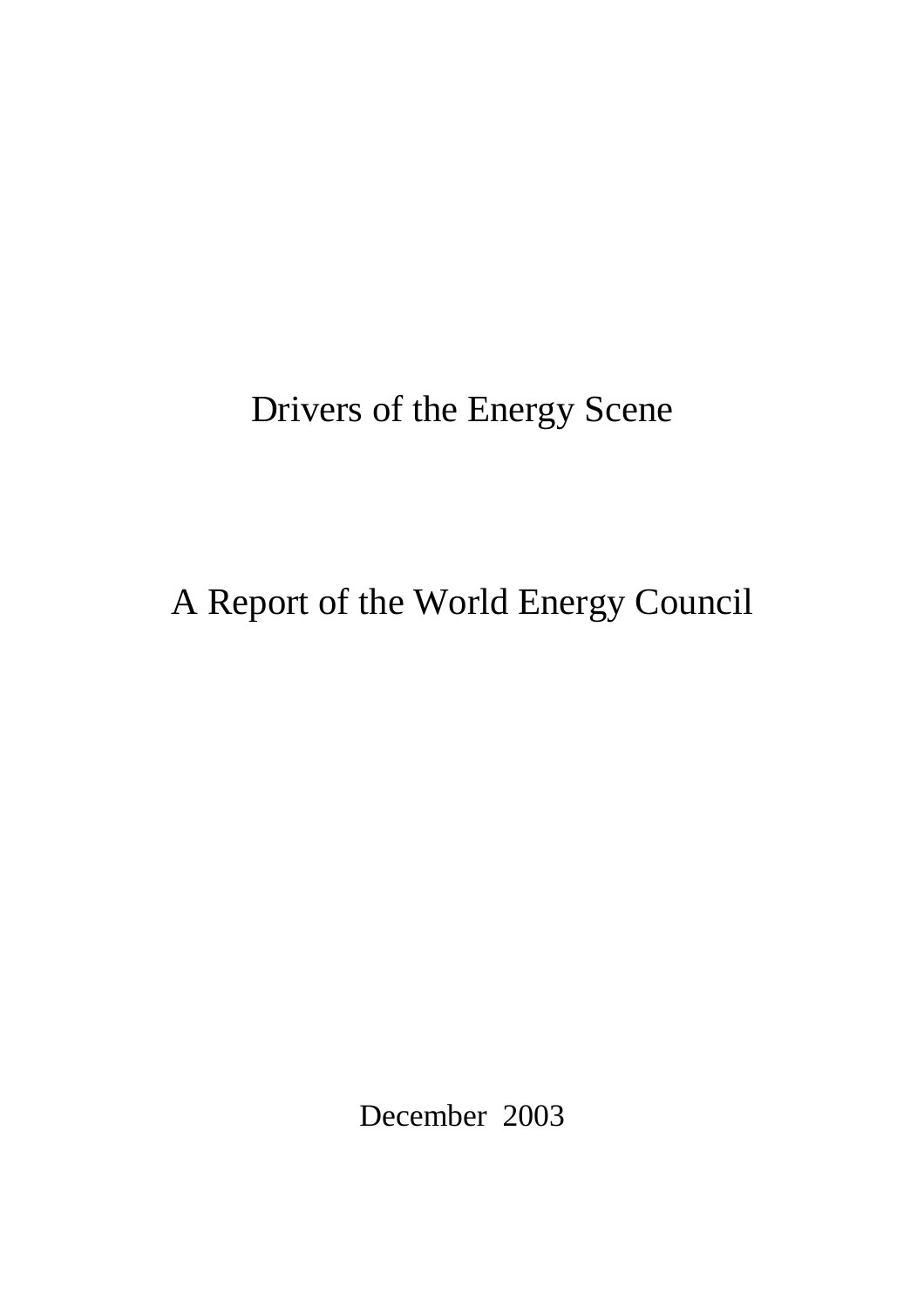**Drivers of the Energy Scene** 

#### **Copyright 2003 World Energy Council**

All rights reserved. No part of this publication may be reproduced, stored in a retrieval system or transmitted in any form or by any means electronic, electrostatic, magnetic, mechanical, photocopy, recording or otherwise, without prior permission of the copyright holder.

Published December 2003 by: World Energy Council 5th Floor, Regency House 1-4 Warwick Street London W1B 5LT United Kingdom www.worldenergy.org

ISBN 0 946121 10 9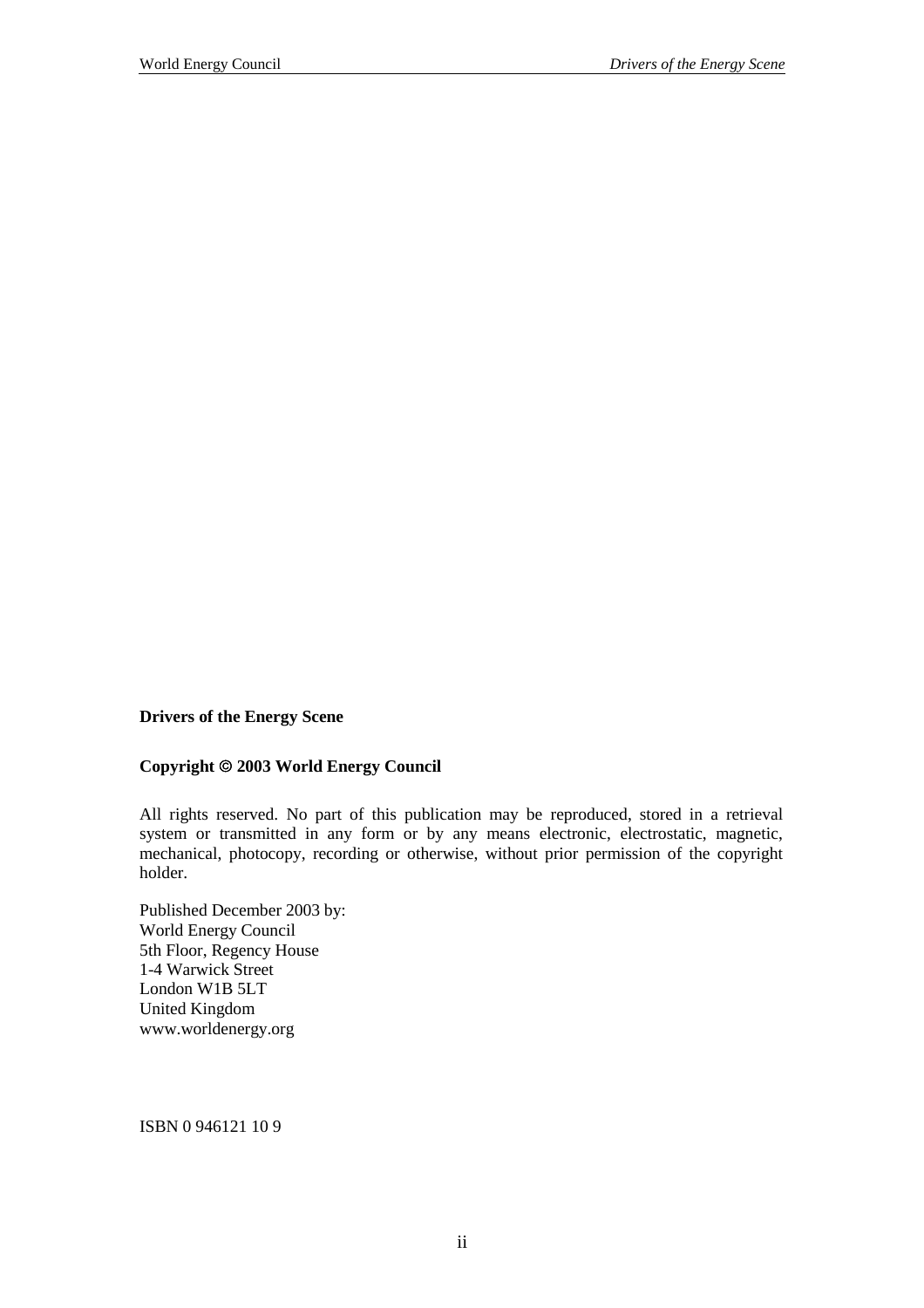# **ACKNOWLEDGEMENTS**

The World Energy Council (WEC) has been involved in a number of global energy studies, in particular, *Energy for Tomorrow's World* (ETW) in 1993, the IIASA/WEC *Global Energy Perspectives* in 1998, its Millennium Statement, *Energy for Tomorrow's World—Acting Now!* (ETWAN) and the WEC/UNDP/UNDESA *World Energy Assessment* in late 2000. At the World Energy Congress in Buenos Aires in 2001, WEC also published a book on sustainable energy development for the general public, entitled *Living in One World*. All of these publications implicitly incorporated hypotheses on 'drivers', such as future economic growth, demography, energy efficiency, environmental concerns and energy policies. However, these studies were forward-looking and did not try to determine whether the impacts of the 'drivers' in the future would be consistent with past and present developments in the market for energy services.

The purpose of *Drivers of the Energy Scene* is to stimulate a reflection on how the energy system has worked in practice, what the dynamics of the energy markets have been and how energy availability has impacted on GDP growth and accessibility, either positively or negatively. The report does not propose another energy 'model' or different projections about the future but examines the challenges the energy scene faces today and what the most important economic, social, environmental or technological feedbacks are.

Understanding these dynamics is an ambitious task for which WEC, the only global multienergy organisation with 97 Member Committees in both developing and developed countries, is especially well equipped. Thanks to its broad network, WEC decided to address *Drivers* in a present day market context and gathered a study group of renowned experts from a wide array of countries, organisations and energy services.

WEC is grateful to Dr Majid Al-Moneef, Advisor to the Minister, Ministry of Petroleum and Mineral Resources of Saudi Arabia, who has chaired this study, successfully engaging the Study Group members and other stakeholders in a fruitful debate. WEC also thanks the members of the Study Group and the invited experts (see Annex A) who helped broaden the scope of the initial position papers. Finally, WEC also thanks its Member Committees for bringing insights to the *Drivers* regional meetings and to a special symposium on the subject at the 2002 Executive Assembly in Cairo.

Jean-Marie Bourdaire, WEC's Director of Studies, took on the onerous task of Project Leader for the study. His varied background in energy economics and policy and his wide range of contacts have served the study well. WEC is indebted to him for preparing the background papers for the study and drafting the report.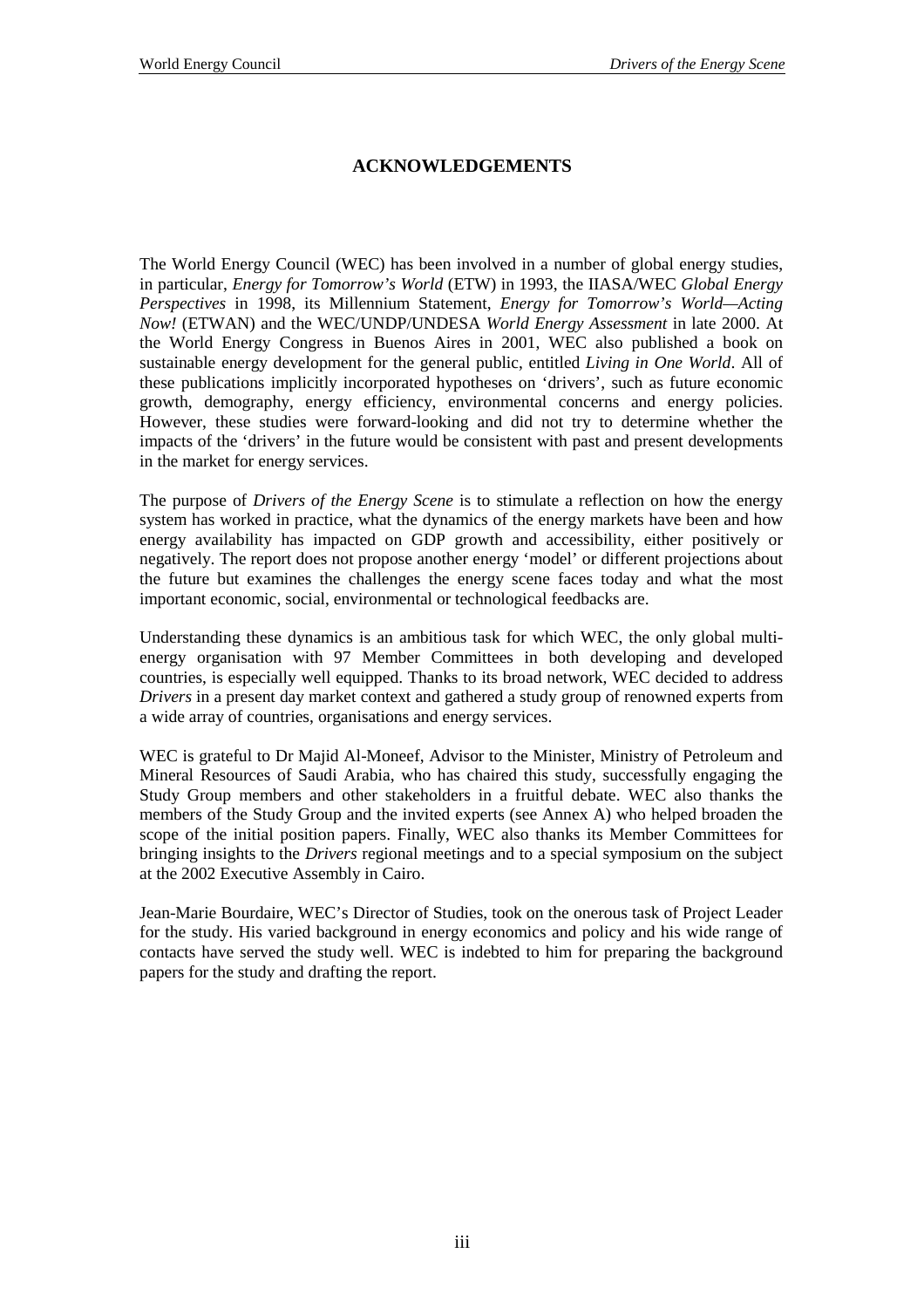## **Officers of the World Energy Council**

Antonio del Rosario *Chair World Energy Council* 

Philip Aiken *Vice Chair Sydney 2004*

François Ailleret *Chair Studies Committee*

Asger Bundgaard-Jensen *Vice Chair Finance* 

John Derrick *Vice Chair North America* 

Alioune Fall *Vice Chair GEIS Initiative*  Norberto de Franco Medeiros *Chair Programme Committee* 

Shige-etsu Miyahara *Vice Chair Asia* 

Kieran O'Brien *Vice Chair Europe* 

Fred Phaswana *Vice Chair Africa* 

Carlos Pierro *Vice Chair Latin America/Caribbean* 

Gerald Doucet *Secretary General* 

## **Member Committees of the World Energy Council**

Algeria Angola Argentina Australia Austria Bangladesh Belarus Belgium Bolivia Botswana Brazil Bulgaria Cameroon Canada China (PR) Congo (Dem. Rep.) Côte d'Ivoire Croatia Czech Republic Denmark Ecuador Egypt (Arab Rep) El Salvador Estonia Ethiopia Finland France Gabon Georgia Germany Ghana **Greece** 

Hong Kong, China Hungary Iceland India Indonesia Iran (Islamic Rep.) Ireland Israel Italy Japan Jordan Kenya Korea (Rep.) Latvia Lebanon Libya/GSPLAJ Lithuania Luxembourg Macedonia (Rep) Mali Mexico Monaco Mongolia Morocco Namibia **Nepal Netherlands** New Zealand Niger Nigeria Norway Pakistan

Paraguay Peru Philippines Poland Portugal Romania Russian Federation Saudi Arabia Senegal Serbia & Montenegro Singapore Slovakia Slovenia South Africa Spain Sri Lanka Swaziland Sweden Switzerland Syria (Arab Rep.) Taiwan, China Tanzania Thailand Trinidad & Tobago Tunisia **Turkey** Ukraine United Kingdom United States Uruguay Venezuela Yemen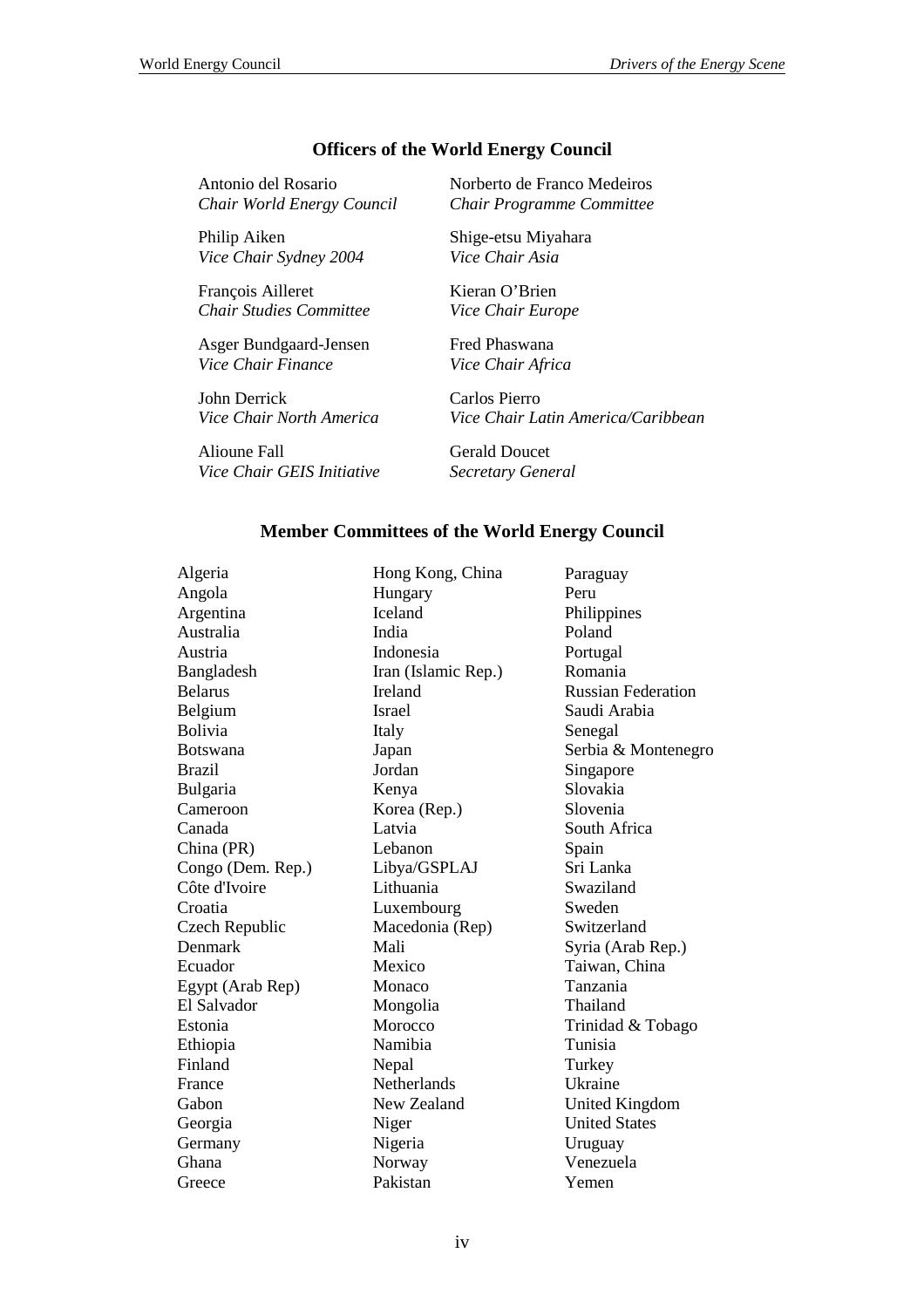# **TABLE OF CONTENTS**

|                                                        | Page |
|--------------------------------------------------------|------|
|                                                        |      |
|                                                        |      |
|                                                        |      |
|                                                        |      |
|                                                        |      |
|                                                        |      |
|                                                        |      |
|                                                        |      |
|                                                        |      |
| <b>B.</b>                                              |      |
| C. POSSIBLE TAKE-OFFS OR SATURATION OF ENERGY DEMAND42 |      |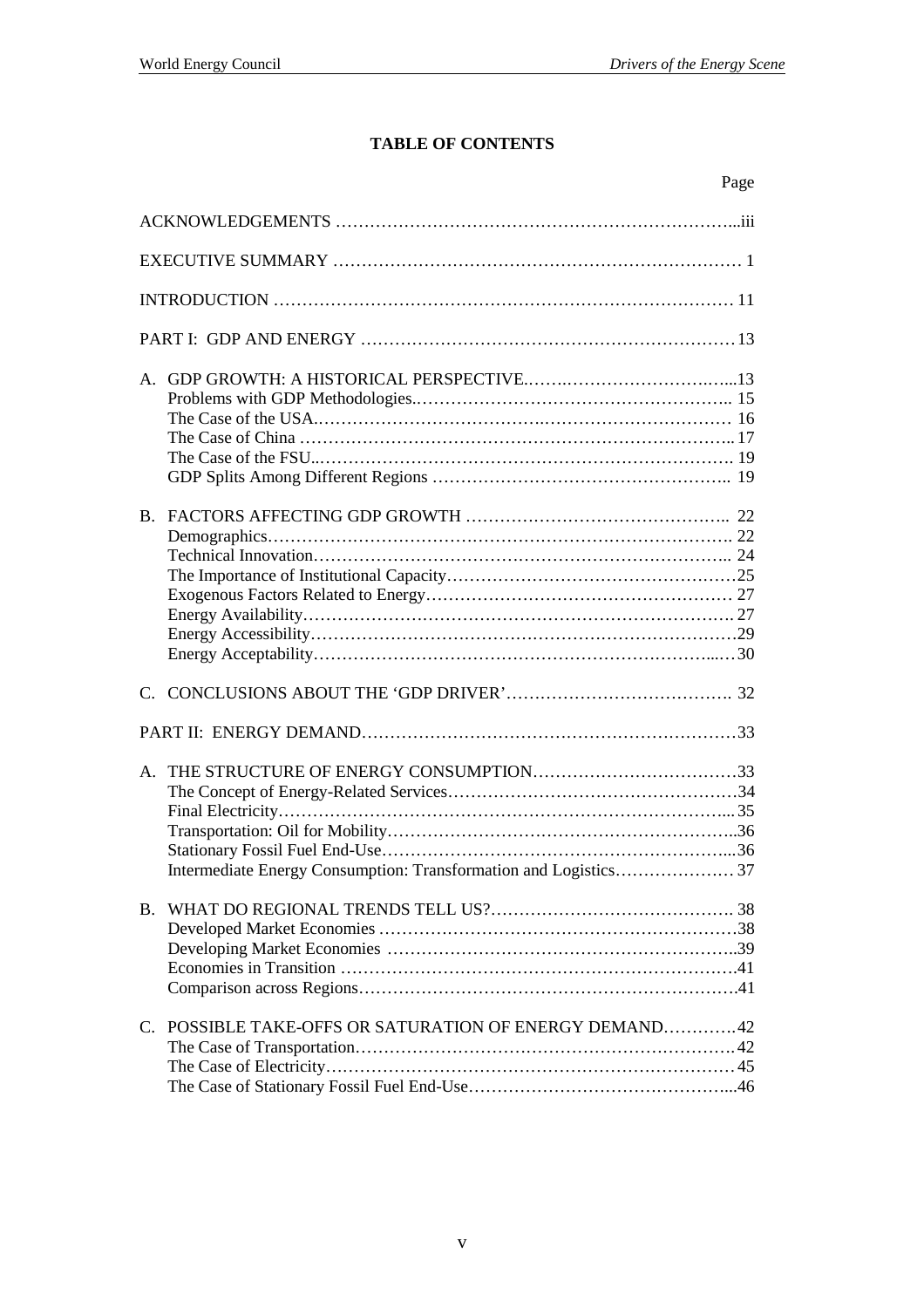| D.             |                                                              |
|----------------|--------------------------------------------------------------|
| Е.             |                                                              |
| $F_{\cdot}$    | CONCLUSIONS ABOUT THE 'ENERGY DEMAND DRIVER' 53              |
|                | PART III: PRIMARY ENERGY SUPPLY AND THE ROLE OF OIL PRICES54 |
|                |                                                              |
| $\mathbf{B}$ . | <b>Historic Oil Prices</b>                                   |
| $C_{\cdot}$    |                                                              |
|                | D. CONCLUSIONS ABOUT THE 'ENERGY SUPPLY DRIVER'              |

# **ANNEXES:**

| B LIST OF ABBREVIATIONS, GLOSSARY AND METHODOLOGY 33 |  |
|------------------------------------------------------|--|
|                                                      |  |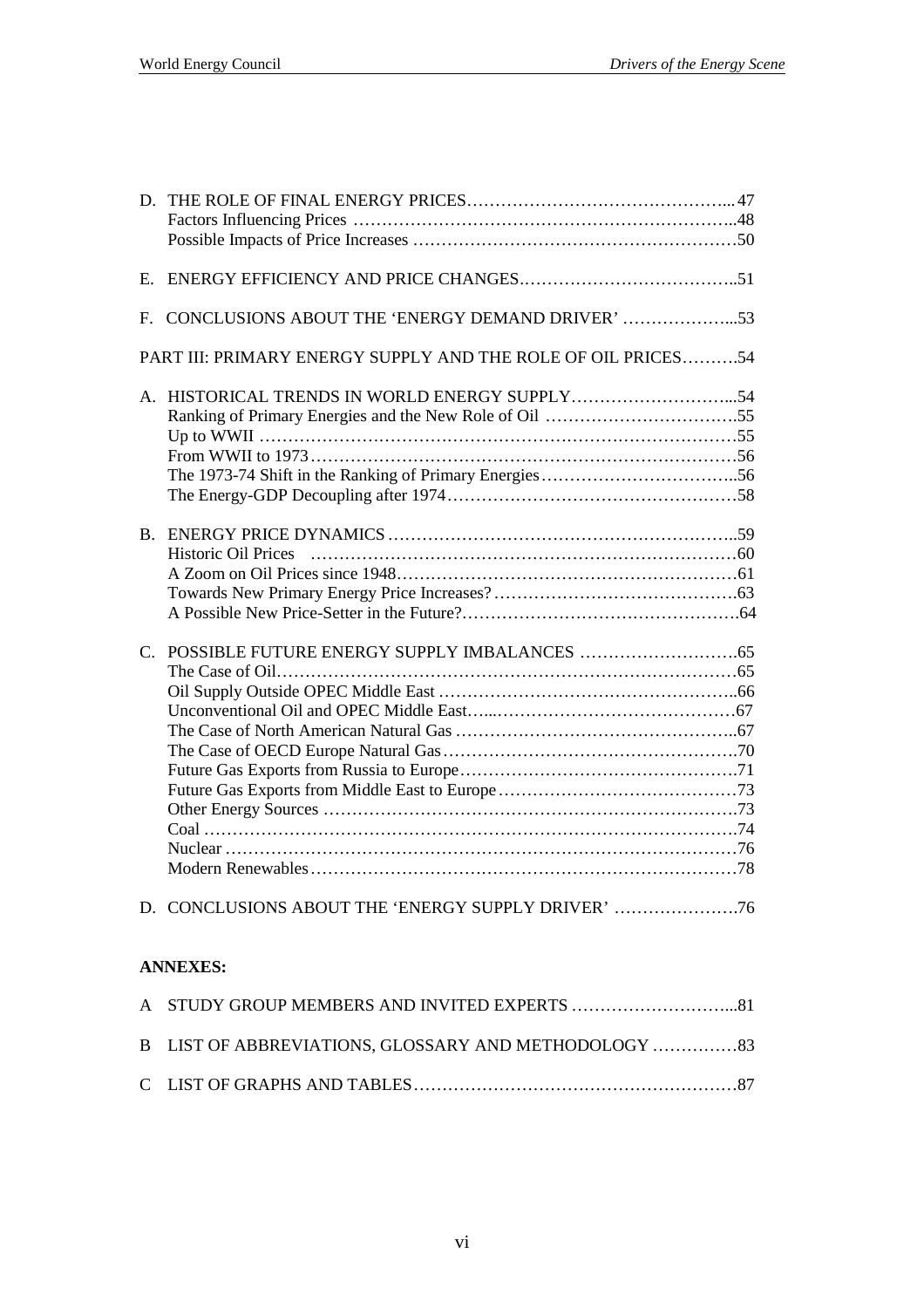# **EXECUTIVE SUMMARY**

## **A. WHY STUDY ENERGY DRIVERS?**

*Drivers of the Energy Scene* is the first report of the World Energy Council (WEC) Work Programme for 2002-2004. Its purpose is to stimulate reflection on how the energy system has worked in practice, what the dynamics of the energy markets have been and how the well established WEC goals of energy accessibility, availability and acceptability have impacted on GDP growth and vice versa.

The report takes a different approach from previous WEC work in this area because it does not propose another energy 'model' or different projections about the future in a multi-energy context. Rather, it focuses on past GDP and energy trajectories, examines the challenges the energy scene faces today and addresses the most important economic, social, environmental or technological feedbacks.

The report concentrates on oil and natural gas markets because of their importance in energy supply and pricing as a whole. It provides a context for separate work by the World Energy Council on coal, district heating, renewables, energy market reforms, end-use technologies, climate change and life cycle analysis which will be published at the time of the  $19<sup>th</sup>$  World Energy Congress in Sydney, Australia, in September, 2004.

#### **B. ENERGY DRIVERS AND GOALS**

Modern industrial societies have three energy-related features that, to a large extent, define the global economy and the prosperity of individual countries: the role of energy in economic development, the evolution of the demand for increasingly sophisticated and acceptable energy services and the availability of primary energy in terms of both quantity and quality.

In this report, these features have been studied under three groups of drivers: the first is the *GDP Driver,* which describes the demographic, institutional and technology feedbacks on GDP growth; the second is the *Energy Demand Driver*, which covers the nature and evolution of energy consumption in the distinct services of heating, mobility and electricity and how they impact the environment; the third is the *Energy Supply Driver*, which deals with the availability and cost of energy and their feedbacks on the prospects for economic growth and energy demand.

It is not a matter of coincidence that these three sets of energy drivers play a key role in achieving the WEC mission of sustainable energy development for the greatest benefit of all:

- Past trends reveal that *energy accessibility* is central to economic development, a process that was established at the beginning of the Industrial Revolution but seems to have stopped or slowed down for many developing countries in the last 30 years;
- Past trends also reveal that *energy acceptability* is central to energy demand. Demand evolves towards cleaner and more sophisticated energy uses, thus driving the evolution of the primary supply towards cleaner and more versatile fuels; and,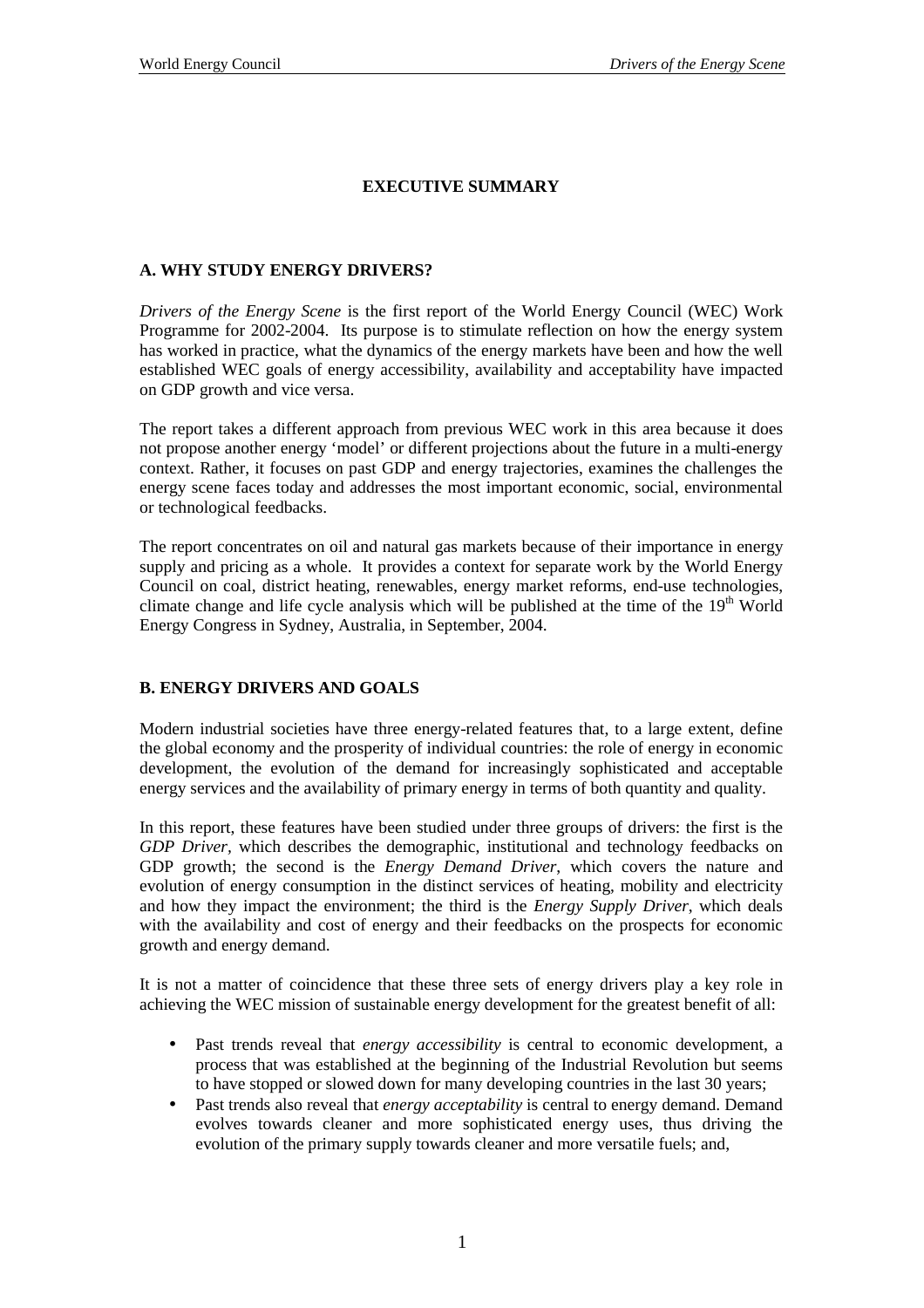• Past trends also show that modern *energy availability* is the key for the first two drivers, because sustained energy supply shocks or crises hamper economic development and force societies to adapt to a more costly energy environment.

From the beginning of the Industrial Revolution (roughly the mid- $19<sup>th</sup>$  century) to 1973, the energy trajectory of the world, including both commercial and traditional energies, was accelerating:

- In the first part of this timeframe up to the end of World War II, energy demand accelerated slowly because of a combination of external events (for example, the severe economic crisis after 1929 and the two World Wars) and the domination of coal, an abundant but not versatile energy supply;
- In the 'golden' 1950s and 1960s up to 1973, world economic growth and energy demand accelerated at the rapid rate of about 5% per annum. Among the several reasons that contributed to this exceptional growth period were the absence of prolonged political or economic crises in major markets and the availability of oil – cheap, abundant and versatile because it is liquid – which played an increasingly essential role.

Since 1974, there has been a distinct change of perspective. Global energy growth began to slow-down gradually because of the combined impact of lower global economic growth and a decoupling between world GDP growth and primary energy demand. Doubts about the reported GDP growth in the USA, China and FSU and the energy intensity of GDP are discussed in the report because they could play a key role in building forecasts that might be derived in follow-up work to *Drivers of the Energy Scene*.

Beyond 2003, growth in total primary energy requirements in terms of tonnes of oil equivalent could continue to decelerate or accelerate. Most scenarios suggest acceleration, with energy acceptability (i.e., the environment and GHG emissions, especially in the developing countries where demand growth is expected to be very high) continuing to be the binding constraint on energy systems. Yet market factors and some key feedbacks suggest that, because of the binding constraints of energy availability and accessibility as well as higher real energy prices, deceleration in primary energy requirements is possible (with GHG concentrations which may never reach 550 parts per million). *Drivers of the Energy Scene* sheds light on which of these directions in energy demand is the more likely basis for business and government partnerships on sustainable energy development in the years to come.

The report highlights a number of feedbacks for each of the three drivers identified above, but some seem particularly important:

- For the *GDP Driver*, national institutional capacity (i.e. whether a country can tap cheap domestic or foreign capital and incorporate new technologies quickly);
- For the *Energy Demand Driver*, the final prices that combine the cost of primary energy (the fixed costs to make it a usable service), the variable transmission and other downstream costs and the taxes or shadow costs resulting from government policy or regulation; and,
- For the *Energy Supply Driver*, the costs of primary fuels and their delivery to where they are needed.

These drivers are not independent. There is no doubt that improved institutional capacity will foster economic growth, but it cannot prevent an economic crisis if energy prices skyrocket. New technology can result in the improved efficiency of energy services or an increased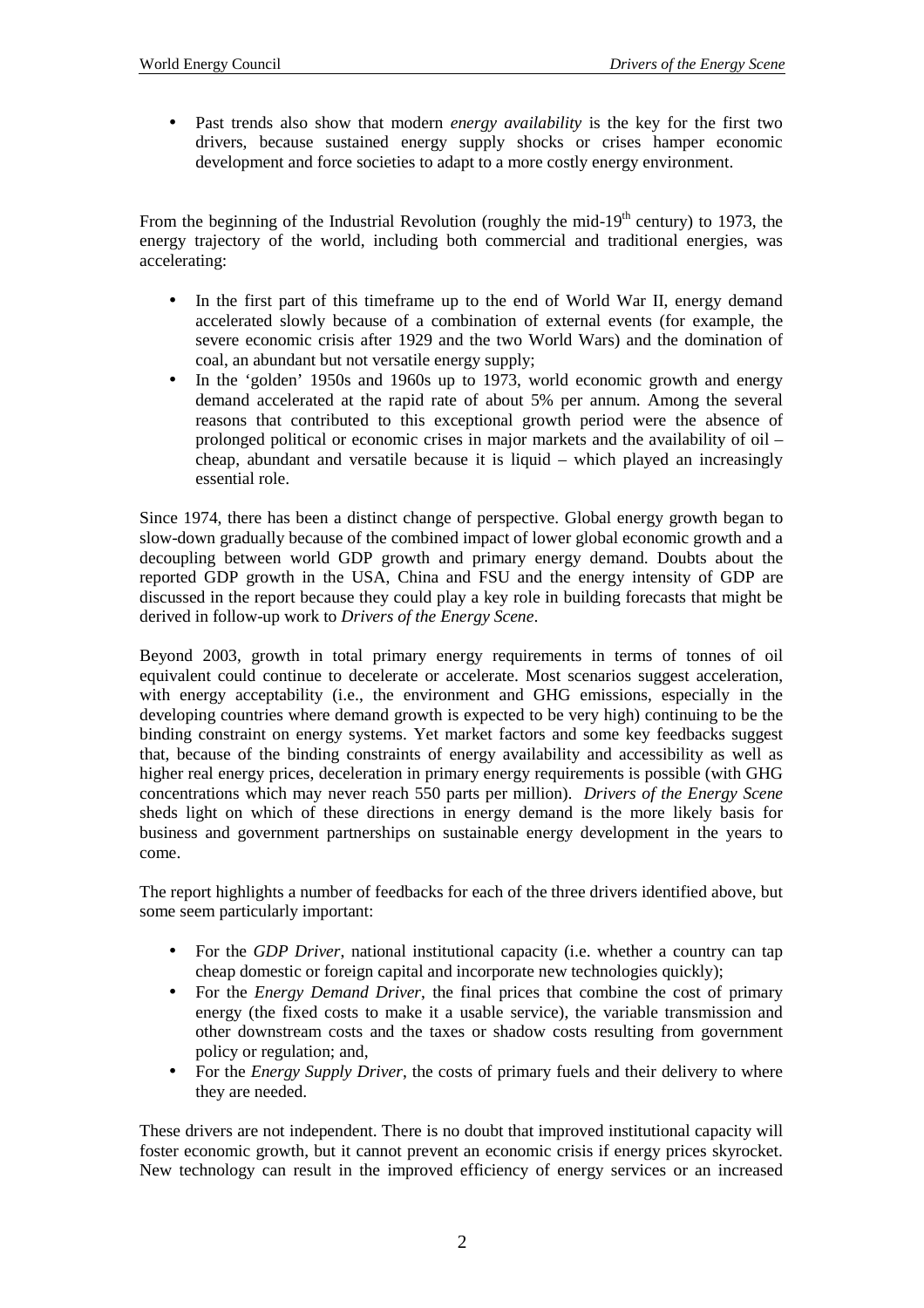range of supply options, but it may be expensive and require the costly replacement of capital stock.

In a similar way, new energy sources may be tapped, but the full costs may be much greater than existing cheaper and abundant fuels. Last but not least, individual or collective behaviour plays a considerable role, for example, in favouring energy-intensive uses such as sport utility vehicles or in opposing the development of certain energy sources in favour of others (such as the perception of nuclear power in some regions of the world versus renewables).

## **C. THE 'GDP DRIVER'**

The GDP driver has three key components: demographic trends, institutional capacity and technology. These components relate to energy through primary energy supply, final prices for energy services and the quality and versatility of energy systems.

In the period from 1850 to 1948, when average global GDP growth was about 1.7% per annum, the steady growth of world population from about one billion to 2.5 billion people allowed for slow but balanced growth. Institutions in several countries, particularly in Europe and North America, began to move toward democracy, with reliable property rights and banking systems, while electrification for motors and illumination spread quickly. Technology development was strong, with the steam engine, railways and cars coming to the fore, to name only a few that have had major energy implications. Primary energy was cheap, abundant and based on coal, but the versatility and quality of energy systems suffered from this dependence and from local and regional coal emissions.

In the period from 1949 to 1973, a young and rapidly growing population reached four billion people. This, and deepening property rights and savings, coupled with broader technological progress for mobility and electricity use (for example, aircraft and appliances), drove GDP to an exceptional world average of 5% per annum. The primary energy supply expanded rapidly, and dependence on oil increased dramatically thanks to its low and stable price. Because oil is more versatile than coal, it fostered a huge expansion of all types of energyrelated services. At the same time, in the USA which had become a net oil importer from the end of World War II, the gap between domestic oil supply and demand grew quickly especially after 1970, when domestic USA oil production reached its peak and started to decline. This led to a growing reliance on the excess oil capacities in Middle East countries. The oil shock of 1973 was the end of the cheap energy era and a signal to energy suppliers to find new sources of oil or other competitive forms of energy to meet demand.

Since 1973, because of the now large share of oil in the global energy mix (as well as natural gas, which was linked to oil in terms of pricing), each sustained oil price hike has been associated with lower global GDP growth and a decline in energy intensity during the two following years. Oil became the energy at the margin, replacing coal, and it is the direct and indirect price-setter for all energy services today.

Many macroeconomic parameters also changed during the last quarter of the  $20<sup>th</sup>$  century:

- Population increased from four to more than six billion people, and the pace of ageing and urbanisation accelerated, but the rate of overall demographic growth began to slacken, signalling the beginning of a transition;
- With a decline of global GDP growth to about 3% per annum, serious regional economic crises led to slower progress in terms of institutional or market reforms in both developed and developing countries;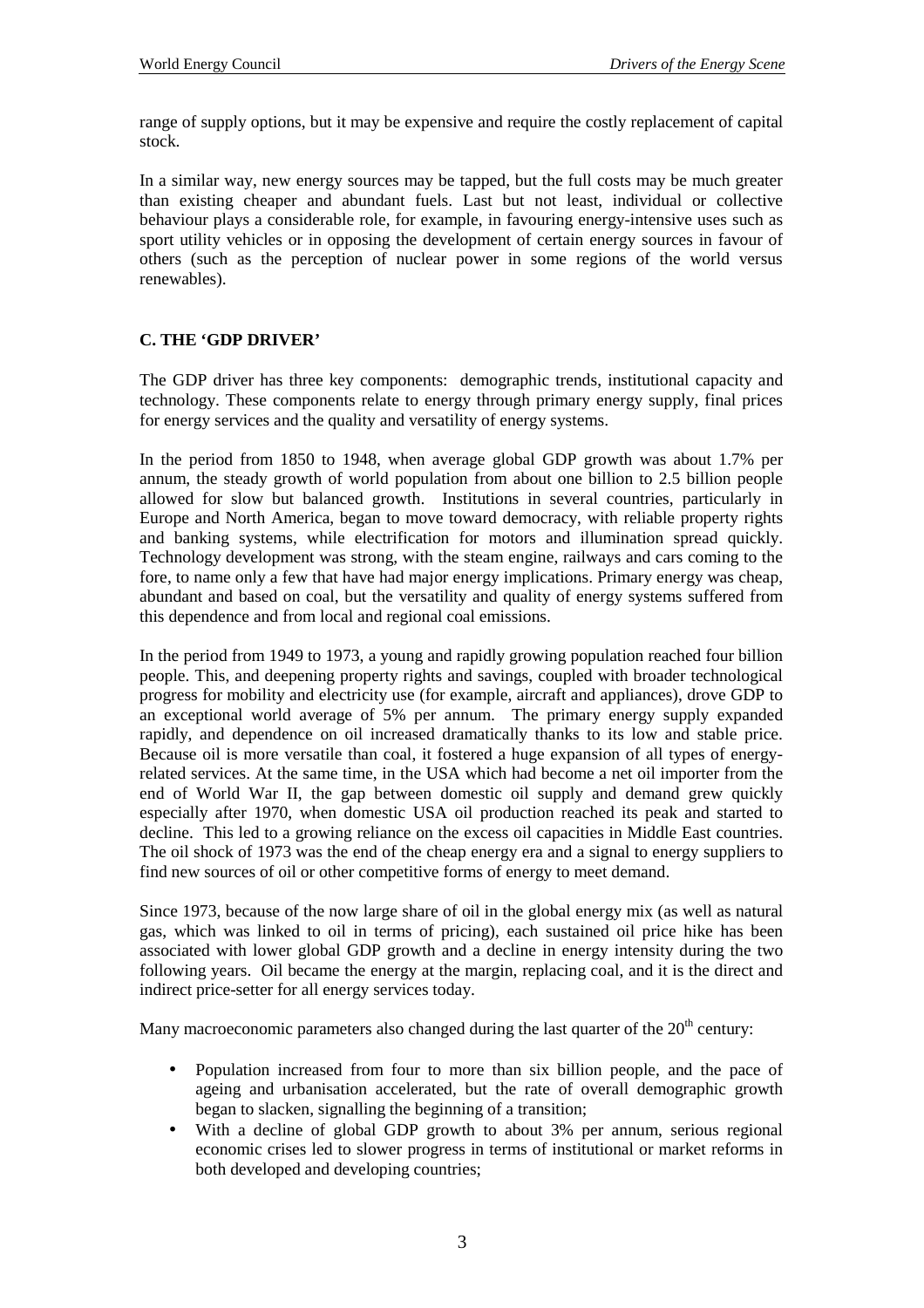- New technology, in the form of better or new equipment in response to energy prices, has resulted in a lower level of energy consumption per unit of GDP;
- Progress in providing commercial energy access flattened out, and the reliance on traditional biomass has remained a fairly constant 11% of total primary energies; and,
- The primary focus of energy policymakers shifted from energy availability concerns to those of energy acceptability and the environment.

By the end of the  $20<sup>th</sup>$  century, further big developments in oil and gas markets generated additional feedbacks which need to be taken into account. If one excludes the growth of new oil production brought by new exploration and production technology (such as deep-water, Caspian oil and the accelerated depletion of Russian fields), oil production outside the Middle East started to decline at the end of the 1990s. It appears that natural gas production in North America has now also peaked, and this could soon be the case in Western Europe as well.

In the first years of the  $21<sup>st</sup>$  century, with OPEC trying to balance producer and consumer interests, oil prices have moved up to and been stabilised in a range around US\$25/b, which could bring on additional natural gas supplies in the form of LNG, but at a much higher price, thereby moving natural gas to a mid/peak load role in the energy mix. There are also signs that the environmental focus of the last years of the  $20<sup>th</sup>$  century has given way to a renewed focus on energy availability everywhere and energy accessibility for the world's poor, albeit in a framework of potentially higher real energy prices which could have positive feedbacks on efficiency and environmental goals.

GDP growth does not depend solely on the behaviour of individual stakeholders – they will always draw the best from their business/institutional environment. Nor is it beholden solely to the unpredictable vagaries of Mother Nature, with temporary energy imbalances which could affect GDP growth negatively. In our complex societies, it also depends on governments. Unless they have the courage to push the broad agenda of institutional reforms, ranging from reliable banking systems and secure property rights in the poorest countries to the management of pensions, education, health and infrastructures in the rich economies, the benefits of technology and entrepreneurship will not spread to everyone.

The report's analysis of problems with GDP methodologies, particularly in the USA, China and FSU, along with demographic trends, the potential for higher real energy prices and the failure to adequately address institutional barriers to energy access problems in developing countries, has led to the conclusion that annual world GDP growth could be somewhat lower than 2% over the next few years. The report does not predict this but argues that, if this were so, the downward impact on total primary energy supply and requirements could be significant. However, it is necessary to look at other drivers of the energy scene to determine if there might be offsetting feedbacks which ought to be taken into account.

## **D. THE 'ENERGY DEMAND DRIVER'**

Energy demand is made up of services for electricity, mobility and stationary fossil fuels. These services have followed different trends, both in terms of relative growth and in sensitivity to energy prices, with the biggest changes happening since 1974.

The Study Group found that electricity consumption has a regular growth trend compared with GDP in purchasing power parity; it is nearly linear, with no apparent impact from the energy events that happened during the period of the oil shocks. This is because the electricity market is 'captive', with very little room for users to switch back to fossil fuels directly, but it also results from real final electricity prices remaining nearly unchanged over a long period of time.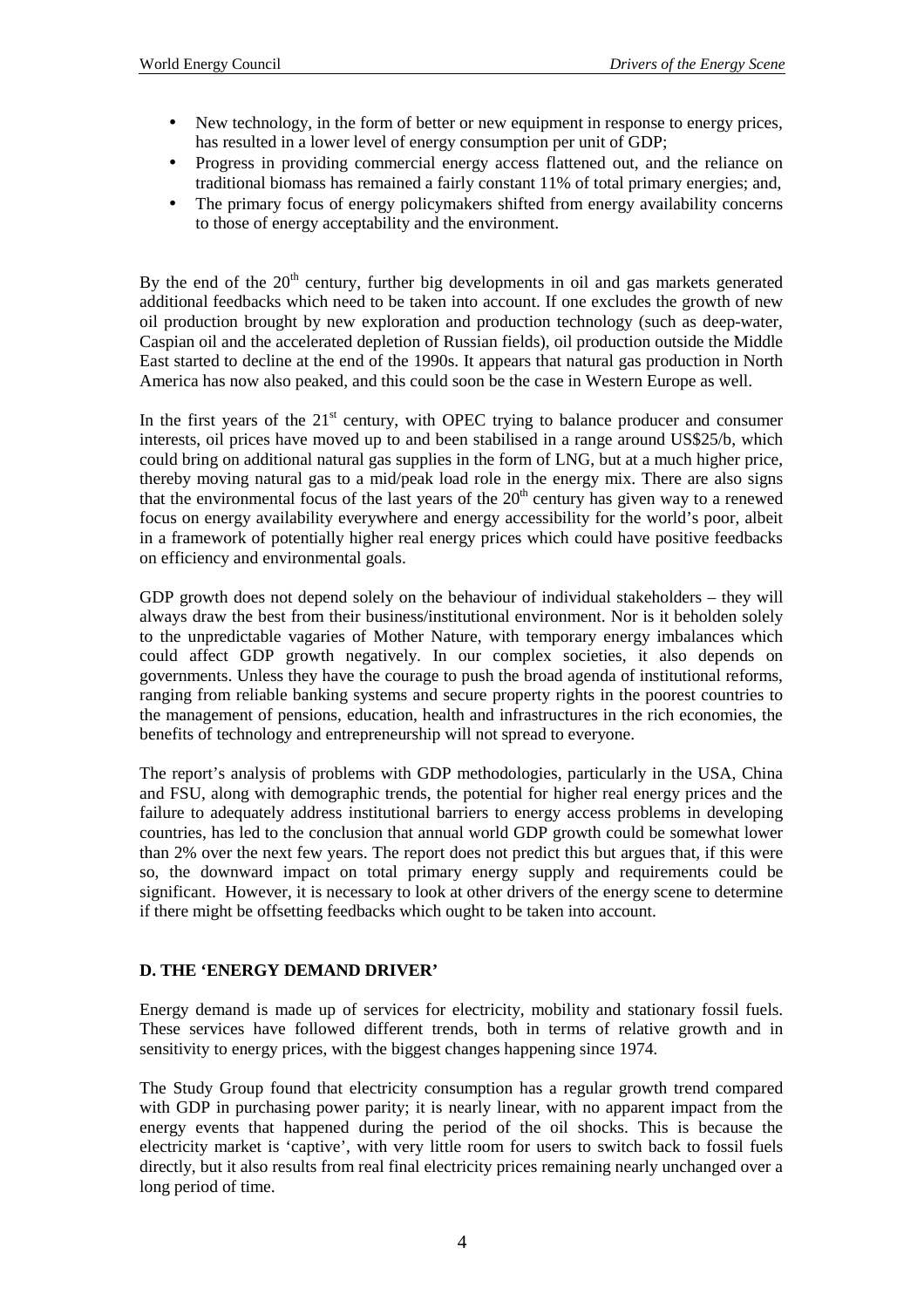In the case of mobility, the trend has been nearly as steady as that of electricity. Mobility is the 'captive' sector of oil. Real final gasoline prices have remained steady in most regions with the exception of North America because high fixed costs (such as transportation and refining) as well as taxes (which account for up to 80% of the final price) have cushioned any impact of oil price increases.

The trend in stationary fossil fuel end-uses (such as heating and cooking in buildings and industrial processes) is quite different from those for electricity or mobility; each oil shock has led to a drop in this energy service, with the result that stationary end-use today is declining in developed countries but stable for the world as a whole. This is due in part to improvements in energy efficiency in transformation and industrial processes. The 'delocation' of major energy-using industries, such as steel, from developed to developing countries is also a significant factor in explaining the decline in stationary fossil fuel end-use in developed countries.

When it comes to electricity and stationary fossil fuel end-uses, the study notes that different fuels may be considered, e.g., the development of nuclear power and the 'return' of coal for power generation or the substitution of other petroleum products by natural gas for heating and for power generation, in the latter case often for environmental reasons. Mobility, on the other hand (excluding electric trains), is rigidly linked to the oil sector itself and accounts for well over 60% of total oil use. The report identifies synthetic liquid fuels and hybrid vehicles (or in the more distant future, electric or hydrogen-powered vehicles) as potential competitors for oil in the years to come.

These contrasting trends reflect the role of final prices and GDP in driving the demand for energy services. People seek ways to reduce energy consumption when prices increase and are sustained at a new level, but if GDP is growing and people feel their wellbeing has improved, they also find new uses for energy services, which results in higher consumption. Thus energy efficiency can play different but complementary roles, both of which are tied to technology: to reduce energy consumption when prices rise through the use of new materials or equipment, or to increase the value of a given level of energy service when energy prices remain unchanged. Energy efficiency and technology are two sides of the same coin, but final prices and GDP are the binding agents, assuming of course that people have access to energy services and to affordable new technologies in the first place (which is decidedly not the case in many developing countries).

The growth of demand for mobility and electricity is at an early stage in most developing countries and will strongly increase in the coming decades. Improvement in energy access - the provision of modern energy services to the world's two billion poor people -- will have a relatively small impact on global energy demand but could contribute to a better-thanexpected average rate of growth for world GDP, thereby multiplying the impact on primary energy requirements.

Many factors, such as market reform, technological breakthroughs, environmental constraints and other policies, will have an important influence on primary energy pricing and on the cost of final energy services to consumers. Energy market reforms should introduce a mix of competition to increase efficiency and trade, with clear, stable rules to maintain the high standards of fair pricing, reliability and quality of service. If they do not, they will have a negative feedback on energy demand growth in the future. WEC is completing a study on infrastructure, capacity and pricing reforms which addresses this subject for the Sydney World Energy Congress in September, 2004.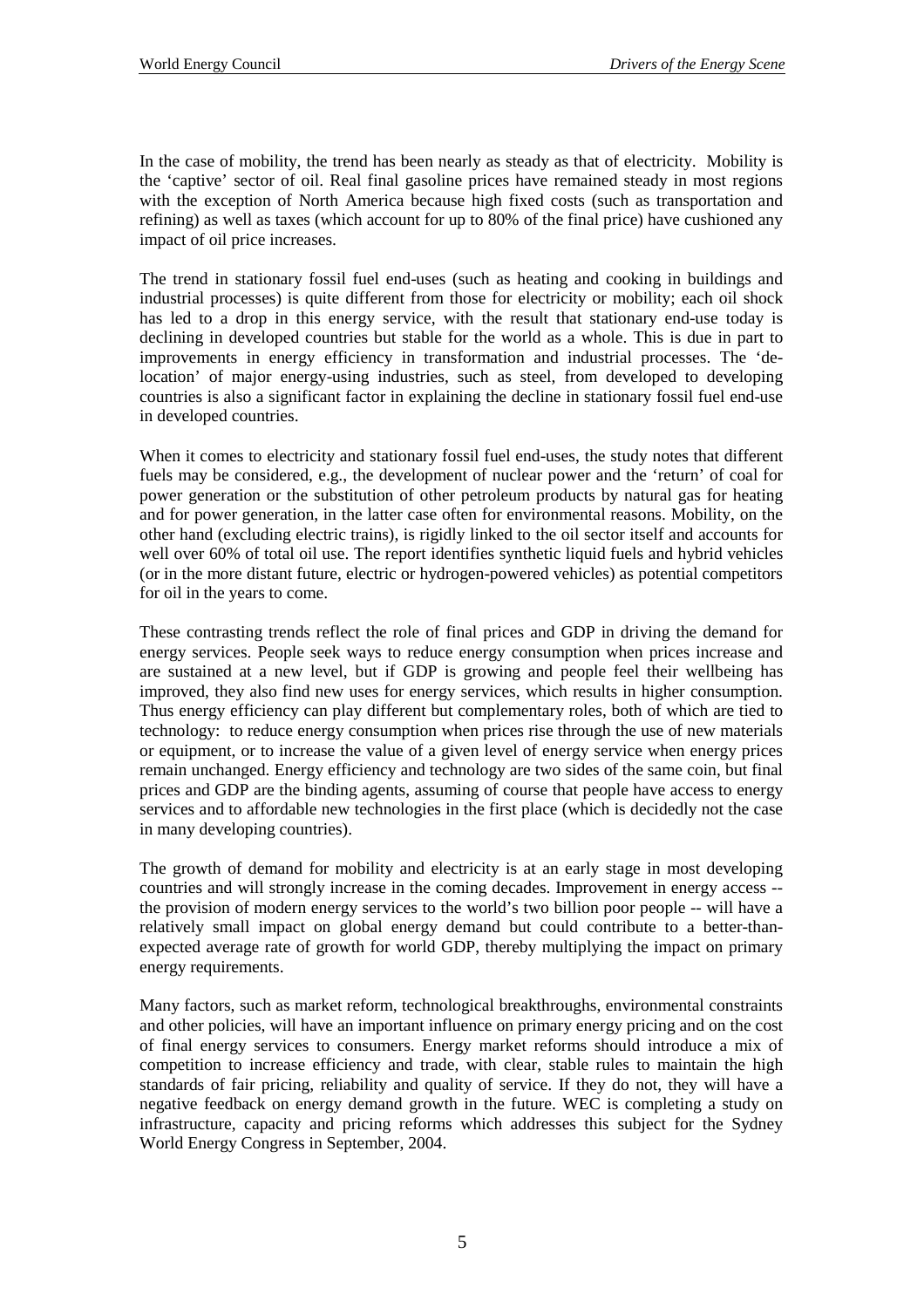However, technology is by far the most important factor because it has a direct impact on energy supply or consumption, either to lower the cost of providing a given level of energy services or to help adjust the use of energy services in response to energy price changes, whatever their origin. Energy prices are therefore a fundamental driver of new technologies. For this reason, WEC is also preparing a report on important end-use technologies for the  $21<sup>st</sup>$ century which will complement its earlier work on generation technologies. In this respect, WEC must better define what price triggers will be needed to foster the extensive use of new technologies across the spectrum of energy supply and utilisation.

The constancy of energy service trends over time in a context of stable final prices confirms that consumers behave rationally, with their aggregate behaviour closely tracking final prices. In particular, energy efficiency policies which do not affect final energy prices have had little sustainable impact on actual energy consumption trends but increase the welfare brought by this energy consumption.

## **E. THE 'ENERGY SUPPLY DRIVER'**

The uncertainties in energy markets, particularly with respect to moving plentiful supplies to where they are needed, coupled with the long lead times for new investments in exploration and production to meet new demand, reinforce the view that market forces shape the future with ups and downs that reflect the dynamic dimension of the supply-demand equation. These spontaneous dynamics can be quite violent because most energy supplies (in particular, but not exclusively, oil and gas) have short-run marginal costs much lower than long-term marginal costs. Hence, as for competitive electricity markets, if market forces were the sole driver, prices would be very low as long as excess capacities exist but very high when they have been eliminated, until new investments in capacity come on-stream. It is the new investments in response to higher prices in times of sustained shortages that shift the ranking of primary energies.

Oil and gas supply dynamics explain why their price was very volatile when there was no dominant actor controlling or managing the market. As long as oil and natural gas – which is priced in lock step with oil – had a small share of the world energy supply and the energy market was dominated by coal with its more stable price (mostly driven by labour costs), the oil/gas price volatility had little global, macroeconomic impact. This situation changed during the 1950s and 1960s because of the rapid growth of oil and gas shares in the global energy mix but remained unnoticed because, up to 1959, the oil price was under the control of the major oil companies and the Texas Railroad Commission before passing under the control of OPEC and the 'majors' after 1960.

The control of the majors was certainly one factor explaining the stability of oil prices prior to 1973, but it is not the only one. The industry was vertically integrated and controlled by a few majors (the 'seven sisters'), who in 1928 had agreed to share the prolific Middle East fields under the 'Red Line' agreement as well as the growth in downstream markets; it was the ideal instrument to manage the smooth growth of the oil market. With the nationalisations of the 1970s and the different strategies adopted by major consuming countries, this control disappeared, leaving OPEC alone to manage a market that had become unpredictable because of the new swing role of oil and because of the growing dominance of spot transactions.

The new energy story that developed after 1973 has, therefore, very little to do with the former dynamics.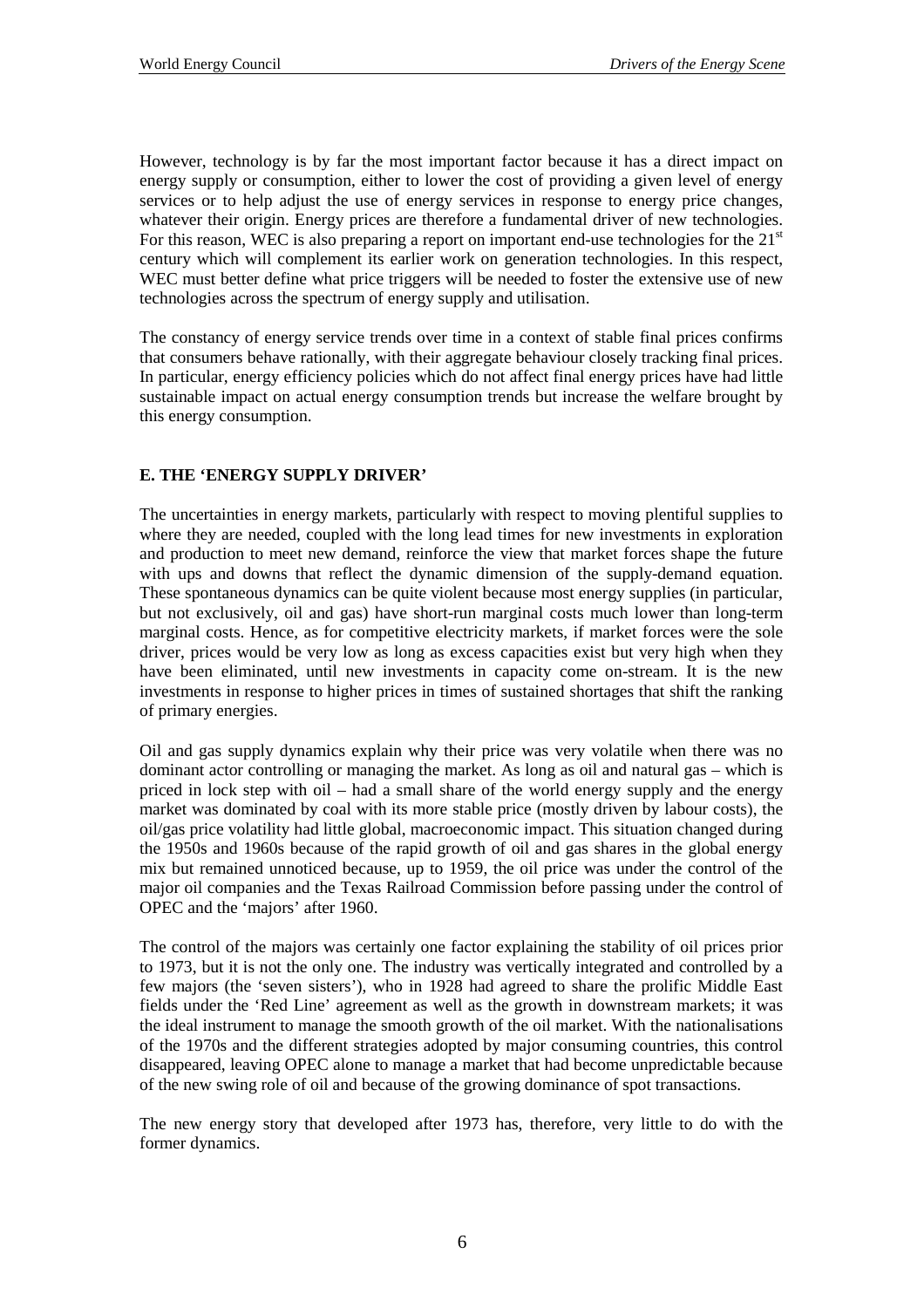The oil price today is managed by OPEC as long as capacity margins exist in order to match demand and supply: if the price of oil is too high, this leads to lower GDP, economic recession and a shrinkage in demand for oil coupled with the development of alternatives, mostly affecting OPEC countries that are the swing producers of the swing energy; if the price is too low, as in the early 1970s, the capacity margins for producers disappear, and they tend to withhold marginal supplies and/or reduce exploration for new supplies, eventually leading to a price rise, lower GDP and ultimately, lower demand than before. Hence, what is important is the production capacity (called the 'tap') and not, except in the very long run, the ultimate reserves (often called the 'tank'). It is for this reason that this report does not dwell on the debate about what the resource base might be for the three fossil fuels, nuclear or even renewables. As the report shows, the growth and decline of specific primary energies over time has never resulted in the complete exhaustion of their reserves, because with the right price signals and international collaboration, new more competitive sources of energy emerge in time to take their place.

If cheap and versatile energy supplies were the main source of past productivity gains and higher economic growth at the world level, what are the prospects for the future? There are capacity constraints in non-OPEC oil supplies and even within OPEC itself. No one can predict when Iraq oil will actually return to pre-war levels or move on to its full potential of 4 or 5 Mb/d; no one knows how much and how fast the production of the Middle East fields, which on average are more than 50 years old, will decline, and the role of Russian oil and gas in global markets is changing dramatically too, to name just three areas of big unpredictable supply developments.

Other constraints that may impede the development of energy supply in timely fashion to meet demand are many:

- Additional costs that will affect all fossil fuels because of the policies aimed at reducing GHG emissions. Costs of up to  $US$50/tCO<sub>2</sub>$  are mentioned, which would represent an additional cost of US\$20 per barrel of oil;
- The peaking of natural gas domestic production in North America and Europe, which requires additional imports, mainly LNG, because the high costs to develop new gas pipelines from Russia or Central Asia limit the potential for additional exports;
- The limits on non-fossil fuel supply, either because of lack of public acceptance for large hydro and nuclear power or because of the intermittent and/or dispersed nature of most modern renewable energies;
- NIMBY (not in my backyard) attitudes that may prevent the building of enough LNG re-gasification capacity, high voltage transmission lines, power plants, or adequate redundancy to increase the versatility and security of energy systems.

Such energy supply constraints may play an important role as a negative driver of the energy scene in the coming years in spite of the best efforts of governments and companies. They will not generally originate from a lack of energy resources in the absolute but will be triggered by two fundamental feedbacks working separately or together: from a sustained shortfall in primary energy production or supply bottlenecks in key markets (such as occurred for oil in the USA in 1973 or for coal in China after 1996, and could occur for natural gas in Russia in the years to come), or from a more fundamental shift away from one major energy source because of changes in relative costs or prices, external factors (e.g., wars or revolutions), public opinion (e.g., 'a nuclear accident somewhere is an accident everywhere'), or stringent environmental policies (e.g., the threat of climate change). It is worth examining to what extent such energy supply constraints will limit global GDP growth in the coming decades.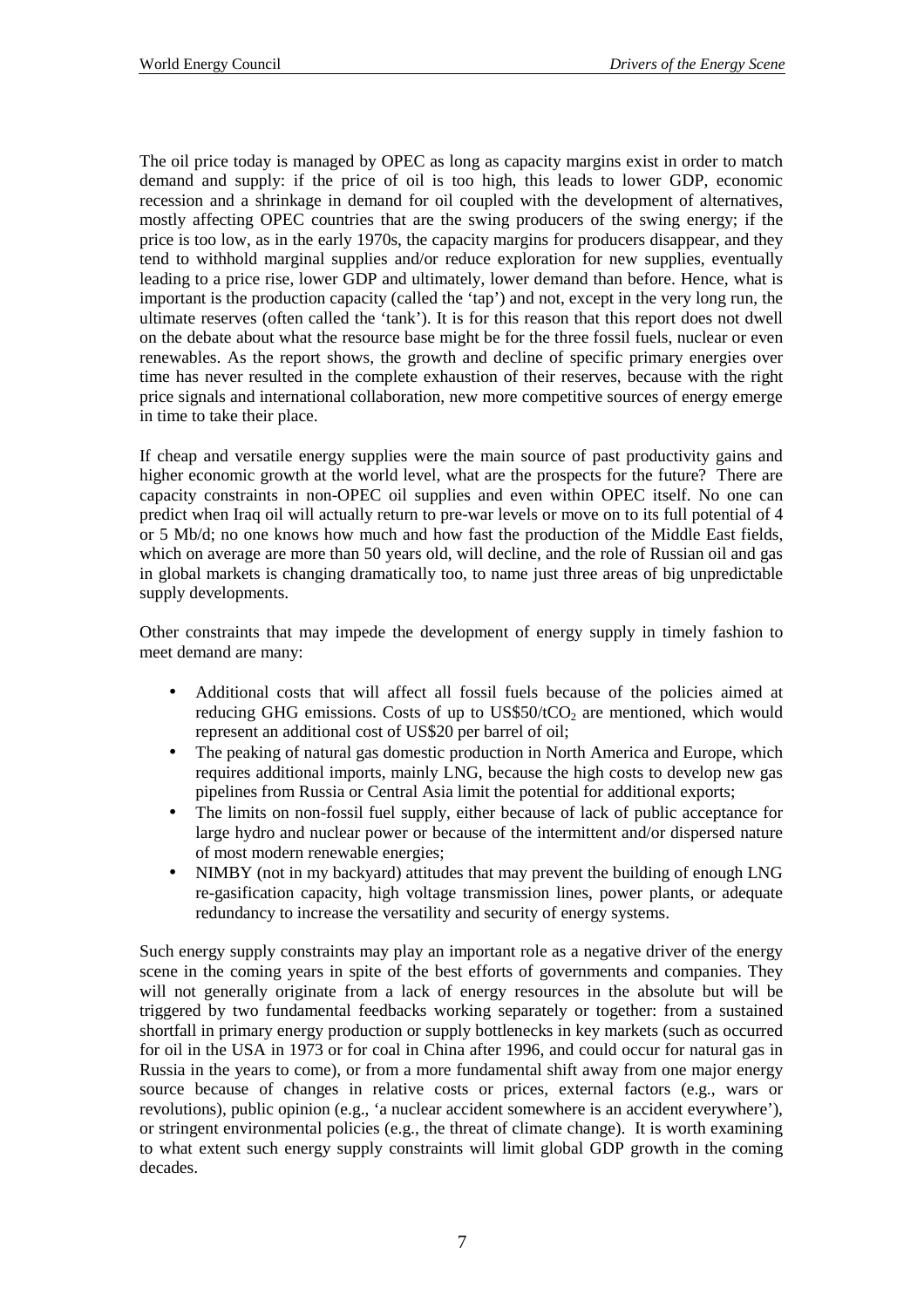In contrast, increasing energy supply to provide affordable energy services to those who now have little or no access to modern energy could be a positive driver of the energy scene. While the extra call on production capacities, even small, may raise policy and business concerns, such broadened access will enhance the global economic system and its flexibility to overcome new challenges, including possible future economic crises. There could be more peace and security in the world and therefore more reliability of energy supply.

Given the far-reaching consequences of the change in the marginal energy supply -- coal prior to the first oil shock in 1973 and oil since that shock -- one might wonder whether similar dramatic changes may appear in the foreseeable future or whether oil will remain the marginal fuel for decades to come. Some analysts put enormous hope on natural gas, which, without intervention, is not as liquid as oil, while others speak of the hydrogen economy. The report highlights how natural gas today is to some extent mirroring the experience with oil in

the 1970s. As for the hopes for hydrogen, there are major hurdles in its way - the capacity to produce hydrogen cheaply, the development of new infrastructure and the availability of fuel cells at a competitive cost.

The report notes that the gasification of coal, unconventional oil, or biomass may provide, thanks to synthetic liquid fuels, a transition towards pure hydrogen. Such synthetic fuels can use existing infrastructure and devices available today, are closer than the hydrogen age and could become the next price-setter in energy markets. Many bifurcations in terms of the role of new technology at both the production and utilisation ends of the energy system exist, but in the view of this report, oil would retain its place in the global energy supply (largely for mobility and its increasing share of energy requirements worldwide) beside that of the new synthetic fuels and later, hydrogen.

## **F. GENERAL CONCLUSIONS**

#### **Aim of Study**

This report was not intended to make forecasts or scenarios but to highlight the questions to be answered in any future WEC work. The most important of these relate to future global economic growth, the improvement of energy accessibility for the poor, the handling of security of supply and the threat of the harmful local, regional or global effect emissions, particularly anthropogenic GHG emissions to which the energy sector is the principal contributor. Each of these questions is linked, and their answers will drive the energy scene for many years to come.

#### **Role of GDP**

What is the rate of growth in global GDP likely to be, given the institutional barriers within economies and energy markets as well as the possible negative feedback of higher real energy prices? Most scenarios assume an average global GDP growth rate of 3% to 2030, which leads to a high level of demand for energy (as well as higher GHG emissions). This in turn leads some analysts to predict very large investment requirements for sustainable energy development.

The report highlights economic trends and feedbacks over the last 30 years, which suggests that annual global GDP growth will be substantially below 3% in the next few years. However, as we have also seen, the *GDP Driver* depends on feedbacks from many sources. In this respect, the direction of primary and final energy prices, in real terms, plays a major role.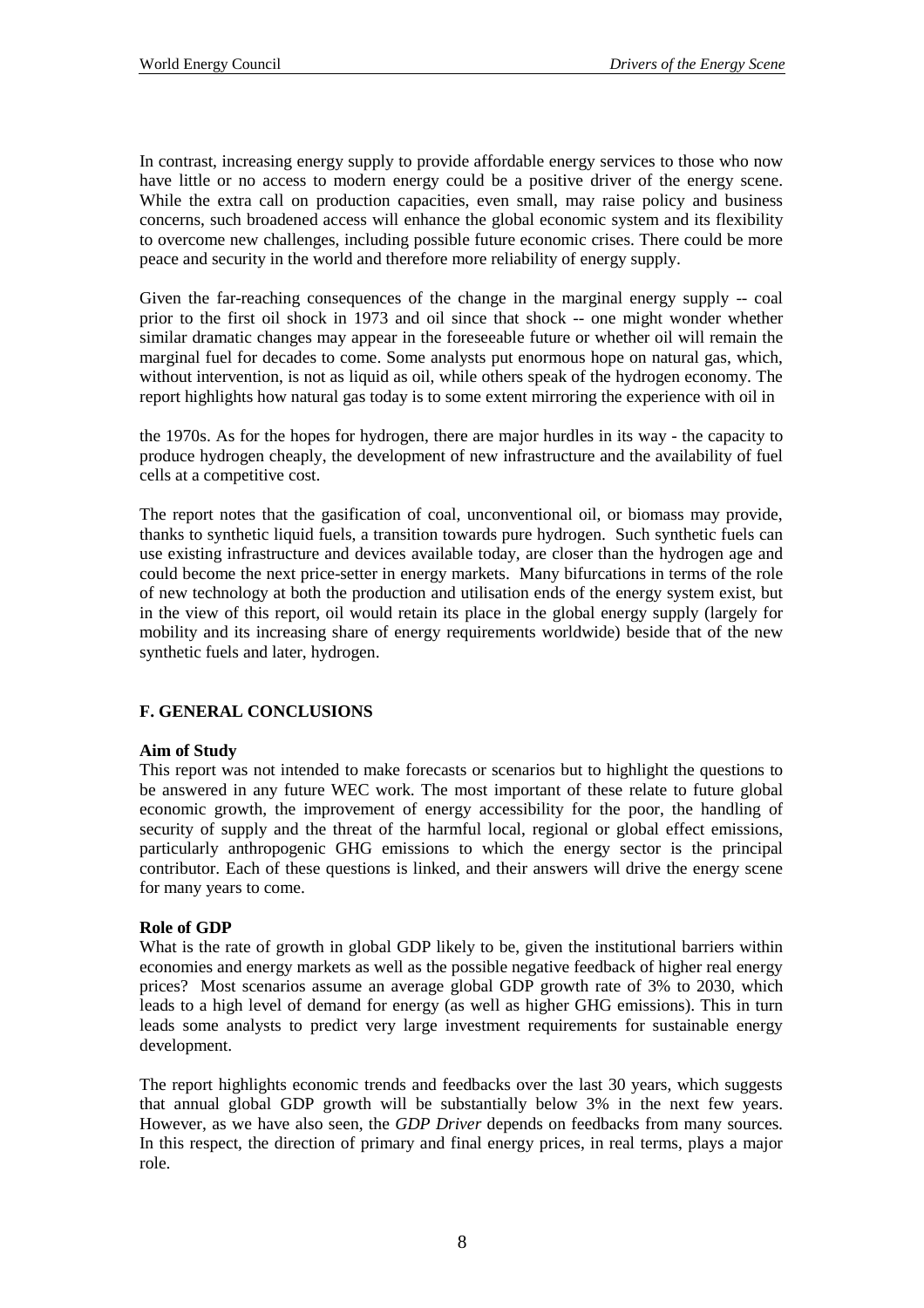The likely evolution will be increasingly characterised by 'stop and go' episodes, each episode exhibiting a decline in energy prices followed by a significant rise, with positive and negative feedbacks on GDP growth and new technology impacting production capacity and end-uses. Any sustained upward adjustment in real energy prices would benefit energy efficiency and help achieve environmental targets (availability and acceptability goals), while the fight to eradicate energy poverty (the accessibility goal) would become more difficult without offsetting policies and programmes.

#### **Accessibility**

How can real progress be made in providing commercial energy access for the poor, as well as more reliable service for those who do not enjoy it now, and what will this mean in terms of global GDP growth? The responsibilities of national governments to create an investorfriendly environment, promote regional trade and foster other links with the international community are central. If energy demand is reduced by higher real primary energy prices, which themselves translate into higher final energy prices and lower GDP, there is some doubt that it will be possible to reduce energy poverty, and the world will miss a great opportunity to establish a virtual cycle of economic growth and social stability.

#### **Availability**

If hydrocarbon supplies do not grow much or can only grow in a context of higher costs for environmental or other reasons, what will the sources of new energy services be, and how soon might they shift once again among oil, natural gas, coal, nuclear power, hydro and other renewables, or some new and unknown energy source? The outlook for hydrocarbon supplies and for energy-related GHG emissions will impact the outlook for GDP. Technology development will be critical in determining when and which new energy options will be available.

#### **Acceptability**

Finally, in a world of lower global economic growth and higher real energy prices, what is the precise nature of the climate change threat, and if it requires further action, what are the least cost carbon mitigation strategies, technologies or regulations to address it? We must ensure that the impact of sustainable development policies will be positive for the poorest developing countries while minimising their potential negative impact on the rich countries.

Some of these questions would be best studied anew in the context of fresh work on a set of realistic assumptions and scenarios looking well into the future. The World Energy Council is considering such a project as part of its 2005-2007 Work Cycle.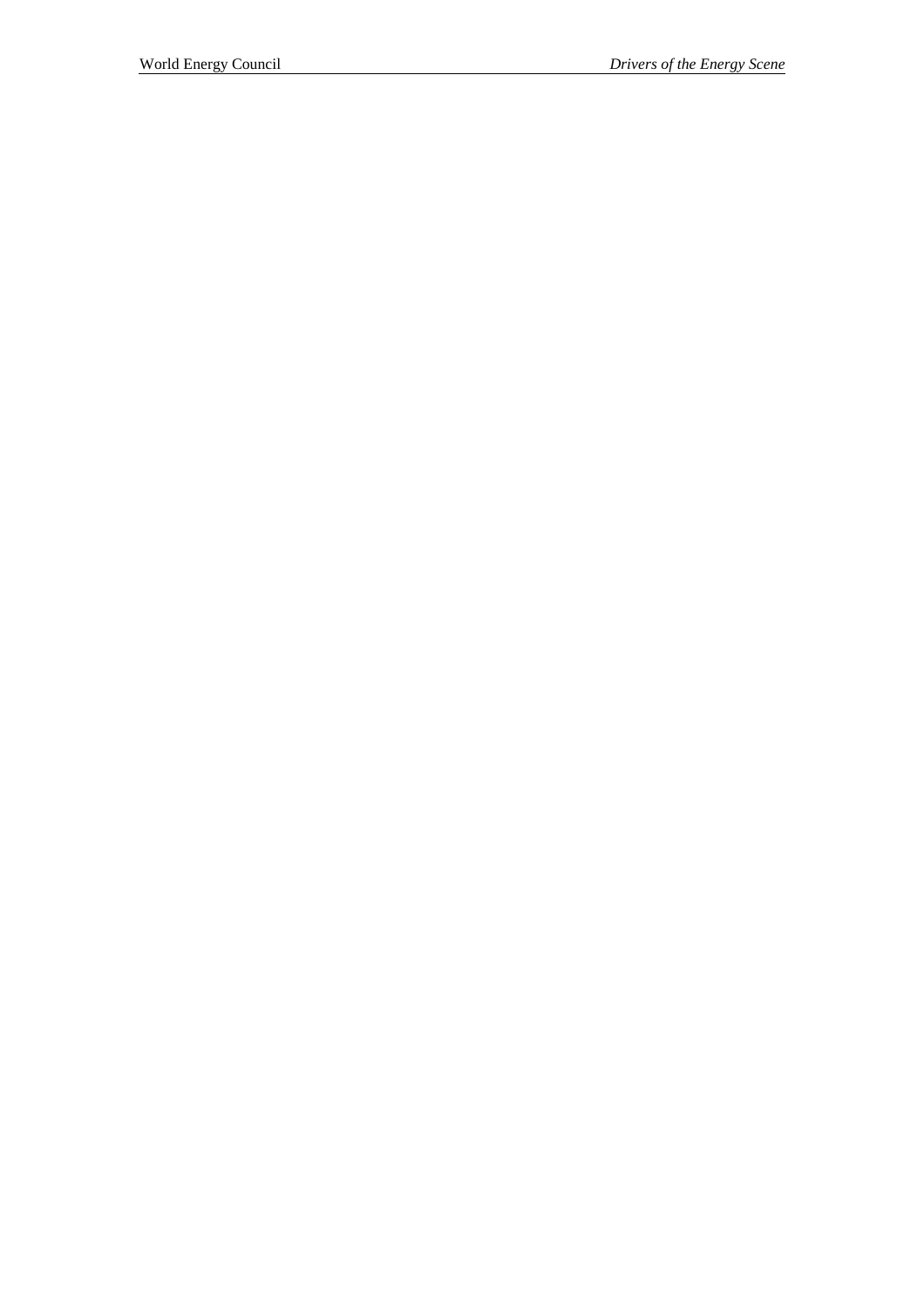## **INTRODUCTION**

Modern industrial societies incorporate three energy-related features that define the world economic and energy scene: the role of economic development, the evolution of the demand for increasingly modern energy services and the availability of primary energy in terms of both quantity and quality.

Economic development has several facets:

- Technological innovation with the take-off and possible 'leap-frogging' by less advanced countries, and the growing contribution of developing countries to global industrial production;
- Institutional factors such as education, public infrastructure, property rights, fair judicial systems, reliable banks and stock exchanges and entrepreneurial decisionmaking; and,
- Accessibility, availability and acceptability of energy as the three key elements of sustainable energy development, but also the slow-down development when access is affected for an extended period in the case of crises or steep energy price increases.

Energy accessibility is very much tied to economic development with three different links:

- While the provision of a minimum of reliable and affordable commercial energy services to the two billion people in the world who do not now have such access would add little to global demand, it is a key factor for development and social equity in many parts of the world;
- As economies grow they experience the faster growth of electricity, followed by mobility, with the share of stationary fossil fuel end-uses declining over time; and,
- The substitution across the factors of production -- labour, capital and energy -- when their relative prices diverge to adapt the stock of capital investment.

Energy availability and acceptability also have essential roles in development:

- Globally, stable sustainable energy prices are essential for access and economic growth but not necessarily for efficiency or environmental acceptability. Higher prices drive more efficient use of energy in the long run, but the transition from cheap to higher prices is painful for economies and individuals, especially the poor;
- In a climate of stability, technological gains and economies of scale push costs down in a uniform trend and allow governments to set policies that, by favouring access, enhance a country's economic performance; and,
- The demand for energy of 'quality' or 'modern' energy encourages the introduction of cleaner, more sophisticated fuels, which are produced and consumed with due consideration for their social and environmental impacts.

This report explores all these aspects. It is primarily focussed on developments in the oil and natural gas markets because of their importance in energy pricing as a whole and to provide a context for separate WEC work on coal, renewables, energy market reform, technologies and climate change which will be published at the time of the 19<sup>th</sup> World Energy Congress in Sydney, Australia, in September, 2004. The overall tone and vision of the report may be viewed by some readers as more pessimistic than most published analyses because it suggests that some 'drivers' -- future GDP growth, autonomous energy efficiency improvements and availability of primary energy, to name a few -- may not be strong enough to provide modern energy to the two billion poor who now lack it. Yet one cannot propose actions to achieve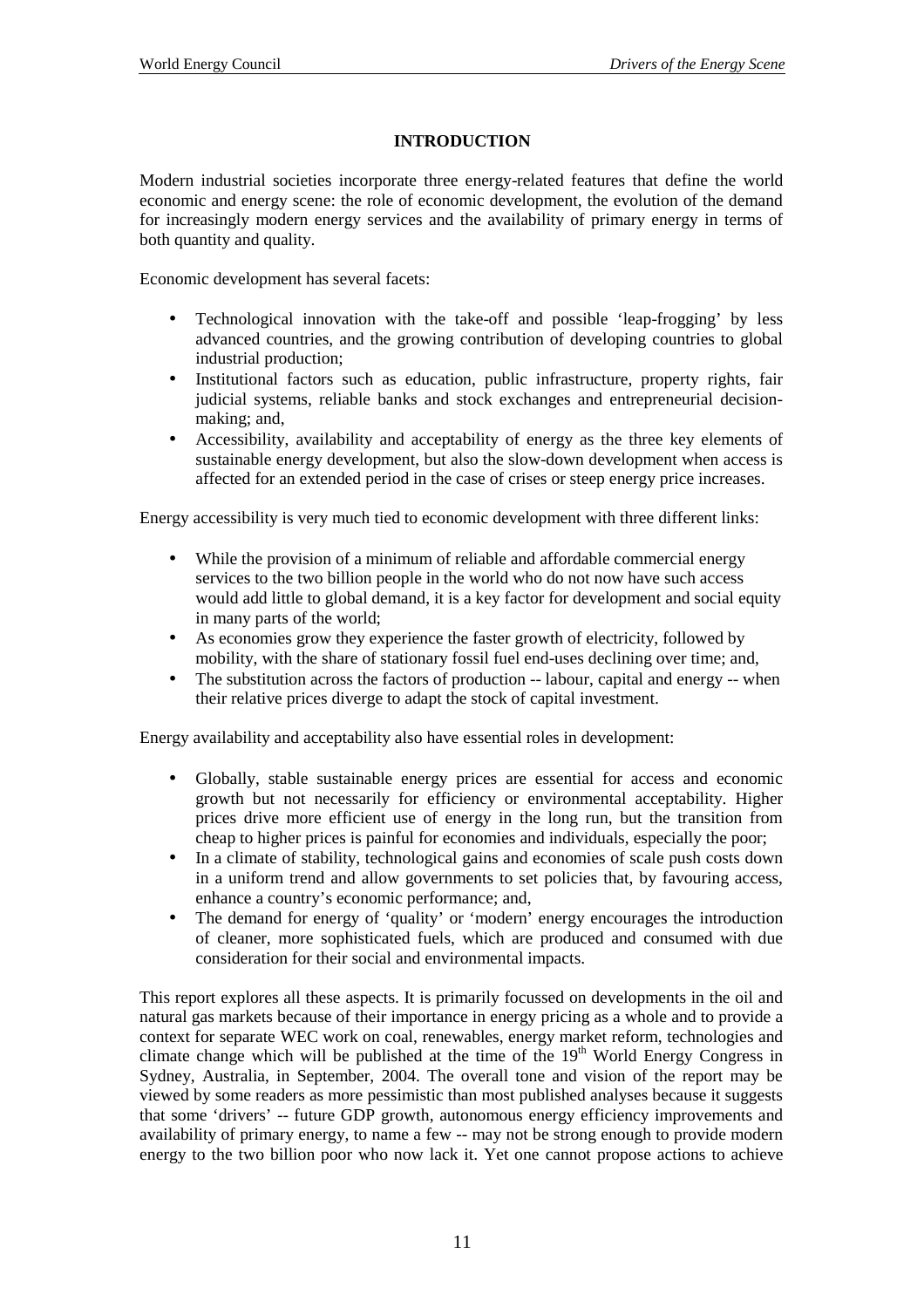sustainable energy development (defined by WEC as a balance among the three goals of energy accessibility, energy availability and energy acceptability) without first identifying the present and future underlying constraints on energy supply and demand.

Most forecasts proposed today consider that neither energy accessibility nor energy availability will be the binding constraints on prosperity in global terms over the next few decades. This has led national governments and UN agencies to focus on environmental acceptability and the actions and policy shifts required to address GHG emissions. To the contrary, as this report suggests, the problems facing humanity today may be related more to inadequate economic growth, in particular in developing countries with no improvement in commercial energy access, and possible temporary energy shortages in terms of the availability of services than to local, regional or global emissions from energy production, transmission or utilisation.

In the view of WEC, these issues are linked in terms of sustainable development. WEC also believes there is real potential to address serious access and availability issues with technologies and regulations which significantly reduce harmful local, regional and global emissions. During the course of the *Drivers* study, the World Summit on Sustainable Development, held in South Africa in 2002, echoed the need to focus on poverty eradication and the role of affordable universal energy access as the principal issues of sustainable development.

In short, numerous scenarios that cover a wide range of outcomes tend to deliver a uniform message about the importance of environmental challenges and their urgency. *Drivers of the Energy Scene* takes a different perspective. It concentrates on the evolutions in energy supply and demand in the past, identifies what the positive or negative impacts have been in the present, and determines to what extent they bear insights about the future.

**Important note: The graphs incorporated in the main body of the text are based on actual raw data without any smoothing. GDP data after 1960 are those of the CEPII (Centre d'Etudes Prospectives et d'Informations Internationales) database – the same as those used for ETWAN – and those of Angus Maddison (OECD) for the historic data since 1820. They are systematically expressed in purchase power parities in US\$ for 2000 unless otherwise stated. Energy data come from three main sources: IEA, BP Statistical Review, and O. Rech (French Petroleum Institute which has compiled historic data since 1850). Primary energy data use the TPER (total primary energy requirements) methodology. Final energy services were compiled by F. Birol (IEA). A list of Abbreviations and a Glossary of Terms and Methodology is provided in Annex B. A list of Graphs and Tables is provided in Annex C.**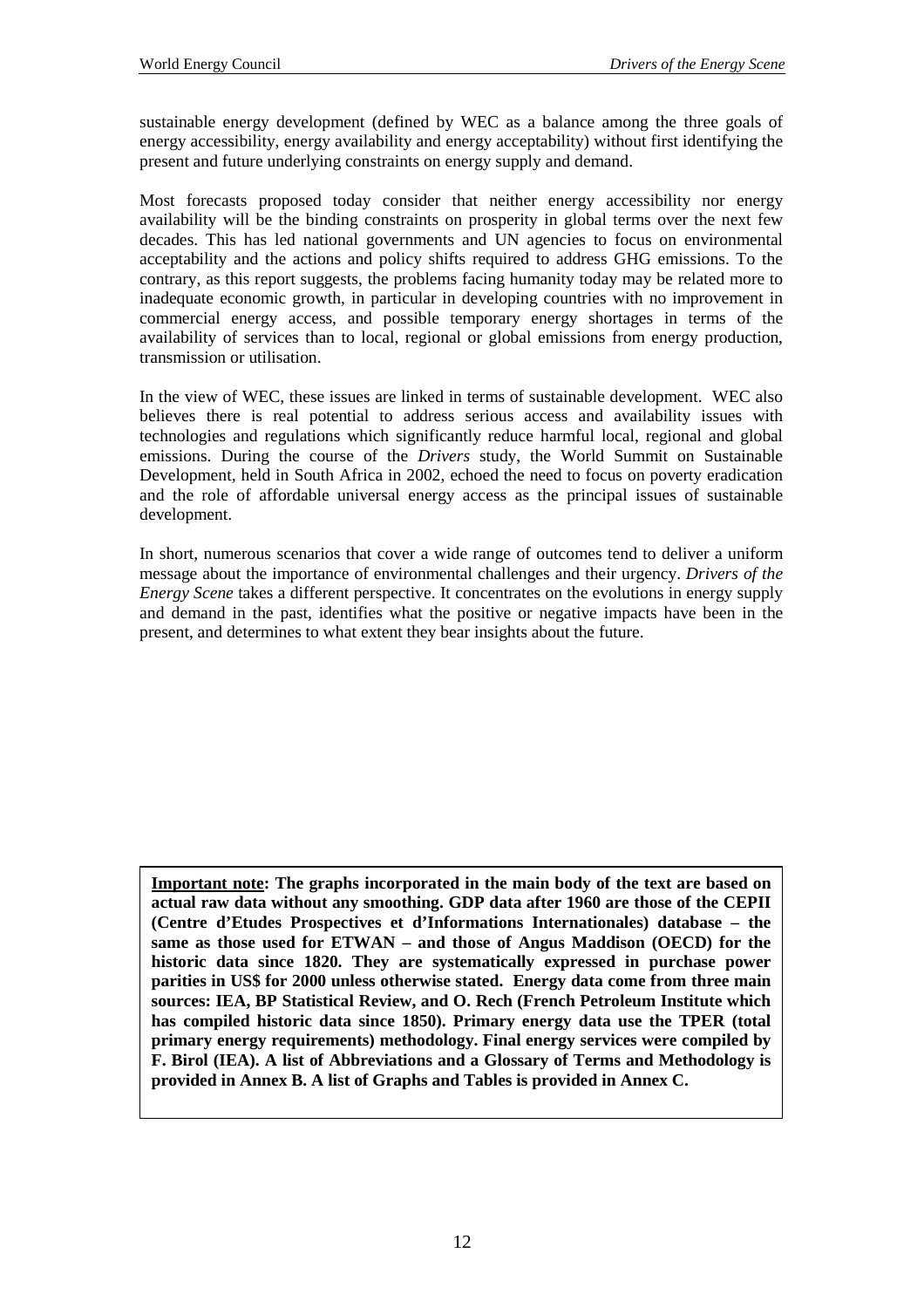# **PART I: GDP AND ENERGY**

## **A. GDP GROWTH: A HISTORICAL PERSPECTIVE**

World total primary energy requirements and Gross Domestic Product (GDP) over the last 150 years are displayed in Graph I-1. Beyond the small discrepancies due to poor historic data, this graph highlights the fundamental role of GDP as a driver of primary energy demand. However, even in the early days of the Industrial Revolution, this role was more complex than the apparent good correlation which the early period suggests. More recently, the energy price increases of 1973, 1979-80, 1990 and 2000 may partly explain the lower GDP growth and the drop of energy intensities during the two years following each of these events. Conversely, the 1986 'counter-shock' of lower energy prices was followed by two years of faster GDP growth in 1987-88. In short, GDP growth apparently reacts in an opposite way to energy price movements.



It is worth noting in respect of Graph I-1 that:

- What happened prior to 1850 is of no relevance today. World GDP and TPER were less than 3% of today's figures, and TPER was dominated (more than 85%) by 'traditional' fuels such as biomass;
- Even what happened between 1850 and 1950 (when the yearly series became available) is not very relevant because TPER was less than 20% of today's figures and mostly dominated by coal;
- Up to 1973, TPER was proportional to GDP (an elasticity of one), possibly because of the stable average prices of delivered energy during this period;
- Energy price movements are either small and part of a natural volatility process that does not impact on GDP, or if they are significant across a large part of the energy pool and last for a relatively long time, they may affect GDP growth at least temporarily.

Graph I-2 displays the same data in slightly different form in order to highlight the periods of apparent stability compared with the periods when the trend has changed. Data starts in 1965 to avoid the small discrepancies that existed in the former estimates of Maddison. It shows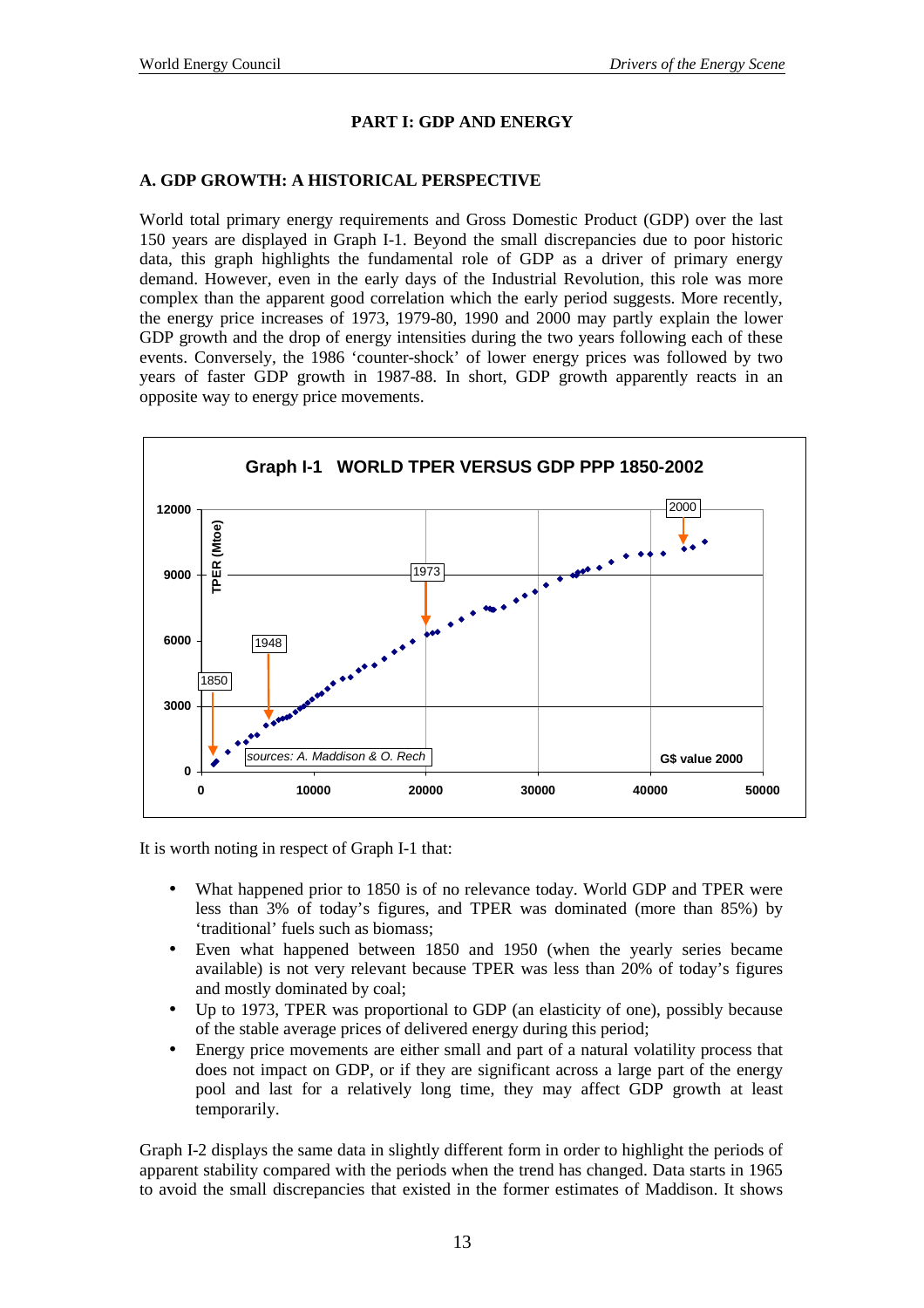that the progressive decoupling between energy and GDP is a phenomenon that broadly coincides with the slowing down of GDP growth. Both of these developments started in the early 1970s and might have the same origin, namely, the first oil shock in 1973. This suggests the need to look in more detail at the estimates provided by Maddison (see Table I-A).



Graph I-3 illustrates the evolution of world GDP over time. It is based on actual national GDP data except for China's, which were revised (see the discussion later in Part I). It shows that average world GDP (PPP) has grown nearly linearly since the first oil shock. If one were to remove the Former Soviet Union (FSU) on the grounds that the collapse of its economy in the 1990s is a non-recurrent phenomenon, the trend would improve a little, yet still remain nearly linear.

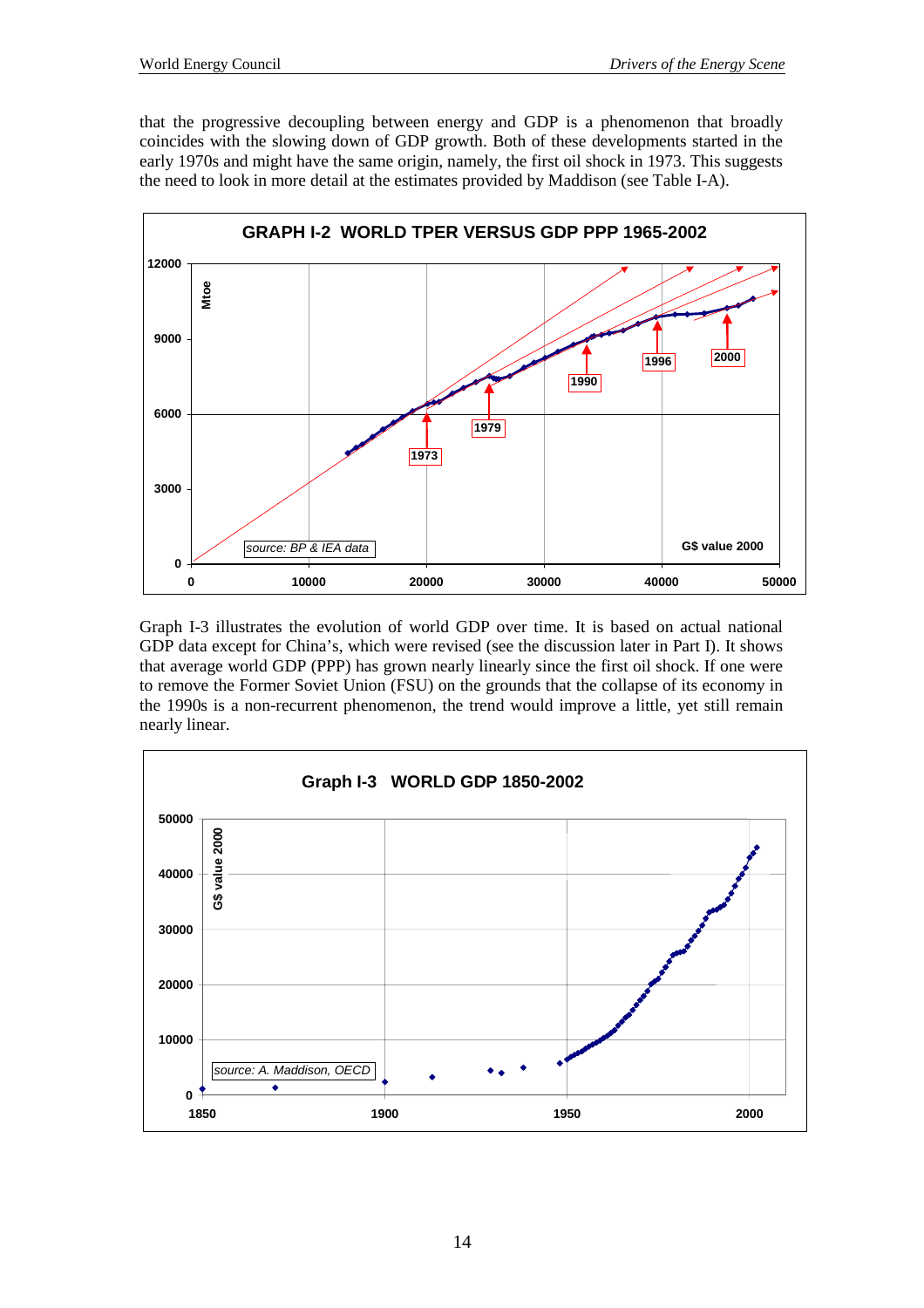| TABLE I-A GDP GROWTH PER CAPITA                                                |                                      |      |         |      |          |  |  |
|--------------------------------------------------------------------------------|--------------------------------------|------|---------|------|----------|--|--|
| <b>Average Annual Compound Growth Rates, Per Cent (1820-1998)</b>              |                                      |      |         |      |          |  |  |
| 1820-1870<br>1870-1913<br>1913-1950<br>1950-1973<br>1973-1998<br><b>Region</b> |                                      |      |         |      |          |  |  |
|                                                                                |                                      |      |         |      |          |  |  |
| <b>Western Europe</b>                                                          | 0.95                                 | 1.32 | 0.76    | 4.08 | 1.78     |  |  |
| British 'offshoots'*                                                           | 1.42                                 | 1.81 | 1.55    | 2.44 | 1.94     |  |  |
| Japan                                                                          | 0.19                                 | 1.48 | 0.89    | 8.05 | 2.34     |  |  |
| Eastern Europe & FSU                                                           | 0.64                                 | 1.15 | 1.50    | 3.49 | $-1.10$  |  |  |
| Latin America                                                                  | 0.10                                 | 1.81 | 1.42    | 2.52 | 0.99     |  |  |
| Asia without Japan                                                             | $-0.11$                              | 0.38 | $-0.02$ | 2.92 | $3.54**$ |  |  |
| Africa                                                                         | 0.12                                 | 0.64 | 1.02    | 2.07 | 0.01     |  |  |
|                                                                                |                                      |      |         |      |          |  |  |
| World                                                                          | 0.53<br>1.30<br>0.91<br>2.93<br>1.33 |      |         |      |          |  |  |
| Source: The World Economy, A Milennial Perspective, Maddison, OECD             |                                      |      |         |      |          |  |  |

\* What Maddison calls the British offshoots are the USA, Canada, Australia and New Zealand Official Chinese GDP figures because Maddison's report was issued before he revised the Chinese data downwards

Table I-A summarises the historic regional developments over the last two centuries. One should note that:

- At the beginning of the Industrial Revolution (1820-1870), growth was concentrated in the 'western' regions of Europe and their 'offshoots';
- During the 1870-1913 period, the Western experience spread everywhere in the world except for Asia, which was thought at the time not to be 'growth prone';
- The lower growth rates of the now developed countries during 1913-1950 resulted from the negative impact of the two World Wars and the Great Depression of the 1930s;
- 1950-1973 was an exceptional period of relative peace and stable institutions. Hence there was a 'catch-up' in most regions thanks to the stock of technical innovations of the 1930s and 1940s;
- 1973-1998 exhibited a significant but progressive economic slow-down that is analysed in more detail later in this report;
- The higher growth during the 1973-1998 period in Asia, excluding Japan, is overestimated. Maddison puts China growth rates at about 70% of the official figures.

#### **Problems with GDP Methodologies**

The choice of consistent GDP methodologies is important because of the need for unbiased comparisons across time, which were highlighted in the above discussion on the slowing down of world GDP, and across regions. Purchasing power parities (PPP) are used to avoid the under-valuation of GDP in developing countries which market exchange rates create (the less developed a country, the higher the perceived risk of maintaining its currency, and therefore, the higher the under-valuation of its national currency).

Once GDP PPP is chosen, the linkage between energy and GDP may be considered a causal relationship because the necessary and sufficient conditions to establish a correlation are met.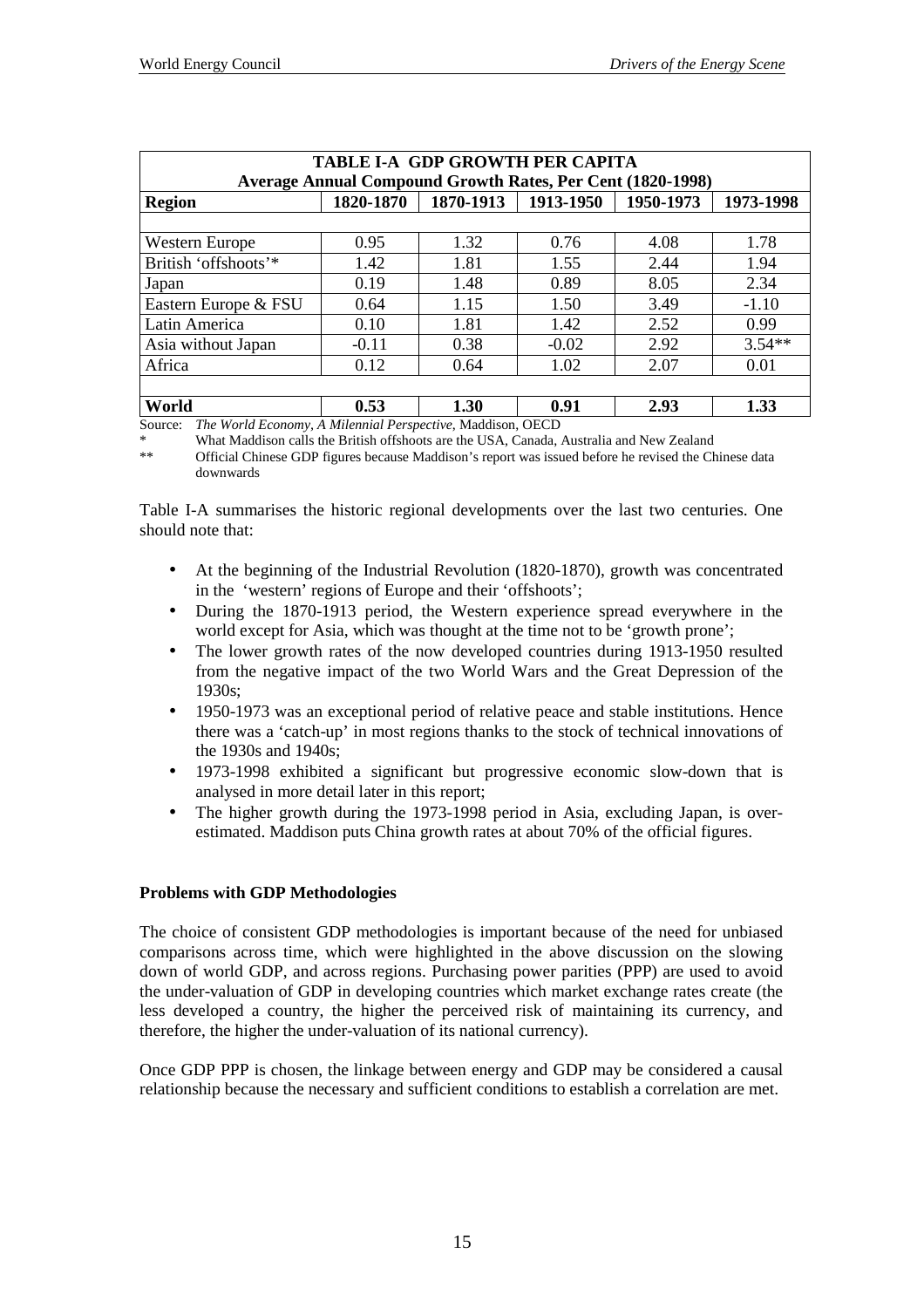The necessary condition is to have an *ex-ante* intuition of the role of GDP (this is the reason a GDP scale was chosen in preference to a calendar scale in the previous graphs), *and* the sufficient condition is to confirm *ex-post* that the raw data (those that are used in all graphs of this study even if individual annual data are not readily visible) follow this intuition. On this basis, one may use GDP data to discuss the reliability of energy data, or conversely, energy data to discuss GDP data, which is done in the following paragraphs.

In general, global GDP levels and primary energy consumption are well correlated, as we have seen. The changes that affect the relationship may be explained and related to external events, such as significant price changes. However, three very large countries display GDPenergy relationships that are partly at odds with the rest of the world, namely the USA, China and the FSU.

## The Case of the USA

The 1970 break in the USA statistical series on the GDP-energy relationship results from a change of datum because of the need for all IEA countries to provide new consistent data on energy after 1970. However, the downward shift in TPER in the USA and Canada after 1996 cannot be explained by a change of GDP datum as occurred in 1970 or by the oil shocks which occurred in 1973-75 or 1979-82. As it is unlikely to correspond to a saturation of energy demand, there are three explanations that come to mind which may, separately or in combination, explain this downward shift since 1996:

- First, it may have been caused by the very mild winters in 1996-97, 1997-98, 1998- 99 and 1999-2000, which were respectively about 4%, 10%, 8%, and 9% warmer than normal winters;
- Second, it might correspond to an artificial inflation of GDP figures, reflecting the way the rapid increase in performance of US-manufactured computers was imputed as 'hedonic GDP'1 ; and/or,
- Third, it might correspond to an artificially higher GDP and productivity improvement created in the distribution sector thanks to the higher margins made on  $cheap$  imports<sup>2</sup>.

Graph I-4 (see also the energy services Graph II-10 in Part II of this study) suggests that USA GDP growth between 1996 and 2000 (from the end of the business cycle to the end of the concerns for the Y2K) might be overstated. Whether there is an over-estimate and if so, quantifying it, is beyond the purpose of this study. Suffice it to say that the problem exists, that it could affect the quality of the GDP analysis and therefore the relationship of global GDP and TPER. Future annual data and more detailed studies may bring more consistency to this issue, but for the sake of the analysis of this study, the choice has been made not to modify the actual official USA GDP data.

 $\overline{a}$ 1 A computer sold for US\$1,000 in 2000 with say three times more power than the US\$1,000 computer sold in 1996 was considered to generate a US\$3,000 value, therefore resulting in a US\$2,000 benefit accounted for in GDP with the 'hedonic' methodology. While all historic series were transformed accordingly, the impact was particularly high in the 1996-2000 period because of the huge investment in IT, amplified by the fear of the Y2K during this period. For this reason, GDP growth in the USA might be overstated by 30%. The accounting shift of software spending from expenses to investment has also had an obvious, yet temporary, beneficial effect on USA GDP.

<sup>&</sup>lt;sup>2</sup> The trade deficit in the USA, now at nearly 500 G\$/y, is important.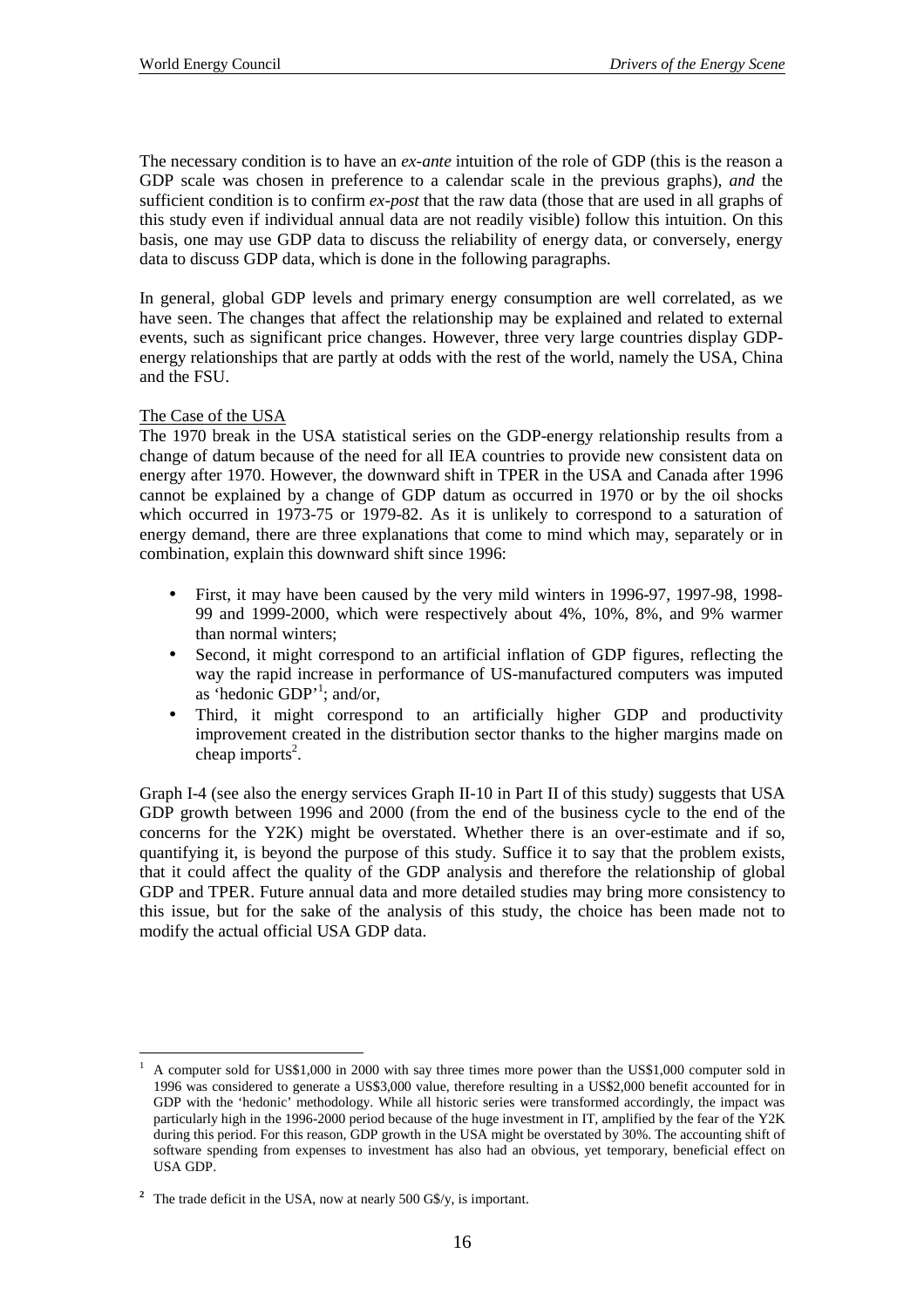

## The Case of China

By comparison with other regions, one would expect a linear correlation between Chinese GDP and TPER, similar to that which existed up to 1979. Yet the series breaks at the end of the 1970s and again in 1996-1999, when many village coal mines were closed. Income elasticity of primary energy consumption was about one up to the end of the 1970s, then fell, a situation never observed on a sustained basis in any other region of the world. Some observers have concluded that China is making considerable progress in improving its energy intensity. That is certainly true, because energy prices were increased in the past, e.g., for electricity, and strong efficiency standards exist in many sectors and for many appliances. However, the brutal decoupling since the end of the 1970s not only corresponds to a change of policy (the end of the Cultural Revolution) but also to a break in the energy series. As this decoupling has never happened elsewhere, it seems logical to investigate whether the GDP methodology used in China since the end of the 1970s is comparable to that in market economies. These issues are described in Graphs I-5 and I-6.

As the most consistent linear trend in all market economies is that of electricity, the data for China for the 1965-1980 period have been extrapolated and GDP re-measured along this new trend. On this basis, average annual Chinese growth was 5.9%, a third less than the official 8.3% average. As the new revised GDP annual growth estimates are similar to Maddison's results when he reviewed the Chinese GDP data, they were kept for this study. An additional question is whether, once GDP growth has been revised, the new GDP values for China should be based on recent GDP estimates of the latest years or on those of the earliest years. In the first case, the revised GDP rates of the 1970s are double, whereas in the second case, the revised GDP rates are halved for the most recent years. The choice is not obvious, as we shall see later in this report, and may lie somewhere between the two extremes. In this report, however, WEC has chosen to keep the GDP PPP of the 1970s for China, thus leading to GDP values in the 2000s slightly above 3000 G\$, which puts China's GDP below that of Japan.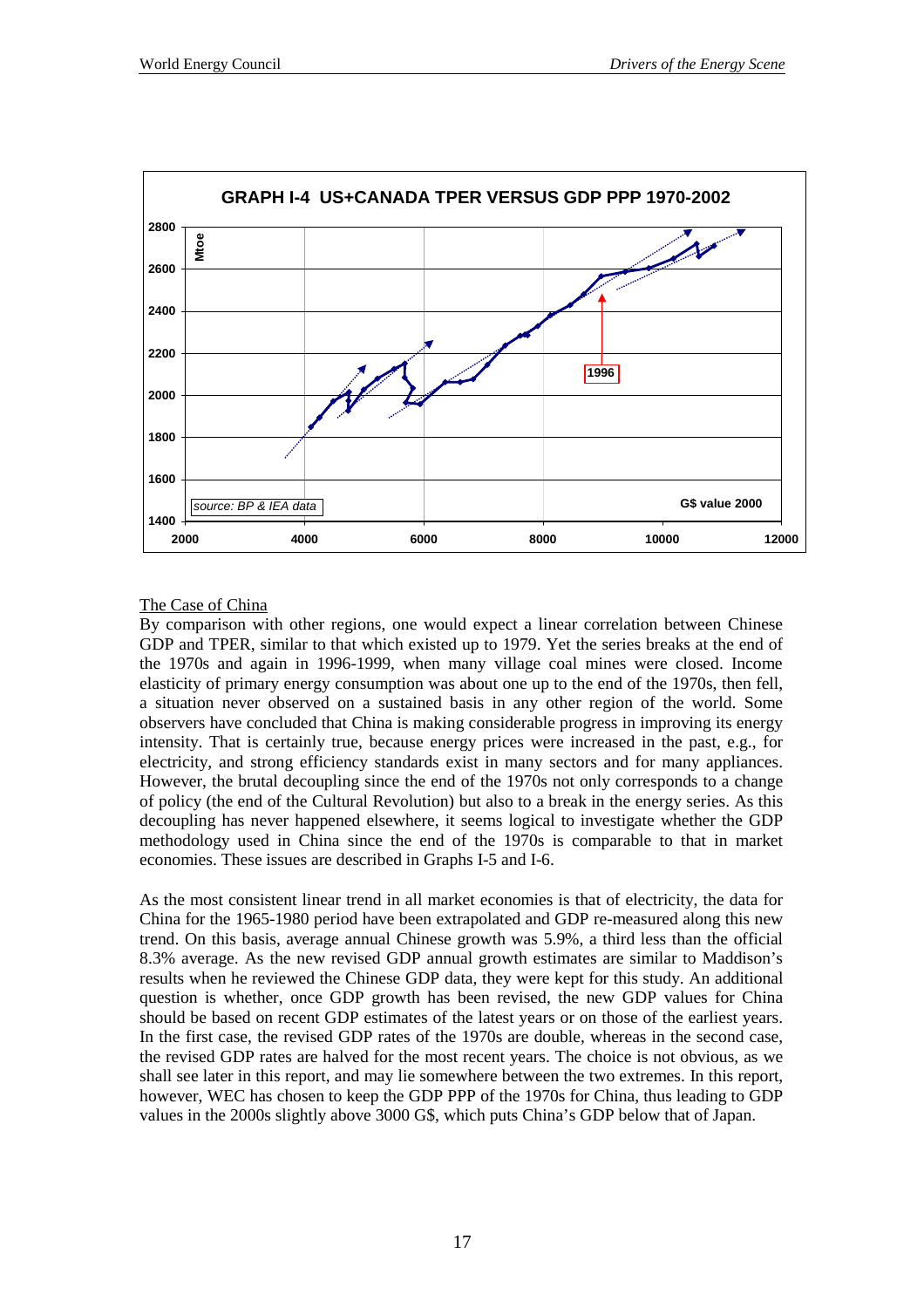



This report is based on the revised data because a number of sources confirm them. Not only are energy data and the revisions proposed by Maddison very much in line, but the former methodology used in China was based on the concept of net material product, a concept that ignores 'services' and their lower productivity. The 'revised' nearly 6% average growth is already an impressive performance for such a huge country with so many inefficient stateowned enterprises.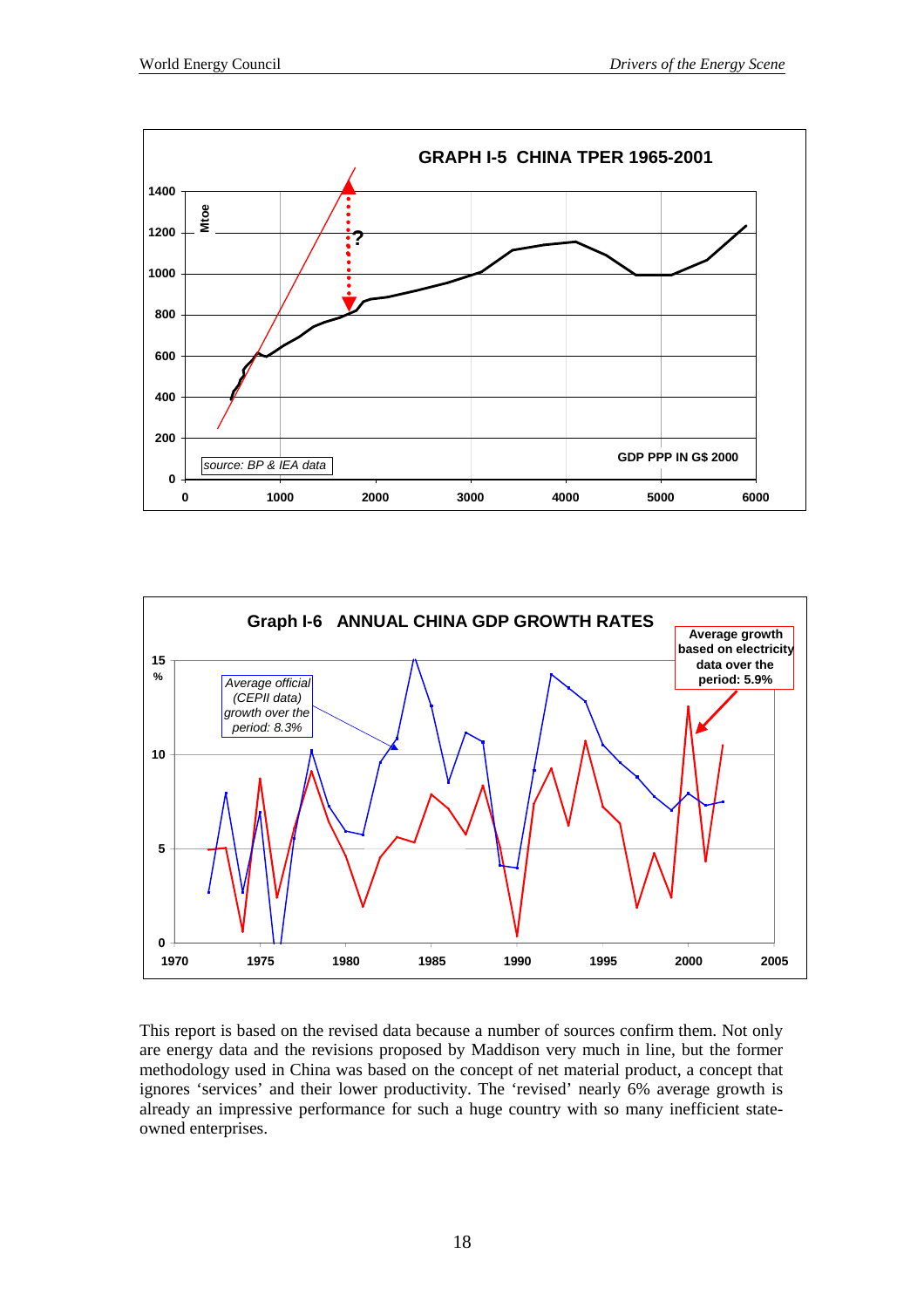## The Case of the FSU

In all countries, there is a part of the economic activity that is poorly, i.e., partly or not at all, recorded in the official GDP figures. The problem for the FSU, shown in Graph I-7, is the reverse of the China case; by associating under-estimated GDP figures with correct physical energy consumptions, there is a huge potential for overstating TPER per unit GDP.

This bias is difficult if not impossible to assess when it is more or less constant over time. The only case which clearly shows evidence of the growth of an unofficial 'grey or black' economy in the FSU is that, after 1989, when the GDP declined, energy consumption increased more than the past previous trend would have suggested for the declared GDP.

If one compares the official figures for 1978 (GDP of 2,719 G\$ and TPER of 1,505 Mtoe) and 1993 (GDP of 2,234 G\$ and TPER of 1,477 Mtoe), one finds that a similar TPER in 1993 corresponds to GDP that is about 400 G\$ lower than in 1978. A possible reason is the evolution of an unrecorded economy of the size of this gap. The energy services further confirm this explanation because of the lack of evidence that the price environment of energy services had changed. However, as for the USA, the purpose of the discussion of the FSU case is to raise awareness of inconsistencies which might lead to the wrong conclusions about energy demand or emissions. As in the case of the USA data, it was decided for the purposes of this study not to change the official GDP data for FSU.



#### **GDP Splits Among Different Regions**

Table I-B is based on official GDP PPP data for all countries except China, where GDP data are the official data up to 1980 and are revised for the period 1980 until today as discussed above (with an average reduction of the annual growth rates of one third down to 5.9%).

Table I-B highlights three 14-year periods, from the golden 1960s up to the first oil crisis in 1973, from 1974 to 1988 and from 1988 to the present. One may note that: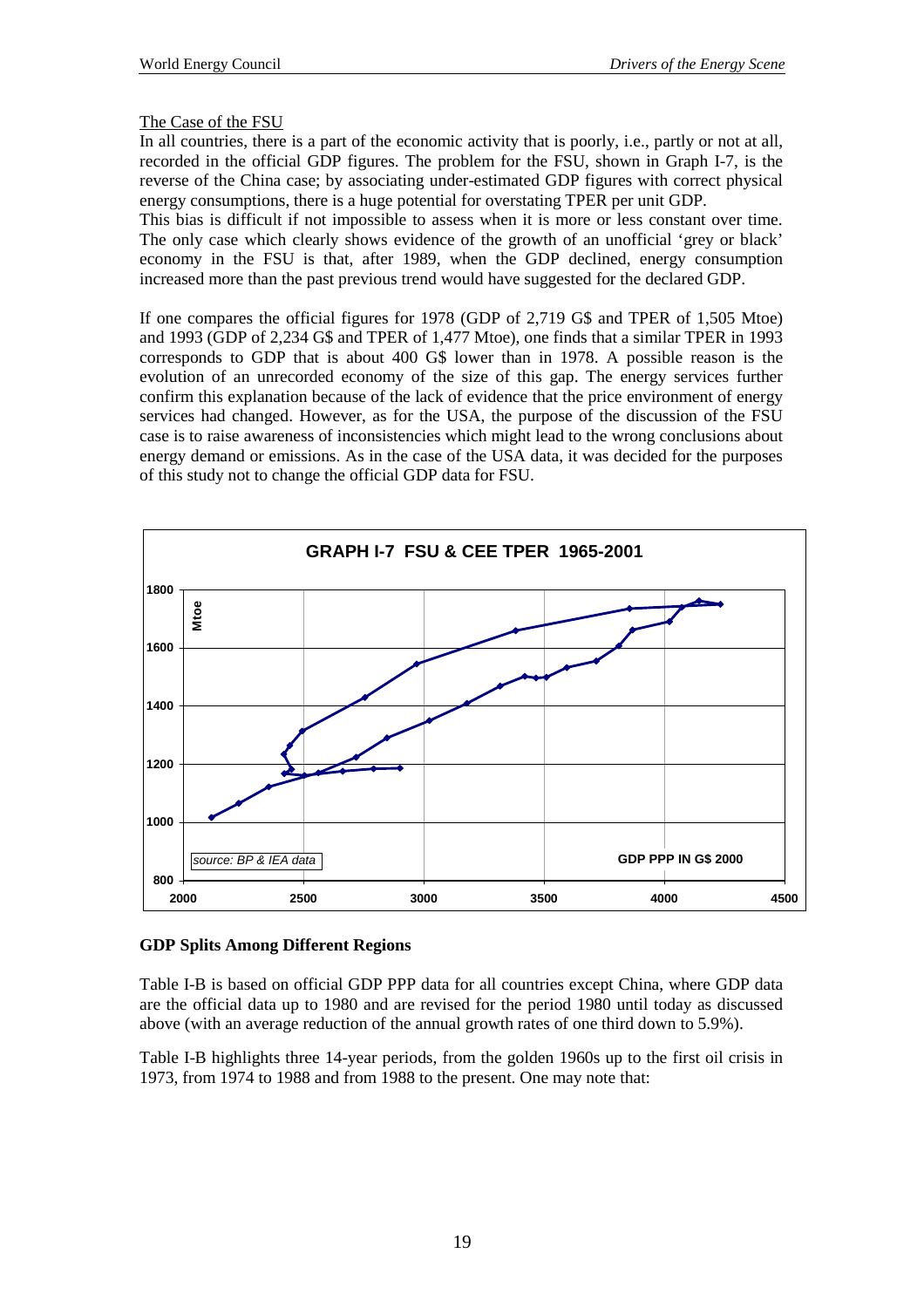- The weight of the rich countries has continuously decreased over the period (from 59.4% in 1960 to 54.5% in 2002) but the USA and Canada<sup>3</sup> have increased their share over the last sub-period, whereas Europe and Japan have seen their shares fall for the opposite reason;
- The weight of developing countries has continuously increased over the period (from 24.4% in 1960 to 31.8% in 2002) but with contrasted performances, such as the very dynamic growth in Asia: the Latin American share has hardly grown (from 7.8% in 1960 to 8.7% in 2002), and the Africa-Middle East share has fallen (from 8.7% in 1960 to 8.0% in 2002 after having reached 10% in 1974 thanks to the increase in oil prices the year before);
- The performance of China since the end of the Cultural Revolution is impressive, even if one revises downwards the official GDP growth figures. Its GDP PPP was only 3% of that of the world in 1974 but grew to 7.2% in 2002;
- FSU-CEE displays a chaotic evolution. The weight of its GDP PPP as compared to that of the world goes from 12.5% in 1960 to 13.2% in 1974 and 13% in 1988 before falling to 6.5% in 2002. It should now rise progressively thanks to the market reforms that have been implemented since the rouble crisis in 1998.

| TABLE I-B REGIONAL GDP GROWTH RATES     |                       |       |       |       |                               |       |        |  |
|-----------------------------------------|-----------------------|-------|-------|-------|-------------------------------|-------|--------|--|
|                                         | Annual GDP (G\$ 1995) |       |       |       | <b>Mean annual GDP growth</b> |       |        |  |
|                                         | 1960                  | 1974  | 1988  | 2002  | 60-74                         | 74-88 | 88-02  |  |
| <b>USA &amp; Canada</b>                 | 2523                  | 4411  | 6859  | 10023 | 4.1                           | 3.2   | 2.7    |  |
| <b>Western Europe</b>                   | 2618                  | 4930  | 6764  | 9089  | 4.6                           | 2.3   | 2.1    |  |
| Rich Asia-Pacific                       | 582                   | 1709  | 2867  | 3668  | 8.0                           | 3.8   | 1.8    |  |
| <b>Rich countries</b>                   | 5724                  | 11050 | 16491 | 22780 | 4.8                           | 2.9   | 2.3    |  |
| Latin America                           | 755                   | 1705  | 2582  | 3638  | 6.0                           | 3.0   | 2.5    |  |
| Africa/ME                               | 836                   | 1912  | 2420  | 3359  | 6.1                           | 1.7   | 2.4    |  |
| Developing Asia                         | 758                   | 1434  | 3146  | 6302  | 4.7                           | 5.8   | 5.1    |  |
| Developing countries                    | 2349                  | 5051  | 8149  | 13299 | 5.6                           | 3.5   | 3.6    |  |
|                                         |                       |       |       |       |                               |       |        |  |
| <b>FSU/CEE</b>                          | 1208                  | 2531  | 3859  | 2699  | 5.4                           | 3.1   | $-2.5$ |  |
| China/Hong Kong                         | 363                   | 583   | 1754  | 5653  | 3.4                           | 8.2   | 8.7    |  |
| Revised China/Hong Kong                 | 363                   | 569   | 1283  | 3028  | 3.3                           | 6.0   | 6.3    |  |
| <b>Economies in Transition</b><br>(EIT) | 1571                  | 3114  | 5613  | 8352  | 5.0                           | 4.3   | 2.9    |  |
| <b>Revised EIT</b>                      | 1571                  | 3100  | 5142  | 5727  | 5.0                           | 3.7   | 0.8    |  |
|                                         |                       |       |       |       |                               |       |        |  |
| World                                   | 9644                  | 19215 | 30252 | 44432 | 5.0                           | 3.3   | 2.8    |  |
| <b>Revised World</b>                    | 9644                  | 19201 | 29781 | 41807 | 5.0                           | 3.2   | 2.5    |  |

In short, the world GDP split changed very little during the high world growth period of 1960-1974 but has changed dramatically from 1974 onwards; the share of developing countries has risen.

While this increase is impressive, it occurred with a series of crises that have severely impacted the potential growth of developing countries. According to *World Capital Markets – Challenges to the G10*, by Wendy Dobson and Gary Clyde Hufbauer, Institute for

 $\overline{a}$ 3 If the USA GDP were corrected to allow the 1997-2000 TPER to remain on the trend prevailing up to 1996, the USA/Canada GDP would only be 9500 G\$ instead of 10023 G\$ in 2002 and would not have increased its share of the world GDP.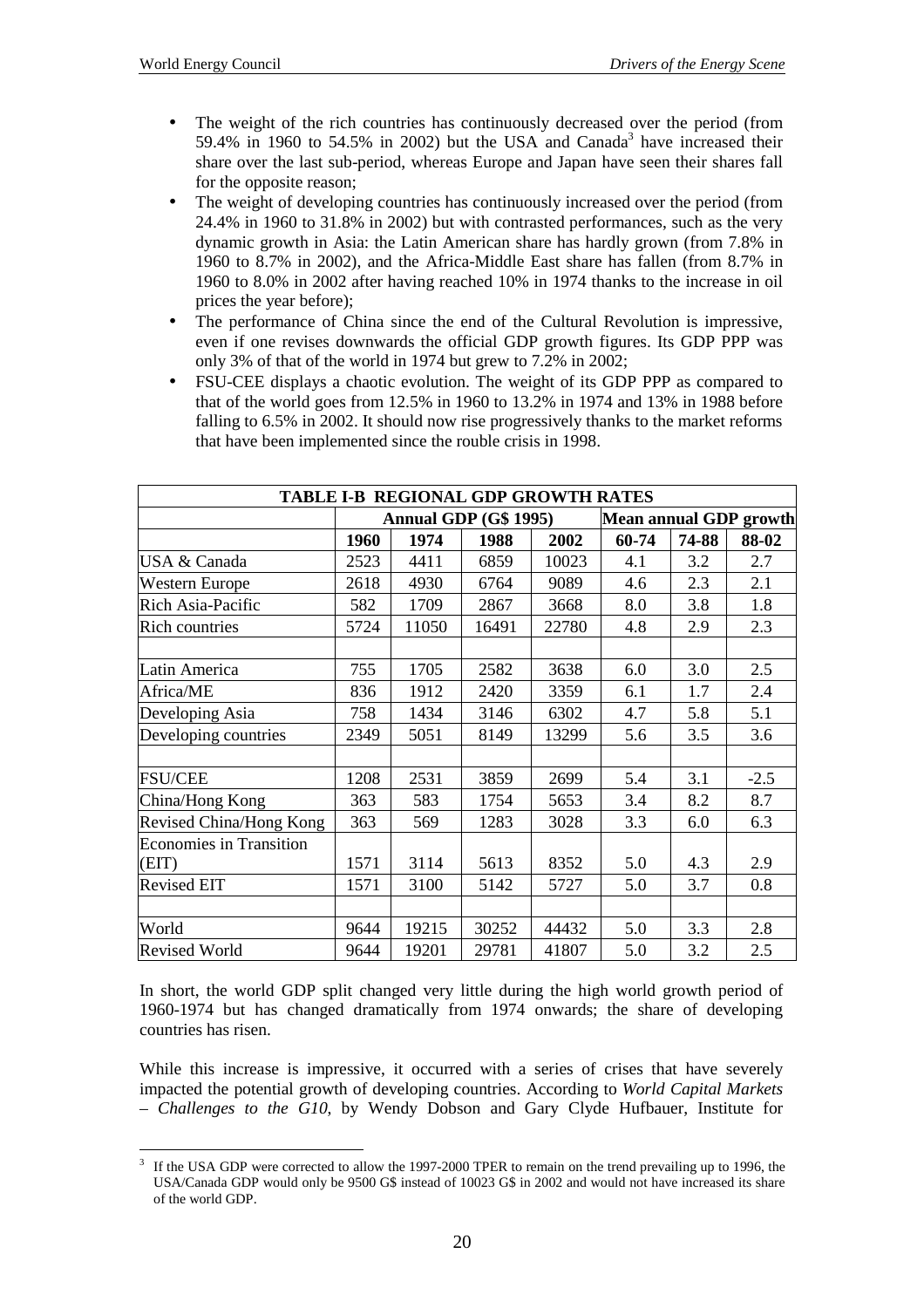International Economics (2001), banking and currency crises resulted in a loss of 0.6% annual growth rate in the 1980s (mostly concentrated in Latin America, which lost 2.2% per annum) and 0.7% in the 1990s (mostly in Asia, which lost 1.4%, with Latin America losing another 0.7%). Africa-Middle East experienced an even worse outcome because this region never succeeded in really 'taking-off' (no growth per capita on the average).

Economic development has spread to all regions of the world, but as shown in Graph I-8, GDP growth has slowed down since the 'golden 50s and 60s'. This explains why predictions of energy demand made during the past thirty years or so invariably exceeded reality, in some cases by as much as a factor of 2, as was the case with the French AFTP 1970 study forecasting energy demand in 1990. Interestingly, in that case, the 1973 and 1979-80 oil shocks only account for one fifth of the discrepancy, the rest coming from a lower than anticipated economic growth. Similarly, when ETWAN reviewed the former hypotheses of the earlier ETW, it concluded they had turned out to be too optimistic.



With the spread of economic growth to all regions and the catch-up of some developing economies, the gravity centre of the world economy has shifted. Not only has the weight of developing countries increased from 24% in 1960 to 32% today (28% to 39% if one includes China) but within the world economy, the shares of the regions have also evolved. The Americas have remained stable as one third of the world economy, and Asia-Pacific has grown from 18% to 31% of the world economy at the expense of the decline of the Europe/FSU/Africa/ME regions. Hence the economic centre of gravity of the world economy is shifting from the Atlantic to the Pacific basin, as shown in Table I-C.

| TABLE I-C REGIONAL SPLIT OF THE WORLD GDP (%) |      |      |      |      |  |  |
|-----------------------------------------------|------|------|------|------|--|--|
|                                               | 1960 | 1974 | 1988 | 2002 |  |  |
| Europe/FSU/Africa/ME                          |      | 49   | 44   |      |  |  |
| Americas                                      | 34   | 20   | 32   |      |  |  |
| Asia/China/Pacific                            |      | ١q   |      |      |  |  |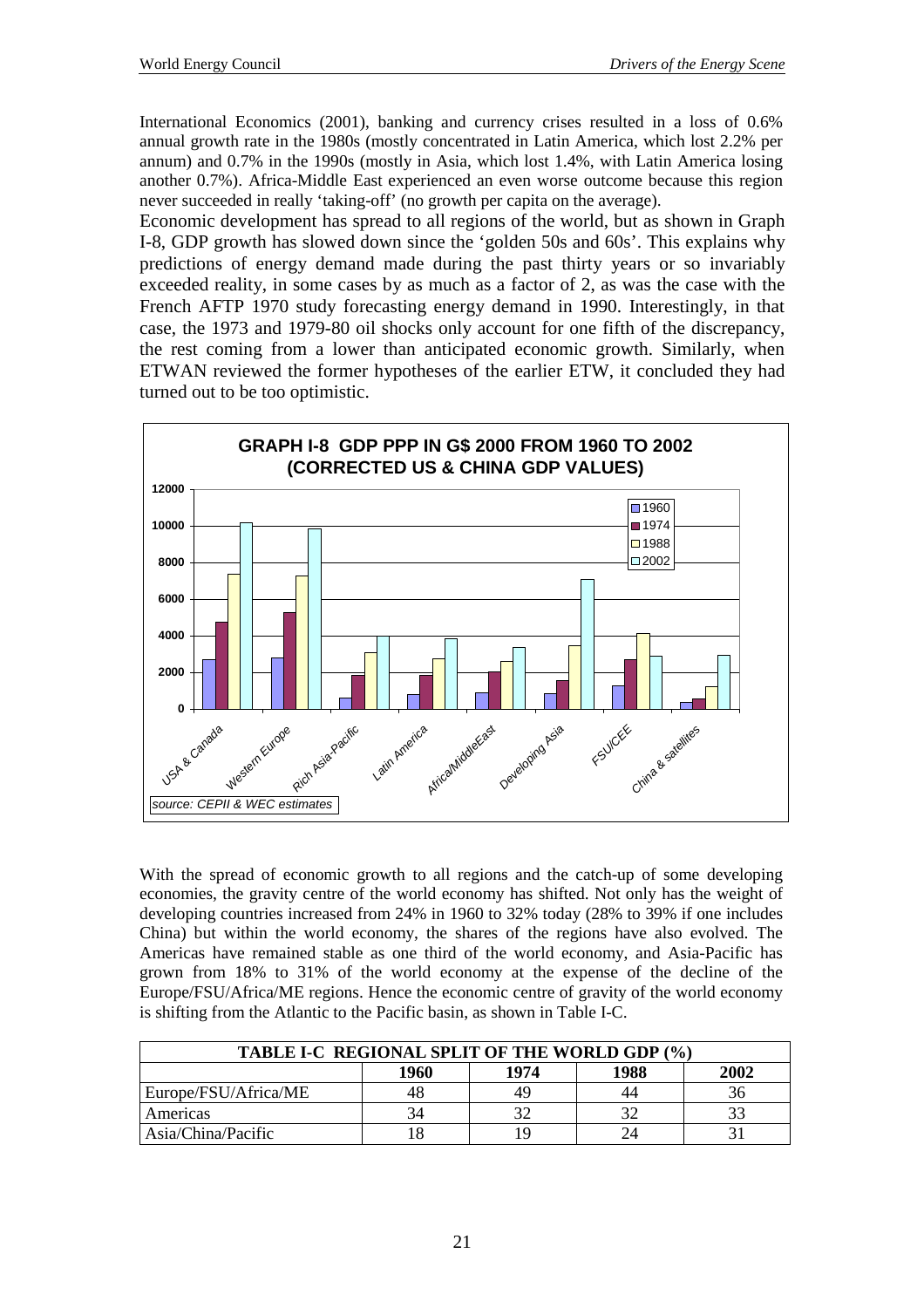In other words, regions with relative rigidities in their economic and structural reforms have lost ground; those with resilience have maintained their share, while the more dynamic areas have gained share.

## **B. FACTORS AFFECTING GDP GROWTH**

Given that GDP is a key driver of the energy scene, one may wonder what drives GDP itself. No definite answer exists to this question because there is no consensus on the 'endogenous theory of growth' except to say that GDP growth seems mostly to depend on three parameters: population, technical progress and cumulative nature that might be summed up as 'institutional capacity'.

- Population summarises several aspects, not only the number of human beings and their rural/urban groupings, but their age, life expectancy, and the split among the young, those of working age and the elderly.
- Technical progress combines two elements: the stock of innovations that can enter the market and the extent to which psychological/institutional barriers may prevent a rapid entry;
- Institutional capacity covers human knowledge, ethics, public infrastructure and institutional development (property rights, finance, judicial systems, cultural practices, etc.).

In each region or at the world level then, GDP growth reflects a combination of several factors:

- Demographics that describe the concentration, habitat (urban/rural) and ages of the population;
- Potential technical innovation, which has never been the limiting factor;
- Institutions that allow technology to actually be implemented; and,
- External factors related to energy accessibility, availability and acceptability.

Even if all these factors come into play more or less in all regions, their importance and interaction vary considerably from one region to another. This is particularly true of the institutional factors. As shown by the dramatic FSU example, good institutions at a certain stage of development are not a guarantee of prosperity forever.

#### **Demographics**

Demographic growth has been slowing down faster than expected, as shown in Graph I-9, with an emerging consensus that by 2050, population growth will either peak before declining or reach a plateau lower and earlier than previous predictions. All population forecasts made over the past four or five years have shown a marked deceleration in the rate of population growth. The consequence is that all regions will have to bear the growing cost of their elderly (not only because of the change of the pyramid of ages but also because of longer human life) and face a less dynamic society.

While the slowing growth rate of population and ageing are not the only problems that humanity will have to face, they will certainly have a strong influence on future economic growth rates. The extrapolation in Graph I-9 is as simple and straightforward as possible; it suggests that the average fertility rate will fall below the threshold for stability (2.1 children per woman) in the 2030s. Other aspects that will also play a role are the acceleration of urbanisation and birth control policy (in practice, often favouring boys) that creates potential imbalances and may accelerate the decline of population.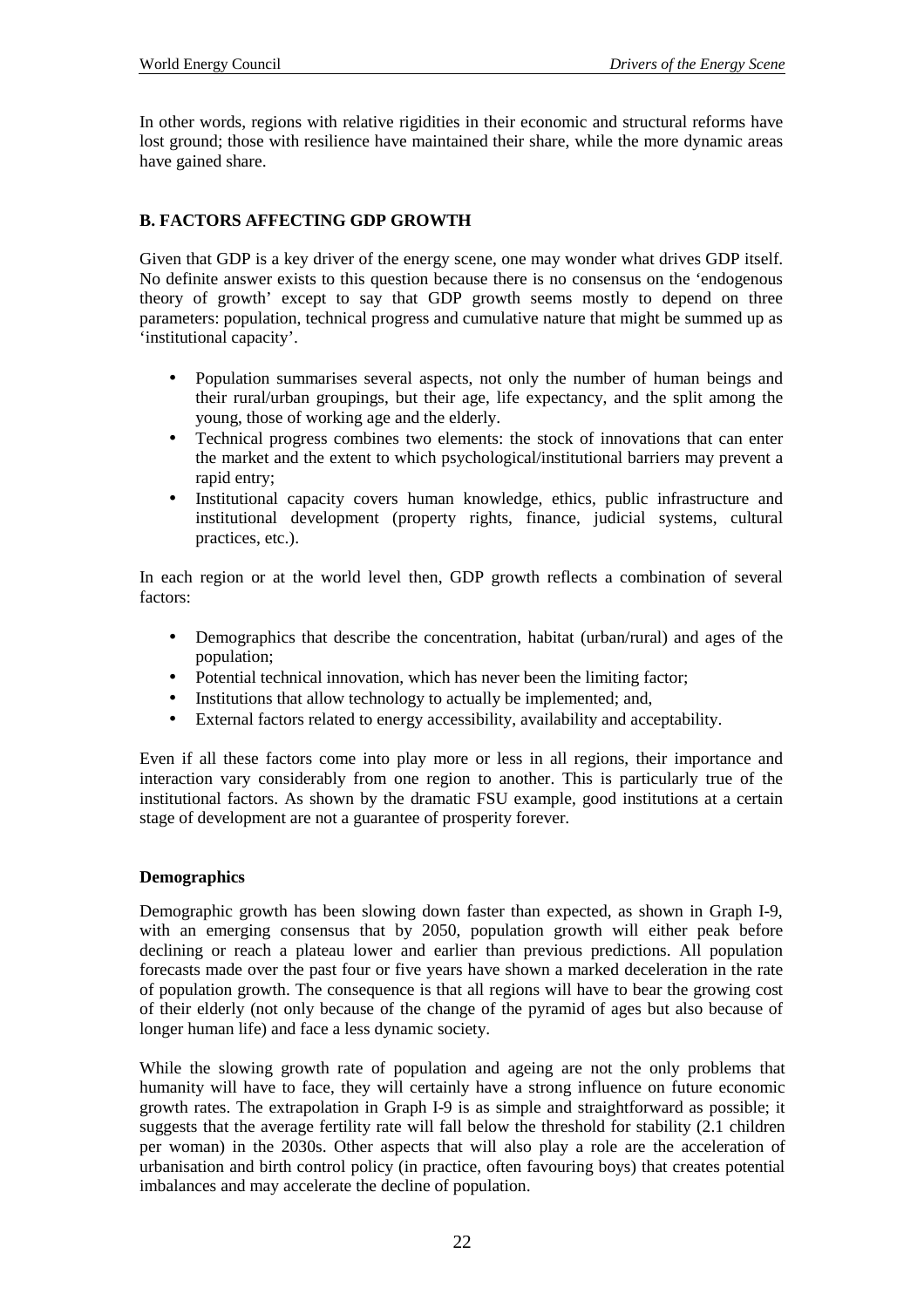

From this perspective, world population growth slows down progressively, resulting in a maximum population around 2040-2050 (2040 if average life expectancy were to remain unchanged, slightly later if it continues to grow as it has in the past), provided there is no distortion in the gender structure - a hypothesis which might not hold in China and India.

Graph I-10 corresponds to the extrapolation of the fertility trends and is compared to the 2000 UN hypotheses. Graph I-11 shows the progressive rise of the world population and the demographic changes that started during World War II. This shift is a result of the availability of antibiotics to reduce infant mortality and of the family-prone laws promulgated in many countries at the end of the 1930s.

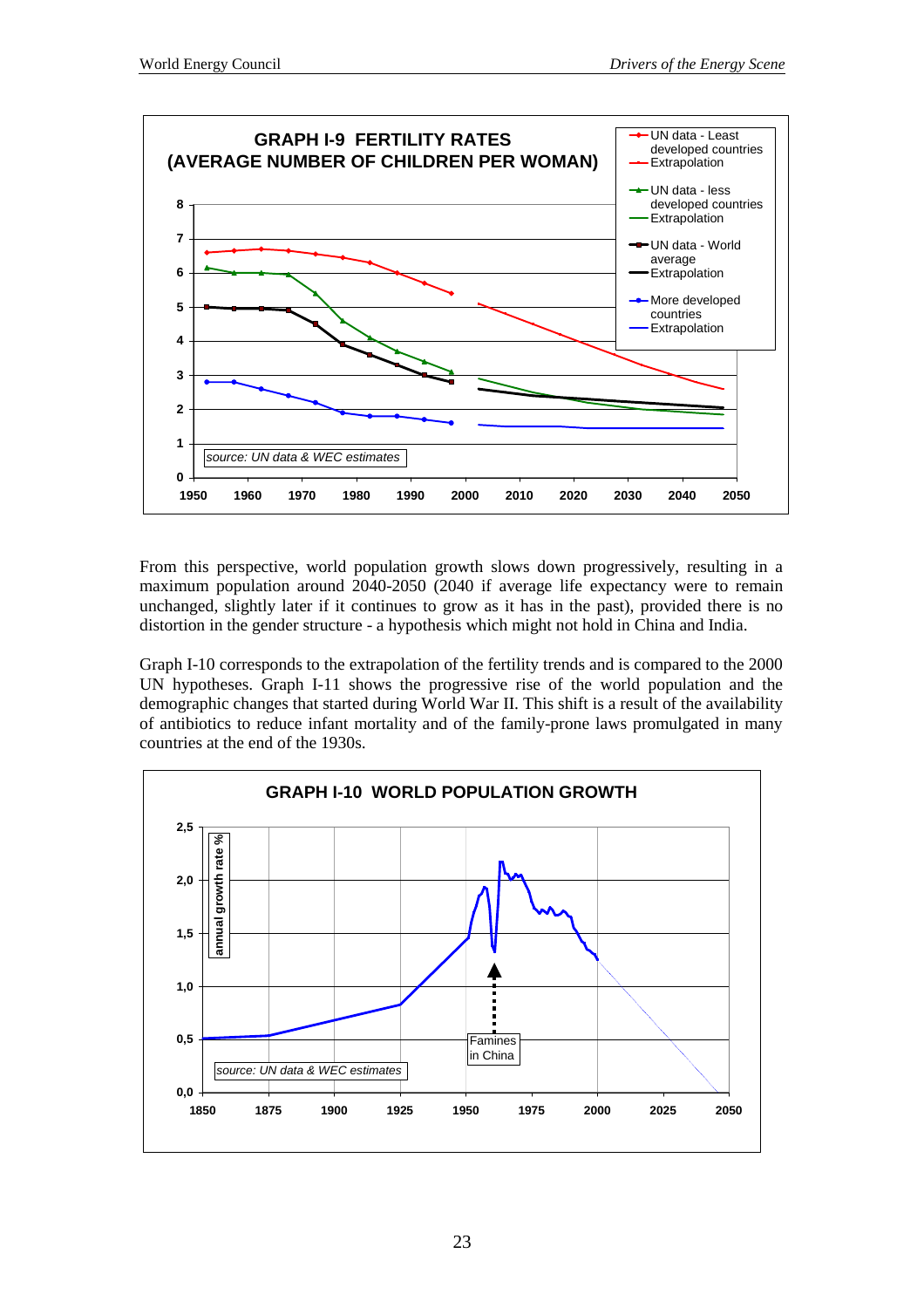Even though one may have slightly different views of regional population growth rates because of the increased migrations toward the rich countries (Western Europe, US and Canada) that provoke temporary rebounds of the fertility in these regions, the overall decline reflects some powerful feedbacks, including a general drop in fertility that adds to the impact of birth control. This is why, whatever the chosen extrapolation, whether that of the fertility trends or that based on annual growth rates, world population may peak around 2040-50. Such an extrapolation represents the most likely and robust vision that historic trends convey in terms of the 'demographic driver'.



## **Technical Innovation**

'Productivity' combines the capacity of man and human society to innovate and to incorporate the innovations at a slow or more rapid rate in the socio-economic fabric of the regions in which they live and work. In the past, the factor limiting the growth of productivity has never been the 'tank' of innovations ready to be used but rather, the existence of an adequate business environment. New technologies, new processes and new management techniques are available, and as discussed below, there are strong grounds to anticipate that the innovation process will continue, making it difficult to imagine that the lack of technological advances could become the limiting factor of economic development in the future.

There are many examples of technical innovations and technological breakthroughs in the energy sector, even in the last 30 years:

- For oil and gas, 3D seismics (the very first concepts such as 'wide-line profiling' were imagined and put in place in the early 1970s), horizontal drilling that leads to lower production costs while reaching new targets (allowing, for instance, tapping of the Troll field's oil ring);
- In power generation, the introduction of reliable gas turbines, thanks to military innovations for jet aircraft and their combination with vapour and combined cycle turbines to increase efficiencies;
- The reduction of costs by 3% and more per year thanks to economies of scale, better designs and technical innovations, for instance, the development of new high-grade steel (for pipelines, natural gas liquefaction processes);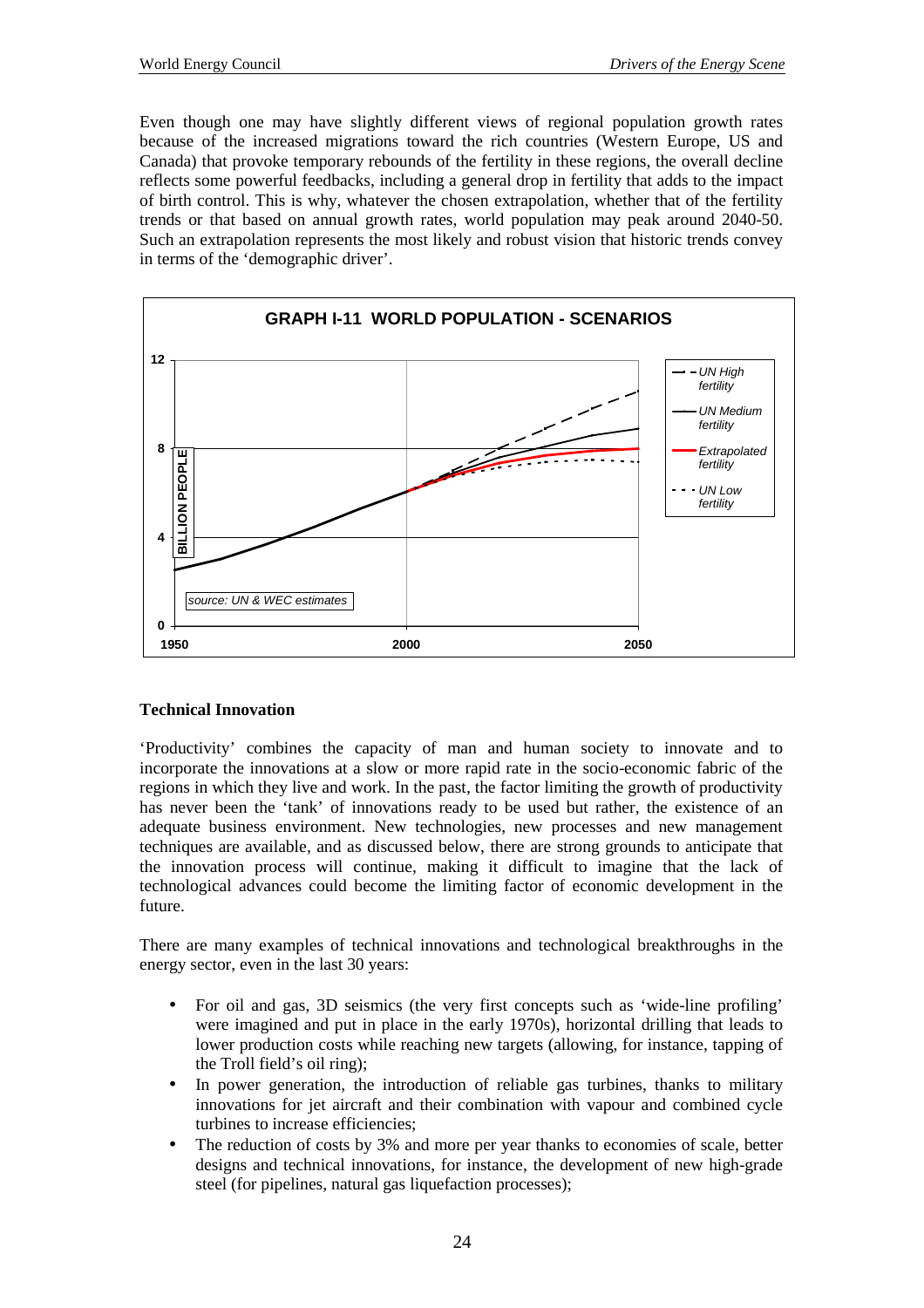$\overline{a}$ 

- The generalisation of IT and PCs in exploration, production, process control (for energy processes including the optimisation of the performance of car engines, power plant operations and maintenance, buildings heating and cooling systems), management of technical data, etc;
- Future breakthroughs are expected to increase oil recovery, control or clean accidental pollution, separate carbon and sequestrate it, enhance the safety of nuclear reactors, etc.

However, these breakthroughs have occurred progressively under incremental changes. This will probably continue to be the case over the next fifty years; new viable technologies are likely to penetrate the economic fabric slowly and progressively, although carbon sequestration or synthetic fuels, to name two recent areas of great focus, could have a cumulative impact of considerable importance.

## **The Importance of Institutional Capacity**

The judicial (such as property rights, the rule of law, stability of institutions, democracy, gender equality), physical (such as utilities and information technology) or intangible aspects (such as education systems, insurance, capital markets) are difficult to quantify as a parameter of GDP. Table I-D is a qualitative approach to the screening (demographics, technology, overall political context, finance, energy and basic institutions) that might be used to understand better the economic growth of the different sub-periods which were examined above.

These different factors contribute to the GDP dynamics in several ways:

- Demographic trends have a lot of inertia and may impact entrepreneurship;
- Technology availability and new innovations have never been the limiting factor;
- Globalisation and international trade have favoured economic growth;
- Confidence in financial institutions (central banks, stock exchanges, etc.) is critical to growth;
- Energy availability and the growth of oil have greatly contributed to economic development; and,
- Market reforms and political courage are needed for the dynamic build-up of institutions.

In this context, it is important to remember the linkage between energy accessibility and economic growth prospects. Access to modern energy services is a subset of the institutional conditions that need to be fulfilled for a country to 'take off'. It is such access, for example, which has made possible China's impressive growth record; in a population now exceeding 1.3 billion inhabitants, there are only 20 million people without access to electricity.<sup>4</sup>

<sup>4</sup> Comments made by Zhou Dadi, Director General of ERI (Energy Research Institute), National Development and Reform Commission, during his presentation at the 'Montreux Energy' Seminar, June 2003, Montreux, Geneva. It is also interesting to note in this regard that the National Development and Reform Commission, formerly known as the State Development Planning Commission, changed its name to put more emphasis on the need for structural reforms to sustain economic development.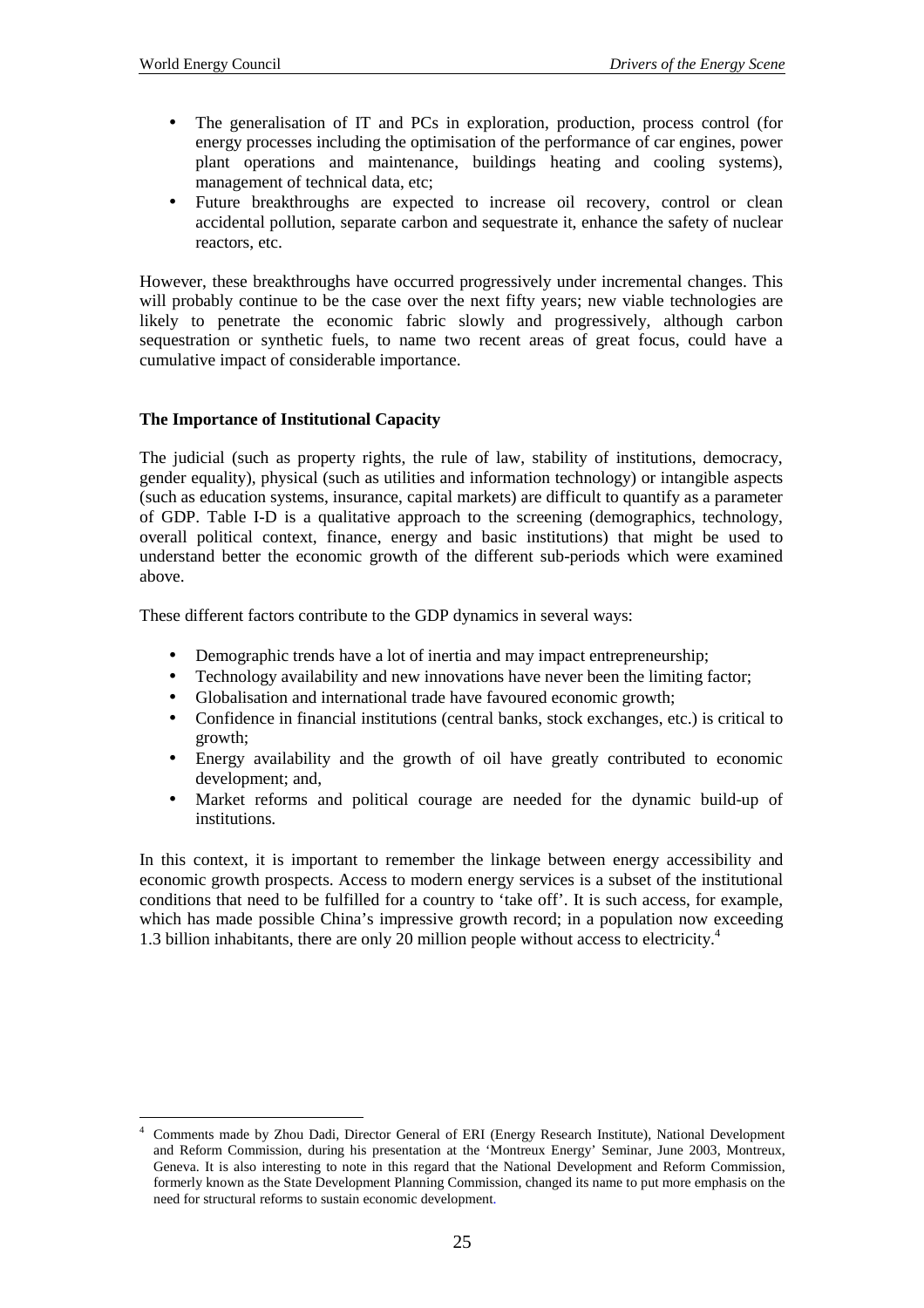$\overline{a}$ 

| TABLE I-D FRAMEWORK CONDITIONS (1820-2050) |                     |                   |                |                 |                      |                     |  |  |  |
|--------------------------------------------|---------------------|-------------------|----------------|-----------------|----------------------|---------------------|--|--|--|
| <b>Period   Demography</b>                 |                     | <b>Technology</b> | <b>Context</b> | <b>Finance</b>  | <b>Energy</b>        | <b>Institutions</b> |  |  |  |
|                                            |                     |                   |                |                 |                      |                     |  |  |  |
| 1820-                                      | <b>Balanced</b> but | Steam-engine      | Spreading of   | High            | Traditional          | Development         |  |  |  |
| 1913                                       | slow growth         | & railways        | the 'Western'  | savings in      | fuels & coal         | of property         |  |  |  |
|                                            |                     |                   | model          | rich            | dominate             | rights              |  |  |  |
|                                            |                     |                   |                | countries       |                      |                     |  |  |  |
| 1913-                                      | Very slow           | Cars in North     | 2 World        | Inflation       | Mostly coal,         | Consolidation       |  |  |  |
| 1950                                       | because of          | America,          | Wars,          | in Europe       | oil develops,        | of property         |  |  |  |
|                                            | World Wars          | electricity       | depression,    |                 | gas appears          | rights              |  |  |  |
|                                            |                     |                   | spot autarky   |                 |                      |                     |  |  |  |
| 1950-                                      | Rapid in rich       | Cars in rich      | Period of      | Gold peg,       | Oil growth           | Adequate            |  |  |  |
| 1973                                       | countries           | countries,        | relative       | high            | under coal           | institutions in     |  |  |  |
|                                            | (baby boom)         | airplanes         | stability      | savings         | umbrella             | rich countries      |  |  |  |
|                                            |                     |                   |                | are             |                      |                     |  |  |  |
|                                            |                     |                   |                | invested        |                      |                     |  |  |  |
| 1973-                                      | Rapid in DC,        | Plastics, IT,     | Fall of iron   | Variable        | Oil price            | Some DC             |  |  |  |
| 2003                                       | slowing             | electrification,  | and bamboo     | rates and       | sets a multi-        | enhance their       |  |  |  |
|                                            | elsewhere           | cars              | curtains       | inflation       | energy               | institutions        |  |  |  |
|                                            |                     | everywhere        |                |                 | scene                |                     |  |  |  |
| 2003-                                      | Slowing $&$         | IT, bio- and      | Protectionism  | Deflation?      | <b>Transition</b> to | Deficiency of       |  |  |  |
| ??                                         | <b>OECD</b>         | micro/nano-       | and anti-      | <b>Mistrust</b> | more non-            | property            |  |  |  |
|                                            | greying,            | technologies      | globalisation? | in finance      | conventional         | rights in DC?       |  |  |  |
|                                            | urbanisation        |                   |                | companies       | fuels?               |                     |  |  |  |

How to integrate innovations then? This was relatively easy in the 'modern' era, when the main aim of industry and services was to bring more products on a mass-scale (Ford Model T, standard telephones, refrigerators, cookers). It is much more difficult in the 'post-modern' era when consumers have rapidly changing tastes for tailor-made products and services. Unfortunately, even the institutional framework for a 'modern economy' is still lacking in many developing countries, which do not have adequate property rights, equitable courts accessible to all, safe financial and banking systems, etc. In the rich countries, the situation is also worrying because some have been unable to implement the market reforms that the 'post-modern' era requires. A few countries are committed to such reforms, but in many cases, unwise or delayed decisions have led to a worsening of the present economic situation.

One needs to understand how consumers contemplate their future in terms of the 'economic pie': will it grow, and how will it be shared? The main issue is the degree of confidence of the potential savers in their future and that of their own country. This is illustrated by the situation of savings today. Annual world savings represent \$5,000 G of which \$1,000 G flow internationally. These \$1,000 G create large imbalances in terms of foreign exchange reserves with more than  $55\%$  of the foreign exchange reserves being in Asia<sup>5</sup>. Half of these flows (\$500 G) go to the USA to finance the current account deficit, supporting the view that USA consumers have such a high degree of confidence in their economy that they do not need to establish high savings rates. On the other hand, one might surmise that consumers in Asian countries have a lower degree of confidence in their own countries than in the USA, since they prefer, for their own future, to invest their savings heavily in the USA.

Many reports on developing countries highlight their structural weaknesses. For instance, in Asia, there are no analyses that foresee that the recent growth in the large regional economies,

<sup>5</sup> Japan owns nearly \$450 G of foreign reserves, representing 19.3% of the world total. It is followed by China (11.3%), Taiwan (6.8%), South Korea (5.1%), Hong Kong (4.8%), India (2.6%), Thailand (1.6%), Malaysia (1.4%), Indonesia (1.3%), Philippines (0.6%), etc., making more than 55% of the world total for Asia only.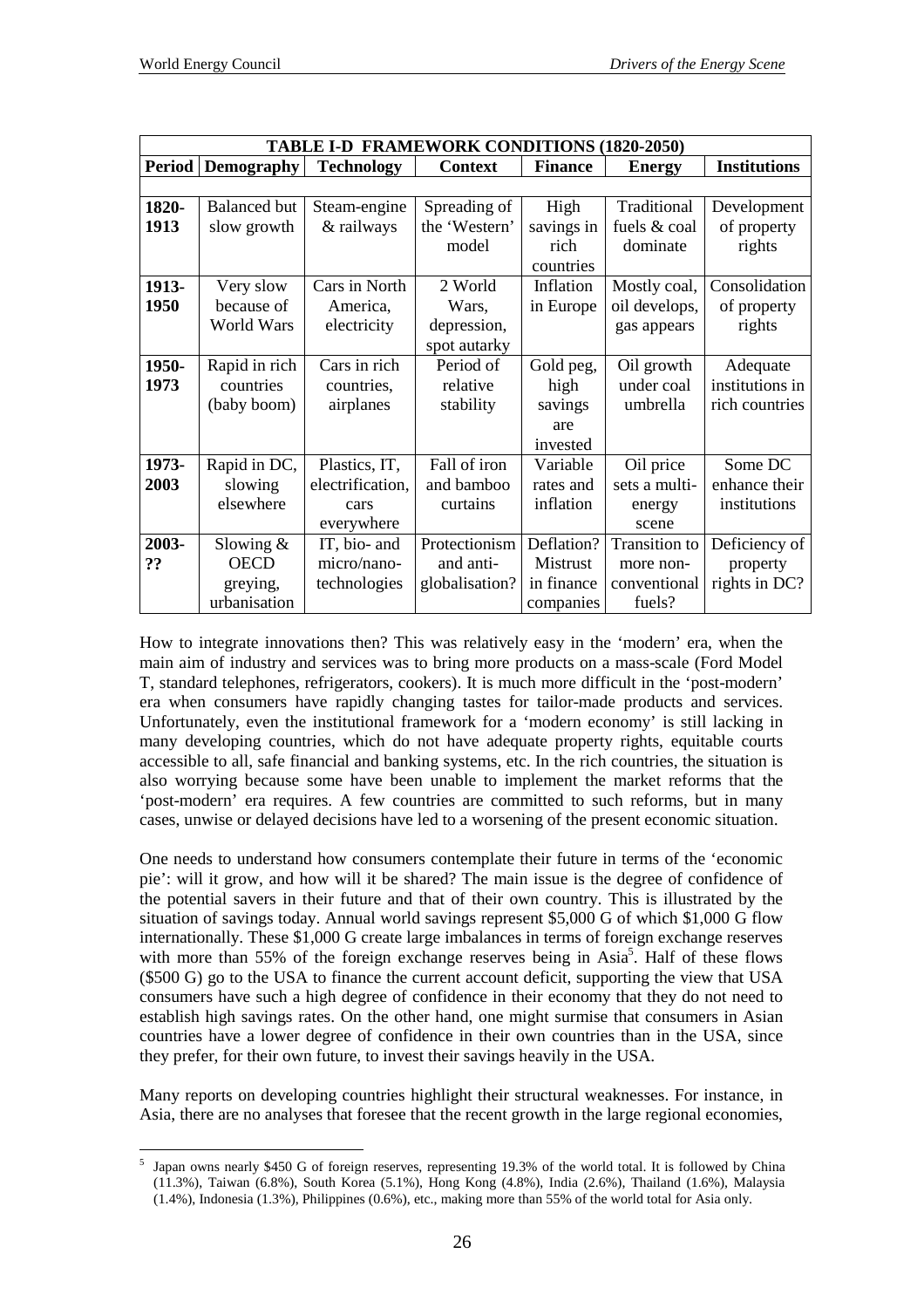including China, may continue at the same high rate, even if some of the structural imbalances that sparked the 1987 crisis have now found a solution. In a similar way, reports on Latin America are at best mildly positive when they are not negative. Last but not least, there is no anticipation that the situation in Africa and the Middle East can improve rapidly. This is not to say that analysts are right but to warn against too optimistic forecasts about GDP growth and therefore energy demand.

In developed countries, the long-term outlook for Western Europe and Japan is uncertain because the new world situation calls for market reforms that governments often dare not engage or have much difficulty implementing because of vested interests that favour the status quo. The outlook is brighter for North America because some of the key market reforms were made in the 1980s, but the 'productivity miracle' may not be so great as the official data suggest, and temporary problems (the too-high trade deficit in the USA in particular) may lower the potential of growth at least for a few years.

## **Exogenous Factors Related to Energy**

There are three exogenous factors considered in this report:

- Lack of energy availability: it has emerged from time to time since 1973 and may do so again;
- Lack of energy accessibility: in addition to its human and social dimension, it contributes to limiting the economic development of the poorest countries;
- Lack of energy acceptability: it is coming to the fore because of global warming and the threat of climate change.

#### Energy Availability

Cheap and stable energy prices have contributed to the exceptional world growth of the 1950s and 60s. This stable environment also explains the rapid growth of the share of the poor receiving modern energy, a factor of social equity that in turn has helped the economic performance of the developing countries. In a similar way, one may note that, after the strong GDP rebound of 1983-84, the world was heading for an economic slow-down in 1985-86, but the halving of oil prices in 1986 transformed it into the high growth of 1987-88.

Conversely, energy imbalances had negative impacts on world GDP growth as shown in Graph I-12:

- A reduction of about 6% (world growth of 2% in 1974 and 1% in and 1975 as compared to a 4.5% trend) in 1974-75 after the 1973 first oil shock;
- A reduction of about 7.5 % (world growth of 2% in 1980, 2% in 1981, and 0.5% in 1982 as compared to a 4% trend) in 1980-82 after the twin 1979 (Iranian revolution) and 1980 (Iran-Iraq war) oil shocks;
- An uncertain impact in 1990 when Kuwait was invaded by Iraq. The world economy was already slowing down because of the end of the business cycle and the coming financial crises, in particular the savings and loan debacle in the USA;
- Again, an uncertain impact in 1997 in China. Revised GDP fell by 8% (growths around 3% in 1997-99 as compared to a 5-6% trend) when coal supply fell by 30%. However, other reforms (reduction of the workforce in some ministries) and the Asian crises also contributed to this slowdown;
- Again, an uncertain impact in 2000 because energy developments (the oil price rise to 25 US\$/b and the North American gas crisis) were only part of the story, with the end of the stock exchange market 'bubble' (in particular NASDAQ) also contributing to the end of the business cycle.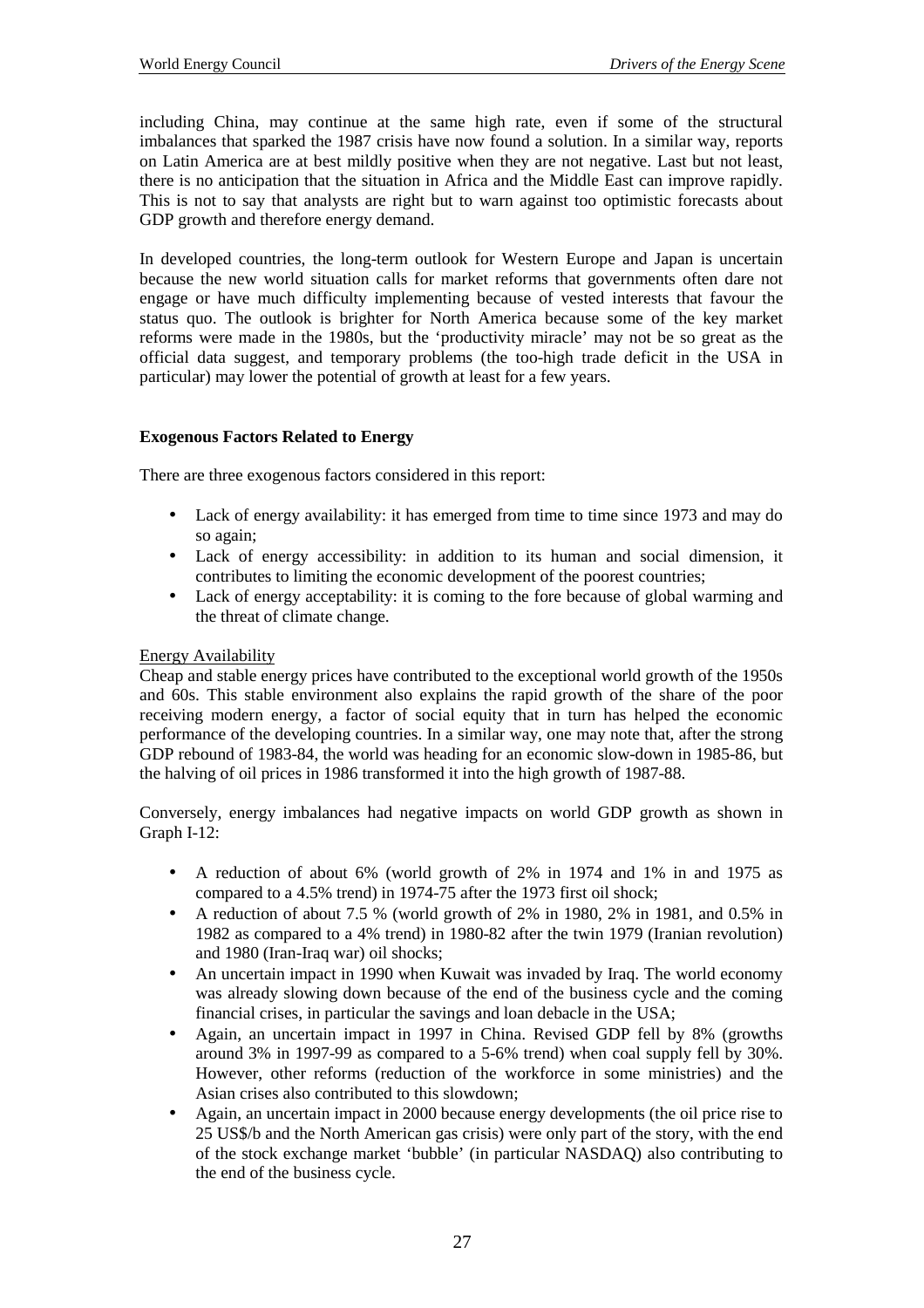

The world economy showed less volatility, however, than its three main regional components, as shown in Graph I-13. Volatility of economic growth is 1.1 times that of the world for developed countries, 1.8 times for developing countries, and 3.8 times for the economies in transition. This high figure for the economies in transition cannot be attributed to energy prices because, in this region, prices have not changed much. Conversely, in the market economies, there is a link between economic growth volatility and energy price changes. The recessions of 1974-75 and 1979-82 are mostly attributable to the oil shocks, and the energy sector contributed to worsening the recessions of 1991-92 (oil price increases), 1997-98 (coal supply decline in China) and 2001-03 (oil price increases again).

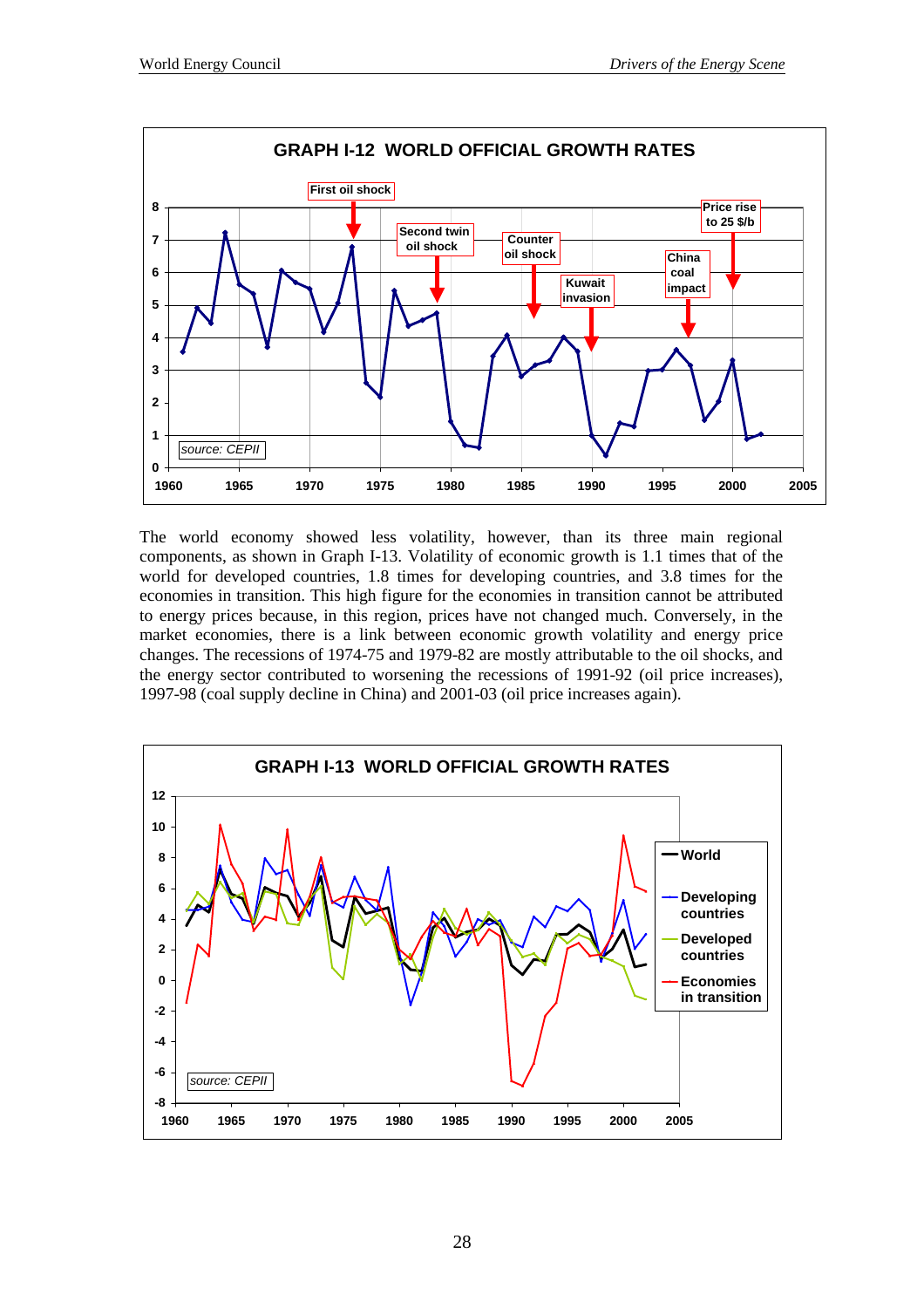In the view of WEC, this will hold true for the future. If energy supply conditions are steady, allowing energy prices to decline slowly in constant money, this will contribute to higher economic growth. However, if energy availability is undermined from time to time (e.g., by the inadequacy of infrastructure), this could cause, or at least contribute to, temporary slowdowns of world GDP growth. While it is tempting to discount the impact of future energy supply shortfalls on the grounds that energy costs represent a much smaller share of the GDP than in the 1970s and 1980s, the reality may prove to be the opposite, because, other things being equal, the decline in GDP growth to drive the reduction in energy consumption that the supply shortage would require could be higher now that redundancies, flexibilities and room to manoeuvre in the energy sector have been reduced.

## Energy Accessibility

Sustainable development depends on a combination of economic growth, social equity and environment factors. There is evidence to show that social equity and economic development are closely linked: unequal societies have lower economic performance than more equal societies. Hence the achievement of social equity has economic and not just moral overtones. This concept has many dimensions, including gender equality, basic education and adequate rural infrastructure (a focus on the latter by the Korean government certainly contributed to the take-off of the country in the 1980s) and is key for sustainable energy development.

For energy, sustainable development involves the provision of modern commercial energy  $6$ , including both grid (e.g., electricity) and non-grid delivery (e.g., LPG). As shown in Graph I-14, using the trend in dependence on traditional non-commercial energy as a proxy, modern energy accessibility has continuously improved in the world since 1850, when 85% of the total energy consumed was made up of traditional fuels (combustible renewables, i.e., biomass and wastes) up to the second oil shock, when they accounted for 11%. However, since then, the share of traditional fuels has not changed, meaning that the growing population has had to rely on these traditional fuels rather than modern energy services. Most of these people are in developing countries, often in rural or hard to reach areas. This prevents them from full integration in their societies and impacts negatively on their economic development.<sup>7</sup>



 $\overline{a}$ 6 An excellent description and analysis of this challenge is developed by the IEA in the 2002 *World Energy Outlook* (Chapter  $13$  – Energy and Poverty)

The contribution of the poor may be direct, thanks to the greater quantity and improved quality of their work, or indirect because they support and spread strong social values that in turn contribute to the economic take-off and industrialisation of the country.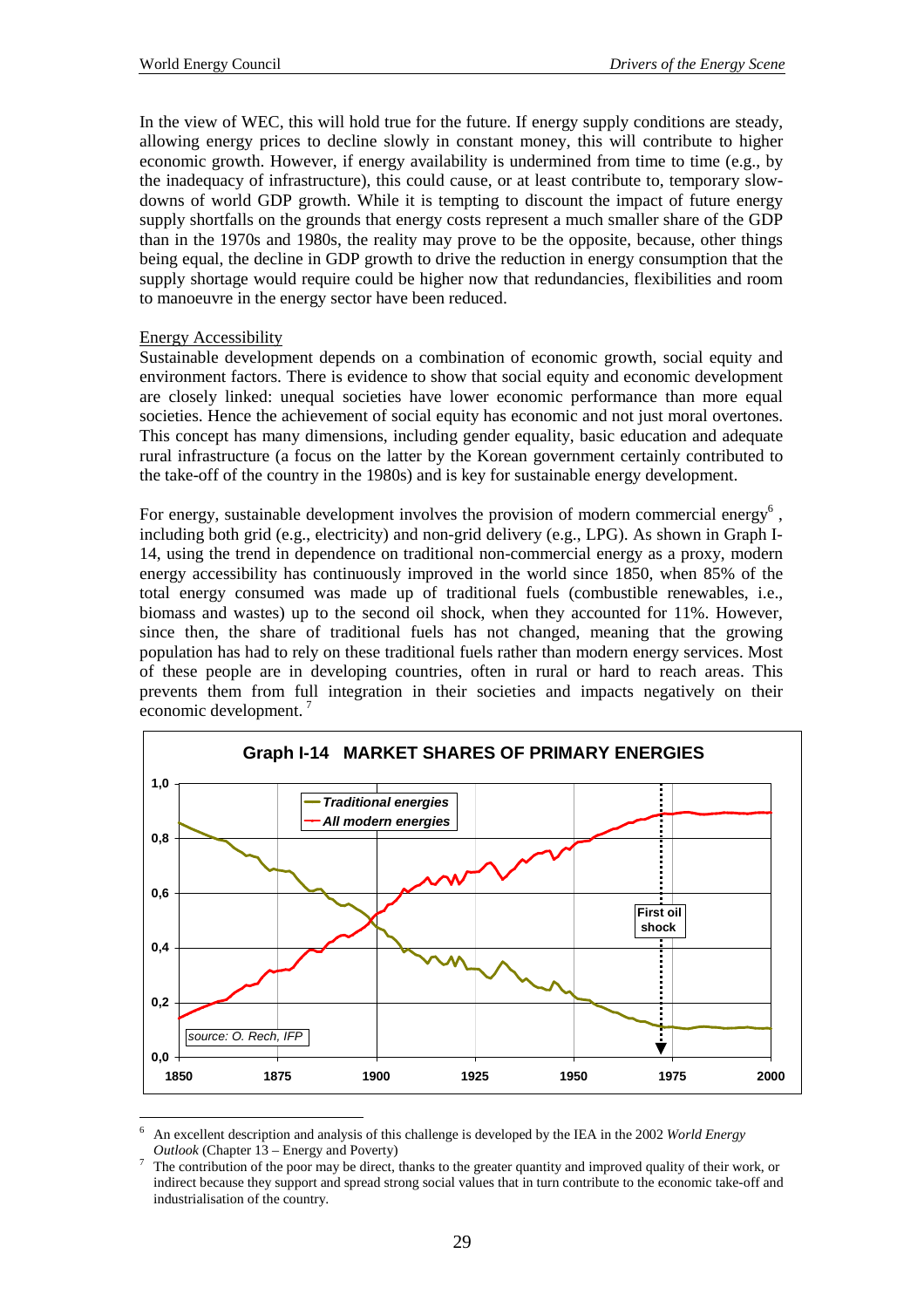In the same way that market reforms may have a huge impact on economic growth by providing a business environment in which new technologies can develop, market reforms are also part of the 'access' agenda. As suggested in ETWAN, it is not inconsistent with market reform that sunk costs might be subsidised as long as commercial tariffs cover the running, maintenance and extension costs for electricity or natural gas grids and are actually paid by the consumer.

An order of magnitude estimate of the costs to provide a minimum of universal access by 2020 to those who have insufficient or no access today was calculated in ETWAN. Providing 500 kWh per person per year to the 0.6 billion lowest consumers of developing countries who only use 340 kWh presently and to the 1.6 billion who have no access would require 900 TWh (about 6% in addition to the 16,000 TWh of world consumption today). This would require 200 GW of additional installed capacity at a total investment cost of about 2,000US\$/kW (generation, transmission and distribution), or a total supplementary investment of 400 G\$. This amounts to about 20-30 G\$/y between now and 2020, with the requirement that these users pay an adequate tariff. In special cases, ETWAN acknowledged that this tariff might require temporary, transparent and targeted consumer subsidies, but it insisted that the tariff reflect the true cost and actually be paid by the customer either on an individual basis or at least on a village or township basis.

Such an analysis links energy access firmly to the economic growth pillar of sustainable development. Not only is there the payoff which commercial energy access brings to the quality of life and productivity of those who gain it, but the utilities delivering the commercial energy will also be healthier enterprises contributing jobs and investment to the country as a whole. As already mentioned, the example of the Asian 'tigers', now followed by China, confirms that appropriate reforms leading to increased energy access is a recipe for economic growth.

## Energy Acceptability

Among the factors that may affect GDP growth negatively is the question of environment. Setting aside the serious issue of local and regional pollution and their heavy impact on the health of mothers, children and others in developing and transition economies, climate change has become both a political and a scientific issue because of global warming, the phenomenon which occurs when the atmosphere cannot recycle all the anthropogenic GHG emissions. Given that the largest share of these emissions originates from the production and use of energy, principally from the burning of fossil fuels and the direct release of gases such as methane, there is the possibility that national or global emissions targets might result in taxation or regulations which lead to a strong increase in energy prices, possibly as much as, or even more than, those resulting from past oil 'shocks'.

Despite the large gaps in the Kyoto Protocol (for example, not addressing GHG emissions with truly global targets which cover both developed and developing countries, the additional flexibility that the windfall emissions credits in the FSU or Eastern European countries provide, or the failure to address GHG emissions that occur prior to the delivery of the energy service at the border of the importing developed countries, that is, not measuring them on a life cycle basis), it is unlikely that the Kyoto Protocol objective of an average 5% reduction below the total GHG emissions of 1990 will be achieved.

Some policymakers have put their hopes in fuel switching, that is, moving from coal and oil power generation to a heavy dependence on natural gas. However, marginal gas is hardly better (in terms of life cycle GHG emissions) than marginal oil or coal, given its remote origin and its relatively inefficient use as a mid or peak-load fuel for power generation; the advantages of a shift from coal or oil to natural gas are small and cannot be the basis of policies aimed at drastically reducing GHG emissions. In that respect, it should be kept in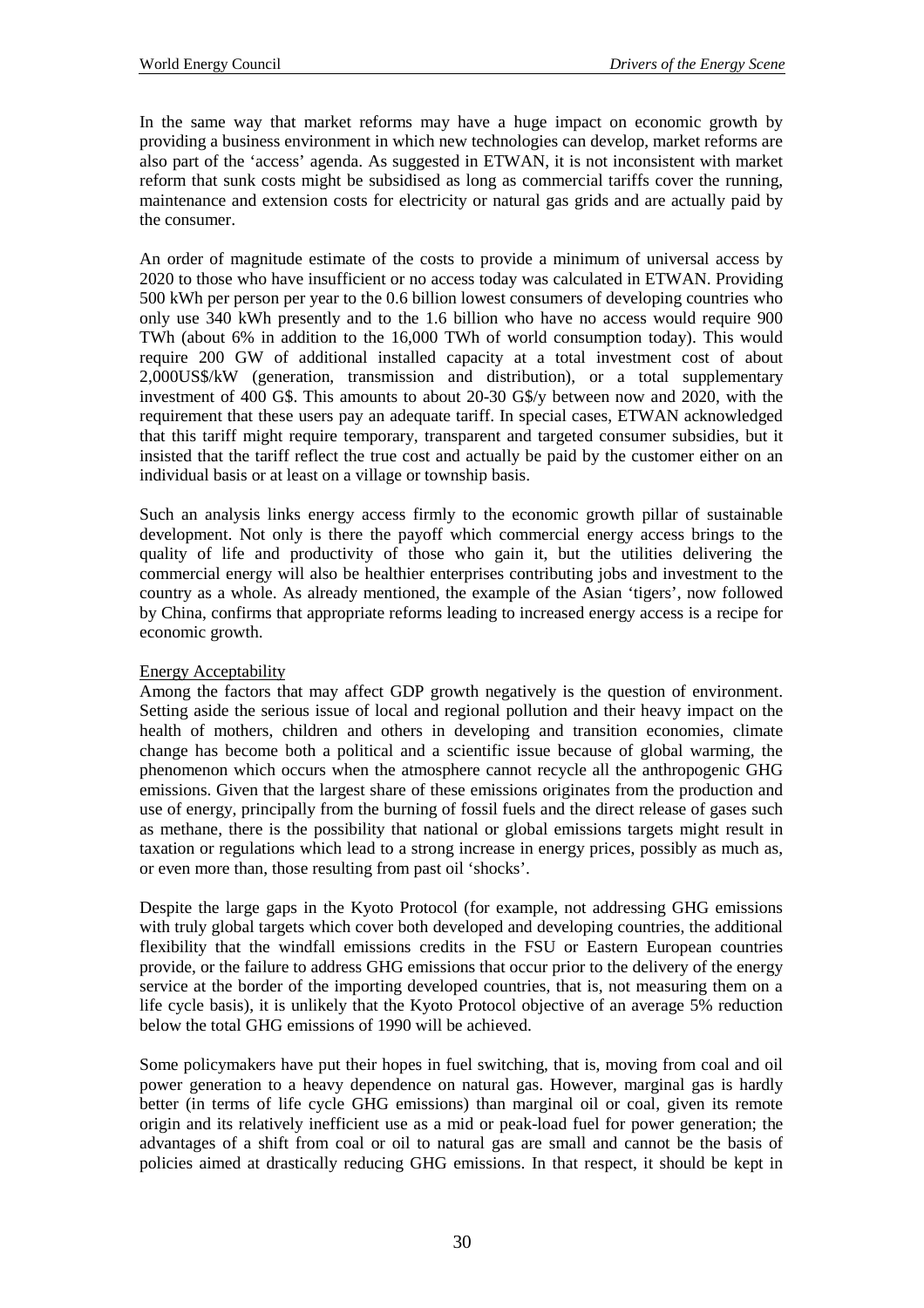mind that, by far, the most significant influence on GHG emissions from fossil fuels is individual end-use behaviour at the industrial, commercial and residential levels.

Others call for a steady or accelerated reduction in the use of fossil fuels in the world energy mix in favour of modern renewables or nuclear power. Reducing the use of fossil fuels calls for a combination of policies to dramatically and arbitrarily increase their prices or to favour non-fossil sources. Such policies are neither likely nor wise in the context of achieving universal energy access and the worldwide trend in demand for transportation fuels and electricity. In any case, price is a difficult instrument because it places too much onus on governments and energy efficiency improvements (a 20% reduction of energy intensity resulting from the two oil shocks of the 1970s, as discussed in Part III, was at a very significant macroeconomic cost). The order of magnitude of price increases to wean the world of its dependence on fossil fuels would be at least equivalent to the two oil shocks of the 1970s every 10 years! Energy efficiency policies have their role but cannot achieve energy acceptability on their own.

A focus on non-fossil fuels really means nuclear power, because, setting aside the burden of the very high costs and constraints that go with the new modern renewables (other than large hydro projects which face considerable local/regional opposition where they are still possible) there is no way at this stage to manage their intermittency beyond a roughly 10% market share. Of course, nuclear power is not an answer for the transportation sector, although the advent of a hydrogen economy based on nuclear power is within the realm of the possible, looking out 30-40 years.

The consequence is that the only long-term means to seriously address the question of energy-related GHG emissions while addressing the problem of universal energy access is to introduce clean fossil fuel technologies, coupled with carbon capture and sequestration, to reduce the GHG emissions from their production, transmission and utilisation. In WEC's view, it is a focus on best practices in power plant performance and cleaner fossil fuel systems which will provide the least cost and most effective reductions in GHG emissions in a reasonable timeframe. WEC has called for the extra costs of such systems and practices to be built into the prices of energy services based on fossil fuels. Today, for example, the estimated costs of carbon sequestration are 150-250 US\$/tC, i.e., 3-5 times the cost of delivered coal and twice that of oil. However, if such costs were built into fossil fuel pricing, this would be equivalent to a major energy shock and would reduce world GDP growth by the same percentages discussed above. Obviously, such costs have to be brought down, and least cost carbon mitigation technologies of all sorts need to be judged in a competitive market context.

Thus, while the environment, or energy acceptability, has not been a major driver of the energy scene so far, it could become a key factor in the future, with negative impacts for the GDP growth at least in the order of magnitude of a series of serious energy shocks. The cost of GHG emissions management therefore links directly with the economic growth pillar of sustainable development and could also impact energy availability, at least in terms of affordability. However, perhaps the most serious linkage is with the energy accessibility pillar of sustainable development; if energy services become excessively more expensive because of government policy, regulation or pricing which aim to reduce harmful GHG emissions, this will be good for the environment while making the problem of universal commercial energy more difficult. Ironically, doing so will only prolong the use of traditional fuels by poor people in developing countries, thus exacerbating the global level of GHG emissions.

It is for this reason that in addressing energy acceptability, WEC has opted to focus first and foremost on the goal of universal commercial energy access, using the latest, cleanest technologies to simultaneously address harmful local, regional or global emissions. This is a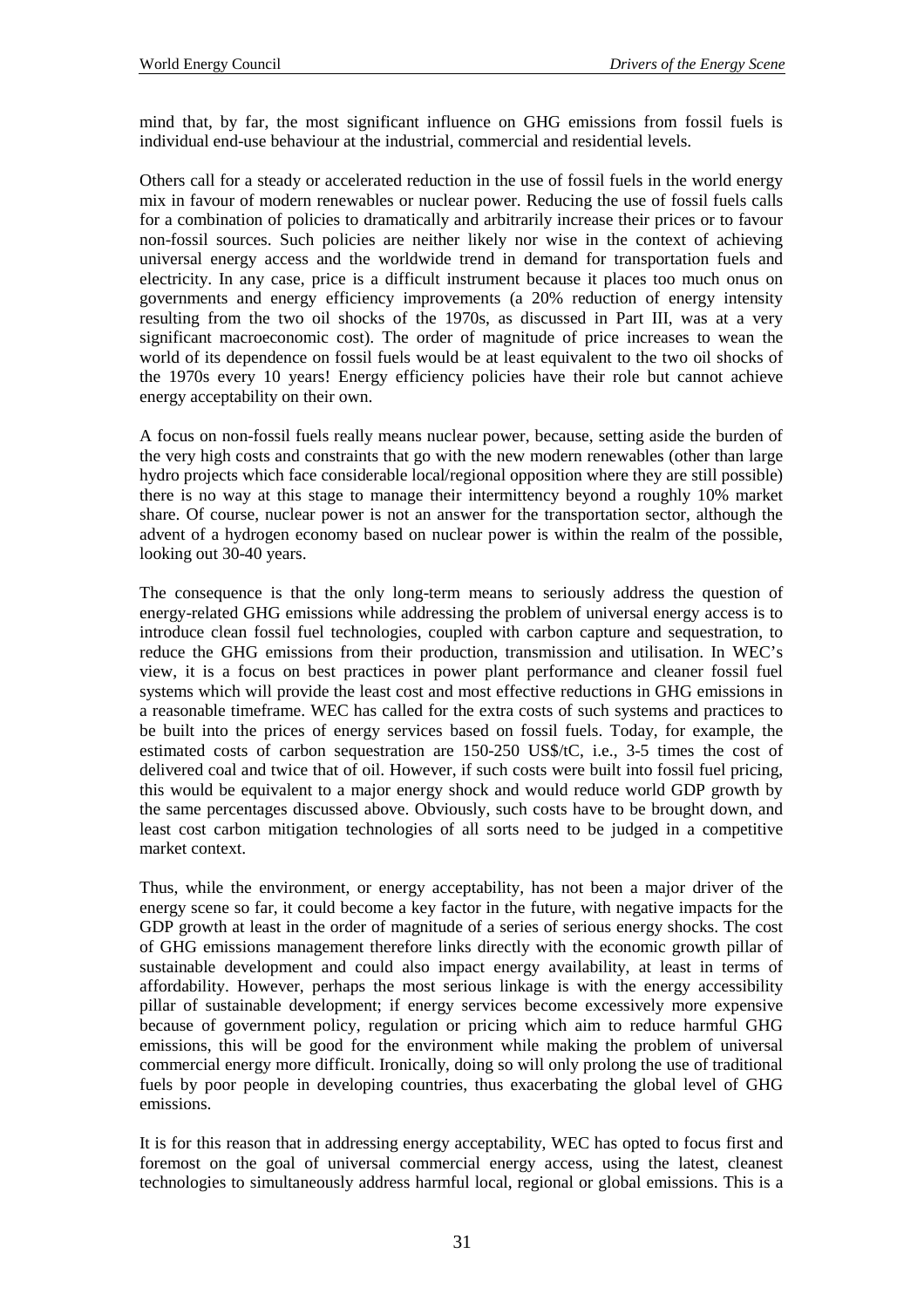win-win situation and one which this analysis of GDP and total primary energy requirements firmly supports.

# **C. CONCLUSIONS ABOUT THE 'GDP DRIVER'**

The analysis in Part I can be boiled down to one question and one fact. The question is that raised by Graph I-15 in terms of future GDP and the energy path<sup>8</sup>. The fact is that humans their growing number, particularly in developing countries, their capacity to change and improve things, their wish to compete and climb the social ladder, but also their willingness to work with others - are central to what the future holds for us all.

There were times when man thought that things had to remain as they had always been, with the son ploughing the field that his father ploughed before him. This vision radically changed during the Middle Ages. Man triggered the Renaissance and the first agricultural revolution, followed by the  $18<sup>th-19<sup>th</sup></sup>$  century Industrial Revolution, and further amplified by the spreading of all these new ideas, first from the Mediterranean to the Atlantic, then to the rest of the world. Today, we would more likely speak of a mother running a shop, with her daughter deciding to take a Ph.D.

Such changes would not have happened without a deep evolution of human society, i.e., the manner in which people interact with each other. Customary rights in the limited family or tribal environment of the early stages of development were sufficient but had progressively to be replaced by the formal rights that go with larger and complex human groups. Man remained central, but the institutions and the process of market reforms to continuously adapt them to the new needs that development creates also became central to GDP growth. The way this process will evolve, accelerating, evolving steadily or slowing down in the decades to come, is the key issue for the future of GDP and sustainable energy development.



 $\overline{a}$ 8 Most projections or scenarios (IIASA,US-DOE-EIA, IEA/OECD, OPEC, etc.) are optimistic about the future trends, which are generally concave, with exponential rates higher than 3% per annum, whereas a direct extrapolation suggests a convex slow-down.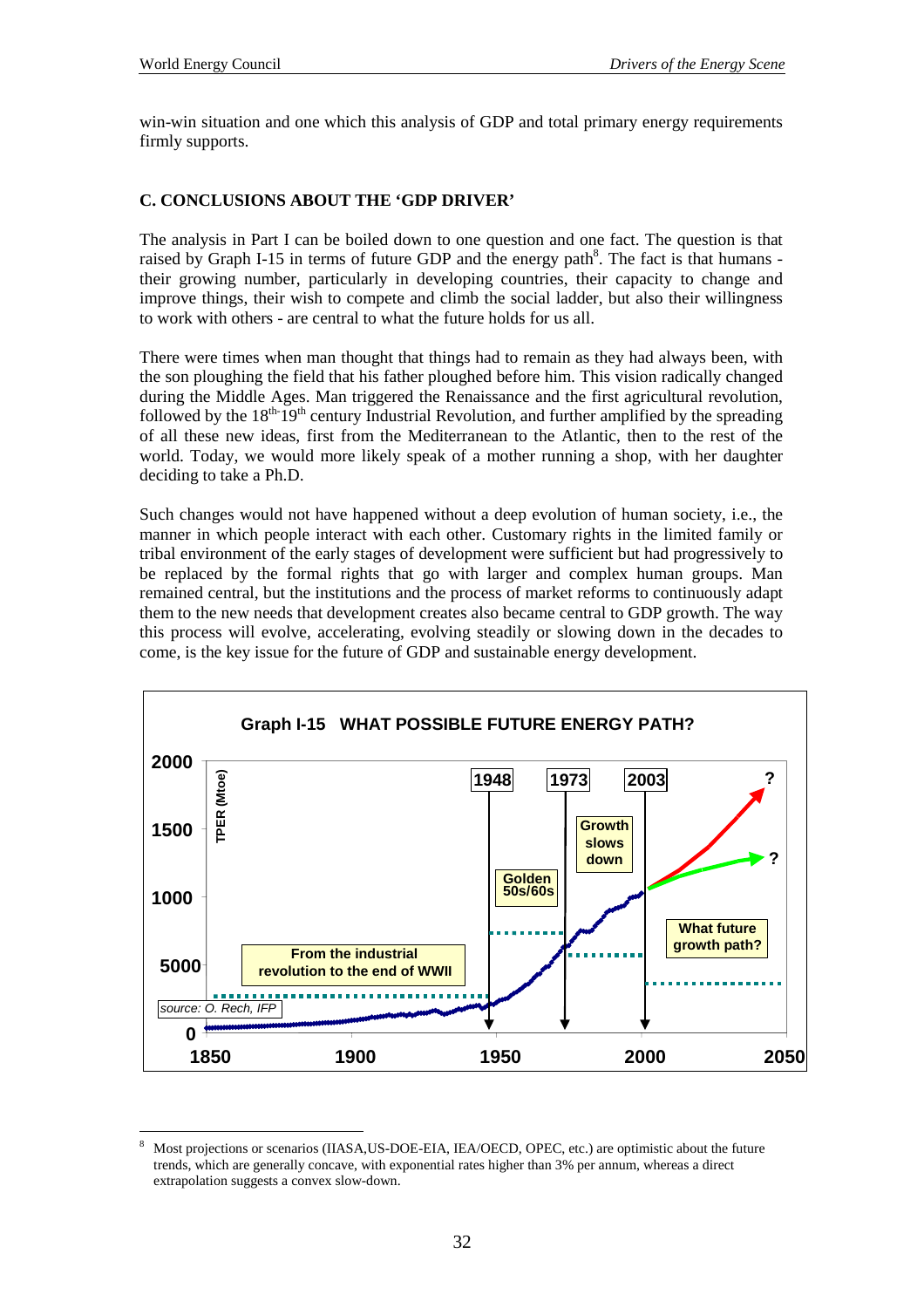GDP growth does not depend solely on the behaviour of individual stakeholders – they will always draw the best from their business/institutional environment. It partly depends on the unpredictable vagaries of Mother Nature, with temporary energy imbalances which could affect GDP growth negatively. Finally, unless governments have the courage to push market reforms in the form of competition and customer choice or to support national programmes for electrification, including access to modern energy infrastructure, national economic growth will suffer, and average global GDP could decline, with significant implications for total primary energy requirements.

### **PART II: ENERGY DEMAND**

### **A. THE STRUCTURE OF ENERGY CONSUMPTION**

Part I analysed GDP and its linkage with total primary energy requirements at the global level. It provides a 'helicopter view' of how much energy service is needed to generate a given level of GDP and how this relationship changes with significant energy price movements. However, knowing how much energy is needed to support GDP does not tell us what kind of energy is required, the service it provides or how the components of energy services evolve over time, in particular whether each service maintains its proportion of total energy consumption.

The world has undergone significant transformation, both prior to the first oil shock when primary energy consumption was tightly coupled to the evolution of GDP PPP and even more after 1973, when energy requirements and GDP began to de-couple. This deep transformation is reflected by the changes in the world primary energy portfolio set out in Graph II-1.



• Traditional fuels such as biomass lost ground up to the first oil shock and have remained at about 11% ever since. Hence, modern energy access improved rapidly up to 1973 before slowing down considerably;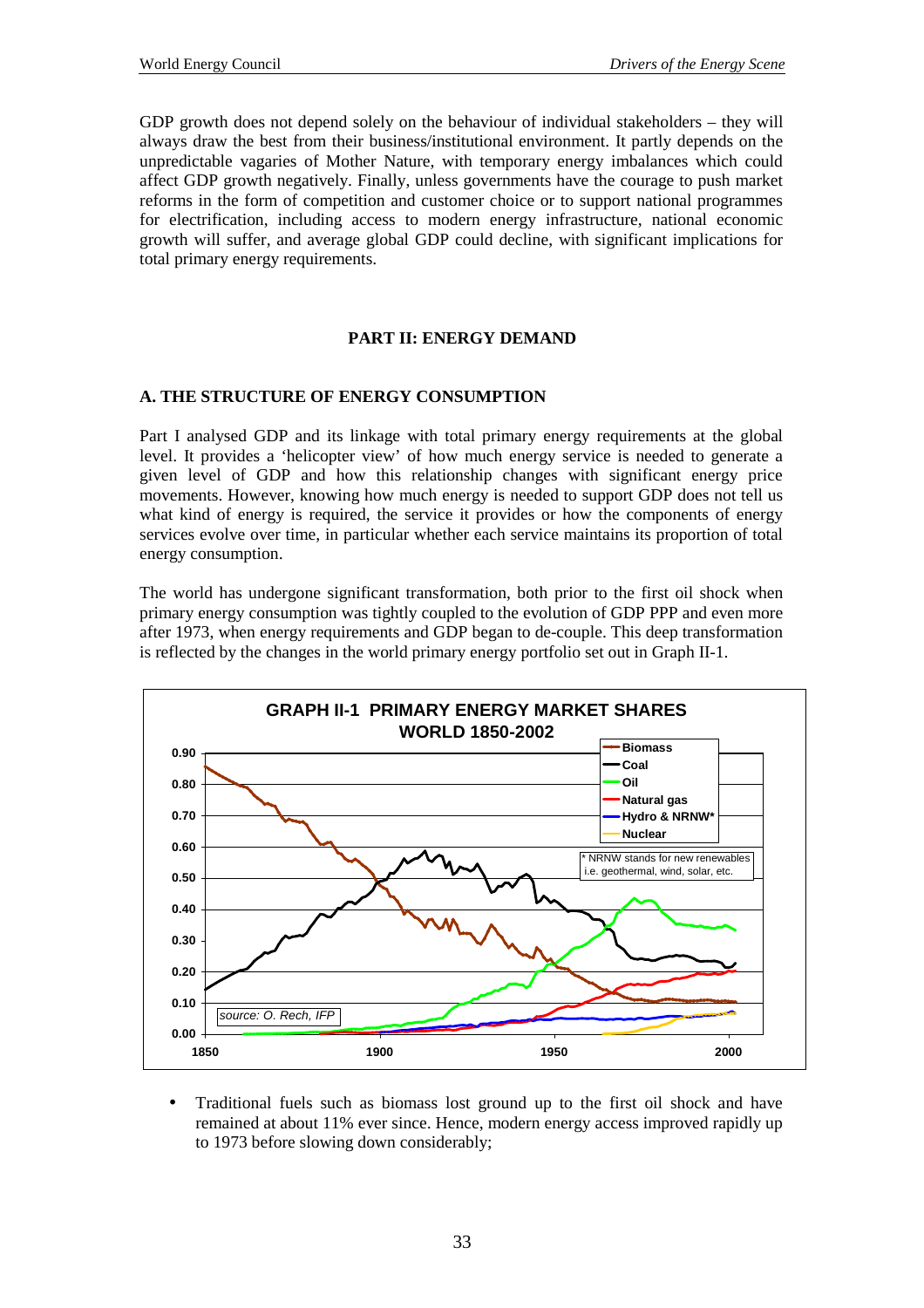- Other non-fossil fuels maintain a stable share (as with hydro), have grown rapidly before reaching a significant plateau (as with nuclear), or have expanded rapidly from a very small base to a share which is still quite small (as with new renewables);
- Coal has followed a trajectory similar to that of traditional fuels -- a decline followed by a much lower plateau -- with another drop after 1996 reflecting big changes in the China coal situation;
- Natural gas, after its initial rapid growth of the 1950s and 1960s is now growing more slowly, with the growth of its market share even slower in the 1990s;
- Oil was 'king' up to 1973, in the sense of marginal supply and pricing as a substitute for coal, before declining in the face of post-1973 investments in other energies (nuclear, gas and now coal again). However, oil's share has stabilised recently. This is treated in more detail in Part III.

Energy consumption depends on what consumers want in terms of the value to them of final energy services. There are essentially three elements in this valuation:

- What is fashionable and affordable in society in terms of lifestyle and consumption, for instance a VW beetle or a four-wheel-drive sport utility vehicle, an apartment downtown or a large house in the suburbs;
- The level of personal income, reflected in the trend of GDP PPP, and the way energy services improve their quality and reliability at a given cost thanks to technological advances;
- The final price of energy services, which incorporates the cost of primary energy, the fixed capital, the running costs of these services and the taxes/subsidies which come into play.

Today, some commentators would add that consumers also value the 'green' aspects of energy services, and indeed, some governments base energy policy and taxation on this component. However, there is much evidence that this type of valuation of energy services by consumers is not iterative in nature, nor is it widely held. Consumers in developed markets, where modern energy access is almost universal and payments are metered and collected, act strongly when their overall budget for energy service exceeds an intuitive share of their personal disposable income, while consumers in developing countries capture subsidies for energy access and are hard pressed to give them up or they have no choice but traditional non-commercial energy.

#### **The Concept of Energy-Related Services**

In national accounts, energy demand is often split among residential (households), commercial (services, including transportation) and industrial (industries and transformation sector) consumption. This approach has two handicaps:

- It is difficult to make a correct split between services and industry because most industries now sell 'packages' that include both a capital goods and a service component; and,
- It makes little sense to aggregate energy services that are not of the same nature, e.g., a warming service, the functioning of an electronic device or the moving of a car.

In fact, very little effort is made to split the mobility function into what is used for leisure, commerce or industry. This suggests that it is preferable to crosscut the traditional sectors and to focus demand on the specific energy-related services that consumers need, namely electricity, mobility and stationary fossil fuel end-uses, and to study the way they evolve over time. Such a categorisation approximates more closely end-user energy services than does the conventional categorisation.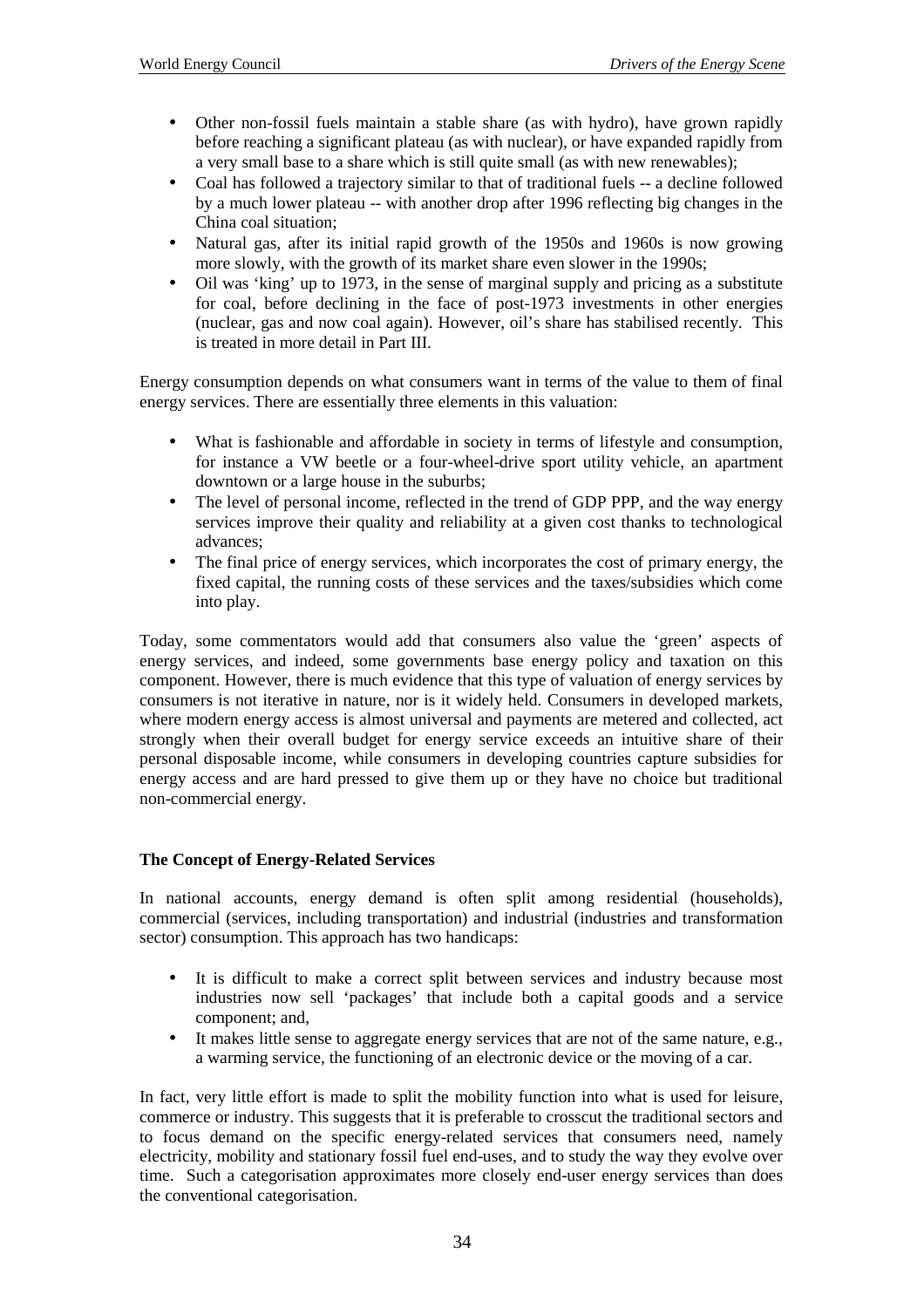

Based on the latter concept, world final energy services consumption is shown in Graph II-2, which breaks out three services measured against world GDP (PPP in dollars 1990). Most regions in the world have experienced distinct and steady development in the three components of energy services since the end of the impact of the second oil shock in 1982, but for some it was more chaotic: the USA since 1996 with its apparent decoupling between GDP and energy consumption; China, where GDP rates need to be revised to reconcile GDP and energy requirements; and the Former Soviet Union and Central & Eastern Europe, where the restructuring since 1989 led to a massive drop in GDP and the emergence of a grey/black economy.

But only focussing on end-use has other problems. It ignores what happens in the transformation sector:

- The power plants to make electricity;
- The combined heat and power plants (CHP);
- The refineries, coking plants, gas-plants, etc.;
- The transportation and logistics to bring energy to end-users.

Even though the efficiency of upstream/midstream sectors of energy use are generally well correlated to that of final end-uses, one cannot ignore their impact on total primary energy requirements because they play an important role in the generation and dispatch of available energies resources into the final energy services demanded by residential, commercial or industrial customers.

#### Final Electricity

Electricity consumption, i.e., the total produced electricity (including losses as part of the 'consumption'), has a very regular trend, nearly linear, with no apparent impact from the energy events that happened during the period of the oil shocks. This constancy over time has two explanations. First, the electricity market is 'captive' with very little room to switch back to primary sources of energy. Second, real final prices have remained nearly unchanged over a long period of time because: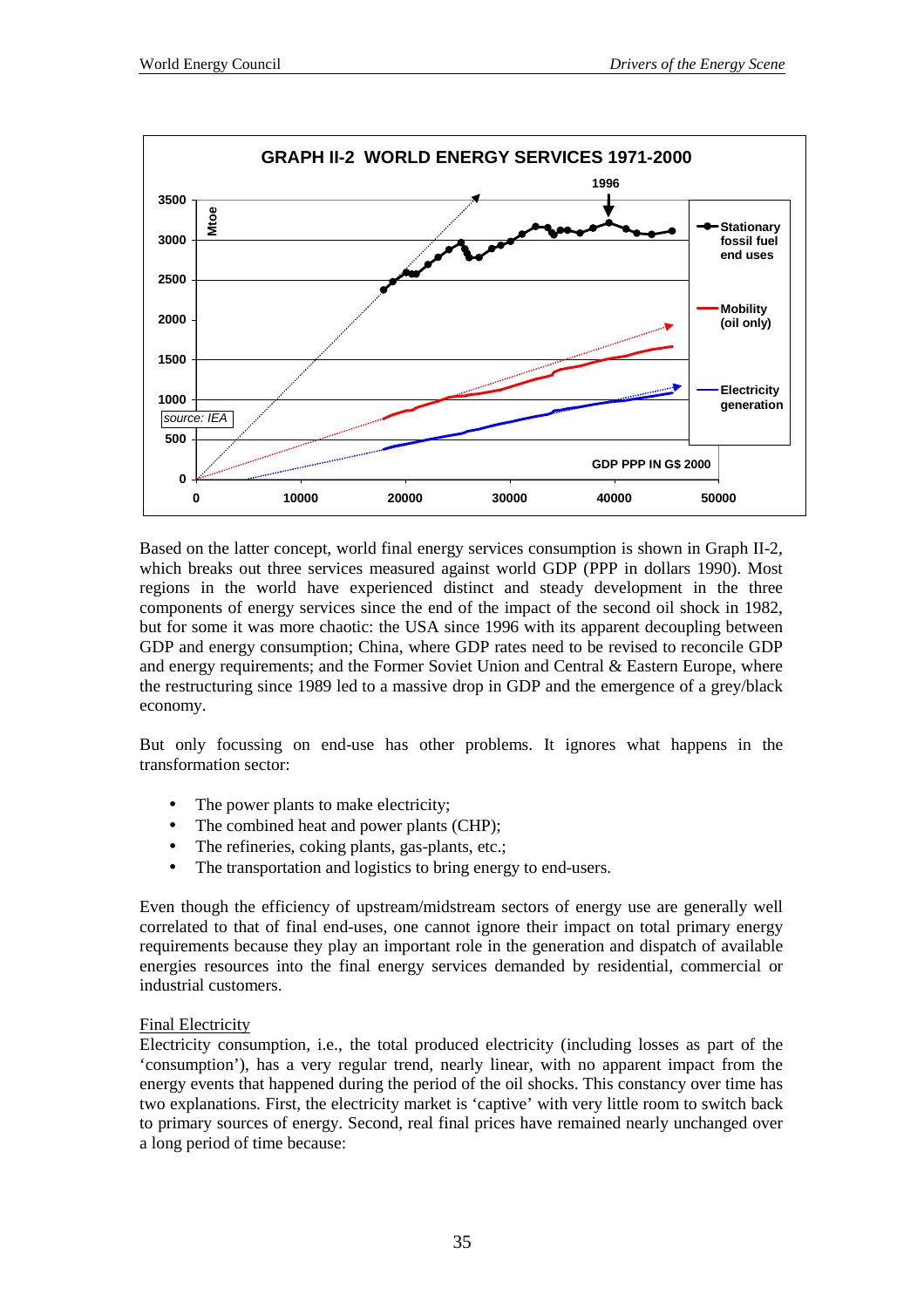- Final prices include high fixed costs (capital costs of power plants, transmission grid and distribution systems, and personal costs) but small fuel costs;
- Within the fuel costs, oil and natural gas costs were variable, but the prices of the other primary energies such as hydro, nuclear and coal were more stable;
- Utilities were under public control at the time of the shocks and could not increase their tariffs much within the inflation policies of their government masters.

With deregulation, electricity prices have become more volatile and may affect industrial consumption either because the volatility is perceived as a source of uncertainty and risk or because sustained high prices for a few years may discourage some industrial investments (e.g., aluminium mills) and provoke the 'de-location' of plants (see the discussion later in this Part) that otherwise would have remained in the country. Captive users ignore the volatility because, even with the advent of retail wheeling, their contracts are mostly based on fixed tariffs.

### Transportation: Oil for Mobility

The term mobility is used here for autonomous systems that use energy carried with the vehicle (embarked energy). Trains are excluded from this service when they depend on an energy supply that is not on board, as is the case with electrical trains, but are included along with cars, planes, and ships if they depend on their own embarked fuel. For obvious reasons of convenience (concentrated energy, easy to transport, distribute and store), liquid fuels, mostly derived from oil (gasoline, diesel, LPG, kerosene, bunkers), dominate this energy service at 98%, with the remainder accounted for by compressed natural gas, coal and electric batteries.

The trend in consumption of mobility energy services has been nearly as steady as that of electricity for similar reasons. It is a 'captive' sector, and real final gasoline prices have remained nearly unchanged in most regions because high fixed costs (transporting crude oil, refining it and delivering the products) and taxes that account for up to 80% of final prices 'cushioned' the impact of any increases in oil price. Indeed, the impact of real oil price increases, if any, has been more than 'covered' by general inflationary pressure in most markets. A major exception to the steady trend in mobility energy demand against GDP PPP is the USA market, precisely because of its much smaller taxes. Changes in USA mobility energy consumption are the origin of the slight change one may observe in the global trend in mobility end-use.

#### Stationary Fossil Fuel End-Use

Most fossil fuels used for this energy service are for heating/cooking in buildings and for industrial processes, but they are also used as raw materials ('non-energy' uses such as petrochemical feedstock, lubricants, asphalt, etc.). The data do not include secondary heat (because this heat would be counted twice, first as heat and, then through the primary energies used to generate it, thus hiding the improved energy efficiency achieved by CHP), nor do the data include biomass and wastes (a small part of the consumption of the industrialised countries but a large to very large share in developing countries).

The trend in stationary fossil fuel end-use consumption is totally different from those in electricity and mobility. It is broken several times, with each break associated with a fall in demand and a downturn of the slope of the trend thanks to increased efficiency. Four break episodes can be identified on the graph:

- The first oil shock, with the 1973-75 drop;
- The second twin oil shock, with the 1979-82 drop;
- The beginning of the FSU restructuring and the 1990 shock, with the 1990-92 drop;
- The decline of Chinese coal production and the change in the USA trend from 1996 onwards.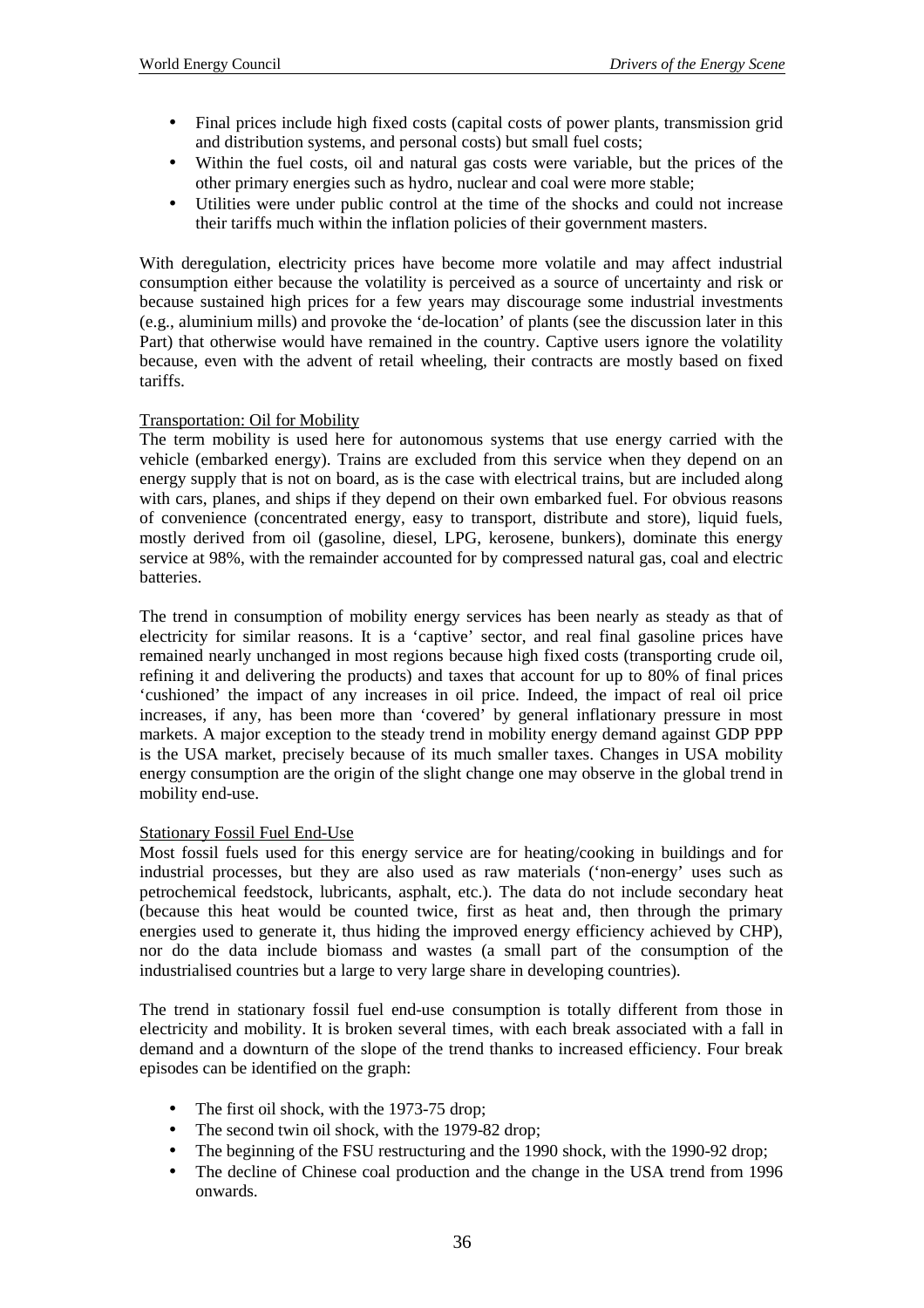The 1986 counter-shock (price decrease) did not modify the trend because price changes have asymmetrical effects on energy consumption (there is nearly no impact if price falls, whereas a sustained price increase triggers the purchase of new, more efficient equipment). The impact of the 2000 oil price increase will only be reflected in new data for 2001 and beyond.

It should be noted that traditional energies such as biomass and animal waste are not reflected in the analysis of this service because of the poor reliability of the corresponding data (for instance, BP chooses not to mention them in its annual Statistical Review). However, it is acknowledged that in some countries, traditional energies do play a significant role in heating and industrial processes.

#### Intermediate Energy Consumption: Transformation and Logistics

The term intermediate energy consumption refers mostly to the losses when modern primary energies are transformed into electricity, final oil products or usable natural gas and coal, and transported to final users. Such losses could reach  $\sim 65\%$  for electricity,  $\sim 25\%$  for oil products, and ~15% for natural gas and coal.

This intermediate energy consumption accounts for the largest share of the total primary energy demand. The figures for the year 2000 shown in Graph II-3 are: TPER  $= 9.1$  Gtoe (excluding traditional energy), with electricity = 1.1 Gtoe, mobility = 1.7 Gtoe, stationary fossil fuel end-uses  $= 3.1$  Gtoe and all losses  $= 3.2$  Gtoe. If one were to allocate the intermediate consumption or losses to final consumption, the ranking of the three energy services would be very different.

- Electricity would appear as the fastest growing (income elasticity close to 1) and largest energy service, at about 39% of TPER  $(~ 3.6 \text{ Gtoe/year})$ ;
- Mobility would appear as the second fastest growing (income elasticity of about 0.8) but smallest energy service, at about 23% of TPER  $(\sim 2.1 \text{ Gtoe/year})$ ;
- Stationary fossil fuel end-use would appear as the slowest growing (recent income elasticity of 0.2) but the second largest energy service, at about 38% of TPER  $\sim$  3.4 Gtoe/year).

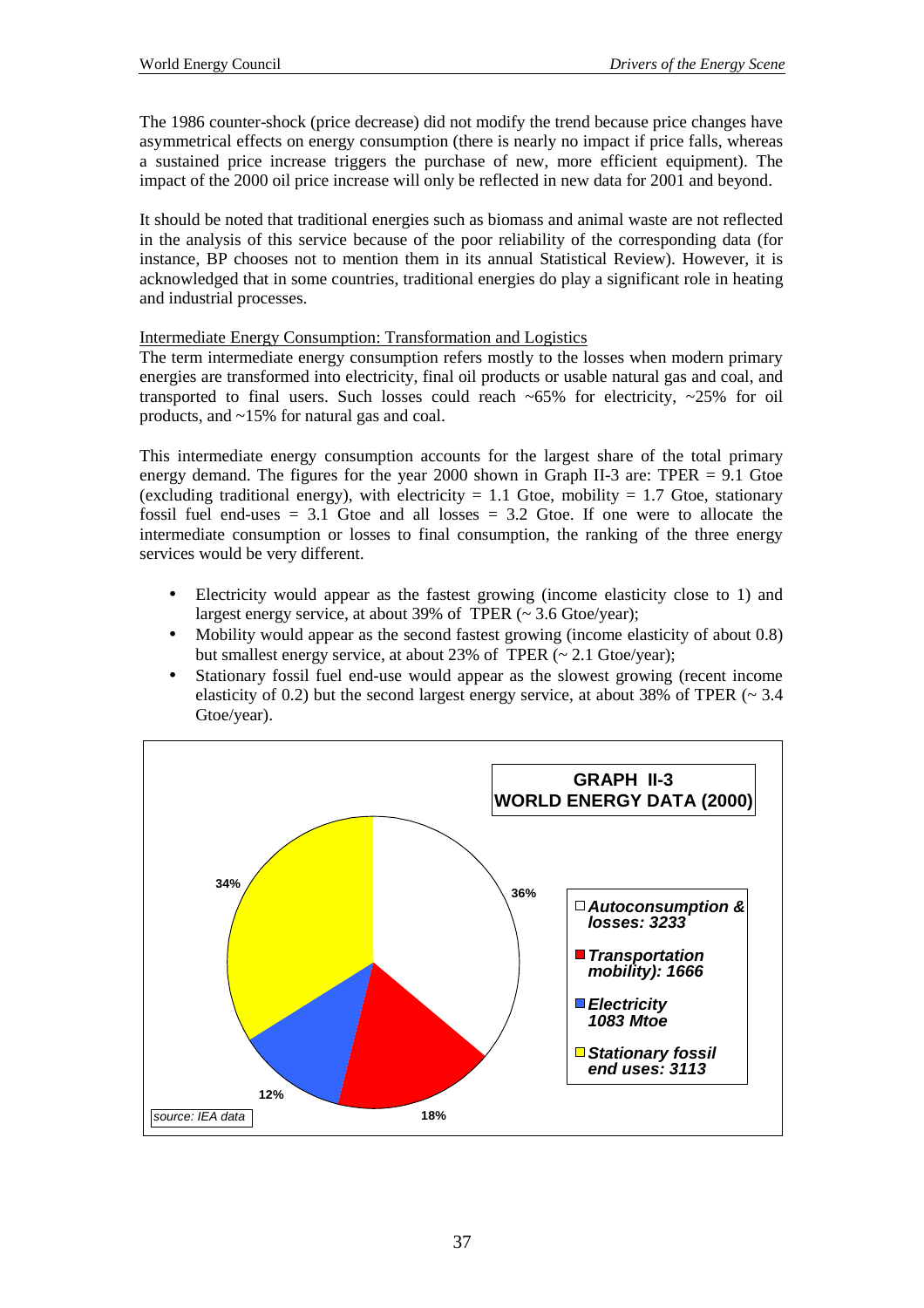Another important issue related to the intermediate sector, in particular for electricity generation and GHG emissions, is what primary energies are used. It needs to be stressed that:

- The different fossil fuels have, at the margin, similar GHG emissions on a life cycle analysis (LCA) basis; and,
- Non-fossil fuel sources (nuclear, hydro and other modern renewables) do not directly emit GHG (even though the flooding of some areas or the back up of intermittent renewables could result in additional GHG emissions).

One of the contributing factors to the impact of the first oil shock in 1973 was the heavy reliance on fuel oil in power plants. Yet ten years later, many countries had replaced fuel oil with either coal or nuclear without any significant impact on the long-term price of electricity. In other words, the unchanged electricity trend tells us little about the primary energies used for power generation. Should the political or scientific concern for climate change lead to policies or regulations which discourage the use of fossil fuels, a similar change might happen with large impacts in terms of primary energy prices and little in terms of final electricity prices and demand.

Thus, while there might be indications, for a variety of reasons, that the world is leaving an era of cheap primary energy prices, this would not necessarily translate into higher final electricity prices. The disaggregated energy services approach used in *Drivers of the Energy Scene* suggests that, when it comes to electricity generation, there is scope for fuel switching based on reliability, technical issues and life cycle emissions. This sheds further light on the discussion in Part I on whether the goal of energy acceptability is compatible with energy availability or energy accessibility. It is WEC's view that the three WEC goals for sustainable energy development are linked and could be achieved together over time.

On the other hand, the scope for fuel switching for mobility and stationary fossil fuel enduses is very limited or non-existent at the present time. For mobility as it is defined here, i.e., that using embarked fuels, the energy service essentially relies on oil products and is likely to continue for many decades. While there are some signs of cooperation between the automotive and petroleum sectors on more efficient hybrid vehicles (WEC welcomes this), even the most optimistic scenarios could well require significant supplies of reformed gasoline or synthetic fuels based on biomass, natural gas or coal; furthermore, in the aviation sector, which until recently was one of the fastest growing components of mobility demand, there is no real alternative to kerosene.

The fossil fuels used for final stationary end-use are not only similar in terms of GHG emissions on an LCA basis, but there are no purely environmental incentives to change consumption patterns, since the coal share is on a declining trend and gas, when available, is priced in a way that makes it systematically preferred to oil products.

#### **B. WHAT DO REGIONAL TRENDS TELL US?**

World trends say nothing about the regional dynamics of demand. There are important differences worth noting.

#### **Developed Market Economies**

As shown in Part I, the first oil shock nearly halted the economic growth in 1974 and 1975 in developed countries but had a smaller impact on their energy consumption than the second oil shock. One reason is that the USA energy market was insulated from international price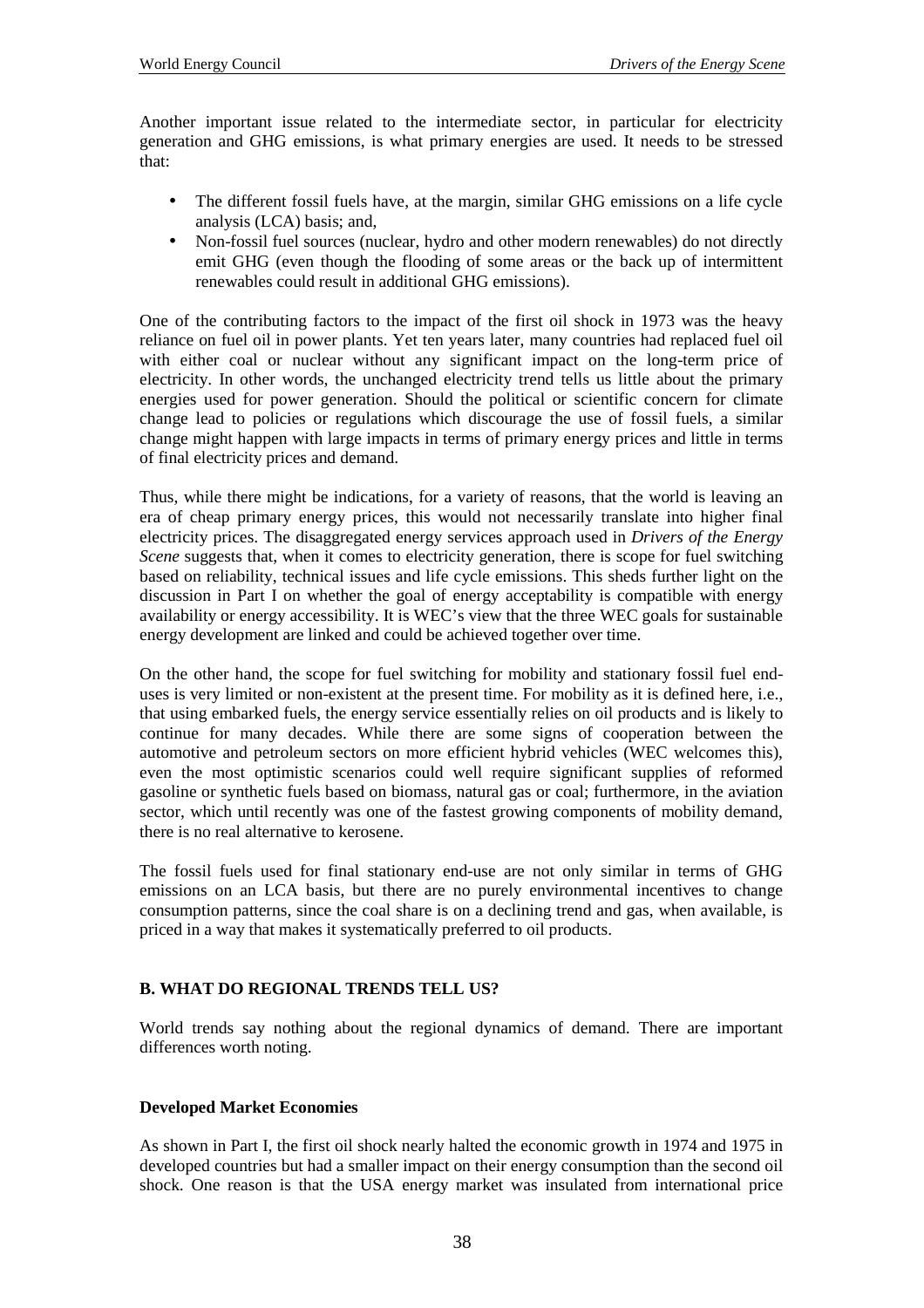movements prior to the first oil shock. Another reason is the time lag, perhaps five years or more, before new investments triggered by the 1973 oil shock came on-stream. A breakdown of the feedbacks on energy services over the last decades of the  $20<sup>th</sup>$  century is shown in Graph II-4.



This time lag cannot be ignored because of its considerable consequences. After 1973, the new wealth of the oil-producing countries was recycled as 'petrodollars' that developing countries borrowed to build new industrial plants. These plants were built in the 1970s but came on-stream at the end of the decade or early in the 1980s, at the time of the second oil shock. Being new, and having good logistics, these plants were more competitive than the old OECD plants, which were generally uncompetitive in a context of high energy prices and redundant because of the world recession. Hence the apparent stronger impact of the second oil shock combined its own direct effects and the lagged consequences of the first oil shock in terms of industry 'de-location' and changes in the primary energies used for power generation.

The word 'de-location' should not be seen as the physical transfer of factories from the developed to the developing regions. Even if the opening of new plants in developing countries appears to be the consequence of the closure of those in OECD countries, the reality is the opposite: the opening of new competitive plants in developing countries with lower labour costs at a time of over-capacities caused the closure of the OECD plants. In terms of energy, the corresponding energy demand fell in OECD and increased in the developing countries.

### **Developing Market Economies**

'De-location' is today an ongoing process, yet more regular and less intense than what happened in 1979-82 when the new plants came on-stream in developing countries. This explains why these countries now react to 'shocks' in a similar way rather than contrary to the reaction of rich countries as occurred in 1979-82 (see for instance the impact of the 1996 price rise in Asia due to the decline of their local currencies).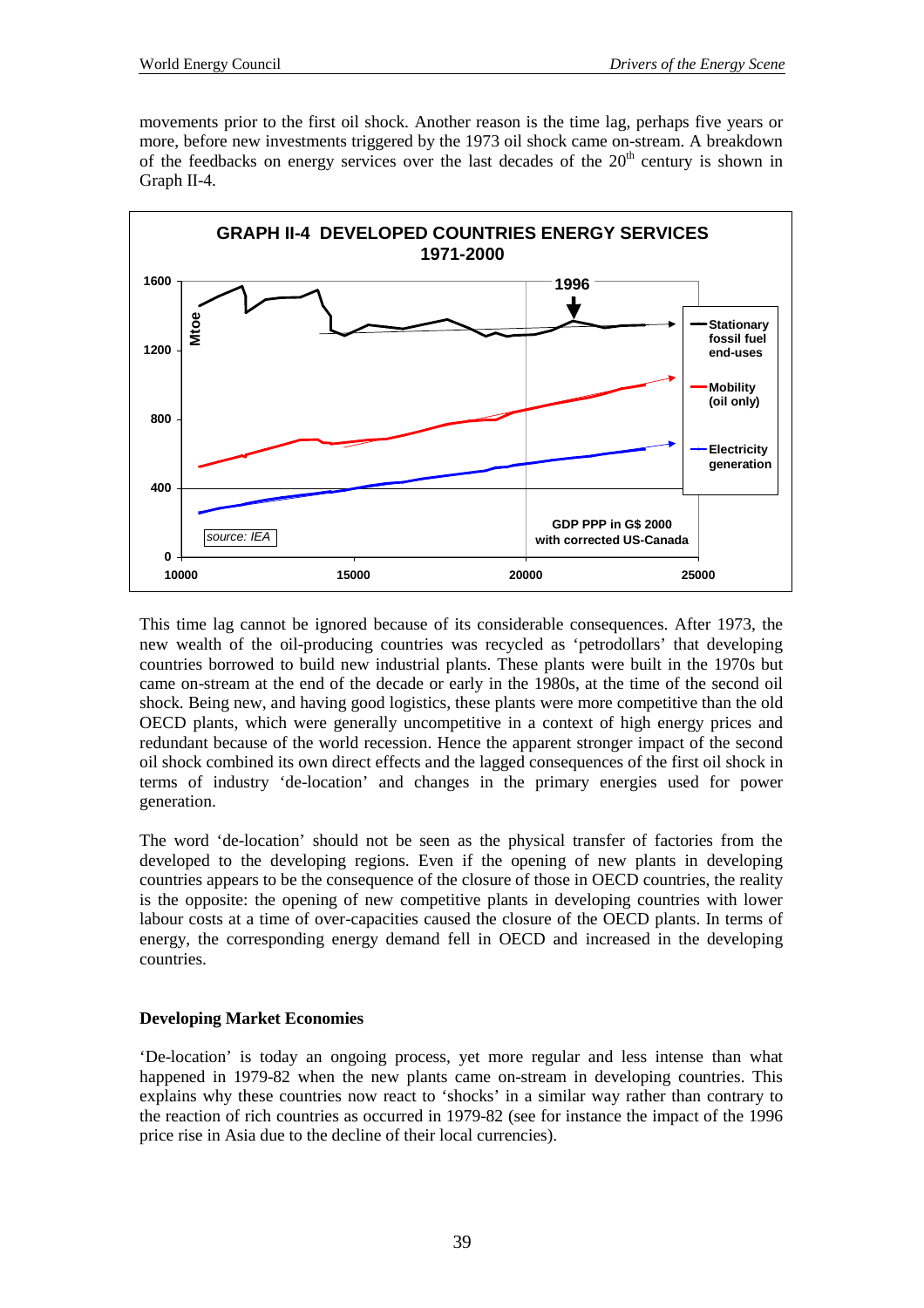The first oil shock in 1973 had no direct impact on the GDP of developing countries and their energy requirements, possibly because they used little oil, mostly subsidised, at the time. Graph II-5 displays the impacts on energy services in developing market economies since 1971. Even without any direct impact, the first shock temporarily eased the financial constraints on those developing countries with exportable oil and gave rise to the recycling of 'petrodollars'. It is in this perspective that the apparent paradox between a GDP that did not grow from 1979 to 1982 and an energy consumption that increased (industrial 're-location', symmetric with the 'de-location' in developed countries) should be viewed and reconciled.



The most significant patterns in energy services that are common to the developed and developing countries are:

- For stationary fossil fuel end-uses, the high price sensitivity of this service because fossil fuels, especially for industrial use, are not (or only slightly) taxed. Demand for such services has now reached a plateau in developed countries and may soon decline due to higher taxes or charges as stricter environmental policies are introduced. In developing countries these services continue to grow strongly, but were slowed down by the Asian crisis of 1997-98;
- For mobility, the strong inertia of the trends, hardly broken although shifted downwards at the time of the second oil shock in the developed countries or at the time of the Asian crisis in 1997 (when local gasoline prices shot up as the result of the fall of the local currencies and policies aimed at reducing hard currency imports), with no evidence of saturation;
- For electricity, the even stronger inertia of demand shown by the constancy of trends over time, with the only exception being the USA where the trend has been moving downwards since 1996, a remarkable phenomenon that remains unexplained at this stage (unless one accepts that USA GDP estimates since then are too high, as discussed in Part I). In developing countries, the upward shift in electricity demand at the time of the second oil shock, is due to the 'de-location' of some industries, e.g., aluminium production in Venezuela and Qatar or pulp and paper in Indonesia.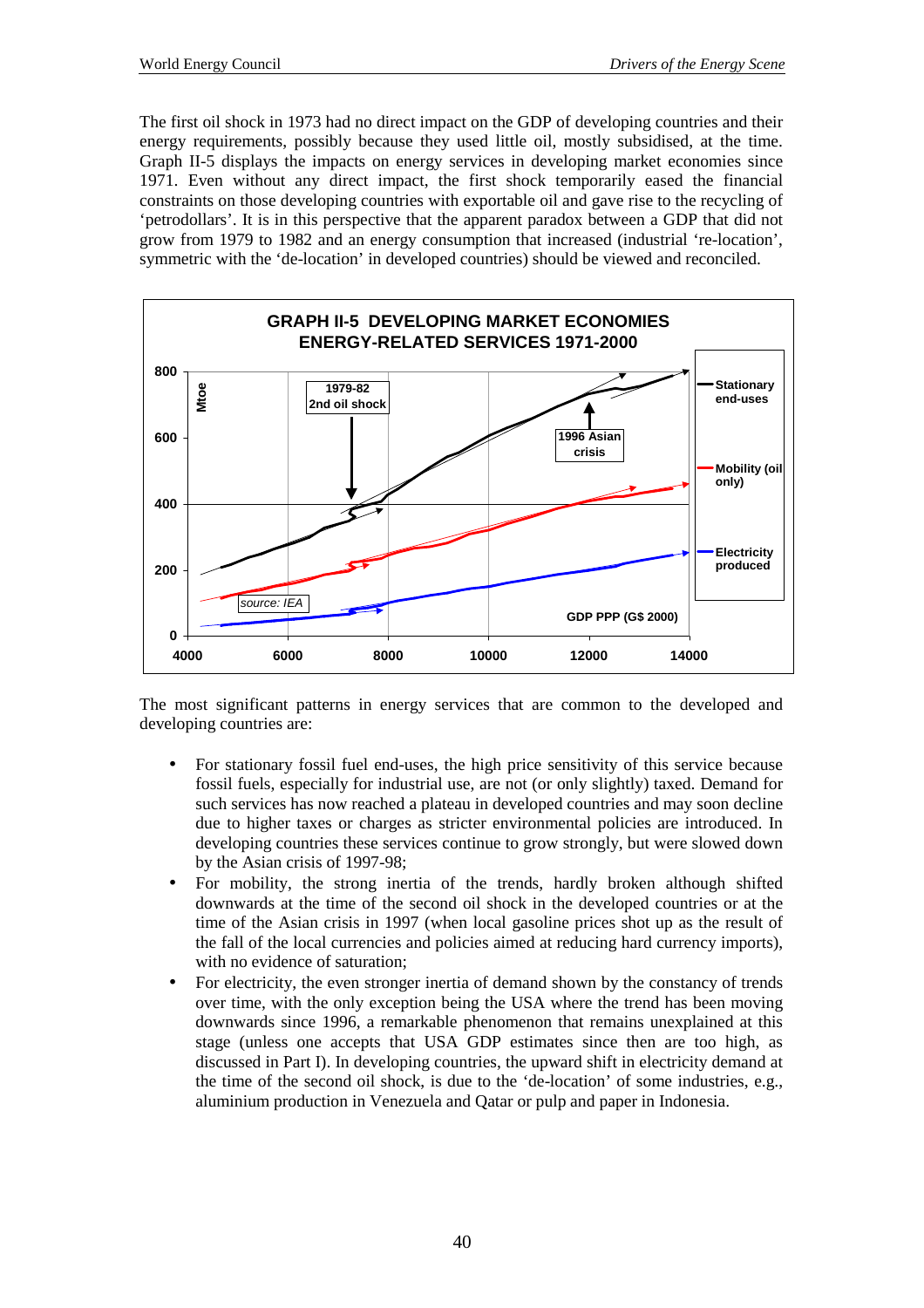#### **Economies in Transition**

In the economies in transition, the impacts on energy services are displayed in Graph II-6. Similar remarks can be made on the stability of mobility and electricity trends and the fall of stationary fossil fuel end-uses as compared to the trend before 1989. Because of the closed nature of these economies, Western oil shocks did not impact them. For political reasons, individual mobility was either prevented or not favoured and is much lower than in other regions of the world. On the other hand, the development of electricity has been more rapid because it was considered a priority symbolising 'modernism' and economic expansion.



#### **Comparisons across Regions**

Economies in transition are very different from market economies in other respects as well. First, as Table II-A shows, their energy intensities are higher than one would expect, possibly because the present GDP PPP estimates still under-value their true GDP. Second, the intensity of stationary fossil fuel end-uses in transition economies is very high because of the presence of heavy industries and unmetered or unpaid district heating. Thirdly, mobility and electricity have the same intensities, suggesting that electricity intensity is higher than one would expect, while the opposite is the case for mobility.

Among the developed countries, the USA has the highest electricity and mobility intensities, followed by Japan-Pacific and Western Europe. While this seems to be correlated with the economic ranking of the three regions, the principal reason is the different price environments in these regions. This also explains in particular the exceptionally high mobility intensity in North America. On the other hand, the similar and relatively low intensities in stationary fossil fuel end-uses of the three developed regions characterises the trend towards a declining share in the post-industrial age.

In the developing countries, the most interesting feature is the relatively low intensity of Latin America in terms of stationary fossil fuel end-uses. The reason is that coal is not plentiful in the region and where it exists, it is developed for export purposes; in Latin America there has also been a significant reliance on large hydro to produce cheap electricity. Another interesting feature of Latin America is the high mobility intensity because gasoline and diesel are subsidised in some large countries of the region.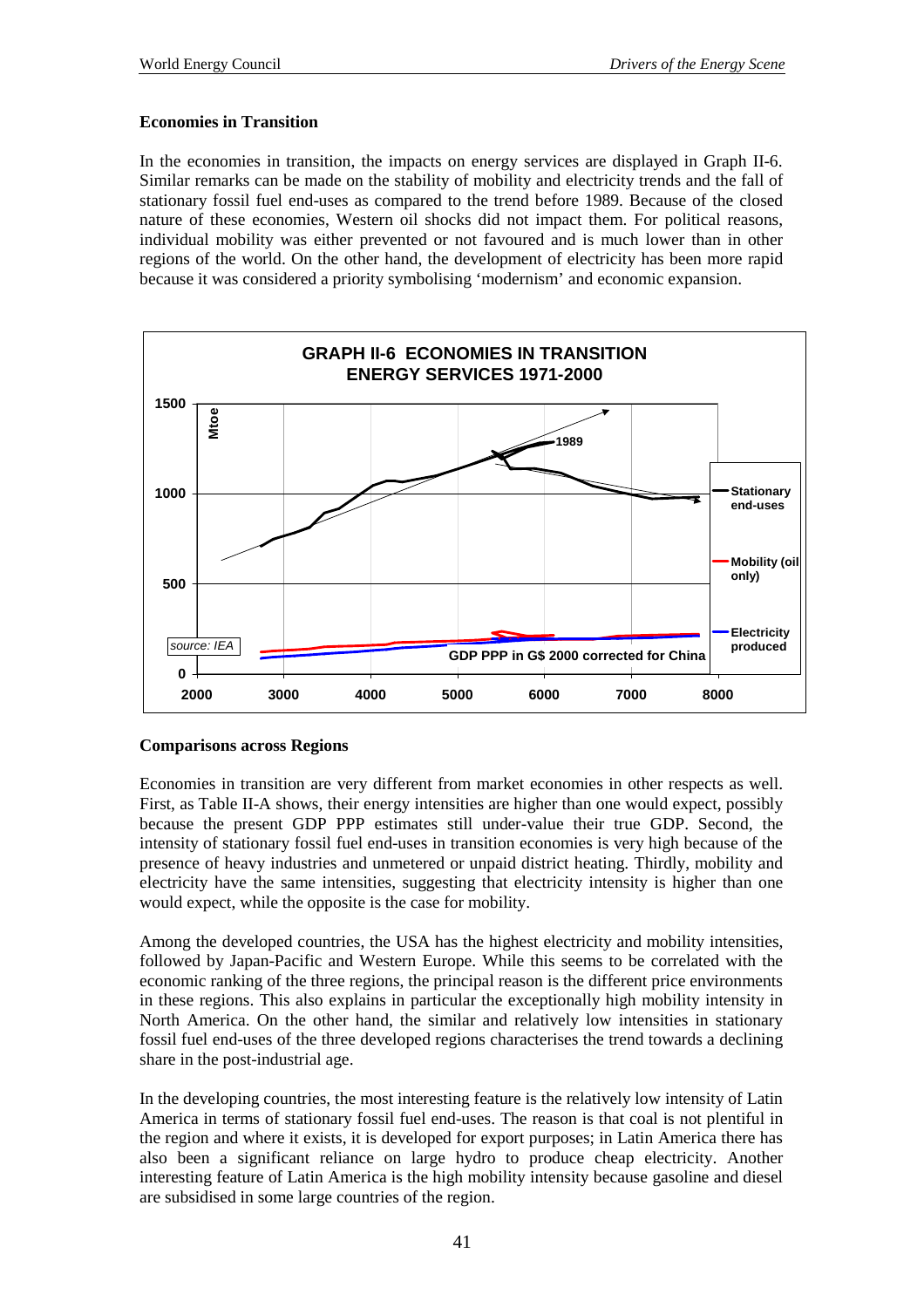Generally speaking, the ratio between mobility and electricity energy intensities is close to 2 in the developing countries, higher than in the developed countries (1.7 in North America, 1.5 in Europe and 1.3 in Asia-Pacific), and could probably be lowered with adequate pricing policies.

| <b>TABLE II-A</b><br>Regional Energy Intensities by Energy Service (2000) - toe/M\$ |                                          |                                          |                                           |  |  |
|-------------------------------------------------------------------------------------|------------------------------------------|------------------------------------------|-------------------------------------------|--|--|
| <b>Region</b>                                                                       | <b>Electricity</b> (total<br>production) | <b>Mobility</b> (with<br>embarked fuels) | <b>Stationary fossil</b><br>fuel end-uses |  |  |
|                                                                                     |                                          |                                          |                                           |  |  |
| <b>Developed regions</b>                                                            | 26                                       | 42                                       | 56                                        |  |  |
| US & Canada                                                                         | 32                                       | 55                                       | 62                                        |  |  |
| <b>Western Europe</b>                                                               | 20                                       | 31                                       | 57                                        |  |  |
| Japan-Pacific                                                                       | 25                                       | 33                                       | 51                                        |  |  |
|                                                                                     |                                          |                                          |                                           |  |  |
| <b>Developing regions</b>                                                           | 18                                       | 33                                       | 58                                        |  |  |
| Latin America                                                                       | 19                                       | 38                                       | 44                                        |  |  |
| Africa & Middle East                                                                | 20                                       | 36                                       | 79                                        |  |  |
| Developing Asia                                                                     | 17                                       | 28                                       | 55                                        |  |  |
|                                                                                     |                                          |                                          |                                           |  |  |
| <b>All market economies</b>                                                         | 23                                       | 38                                       | 57                                        |  |  |
|                                                                                     |                                          |                                          |                                           |  |  |
| <b>Economies in transition</b>                                                      | 39                                       | 40                                       | 179                                       |  |  |
| <b>FSU &amp; CEE</b>                                                                | 46                                       | 55                                       | 214                                       |  |  |
| China/Hong Kong                                                                     | 32                                       | 26                                       | 145                                       |  |  |
|                                                                                     |                                          |                                          |                                           |  |  |
| WORLD                                                                               | 25                                       | 39                                       | 73                                        |  |  |

### **C. POSSIBLE TAKE-OFFS OR SATURATION OF ENERGY DEMAND**

### **The Case of Transportation**

The linearity of the consumption of mobility energy services as a function of GDP contrasts with actual vehicle registrations, which do not evolve in a linear fashion. As shown in Graph II-7, the number of cars per capita is very low up to a GDP PPP per capita of about US\$3,000 (1985) or about US\$5,000 in 2000 dollars, after which it takes off quickly before tapering off at GDP PPP per capita of about US\$15,000 (1985) or about US\$25,000 in 2000 dollars. Among developing countries, for example, Mexico seems to be on the threshold of a huge vehicle growth in the coming years, and it could be followed by large markets like China or India.

However, it is interesting to note in Graph II-8 that Latin American energy consumption in the transport sector as a function of total GDP PPP does not show any evidence of a take-off, nor does Graph II-2 for world energy services show such a take-off even though GDP per capita rose from less than US\$4,000 per capita in 1971 to about US\$6,000 in 2000. The growth in mobility energy services in developing countries is steady, probably because buses are used when few cars are available and/or because the individual consumption of new users is very low.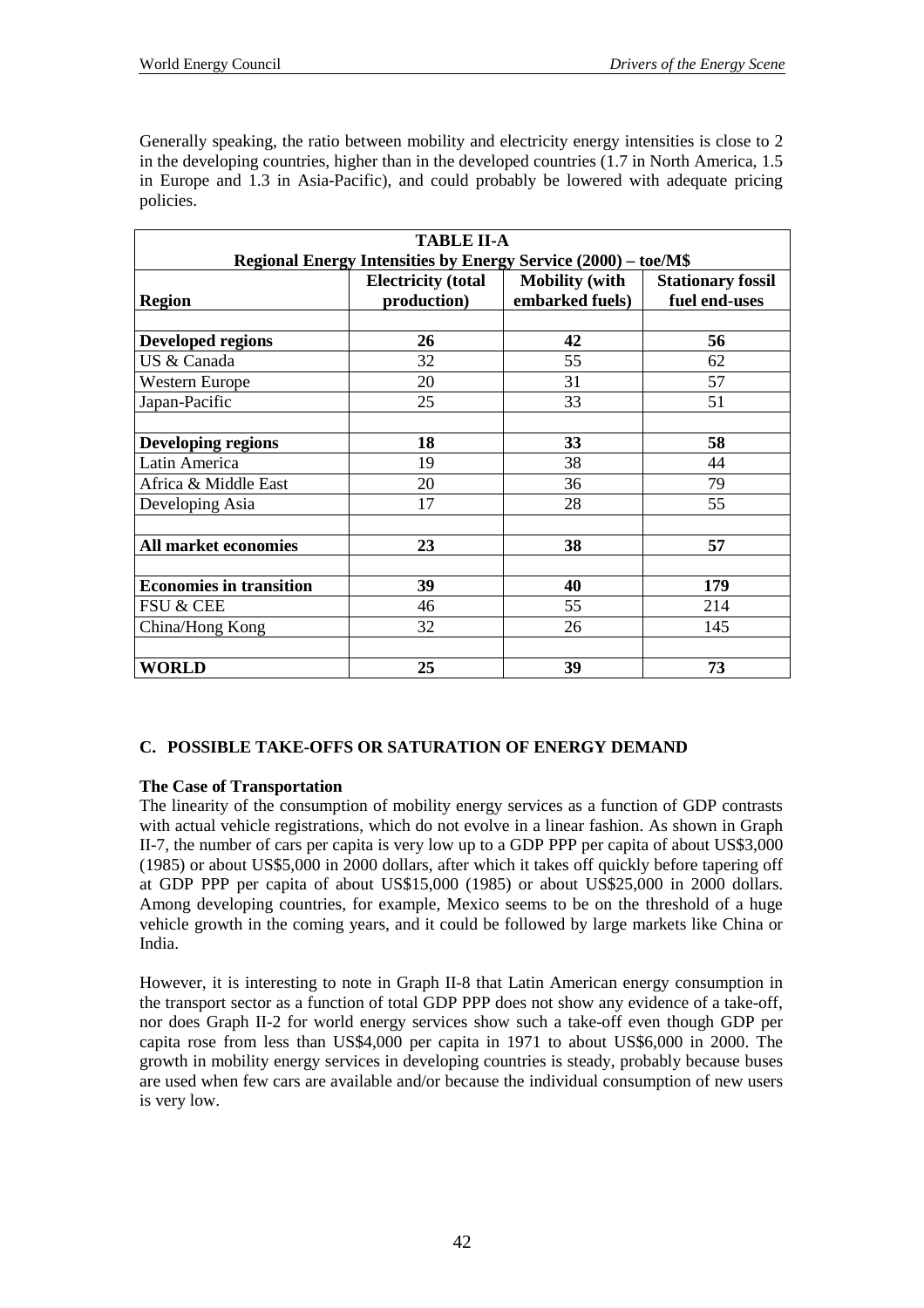

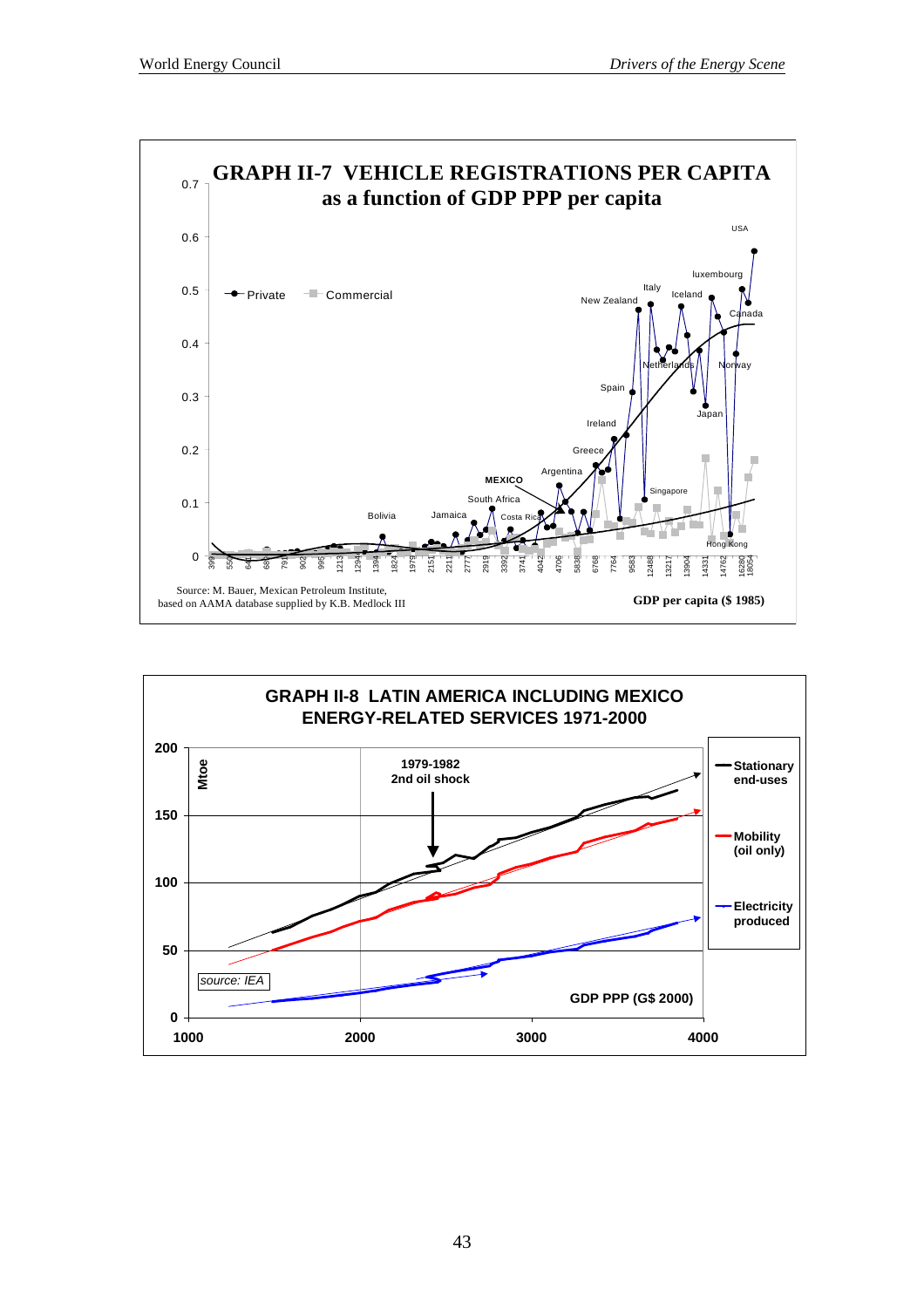Graph II-9 shows vehicle registrations in the USA. It complements Graph II-7 for the high GDP PPP values per capita and confirms that the number of cars per capita slows down towards a saturation level beyond GDP PPP per capita of roughly US\$20,000 (1995 dollars) or about US\$24,000 in 2000 dollars. For the USA, this saturation is about 0.8 cars per capita, but it is safe to say that different saturation levels exist in each country as a function of national circumstances (mostly depending on final fuel prices, the level of taxes and, to a lesser extent, the density of the population). Japan, for example, has a much lower saturation level than the USA.



Graph II-10 compares mobility service trends in several regions of the world. The USA-Canada trend that was jarred somewhat by the price increase of the second oil shock has remained linear even for GDP PPP per capita now exceeding US\$30,000 (2000 dollars) in spite of the progressive saturation in the number of vehicles per person in the USA. The continuous increase of consumption suggests that individuals in the USA and Canada may, with higher incomes, switch to larger and less efficient vehicles (for example, sport utility vehicles) or use vehicles in a wider range of activities. One may also observe that, in similar fuel price environments, there is a linear continuity from low to high income, for instance, with the trends of developing Asia and Western Europe.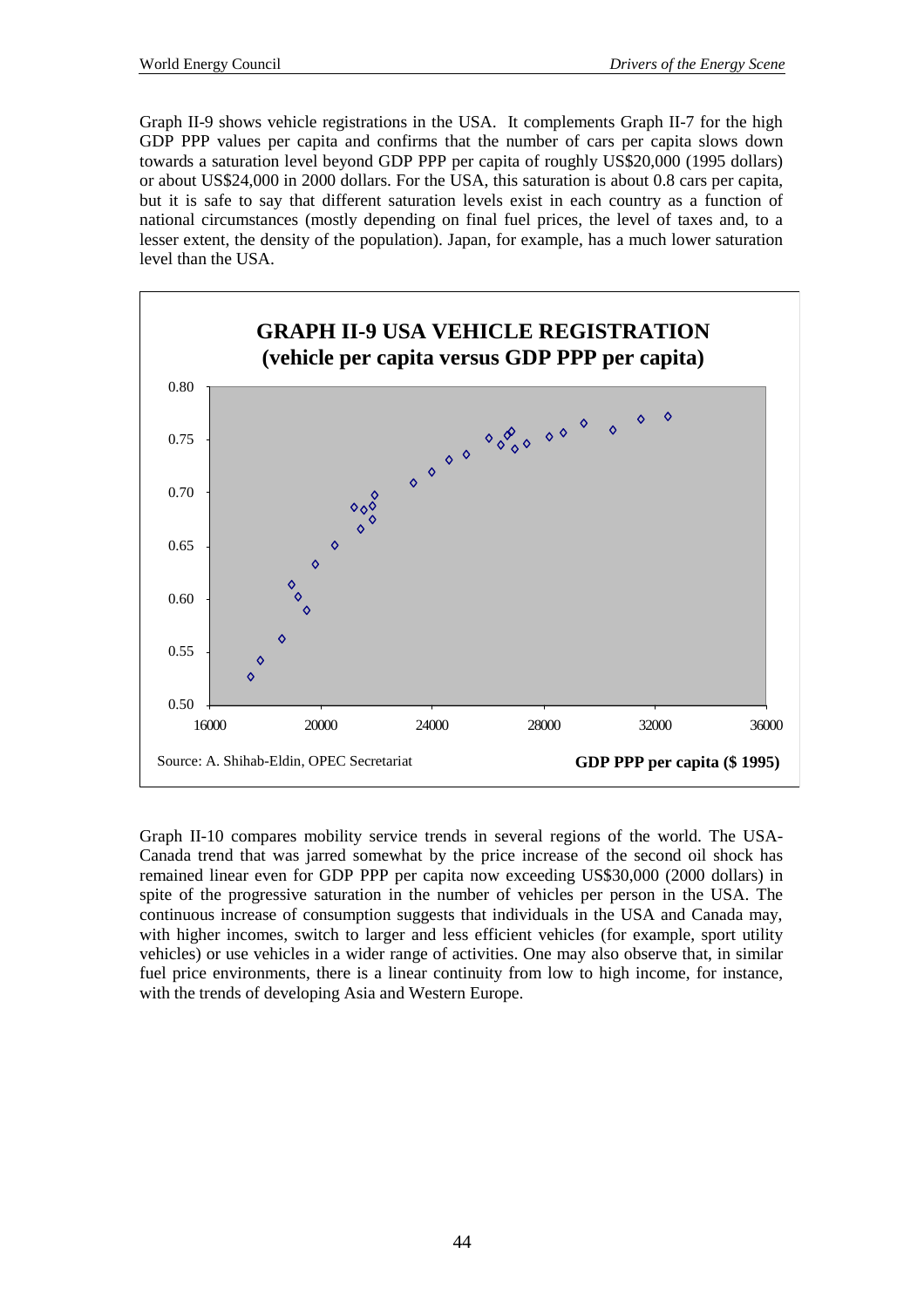

There seems to be no evidence of mobility saturation in developed countries as a whole. If one believes that 'consumers will use as much energy as they can afford', this simply means that while one cannot drive two cars at the same time, a person might choose a bigger car and run it more miles. Up to now, and possibly for some time in the future, physical limitations to mobility - ownership, number of miles travelled, congestion – will be offset by the size/power of the cars and their use on the outskirts of the cities where transportation is the adjustment variable of low urbanisation.

The case of China has been highlighted many times in this report, so it is worth pondering the future effect of current government policy to encourage private car ownership. According to Lin Gan in a recent energy policy publication, China puts emphasis on increased private car ownership as a means of stimulating personal consumption and economic growth through automotive sector growth and infrastructure development. Thus Chinese vehicle stocks almost quadrupled from 1985 to 1995, with an average annual growth of over 14%. According to Dongquan He and Michael Wang of the Center for Transportation Research at Argonne National Laboratory, by 2030 total Chinese motor fuel consumption and  $CO<sub>2</sub>$ emissions could reach the current USA levels.

### **The Case of Electricity**

Whatever the increased performance of appliances such as refrigerators, the same basic rule still seems to apply to electricity, namely that 'consumers will use as much energy as we can afford'. In fact, with the sole exception of the USA (as already mentioned), electricity trends against GDP display a linear relationship. Electricity consumption goes hand-in-hand with technical innovation because many new appliances need an electricity supply, in particular all the developments centered on information technologies.

Very large technology breakthroughs and major innovations shift the electricity trend upwards, as if suddenly, electricity were offered new markets to penetrate. This is highlighted in Graph II-11. One may wonder whether the IT revolution might continue to provoke such a break in the future. Should that happen, the phenomenon would first affect the USA, the most advanced and flexible economy in the world. However, the higher US productivity growth since 1996 happened in the context of a downward shift in electricity demand, with electricity consumption lagging the earlier linear trend of consumption.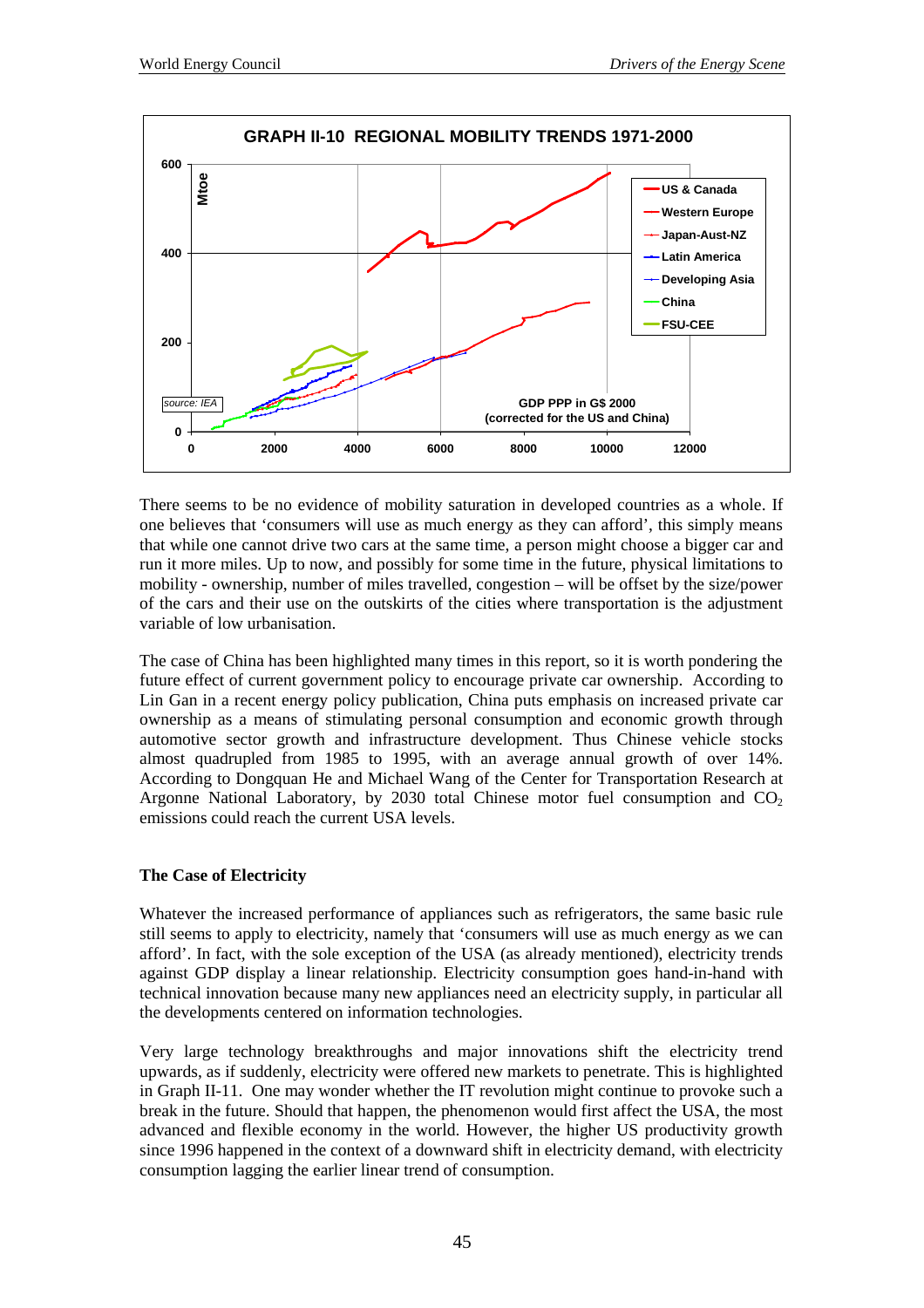

The conclusion is that electricity demand growth below or above the past trends seems unlikely. The only country that shows a new and lower trend is the USA, but this apparent change of trend since 1996 requires further scrutiny because it runs counter to what the new IT revolution would normally have generated.

Recent events have shown that competitive electricity markets do not always perform as well as expected. The fragility of the electricity grid was highlighted in Canada with the ice storm of 1998 and in France with the high winds of 1999, with serious economic consequences. However, capacity problems and technical losses leading to blackouts and brown-outs, which market reforms are meant to address, have been a common occurrence in a number of developing countries; indeed, in the United Kingdom the number of failures in the system has declined by 10% in the last decade, and their duration has fallen dramatically. However, there are now questions about whether something of a more fundamental nature is afoot which could impact GDP and therefore energy demand. The first signal occurred in the USA market with the California crisis in 2000, followed by the experience in Brazil in 2001. In one case, there was a lack of investment in new generation capacity, which could not be combined with shorter hydro and gas-based supplies from neighbouring markets, while in the latter, there was a lack of transmission infrastructure between the two main hydro basins coupled with a serious drought in a large part of the country. In 2002, the cold spell in Norway and Sweden could have triggered a major supply crisis if hydro had not been 20% higher than normal. More recently, during 2003, the major blackout in eastern North America, the partial London blackout and the blackout in eastern Denmark and Sweden are under serious technical and economic scrutiny to determine their longer-term implications.

#### **The Case of Stationary Fossil Fuel End-use**

The increased growth of electricity is associated with income elasticities higher than one and even much higher -- up to two -- during the early stages of growth of the developing countries. This growth occurs at the expense of stationary fossil fuel end-uses, and it is not surprising to find that this service was already growing more slowly than GDP before the first oil shock, nor that this growth has slowed even more because of the impacts of energy price increases since then. Stationary fossil fuel end-uses are hardly growing in the developed countries, but even in the developing countries, the rate of increase has started to slow down.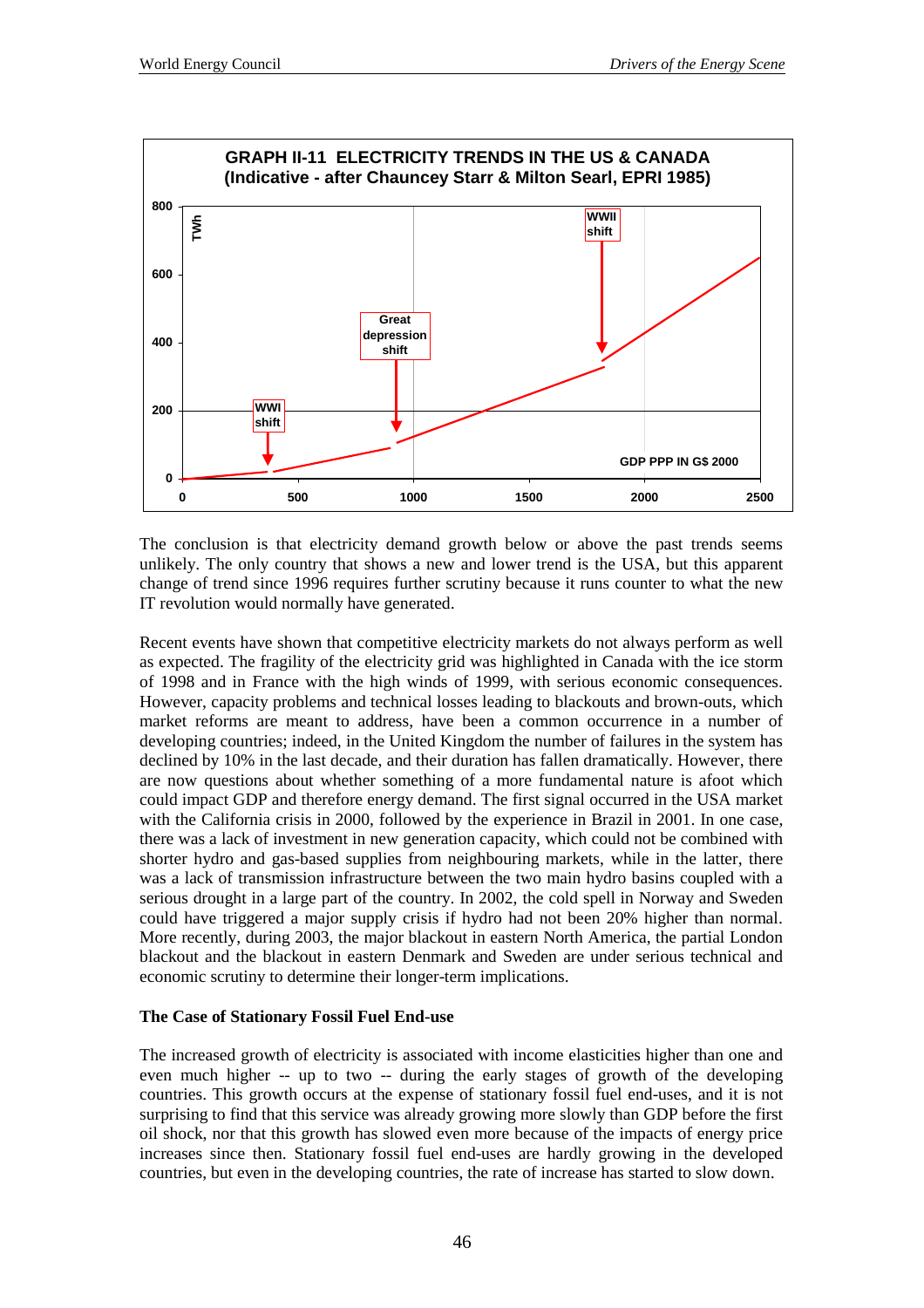### **D. THE ROLE OF FINAL ENERGY PRICES**

Whatever the energy-related service or sub-service, one systematically obtains the same kind of hyperbolic relationship, with energy intensities being roughly inversely proportional to final prices (-1 price elasticity). Such final price elasticities may look large, but in the case of electricity, and to a lesser extent mobility, they apply to final prices that include many cost elements: the capital cost of power generation, the costs of transmission and distribution and the taxes or shadow costs associated with political constraints (environment, security of supply, universal service, burden of subsidies, etc).

The cost of primary energy fuels is only a small share of the final price, and within that pool, the share of oil and gas is even smaller. The consequence is that electricity prices are not very sensitive to the prices of the most volatile fuels, namely oil and gas, because the large fixed costs cushion their impact. Graph II-12 compares the electricity/GDP trends for the different regions of the world.



Graph II-13 displays:

- Three developed regions (USA-Canada, Western Europe and Japan-Pacific);
- Three developing regions (Latin America, Asia excluding China, Africa & Middle East); and,
- Two regions with economies in transition (FSU & CEE and China).

One finds linear trends with slopes that inversely reflect the average electricity price:

• Low prices and high intensities for the economies in transition (one may note that the trend in China was consistent with that of FSU & CEE up to the end of the 1970s);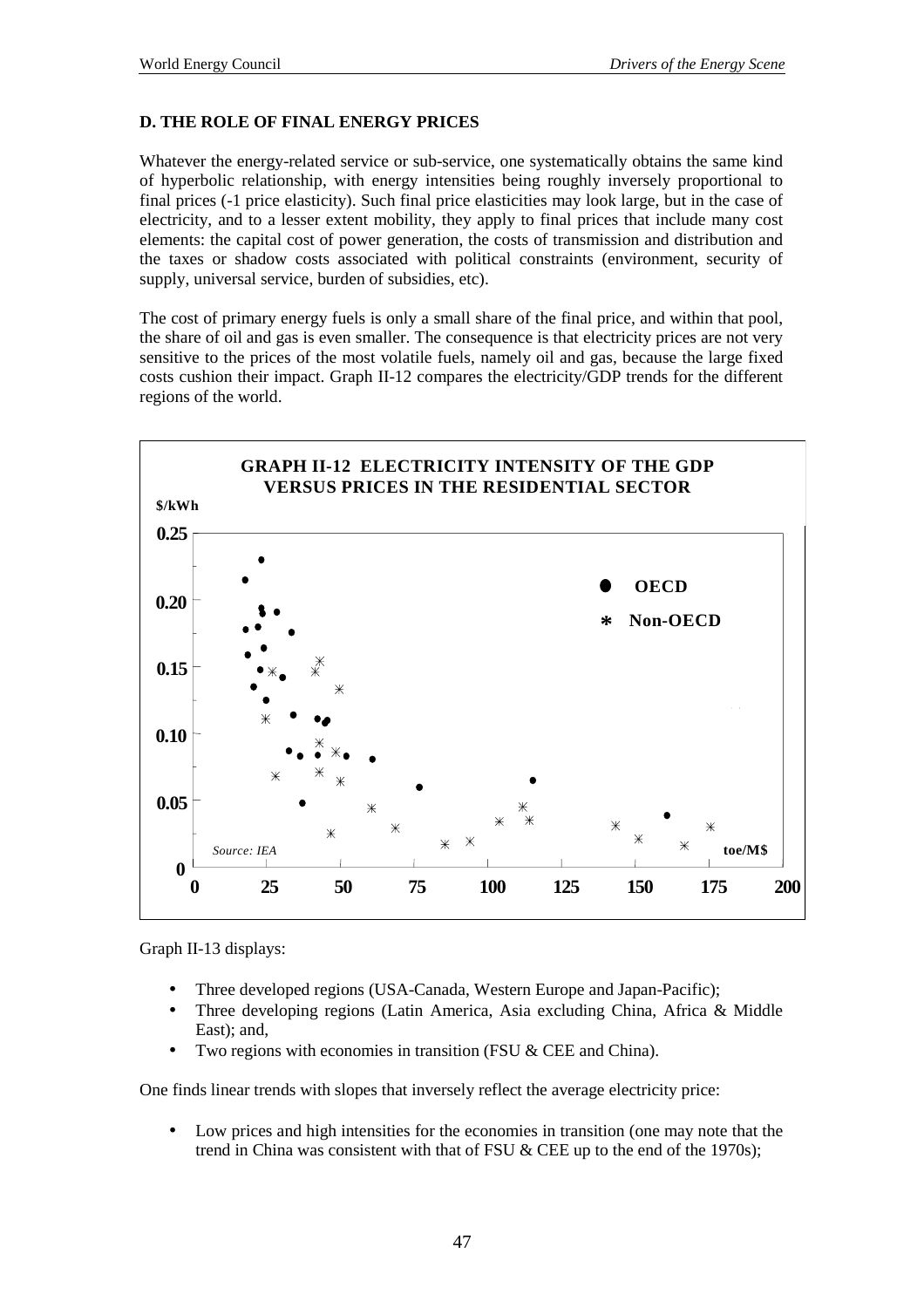- Low prices and high intensities in the USA versus higher prices and lower intensities in Europe and Japan-Pacific (Japan's high costs are slightly weighed down by Australia/New Zealand prices);
- Different prices in developing countries (not directly comparable to those of the other regions) ranking from the highest in Africa, then developing Asia, Latin America, and Middle East.



### **Factors Influencing Prices**

As mentioned earlier, final energy service prices depend on primary fuel costs and on fixed costs, such as capital costs of energy infrastructure and political taxes and constraints. The share of fixed costs added to the primary energy component varies. Hence the influence of primary energy prices also varies:

- It is large for industrial final fossil fuel uses;
- It is medium for residential/commercial final fossil fuel uses, power generation and mobility in regions with small fixed costs (low taxes as in the USA, Latin America or Africa/Middle East);
- It is small for electricity used in industry; and,
- It is very small for oil mobility in most other regions or final residential/commercial electricity use.

The three factors that may contribute to changing final prices are:

- Energy imbalances that affect the primary energy component;
- Market reforms that may influence both fixed and fuel costs;
- Environmental constraints that influence the fixed costs and the choice of primary energy.

*Energy imbalances* are discussed in the third part of this report, which is devoted to 'supply'. They trigger price increases, and the experience of the first two oil shocks shows that the price rise needs to be high enough to slow down GDP in order to readjust energy demand at the level of the available production capacities. The smaller the share of captive uses that have a high price elasticity (unfortunately, more the case today as compared to the time of the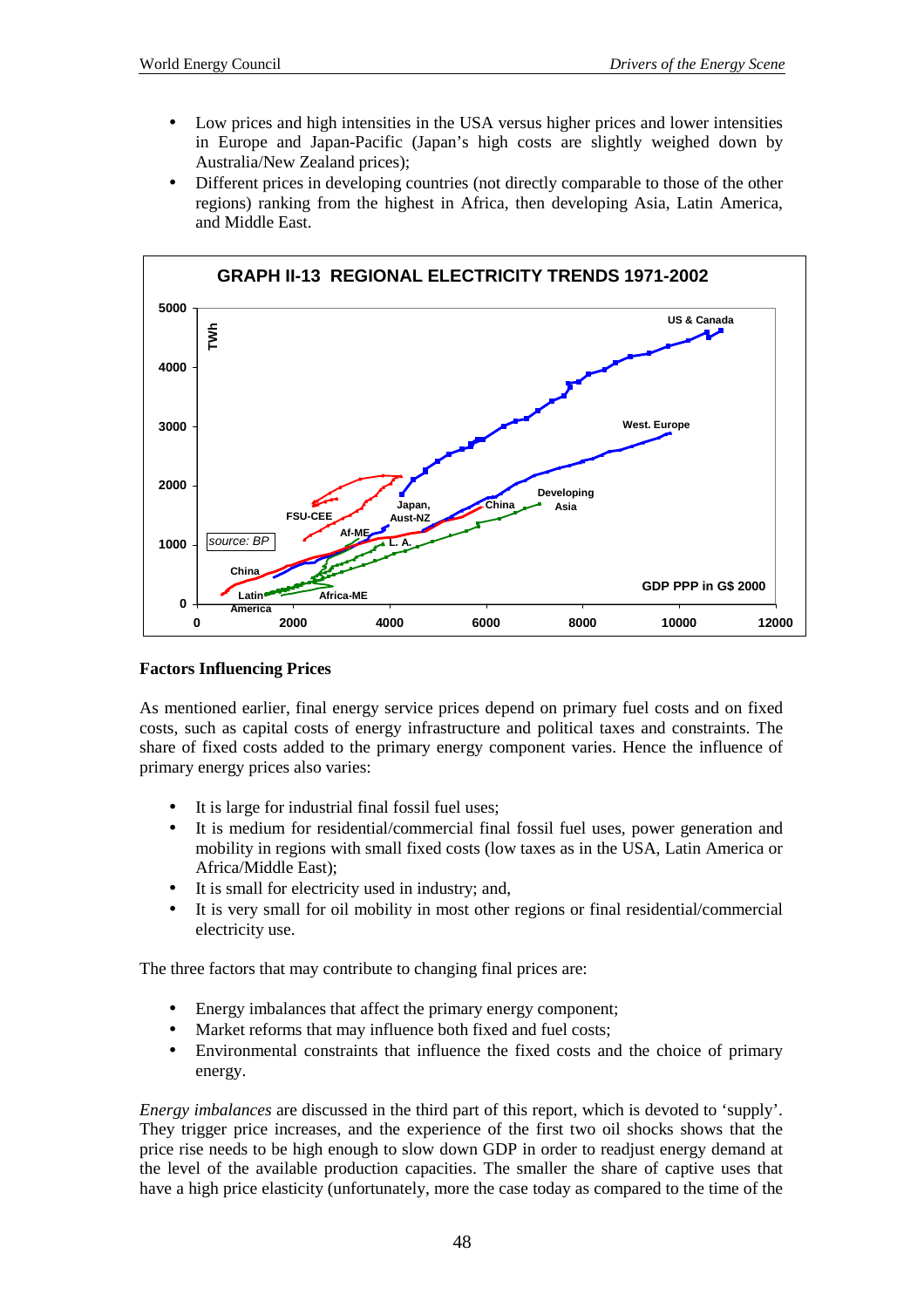oil shocks), the higher the price rise and the decline in GDP that will be needed for the readjustment of demand to supply.

For the sake of simplicity, with respect to oil, let us take refinery losses, building and mobility as price-inelastic uses whose consumption is not sensitive to the price of crude and power plants and industry as the only price-sensitive uses. Based on Table II-B, the share of oil demand sensitive to price has shrunk from 34% (first and second oil shocks, i.e., before the structural changes that began only after 1979 because of the long lead times for new investments) to 26% today (a 30% shrinkage). As the share of price-sensitive sectors has declined, the needed price rise to get the same kind of reduction of oil demand as for the previous shocks is probably higher than the tripling of prices which occurred during the former shocks. Thus, other things being equal, if an imbalance were to appear on the oil market, a four-fold increase up to 100US\$/b might be needed to achieve the necessary 'correction' in demand. Fortunately, the build-up of the strategic reserves of IEA countries would dampen, at least on a short-term basis if they were wisely used, such a potential price rise.

| TABLE II-B ELASTIC AND INELASTIC OIL USES (MTOE) |             |          |            |          |                  |                  |  |
|--------------------------------------------------|-------------|----------|------------|----------|------------------|------------------|--|
|                                                  | Total world | Refinery | Power      | Industry | <b>Buildings</b> | <b>Transport</b> |  |
|                                                  | consumption | losses   | generation |          |                  | (incl. bunkers)  |  |
| 1973                                             | 2753        | 165      | 392        | 557      | 666              | 973              |  |
| 1979                                             | 3105        | 160      | 412        | 616      | 747              | 1170             |  |
| 2000                                             | 3519        | 183      | 360        | 570      | 643              | 1763             |  |

*Market reforms* lead to increased competition and volatility of prices, and for electricity, to increased sensitivity to oil and natural gas prices. Formerly, electricity prices were under the control of the state authorities and therefore based on an averaging of all the costs in which oil products and natural fuel costs were only a small part; these prices were barely susceptible to change. Now, in a competitive market, prices are set at the margin, i.e., by the last plants in the merit order, which are those using either oil products or natural gas. In addition, fixed costs may contribute to the volatility if they are not paid in periods of excess capacity and are recovered by price spikes in periods of scarcity.

It is likely that most of the increased volatility of electricity prices under market reform results from imbalances between demand and supply. Some of these imbalances result from inappropriate market reforms (aimed at short-term price reductions at the expense of longterm investment). Some would have occurred whatever the institutional framework (e.g., the fall of the domestic gas supply in North America and Europe). In the long run, it is the view of WEC that the combination of competition and customer choice under market reform, coupled with appropriate regulation that also addresses infrastructure and long-term capacity issues in an investor-friendly manner, will allow price signals to generate adequate investment, although it may be expected that the new market will be better integrated and therefore less volatile.

*GHG emissions* may become such a concern because of the threat of climate change that they lead to strong policies in favour of carbon abatement. The energy sector, being the largest contributor to anthropogenic GHG emissions, will be the first to be affected. Once the easy reductions (for example, emissions trades, fuel switching, reducing natural gas flaring) have been achieved to meet government-imposed targets, the next stage might be much more difficult, with taxes or charges which could approach the significance of earlier oil shocks.

However, even though all scenarios published so far envisage high and growing GHG emissions and a strong focus on energy accessibility, this should not be taken absolutely for granted. As shown in this study, one may also envisage market dynamics with lesser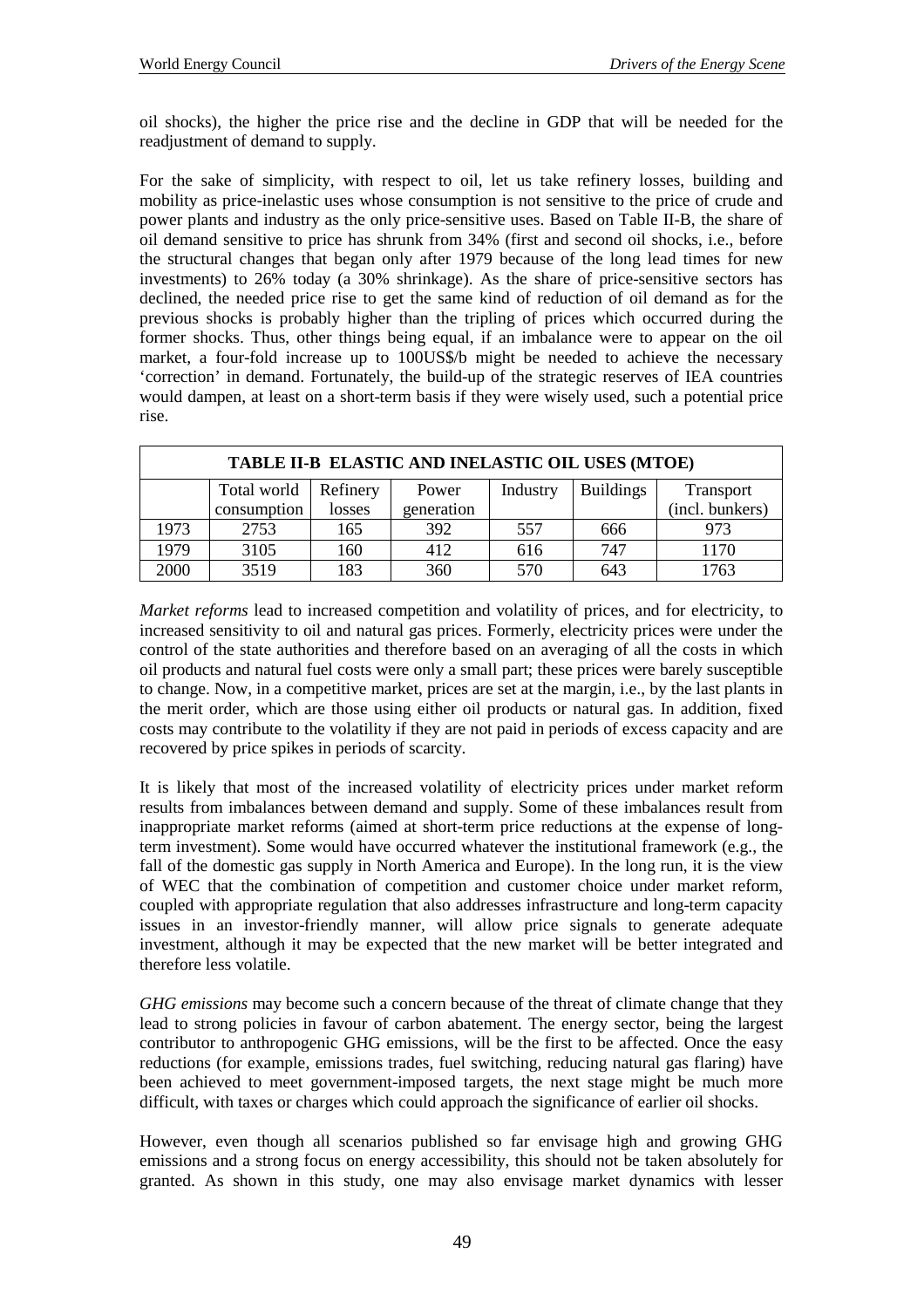economic growth and increased energy-economy decoupling that result in GHG emissions peaking around 2050 before declining. Should this kind of scenario happen, GHG concentrations would then remain below 550 ppm, or roughly a doubling of the pre-industrial concentration in the atmosphere. This would allow the focus of energy policy and international negotiation to remain on poverty eradication and least cost carbon mitigation in the achievement of universal and affordable energy access and availability.

### **Possible Impacts of Price Increases**

Table II-C is indicative and qualitative. It is an attempt to summarise the possible impact of a higher real price for oil and natural gas.

| <b>TABLE II-C</b><br><b>REGIONAL AND SECTORAL IMPACTS OF HIGHER REAL OIL AND GAS</b><br><b>PRICES</b> |                 |                                   |                                  |                                                              |                                                             |  |
|-------------------------------------------------------------------------------------------------------|-----------------|-----------------------------------|----------------------------------|--------------------------------------------------------------|-------------------------------------------------------------|--|
|                                                                                                       | <b>Mobility</b> | <b>Electricity</b><br>in industry | <b>Electricity</b><br>for others | <b>Stationary</b><br>fossil fuel end-<br>uses in<br>industry | <b>Stationary</b><br>fossil fuel end-<br>uses for<br>others |  |
| <b>USA</b>                                                                                            | <b>Strong</b>   | Average                           | Very small                       | <b>Strong</b>                                                | Small                                                       |  |
| Other rich<br>countries                                                                               | <b>Small</b>    | <b>Small</b>                      | Very small                       | Strong                                                       | <b>Small</b>                                                |  |
| Developing<br>countries                                                                               | Medium          | <b>Small</b>                      | <b>Small</b>                     | Medium                                                       | <b>Small</b>                                                |  |
| <b>FSU-CEE</b>                                                                                        | None            | Medium                            | Small                            | Very strong                                                  | Very strong                                                 |  |
| China                                                                                                 | Medium          | <b>Small</b>                      | None                             | Very strong                                                  | Medium                                                      |  |
| World                                                                                                 | Small           | <b>Small</b>                      | <b>Very small</b>                | <b>Strong</b>                                                | <b>Medium</b>                                               |  |

It is impossible to anticipate to what extent the three factors of energy imbalances, market reforms, or GHG emissions will influence future energy prices in net terms. However, if one were to assume a world of higher real oil and natural gas prices, this will impact the regions where transportation is still not (or only slightly) taxed: North America, Latin America and Africa/Middle East. One could also imagine that the price of electricity will rise only a little thanks to the cushion of fixed costs which serve to absorb the increase in fuel costs, especially for the residential/commercial users.

Furthermore, it is likely that the decline of stationary fossil fuel end-uses will continue, thanks to better insulation, heat recovery in CHP systems and better efficiencies, but higher oil and natural gas prices could lead to a faster decline in energy use in industry processes as opposed to residential/commercial sectors, which bear higher fixed costs (distribution and taxes).

Mobility might offer more of an opportunity for significant change. Table II-D lists a variety of radically different technology options. However, the economic costs in comparison with oil products are either equivalent (natural gas), higher (synthetic liquid fuels) or much higher (hydrogen). Environmental benefits, if they were conducted on a life cycle analysis basis, would be unconvincing except for hydrogen made from nuclear power. In addition, there are huge technical barriers, such as the conversion of the fleet, the adequacy of infrastructure, etc.

Another radical yet simple option for changing mobility energy patterns is to use more electrical trains which rely on fixed infrastructure and electricity that can be produced without harmful emissions. These are the most energy-efficient and the most energy-flexible means of transportation the world will ever have. Whereas cars can only achieve 25 to 50 gross ton miles per gallon, airliners 60 to 65 gross ton miles per gallon, buses 110 to 120 gross ton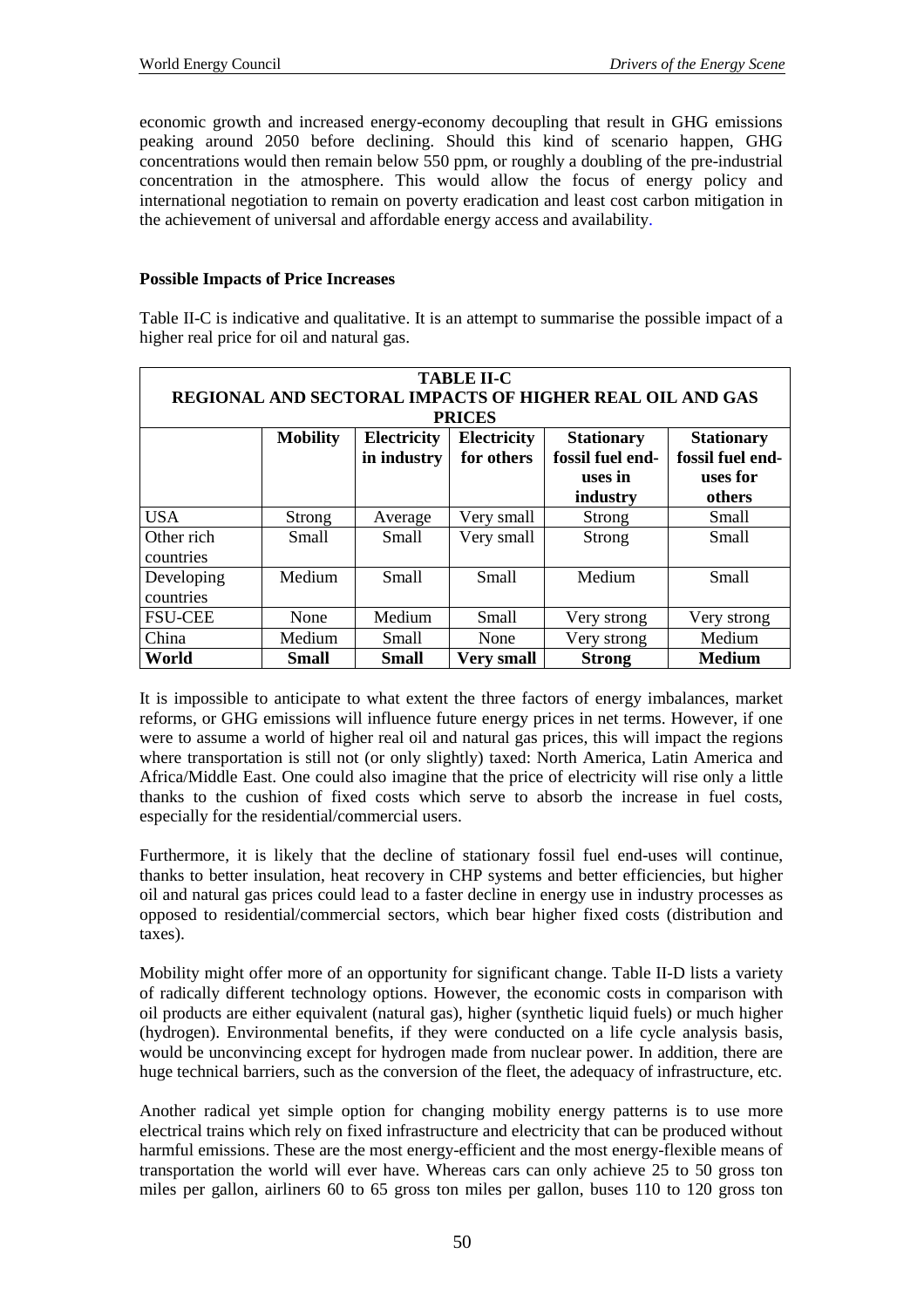|                                                                                                          |                                    | <b>TABLE II-D</b> |       |        |      |                      |  |
|----------------------------------------------------------------------------------------------------------|------------------------------------|-------------------|-------|--------|------|----------------------|--|
| <b>EMISSIONS OF CO<sub>2</sub> ACCORDING TO DIFFERENT ENGINE/FUELS FOR ROAD</b><br><b>TRANSPORTATION</b> |                                    |                   |       |        |      |                      |  |
| CO <sub>2</sub><br>C <sub>0</sub><br><b>Efficiency</b>                                                   |                                    |                   |       |        |      | C0 <sub>2</sub> g/km |  |
| <b>Energy</b>                                                                                            | Origin                             | Engine            | g/kWh | kWh/km | g/km | comparison           |  |
|                                                                                                          |                                    |                   |       |        |      |                      |  |
| Diesel                                                                                                   | Oil                                | Diesel            | 308   | 0.54   | 166  | 1.00                 |  |
| Diesel GTL                                                                                               | Natural gas                        | Diesel            | 376   | 0.54   | 203  | 1.22                 |  |
| Dimethyl ester                                                                                           | <b>Biomass</b>                     | Diesel            | 201   | 0.54   | 110  | 0.60                 |  |
| Gasoline                                                                                                 | Oil                                | Spark ignited     | 327   | 0.66   | 216  | 1.30                 |  |
| <b>ETBE</b>                                                                                              | Corn, beets $+$ oil                | Spark ignited     | 278   | 0.66   | 183  | 1.10                 |  |
| Ethanol                                                                                                  | Corn, beets                        | Spark ignited     | 169   | 0.66   | 111  | 0.70                 |  |
| Natural gas                                                                                              | Natural gas                        | Spark ignited     | 224   | 0.54   | 121  | 0.73                 |  |
| <b>LPG</b>                                                                                               | Oil, natural gas                   | Spark ignited     | 276   | 0.66   | 183  | 1.10                 |  |
| Comp. H <sub>2</sub>                                                                                     | Nuclear+electricity                | Fuel cell         | 151   | 0.40   | 60   | 0.36                 |  |
| Comp. H <sub>2</sub>                                                                                     | $Gas + electricity$                | Fuel cell         | 388   | 0.40   | 155  | 0.93                 |  |
| Liquid H <sub>2</sub>                                                                                    | $Gas + electricity$                | Fuel cell         | 627   | 0.40   | 251  | 1.51                 |  |
|                                                                                                          | Cource: Franch Dotroloum Instituto |                   |       |        |      |                      |  |

miles per gallon and trucks 120 to 200 gross ton miles per gallon, electric trains can achieve 750 gross ton miles per gallon.

Source: French Petroleum Institute

The evolution from cars, trucks and possibly short-haul airliners to trains may seem obvious, but the past reveals the opposite with a decline of train market share in favour of other means: cars for individual mobility and trucks for moving goods. Technology can do a lot but is disarmed if the price signals are wrong. Given their importance and the need to reflect the full costs borne by society, governments have a key role to play. Even if some habits are so deeply entrenched that they seem impossible to modify, there is room for change, especially at the very time when external events, for instance, an energy price rise, may act as a trigger.

### **E. ENERGY EFFICIENCY AND PRICE CHANGES**

If final prices had remained stable in each region, one might imagine that final energy-related services would have evolved regularly with rapid growth of electricity (it fulfils new needs and replaces fossil fuels), stable growth of mobility and a fossil fuel end-uses trend reflecting the substitution of traditional fuels by fossil fuels, and fossil fuels by electricity.

This evolution follows that of the whole economy, from industry to services, and has existed since the Industrial Revolution, even though it is not apparent in the one-to-one relationship between TPER and GDP up to 1973 and is not driven by prices but by technical changes and a general drift towards a more efficient economy.

However, the price changes associated with the shocks discussed in this report (oil hikes or regulatory reforms, such as those related to the closing of the village coal mines in China) have changed this pattern.

The largest impact is on industrial fossil fuel end-uses (low taxes or fixed costs to soften the impact of higher energy prices), further exacerbated by the closure of a number of old industrial plants that had became uncompetitive versus recently built competitors in developing countries, such as Brazil and Korea. Price changes also had an impact – although a smaller one -- on the buildings sector because higher taxes and fixed costs 'cushioned' the primary energy cost rise. On the other hand, mobility final prices and trends have changed little and electricity not at all.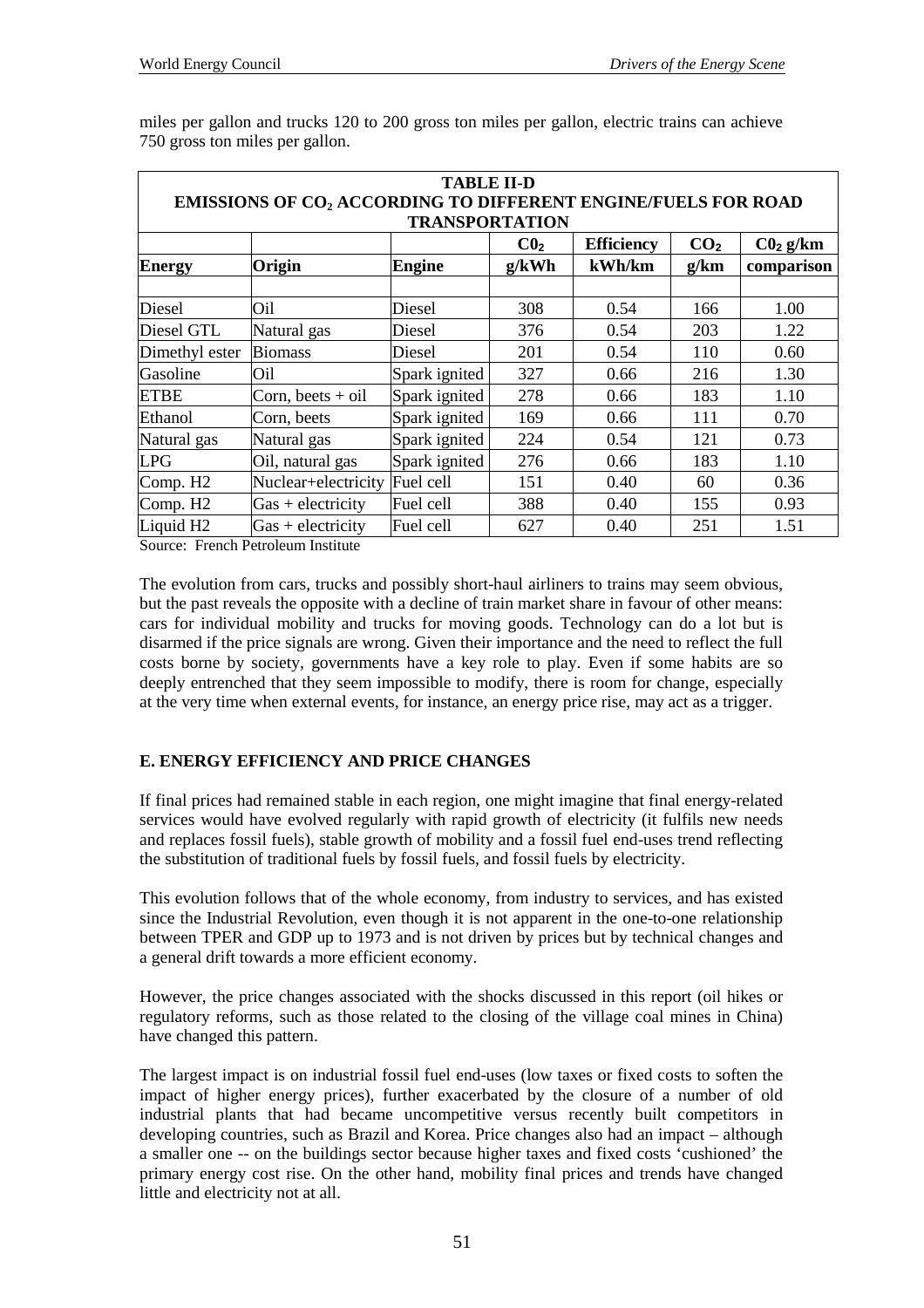Between the major shocks, when prices were stable, the established trends have been linear. They neither came back to their former shape, as if the efficiency improvement were locked into the economy, nor continued to move downwards because of efficiency policies.

Energy efficiency has improved considerably over the last 30 years with, for instance, the average consumption of a refrigerator or a washing machine being halved and the average fuel efficiency of cars being improved nearly as much. Yet the overall consumption in the two sectors has apparently evolved independently of these technological advances. Similarly, better building codes have had no apparent permanent impact on the trend in energy use in this sector. One finds similar results for heating, electricity and mobility. In other words, energy efficiency improvements appear to have been 'captured' by consumers to increase their well-being but not to reduce their energy consumption, as if consumers were keeping their energy budgets as a constant share of their spending, whatever the final energy price. These questions are of sufficient importance to WEC that a special study on *Energy Technologies for the 21st Century*, covering mobility, buildings, industrial processes and cross-cutting technologies, will be completed in 2004.

Lifestyle impacts were mentioned earlier as one of the elements of the demand for energy services. However, there is a lack of evidence that lifestyles are a discriminating factor across regions at the present time. With the exception of the economies in transition prior to 1989, which at the time were 'closed economies' emphasising electricity growth and limited mobility, all other regions of the world follow the same basic pattern as if lifestyle were 'standardised'. Moreover, several consistent approaches, including both empirical data and economic theory, support the view that there is no sustainable way of rapidly and cheaply lowering energy intensity merely on the basis of standards or technological advances.

The constancy of energy service trends over time in a context of stable final prices confirms first, that consumers behave rationally (some may 'over-consume' or 'under-consume' energy, but their aggregated behaviour closely tracks the level of final prices), and second, that 'energy efficiency' policies have had little, if any, impact on energy consumption (as long as they have not affected final energy prices, either directly through taxes or indirectly through binding regulations).

Theory tells us that, for an economy in equilibrium, all economic inputs (capital, labour, energy) have the same marginal economic productivity. That means that the welfare benefit drawn from the spending of one extra unit of money is the same whatever the input (or economic factor) on which it is spent. Given this obvious rule (nobody would expect to have much larger benefits in spending an additional dollar on, say, energy than on other inputs and not act accordingly), if the price of energy is high, one will use a mix of inputs with more capital and other inputs and less energy. Conversely, a low energy price will lead to higher demand for energy services at the expense of other inputs.

The negative impact of a price rise or the positive impact of a price decrease on energy demand should not lead to the conclusion that it is better to have low energy prices. On a steady state basis, economic growth can exist either with low or high energy prices as long as inputs may be substituted for each other and create an optimum mix. However, on a transitional basis, an energy price rise will lead to adjustments that lower the productivity and GDP levels as compared to the former steady state (as occurred in 1973 and again in 1979- 80) in the same way that an energy price drop will increase the productivity of the factors and lead to higher GDP (as happened in 1987-88 after the 1986 oil price decrease).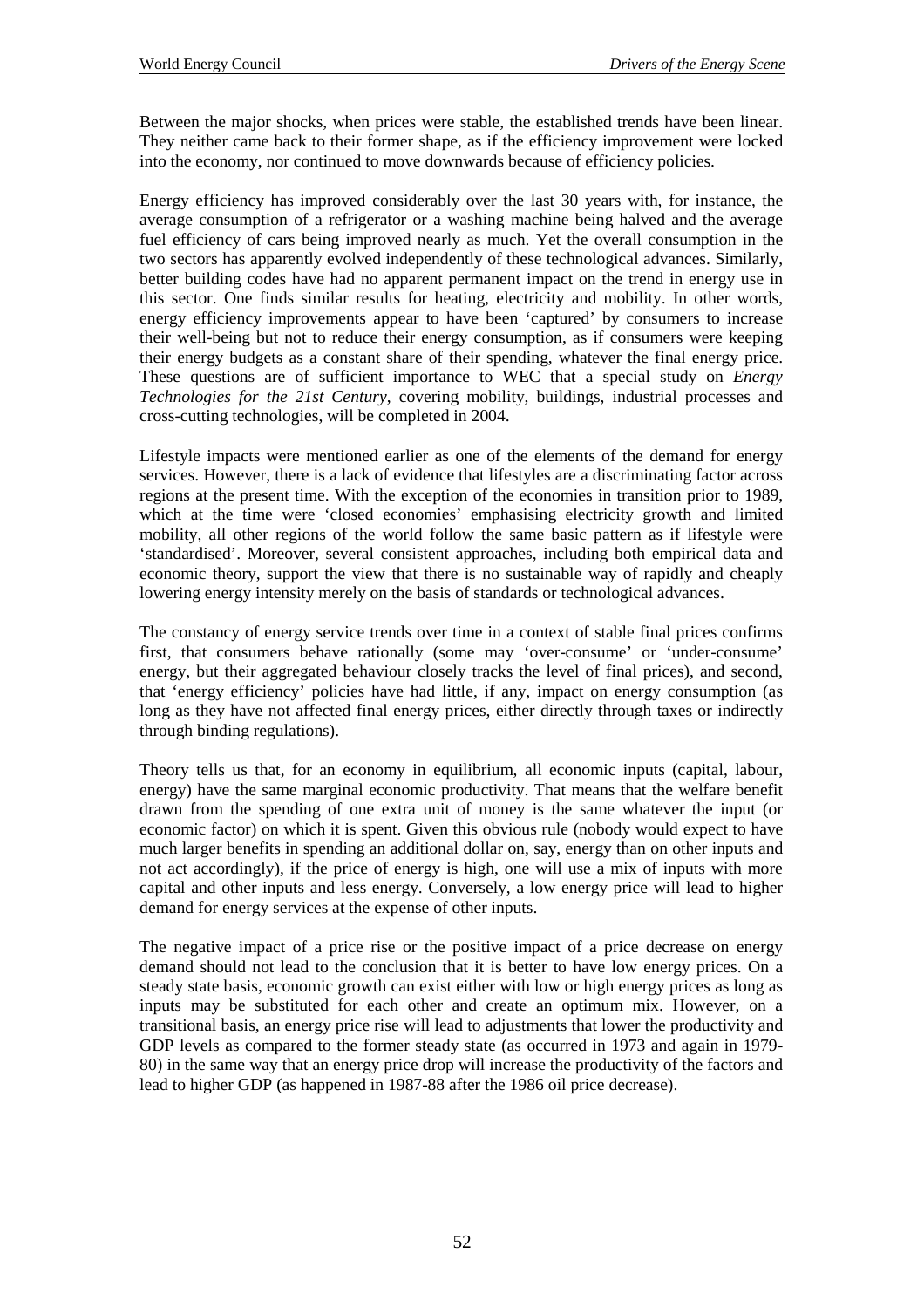The adjustment mechanism to a price rise is the following:

- An energy price increase reduces the marginal economic productivity of energy;
- It is then worthwhile to use less costly energy to limit the decline in productivity, and • To use cheaper capital and labour (i.e., to invest in energy efficiency); but
- conversely, • The additional capital and labour will be associated with lower productivity up to a stage when
- Marginal productivities for all inputs come back into balance, that is, at a lower level of GDP.

To complete this model, one also needs to take into account the non-symmetrical effects, i.e. the adjustment costs that occur whatever the price change. If energy prices rise, these costs are those of the new, more efficient equipment and the loss corresponding to the shorter life of the former stock of capital. If energy prices fall, the adjustment cost comes from continued use of equipment that is 'too efficient', i.e., that costs more than what would be necessary in the energy price environment.

### **F. CONCLUSIONS ABOUT THE 'ENERGY DEMAND DRIVER'**

Energy demand is made up of services for electricity, mobility and 'heating' (a word to summarise the stationary fossil fuel end-uses even if this sector also includes some 'nonenergy' consumption). Among these services, there are those for which existing or new technologies could become more active in the future.

Put simply, the world will use as much energy as people or industries can afford. It depends on the purchasing power of users, hence on an aggregated basis, on the GDP of the region considered or on global GDP. But it also depends on final prices, because the higher the price to the user, the smaller the amount of energy he can afford. It also depends on the efficiency with which the energy is used or transformed, because the better the efficiency, the greater the benefit the same amount of energy provides.

Many factors, such as market reform, technological breakthroughs, environmental constraints and other policies will have an important influence on primary energy pricing and on the cost of final energy services to consumers. The demand for mobility and for electricity is at an early stage in most developing countries and is expected to increase in the coming years, depending on their economic progress; however, efforts to provide modern energy services to the one third of the people in the world who do not now have such access will also impact overall global demand and stimulate GDP growth.

Stationary fossil fuel end-use services are already declining thanks to the penetration of electricity and the use of more efficient combined heat and power systems. When it comes to electricity, we have discovered that different fuels could be considered for reasons other than cost, as we shall discuss in Part III.

Technology shocks are also important, and while reference has been made to some of them, it is often hard to separate the technology driver from price impacts. Is it new technology which has driven demand, or is it cheap energy availability which has driven technology? In any case, WEC is completing a separate study in 2004 on important end-use technologies for the 21<sup>st</sup> century that will complement its earlier work on generation technologies.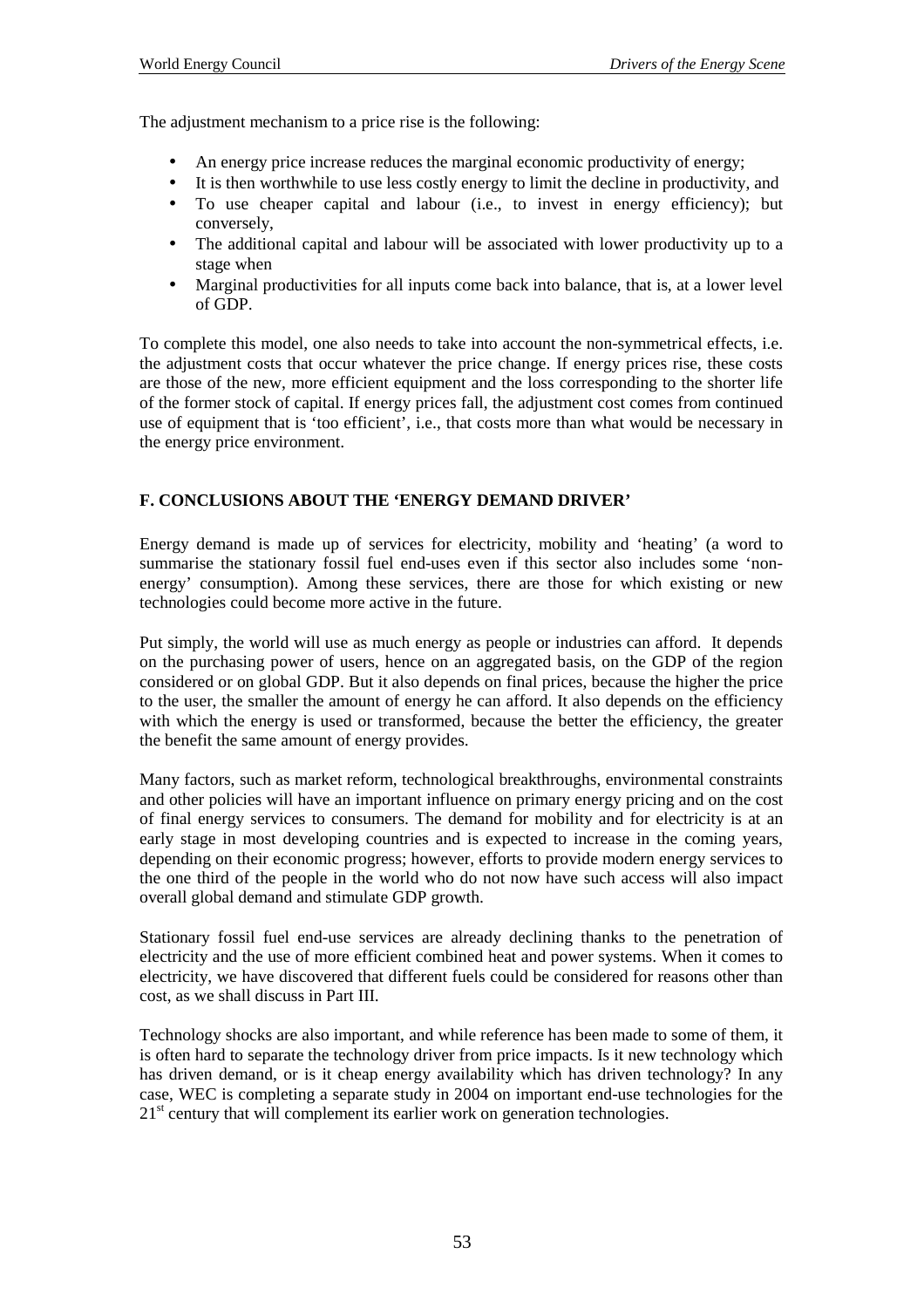# **PART III: PRIMARY ENERGY SUPPLY AND THE ROLE OF OIL PRICES**

# **A. HISTORICAL TRENDS IN WORLD ENERGY SUPPLY**

The so-called energy crises of today are not a signal of an absolute scarcity of energy, but rather, point to a temporary imbalance between demand and production capacities, usually on a regional basis because of infrastructure bottlenecks, Mother Nature or political factors. The problem is not the size of the 'tank' (i.e., the amount of 'reserves', and even less, that of 'resources') but the size of the 'tap'.

Throughout this report, WEC uses the term 'shock' to describe a dramatic, rapid and sustained increase in oil prices, but it is acknowledged that, for oil producers in the Middle East and other developing countries with oil, it is just as much of a shock to their economies to experience a rapid downward adjustment in the price of oil such as they have experienced at certain times, for example, in 1986 and especially in the late 1990s.

Graph III-1 shows total world primary energy requirements (TPER) with primary energies stacked according to their fossil carbon content, i.e., from renewables (combustible biomass and wastes, i.e., traditional fuels) to hydro and other modern renewables, to nuclear, natural gas, oil and coal.



As shown in Graph III-2, the evolution of the energy supply has shown a progressive reduction of the carbon content thanks to the introduction of hydro, nuclear and now natural gas. Modern renewables are growing fast, but their market share is so small that they have no practical influence yet on the carbon content per tonne of oil equivalent of supply.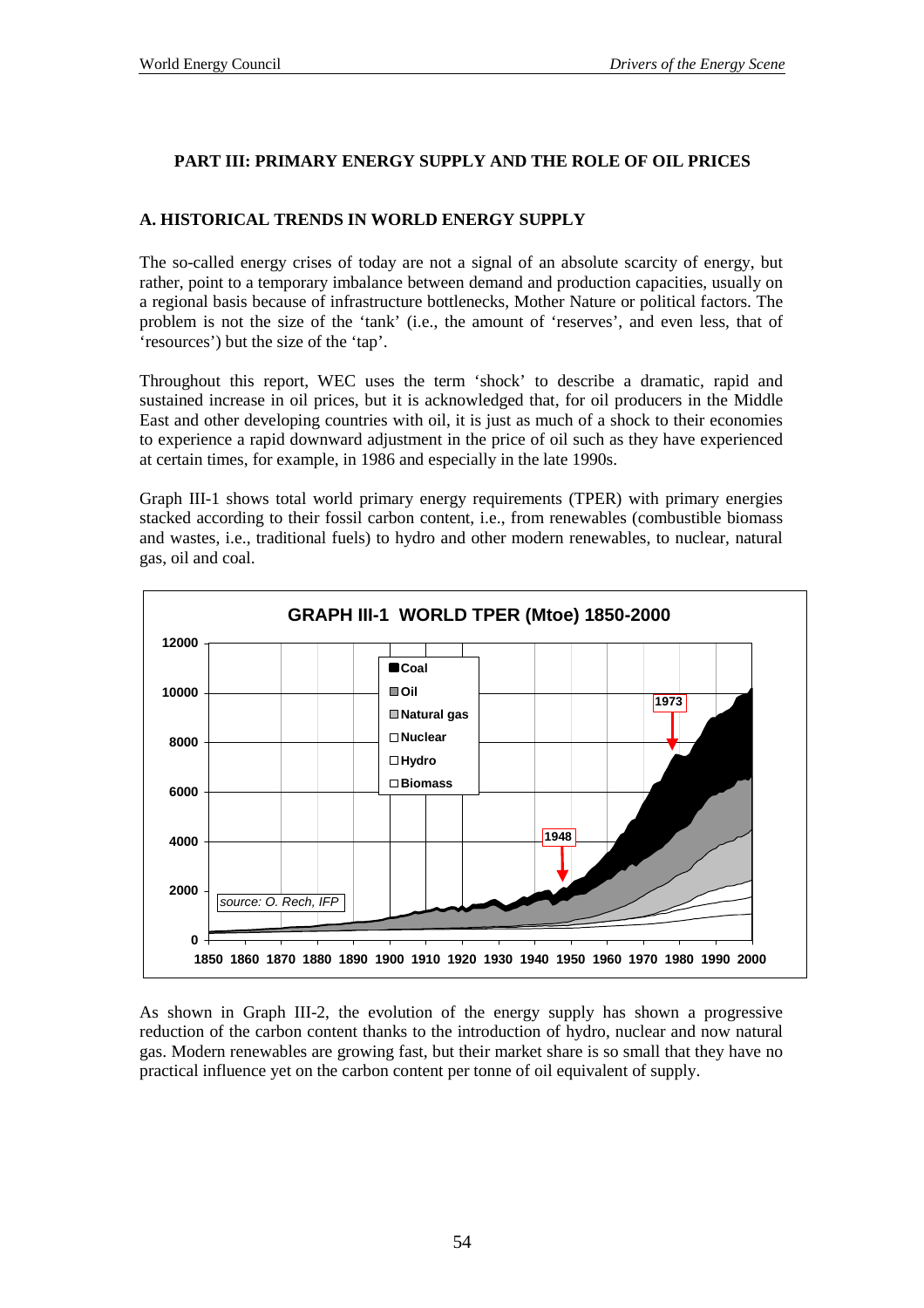

# **Ranking of Primary Energies and the New Role of Oil**

### Up To WWII

Graph III-3 shows that, up to the Industrial Revolution, just as the world was dominated by traditional fuels such as biomass, with a very small contribution of other energies (coal, wind or water mills), the world of the  $19<sup>th</sup>$  and early 20th centuries was dominated by coal, even though oil, hydro and natural gas appear during this period. One might call the early  $20<sup>th</sup>$ century the era of modern energy, based on coal with other energy sources supplying small niche markets.

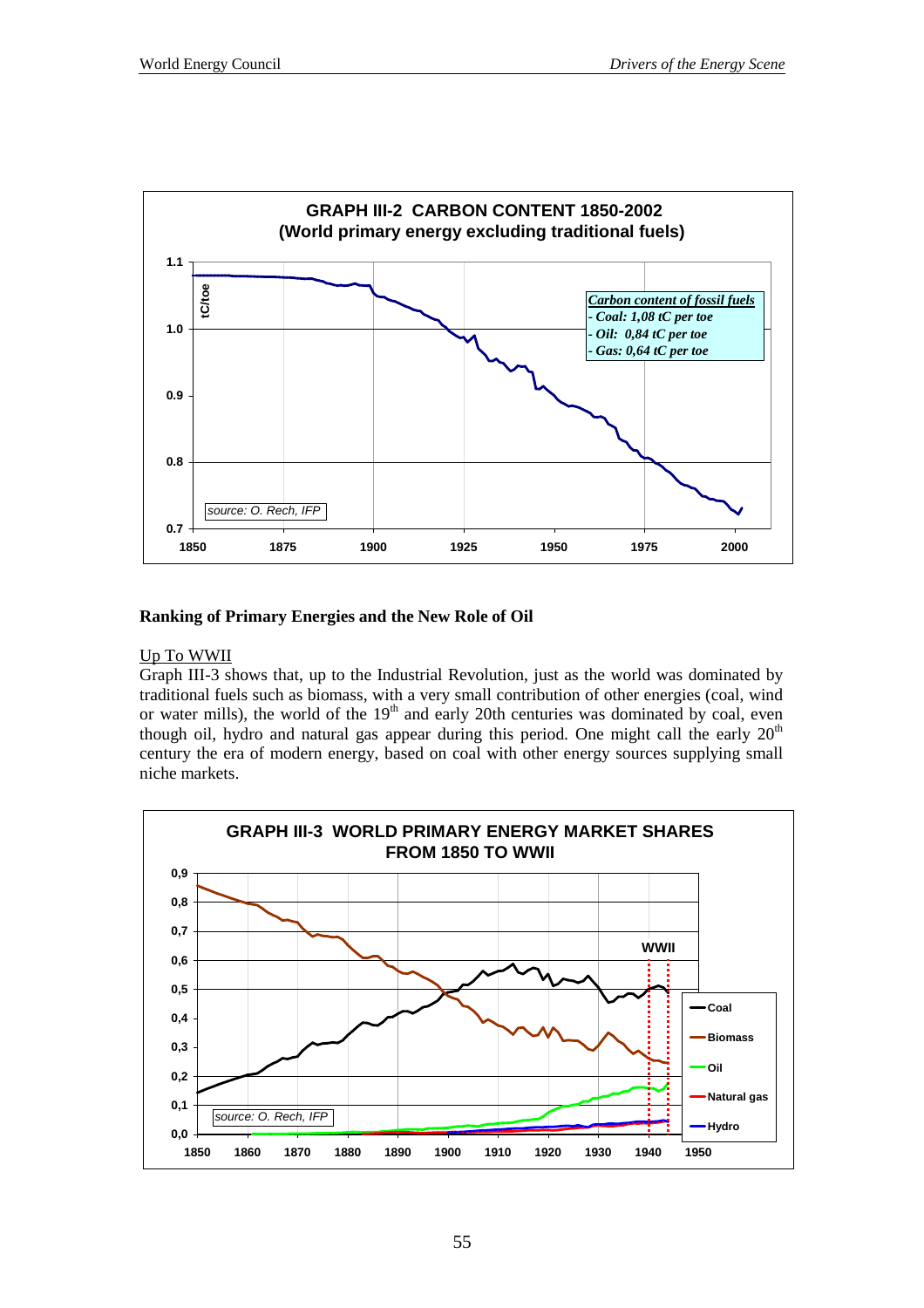During this first period of 'modern energy', traditional fuels (biomass and combustible wastes) continued to be used by the poor even though their market share decreased progressively. Hydropower filled a niche market because its energy could not be transported. Oil appeared first for lighting use before beginning to dominate the nascent transportation sector (mostly in the USA). Natural gas spread progressively, also in the USA, thanks to the development of pipelines. It competed with coal and fuel oil and was therefore priced to find outlets.

Hence the early modern energy market was dominated by coal and the price of coal. As coal has relatively small capital costs but large variable costs, mostly labour costs, its price evolved steadily over the period, with the technical benefits of the economies of scale and new technologies offset by the progressive rise in labour costs. Coal prices helped stabilise the world average energy price and this in turn allowed the one-to-one relationship between GDP growth and energy consumption growth during the period.

#### From WWII to 1973

At the beginning of WWII in 1939, oil and gas only accounted for 20% of the world supply (coal 48%, hydro 4%, traditional fuels 28%). In 1948, the share of oil and gas had grown to 28%, and that of coal had dropped to 43% of world supply. This rapid evolution continued up to the first oil shock, and in 1973, the respective market shares were: oil and gas 60% (44% for oil and 16% for gas), coal 24%, others 16%. Rapid oil penetration of the energy market against coal was the result of the increased demand for mobility and the competitive advantage of oil products against coal in most markets (industry, power generation, residential/commercial).

The growth in demand for oil and natural gas (priced to remain attractive against oil products) was certainly facilitated by the low stable oil price during this period. As coal prices were dominated by labour costs, it was attractive to make long-term decisions in favour of oil products to replace coal.

#### The 1973-74 Shift in the Ranking of Primary Energies

Graph III-4 shows the change in USA oil production over the last century. Between 1948, when the USA became a net importer of crude oil, and 1970, USA oil production continued to increase, and the Middle East became the marginal world oil supplier, with the reference price of oil moving from the Gulf of Mexico to the Arab-Persian Gulf coast. The average annual growth rate in the USA reached 0.4 Mb/d at the end of the period. It then declined symmetrically by 0.4 Mb/d per year, thus opening a supply gap of 0.8 Mb/d each year and absorbing much of the available over-capacities within OPEC supplying countries. The first oil price shock in 1973 was triggered by the reduction of world oil supply (with the downturn in USA domestic oil production that peaked in 1970 contributing strongly to this decline).

The world then faced a situation in which the supply of low-priced oil was no longer able to fulfil the demand. There was a need for additional supply to fill the growing USA gap, and therefore, a need for higher oil prices. Given the long lead times needed to develop new supplies, the oil price increases that began to appear in 1970 and continued up to 1973 were not sufficient. The oil price rose dramatically in October, 1973, triggered, but not caused by, the Arab-Israeli war.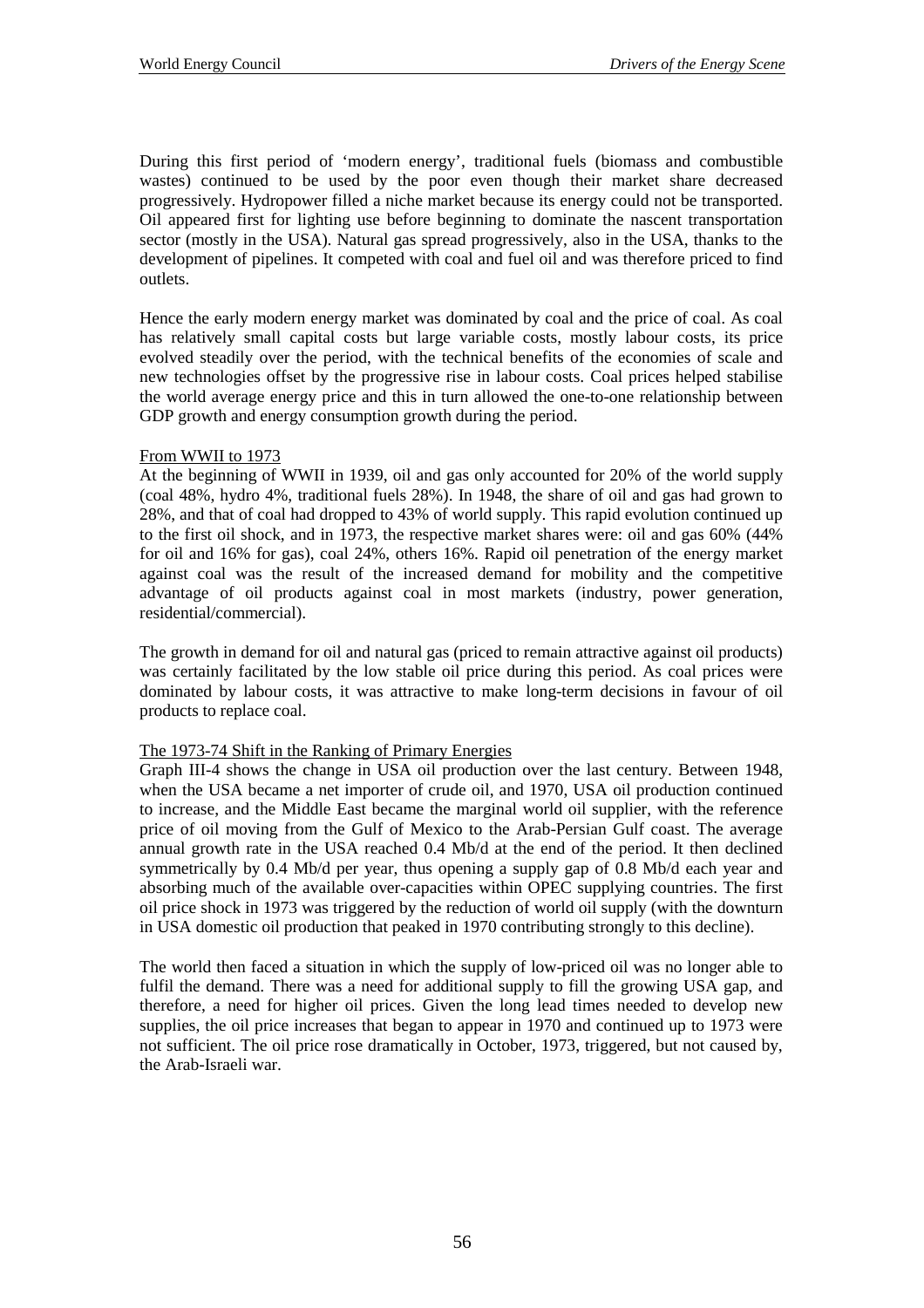

While in terms of known exploitable resources oil was still extremely abundant in 1973 -- a fact confirmed by the experience of the next 30 years and the spectacular growth of non-OPEC production -- the impact of the first oil shock was enormous. It created a dramatic change, now permanent, in the ranking of oil versus coal and in the price setting of the energy market as shown in Graph III-5.



Up to the first oil shock, oil was less expensive than coal, thereby replacing it progressively while leaving coal as a marginal supplier. This role 'at the margin' is indicated by the significant swings in coal supply during WWII and in the late 1960s, whereas the oil supply data exhibited a uniform pattern. Conversely, after 1973, oil prices remained higher than coal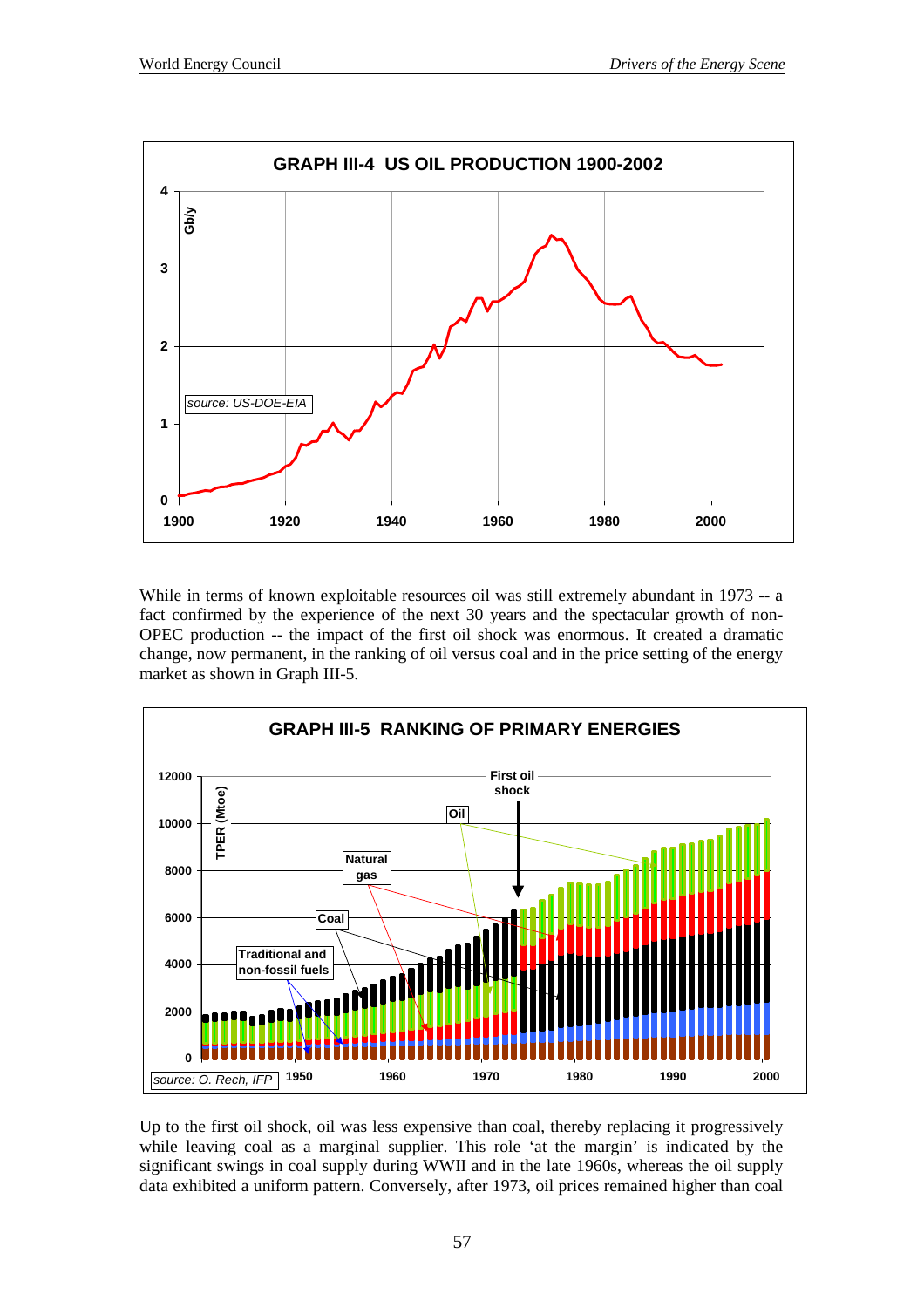prices (except for a few weeks in the USA during the summer of 1986). Hence oil became the 'swing' energy, filling the unmet demand, whereas coal was used to the maximum extent of the existing capacities, thus exhibiting a regular supply pattern compared with wide swings in oil supply. It is in this sense that WEC calls oil the 'king of energy supply'.

Graph III-5 highlights the change in economic ranking of the three fossil fuels. Before the first oil shock, gas was used first with its price set against oil products by the gas monopolies of the time, followed by oil and coal at the top; the latter was the swing supplier with a market share equal to what is left by the other primary energies. After the first oil shock, coal moved into the first position among fossil fuels because it was now cheaper than both gas and oil. It was followed by natural gas, with oil at the top of the series as the marginal supply, with a market share equal to what was left by the other primary energies.

### The Energy-GDP Decoupling after 1974

The first oil shock and the change of price-setting mechanisms created another fundamental difference before, during and after 1973-74, namely the transition from a strong GDP-energy coupling before this period to a progressive decoupling afterwards:

- Up to 1973, oil prices had no influence on the world energy price because in the early days (say up to the 1920s), the oil market share was very small, and because after the 1920s and up to 1973, oil prices were lower than coal prices. Hence, during the whole pre-1974 period, the price of energy was determined by the price of coal, resulting in a very stable price that reinforced the one-to-one coupling between energy demand and GDP;
- After 1973, oil became the marginal energy and price-setter for all energy markets. As a price-setter, oil's role was to balance the overall energy supply with demand. Sustained oil price hikes signal the need for additional supplies of energy, be they oil or other primary energies, but they also create incentives to use less energy and more of other inputs, such as labour and capital. Oil price increases initiated and then reinforced the progressive decoupling between primary energy consumption and GDP. This is shown in Graph III-6.



Being the energy price-setter, the oil price can be considered as the marginal cost of supply of all energies. However, in terms of oil pricing, 'marginal' oil is not the readily available oil of OPEC Middle East, which has by far the lowest production costs, but rather, the higher priced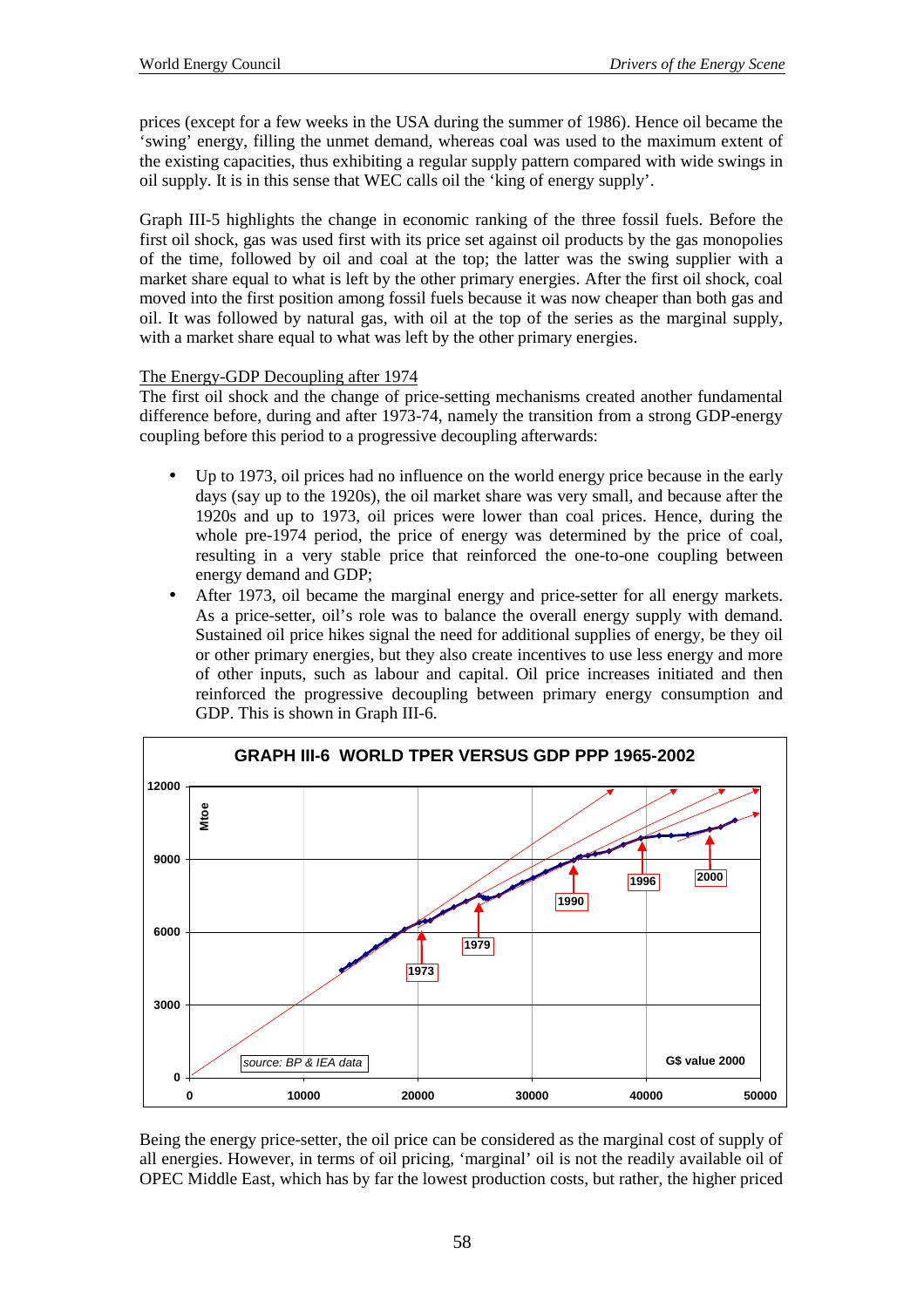unconventional, deepwater, Arctic, or oil from non-OPEC Middle East, which involves much higher production costs. This disconnection between the marginal price of oil today and the full production cost in the Middle East is also a break with the experience which prevailed before the first oil shock.

An analysis of the different regions of the world in Graph III-7 displays the same discontinuity with a coupling between energy and GDP prior to 1973-74 (the breaks in USA and European series prior to the first oil shock are statistical flaws either because of the change of datum in 1970 in the USA discussed in Part I or the incorporation of RDA values for Western Europe after 1970) and a growing decoupling after the first oil shock.

The consistency of the trends is remarkable. The higher the slope, the lower the price (e.g., the USA, FSU-CEE and China up to the early 1980s). There are two diverging trends: the Africa and Middle East region after the first oil shock because their GDP is very much linked to the ups and downs of oil exports, and China after 1978-80 due to the questionable estimates of GDP discussed in Part I.

One might note that all trends prior to the first oil shock, or prior to 1980 for China and 1989 for FSU-CEE, converge towards the origin of the axes, consistent with a one to one energy-GDP relationship (income elasticity of one). After the shocks, trends turned downwards except for Africa and the Middle East, where energy demand increased in the new refineries, petrochemical plants and other energy-intensive industries that relocated to the region because of the cheaper energy prices.



### **B**. **ENERGY PRICE DYNAMICS**

Sustained primary energy price increases have three different impacts:

They change the behaviour of consumers to the extent the change in primary energy prices is more or less reflected in the final price of the energy services on which they depend. This was examined in Part II. As shown there, assumptions about the impact of primary energy price changes on final end-use prices need to be made with care;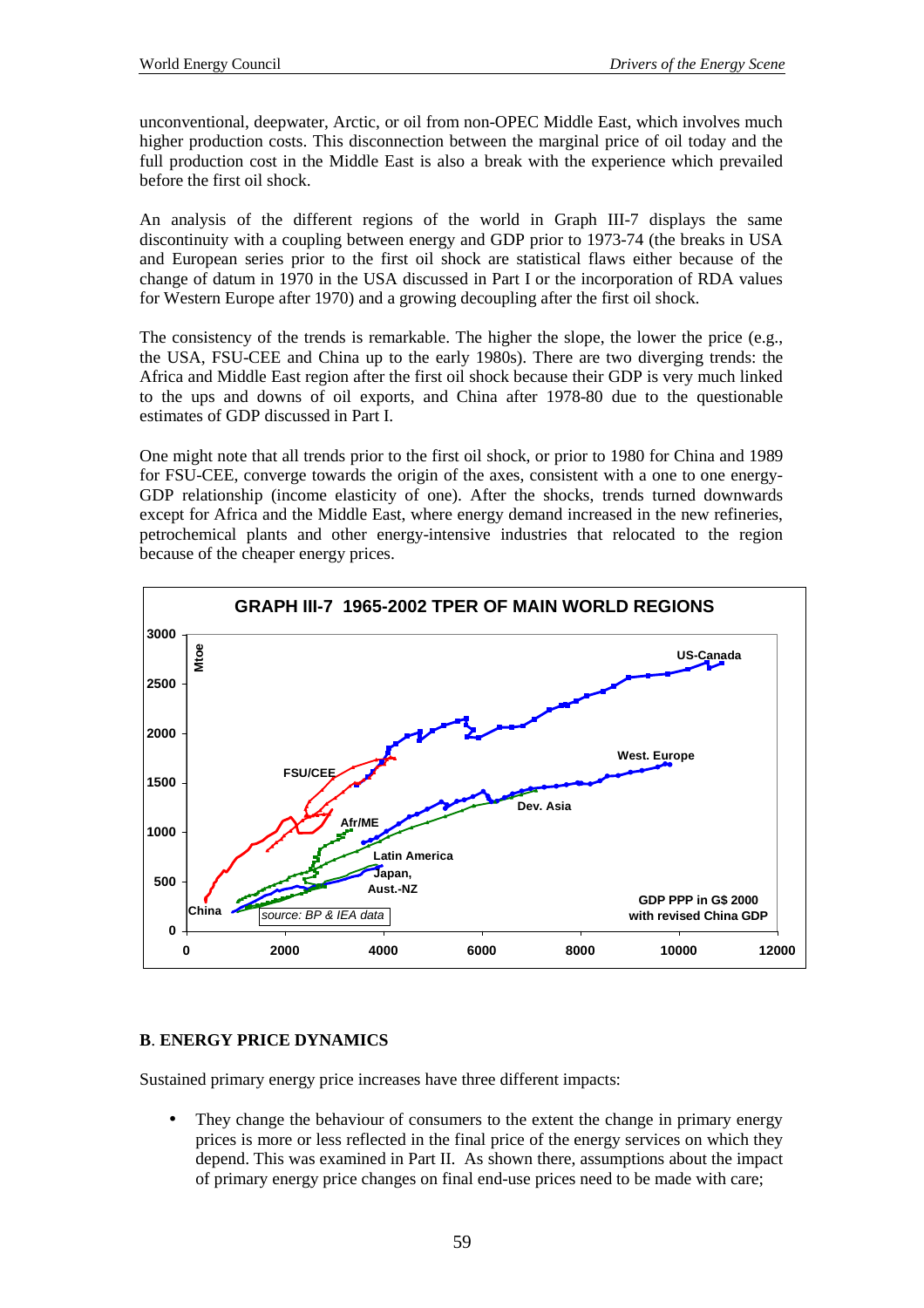- They trigger new investments because a higher price will make some additional supplies for each primary energy (coal, nuclear, renewables, natural gas and oil) competitive. However, most new supplies will only come after 6-10 years, because of the necessary lead times for new major infrastructures;
- They impact negatively on economic growth with two years of slower world growth following the price increase. This delay apparently corresponds to the time that is needed for the marginal economic productivities of all inputs (energy, labour, capital, etc.) to re-adjust to a new equilibrium where they are all equal, as discussed earlier.

In terms of energy price dynamics, the energy scene was long dominated by coal, which still remains important today in the power generation sector along with nuclear, natural gas and large hydro. With the exception of the unstable period at the end of the 1970s and early 1980s when the demand for coal increased substantially because of the coming back on-stream of the former coal-fired power plants that had been converted to oil in the 1960s prior to the first oil shock, coal prices have been stable thanks to the large and predictable component of labour costs. This has played a positive role in economic development in many countries without creating 'macroeconomic pain' because of sudden variations in energy prices. Similarly, hydropower contributed to solid growth during this period even though its cost structure is different from coal (very large upfront costs and small variable costs).

From 1974, worldwide energy price fluctuations have been determined by the oil price and its twin, natural gas, the price of which generally followed that of oil because they compete in the same power generation or heating markets. In terms of impact on energy markets, as discussed below, what is of importance is not only the price variations of oil and natural gas taken together but also the volume of these two energies in the overall market.

#### **Historic Oil Prices**

World oil production was negligible up to the 1859 Drake discovery in Pennsylvania but increased quickly afterwards from 6000 b in 1859 to more than 0.5 Mb in 1860, 2Mb in 1861, 10 Mb in 1878 and 100 Mb in 1903. This happened in a context of major price fluctuations, starting as early as 1860 and continuing long after, as shown in Graph III-8. There is a fundamental relationship between the high fixed and low variable costs of oil production (high costs call for high prices to launch new investments and for full capacity use once they are on-stream, while low variable costs push prices down as long as over-capacity exists) and how this leads to enormous volatility in unmanaged markets.

As shown in Graph III-8:

- Volatility in oil prices has always existed but to different degrees: very high up to the end of the 1870s, high in the 1910-20s, very low in 1947-73 and medium since 1973;
- When no supply constraint exists, real oil prices have tended to decline about 3% per annum (constant money). This reflects the technological progress and economies of scale in oil exploration and production;
- When a supply constraint appears, oil prices surge to signal the shortage and call for new additional, yet more expensive, supplies that will complement the existing pool;
- Hence the story is one of more or less volatility in oil prices depending on the degree of control of a dominant actor, and they exhibit an asymmetrical price pattern with rapid rises and slow declines.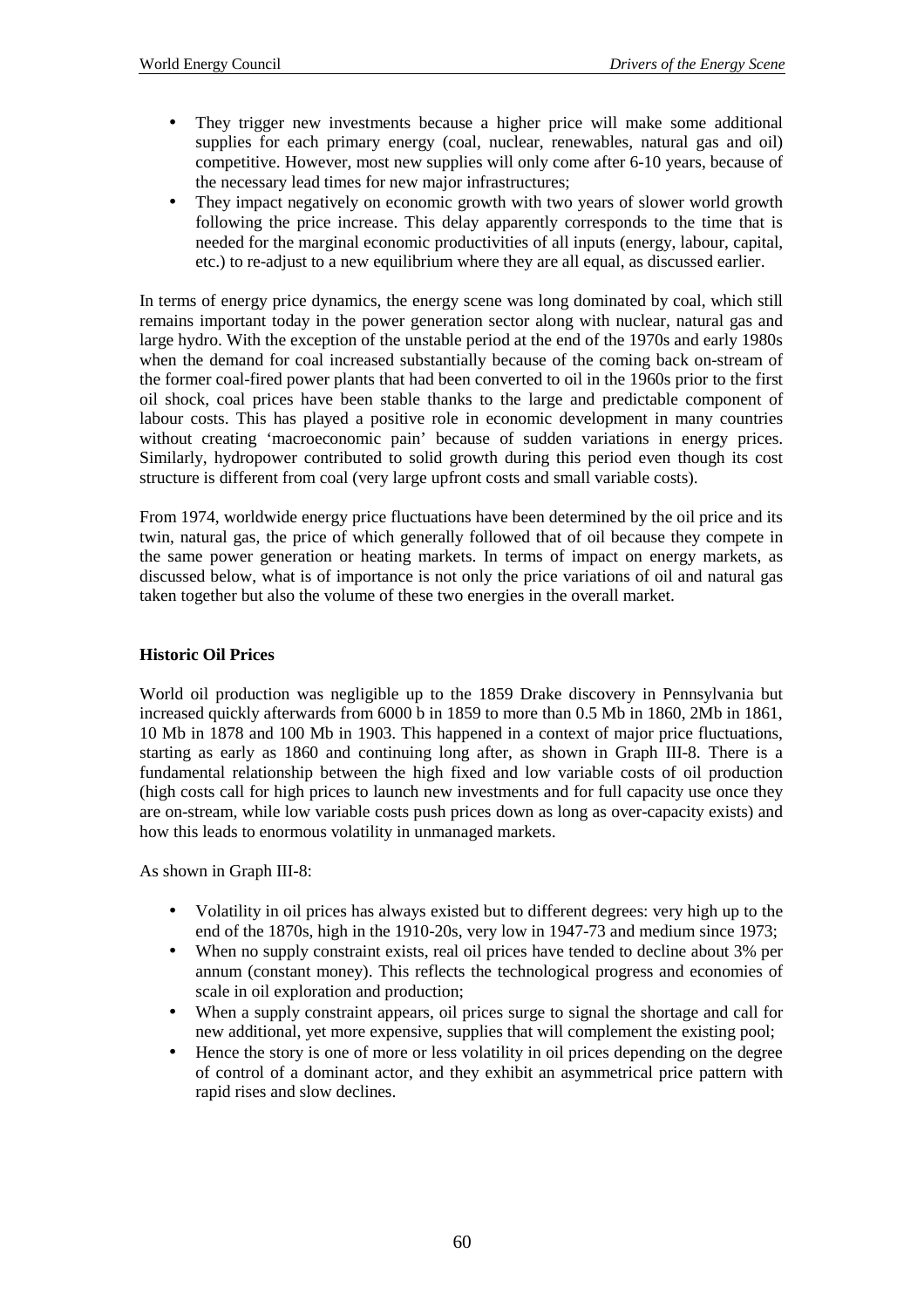

To cope with the volatility in oil prices, which has widely different impacts depending on whether a country is a producer of oil or has alternatives, especially in power generation, the chosen tools were:

- Either market instruments (spot markets based on 'pipeline certificates' appeared in Titusville in 1871 and Oil City in 1873 and were followed by as many as 20 others in adjacent states, from Illinois (Chicago) to New York (where the Petroleum Exchange opened in 1877). Market instruments were also used after 1911 up to 1928 and again from the late 1970s until now;
- Or market control by a dominant actor, e.g., from the late 1870s to 1911 by Standard Oil, the Texas Railroad Commission from 1928 to 1941, the USA government from 1942-1947, TRC again from 1948-1959 and OPEC since its founding in 1960, which is discussed in more detail below.

In summary, major oil price increases are not new, but the early ones up to WWII did not impact the energy-GDP link because oil was a minor component of the world energy portfolio in terms of quantities (dedicated to a few end-uses such as lighting or transportation) and the geographical concentration of demand was centred in the USA. The early price increases signalled local scarcities (for example, in the 1890s and 1910s) that proved to be temporary and insignificant in terms of global resource availability. This is confirmed by the average overall decline in the price trend in constant money between 1860 and 1970.

#### **A Zoom on Oil Prices since 1948**

In 1948, as discussed earlier, the USA became a net oil importer, and the global price-setting moved from the Gulf of Mexico to the Arab-Persian Gulf, with a jump from 1.40US\$ to 2.40US\$/b because of the corresponding additional sea transportation cost of 1US\$/b. Yet again, there was no scarcity because oil became even more abundant at the world level thanks to enormous discoveries made in the rest of the world during the 1950s and 60s.

In 1959, the USA administration of President Eisenhower created the mandatory oil quota that resulted in the de facto closing of the USA oil market. That closure meant that TRC's former role as the dominant actor in price-setting was no longer needed in the USA (in the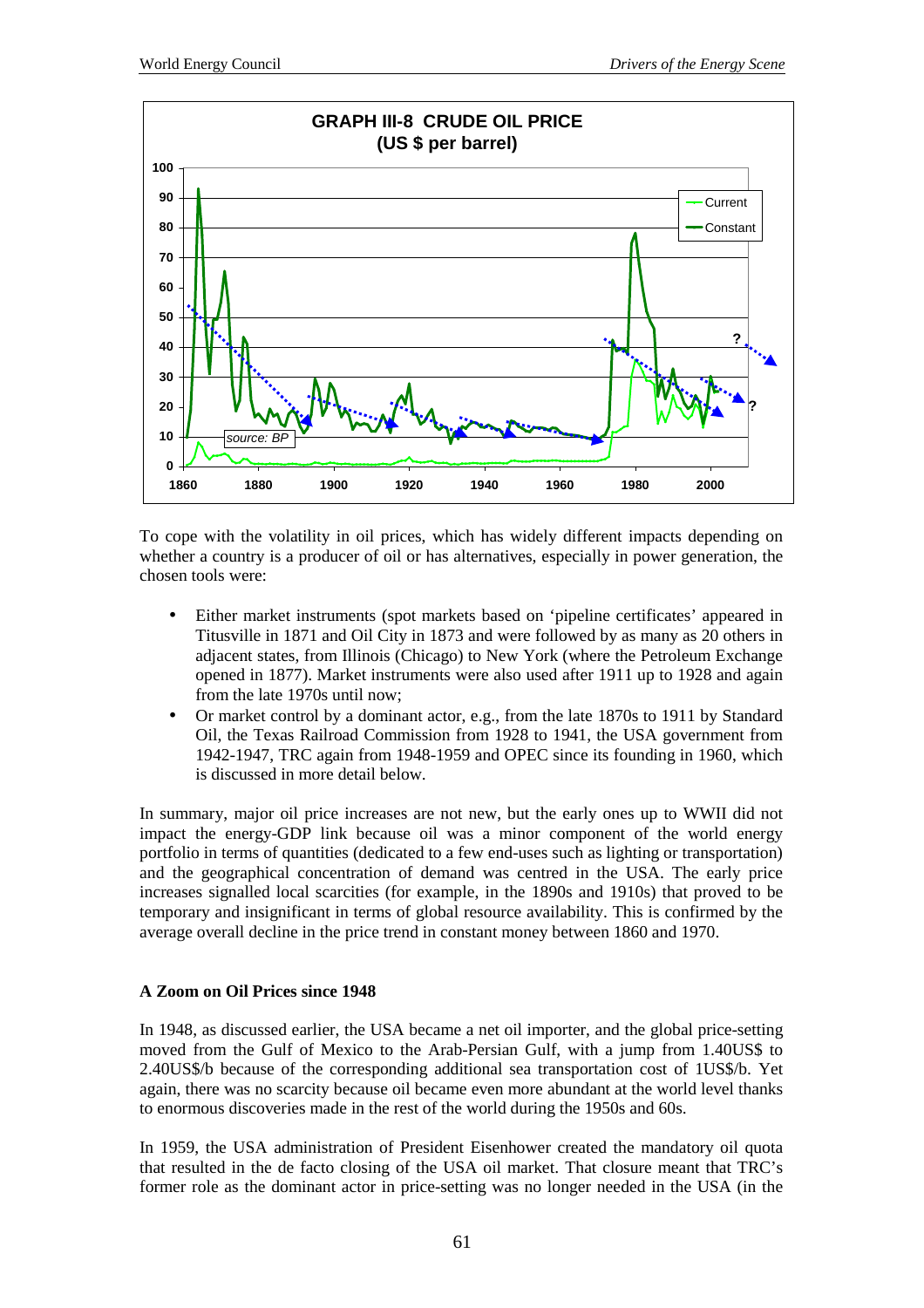closed market, national oil companies could produce and sell as much oil as they were able) and became unavailable to the rest of the world. Hence the world market was left without a dominant actor. The creation of OPEC in 1960 may therefore be viewed, in this context, as a response to this vacuum, with the major exporters becoming the new dominant actors in the world oil market.

From 1960 to 1973, OPEC was 'assisted' by three special features of the oil market:

- The vertical integration of the market, in the sense that to produce oil profitably it was necessary to have the guaranteed corresponding downstream outlets;
- The dominance of the majors, also called the 'seven sisters' (Esso, Mobil, Chevron, Texaco, Gulf, Shell, BP), which were associated through an agreement on market shares first made among them in Achnacarry, Scotland, in 1928;
- The capacity to dump residual oil in power generation, thus contributing to the growth dynamics that were key to the stability of the market and to its remarkably low volatility.

As with previous major price increases, the 1973 first oil shock did not signal an absolute oil scarcity but a rapidly growing imbalance in availability calling for new primary supplies, be they oil or other energies. Yet there is a fundamental difference between what happened in the past and 1973: before 1973, either the oil market share was small (the case up to WWII), or when it grew (the case since WWII), oil prices remained stable. The first oil shock opened a new era in which the oil (and gas) share in the energy mix was large and oil prices were volatile and prone to significant shifts as shown in Graph III-9. This combination explains the new importance of oil and gas after 1973, which, compared with earlier managed contract schemes, was heralded by the freeing up of oil markets, an increase in spot and contract flexibility and the beginning of more robust and varied financing avenues.



When OPEC emerged by 1974 as the sole 'dominant actor', the role of oil in the energy mix also changed. Oil became the energy 'at the margin', and an inevitable uncertainty appeared. Oil had to fill a market that was not known in advance because it was the gap between an uncertain demand depending on an uncertain economic growth and a rigid supply of energy other than Middle East oil depending on investment decisions made 6 to 10 years earlier. To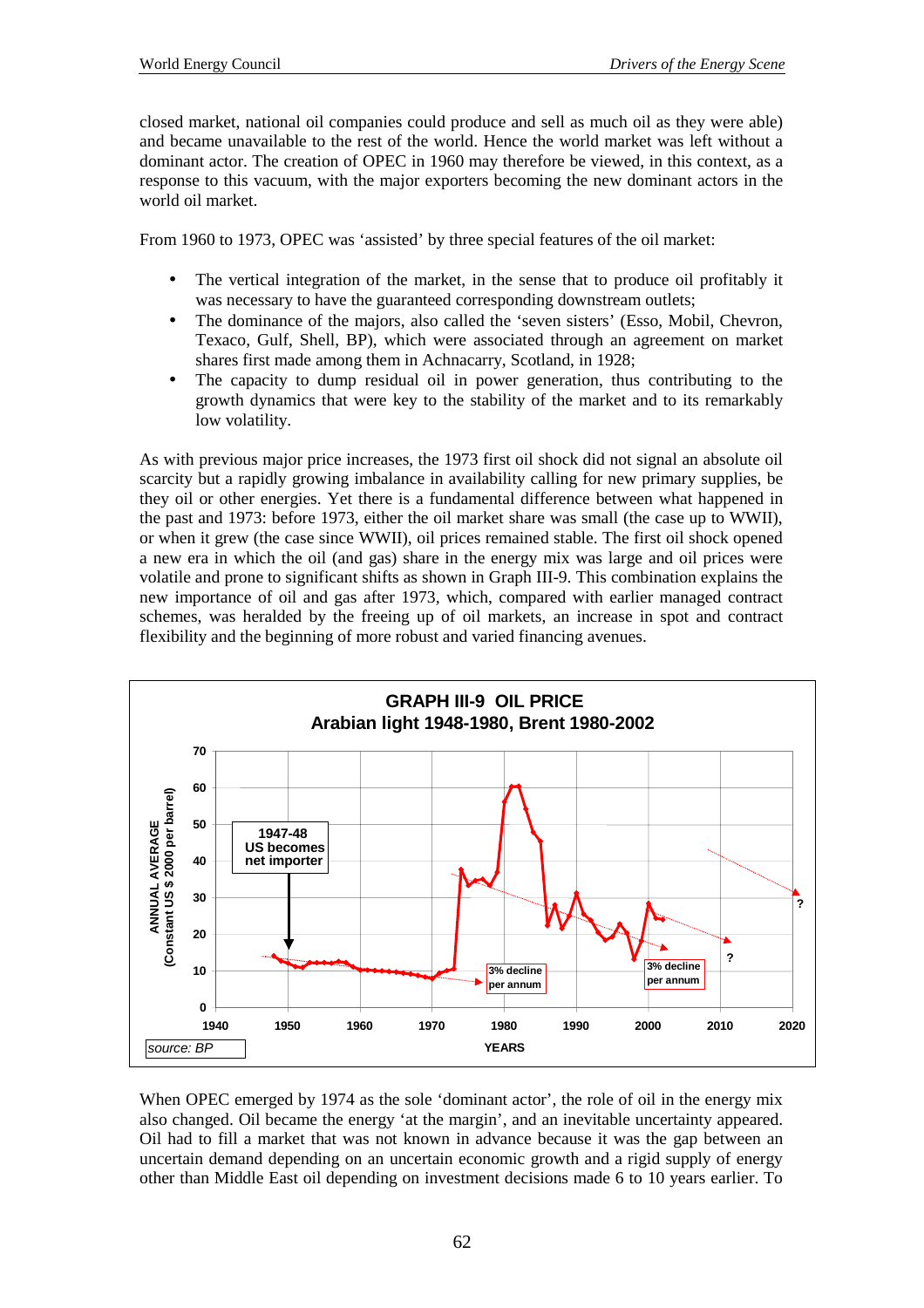evaluate this gap and address it correctly in real time has been difficult for OPEC; it often seems to have missed the mark in balancing supply and demand, but a deeper analysis of its performance is worthwhile.

Since 1974, oil price volatility has returned because the two smoothing factors, vertical integration and growth dynamics, have disappeared. Yet the influence of OPEC is evident because, beyond the learning process of trial and error in the early years of its existence, the consistency of the real price trajectory over 1974-1999 is remarkable. The 1979-1985 period was part of this trial and error learning process; it was triggered by political events – the Iranian revolution and Iraq-Iran war, which upset the oil fundamentals<sup>9</sup> and stopped when OPEC returned to a price regime consistent with the fundamentals of the energy market in 1986.

The last element of the oil price series examined here is the increase in oil prices that occurred in 2000. This development is recent and happened in a context of high volatility, making it difficult to analyse. Yet, three features may be identified:

- First, the average price trend was about 17US\$/b prior to 2000, while since then, it is about 25US\$/b, the middle of the new price band targeted by OPEC and 50% higher than the former trend;
- Second, the timing seems excellent because there was a need for new supplies<sup>10</sup>, in particular, LNG in North America, that would not have been assured at the former oil price; and,
- Third, the consistency of this pricing over the last 3-4 years, with average annual prices similar in 2000, 2001, 2002 and the first few months of 2003.

#### **Towards New Primary Energy Price Increases?**

 $\overline{a}$ 

The oil price corresponds to an *energy* supply/demand equilibrium in which potential demand evolves with GDP but supply can lag the demand. Hence there is a need to focus on the supply side and the constraints it places on all primary energies because, ultimately, any shrinkage in non-oil supply will impact the marginal OPEC Middle East oil supply and by doing so, impose a new equilibrium oil price; if it were too high, it would trigger too much new supply, and if it were too low, it would not trigger enough new supply.

Given these mechanics of oil pricing when new marginal energy supplies are needed to satisfy demand, as in the clear-cut example of the growing gap in 1973-74 created by the decline of USA production, one might wonder whether similar situations may arise again in the future. To answer this question, it is useful to examine all primary energy sources in greater detail.

There is no certainty that OPEC will be able to achieve a balance in energy supply and demand over the long run thanks to well-managed oil price increases such as those of 2000. Such a strategy, to be successful, would have to address the possibility that the supply of one key energy might fall unexpectedly (with long lead times that are needed to bring new large investments on-stream long before demand is actually known). There is also the folly of

<sup>9</sup> The oil fundamentals were heading for a reduction of global oil demand, first, because of the coming on-stream of investments launched after 1973 to switch away from oil, such as the nuclear programme in Europe or the coal-fired plants in North America, and second, because of the increase of non-OPEC production. Both of these

developments suggested an erosion of oil prices, not a 'shock'.<br><sup>10</sup> Other factors contributing to this changed need for new supplies were the limited idle capacities left in the Middle East, the flattening of European domestic gas production and the small growth of non-OPEC supply of the previous years.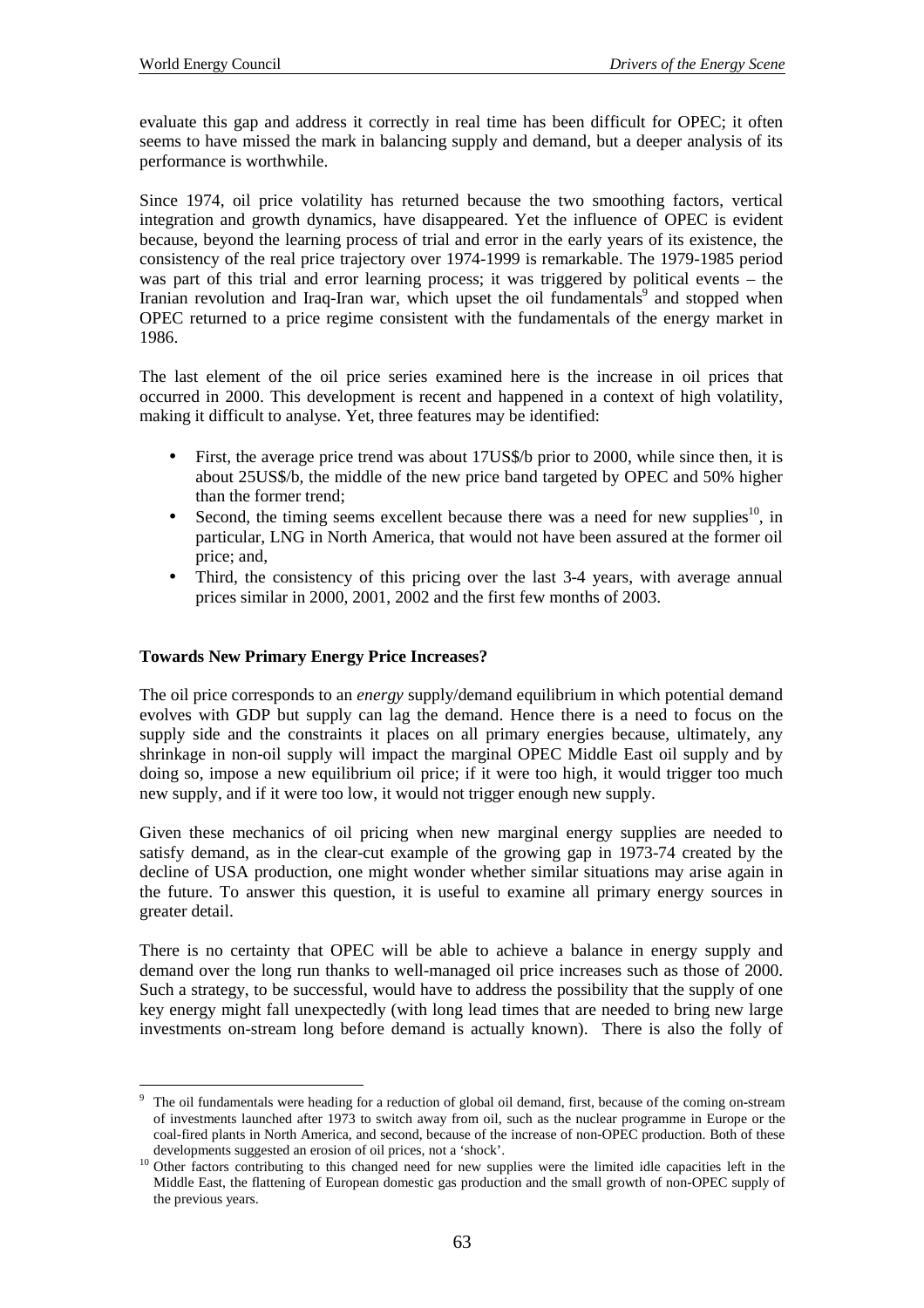Man, which can disrupt the best-laid plans and outdate or undermine any analysis of OPEC and non-OPEC supplies.

One might wonder whether, in spite of the downward pressure on real oil prices of about 3% per annum from technological developments as noted earlier, the post 1973 era (not only the past 30 years but also for some decades to come) will not exhibit an average upward real price trend similar in magnitude to the average decline over the 1859-1948 period. The 1950s and 60s could, in this context, be remembered as the lowest energy price period between two symmetrical periods of changing prices, declining from the  $19<sup>th</sup>$  century to WWII and rising from the 1970s to possibly 2030-2050. Certainly if the OPEC target of 25US\$/b were achieved and sustained for a period of time, the trend in the real price of oil would move upwards, more than compensating for the downward impact of technology.

Again, there is no certainty, because the average price trend will depend on the intensity of future oil price increases and on the length of time between these price hikes during which prices would normally decline thanks to technological progress and economies of scale. There are two features to consider:

- *Ceteris paribus*, future oil price increases may be more significant than those of 1973 because oil demand is now concentrated in highly inelastic sectors where the required energy demand reductions in response to price signals will call for major GDP decreases, whereas it was relatively easy to cut the consumption of heavy fuel oil in the power and industrial plants during the 1970s;
- In addition, the stable or declining price episodes may be shorter than the one from 1974 to 1999 (25 years) because the world relies heavily on oil for mobility, and oil supply may soon face a tight situation, when non-Middle East oil starts to decline, especially if this decline is too fast to be filled by the marginal capacities in the Middle East.

To conclude, as long as oil remains the 'swing energy', its price will be a central indicator for the energy market. Even though the recent record of OPEC is good, it was unable to prevent the 1973 crisis, the second oil shock in 1979-80, or the high volatility of 1990-91 and that of the last five years. Hence whatever the efforts and accumulated experience of OPEC as today's dominant actor in oil and gas pricing, one cannot take for granted a smooth evolution of prices in the future.

#### **A Possible New Price-Setter in the Future?**

Given the far-reaching consequences of the change in the marginal energy supply, coal prior to the first oil shock and oil since that shock, one might wonder whether similar dramatic changes may appear in the foreseeable future or whether oil is to remain forever the marginal fuel. Oil is liquid and concentrated, which is not the case (without intervention) for natural gas; oil is easy to store and easy to transport, thus making it the ideal fuel for transportation (excluding electrical trains that rely on a fixed electricity infrastructure, but including cars, trucks, diesel trains, airplanes and ships). Oil could be useful in unforeseen ways in terms of new technology and new services.

If the hydrogen economy were to replace the oil economy some day, it would have to be produced from other primary energies. The coming of the 'hydrogen age' would need to overcome three technical challenges:

First, and above all, the capacity to produce hydrogen cheaply from nuclear, renewables or fossil fuels for which the carbon would be sequestrated;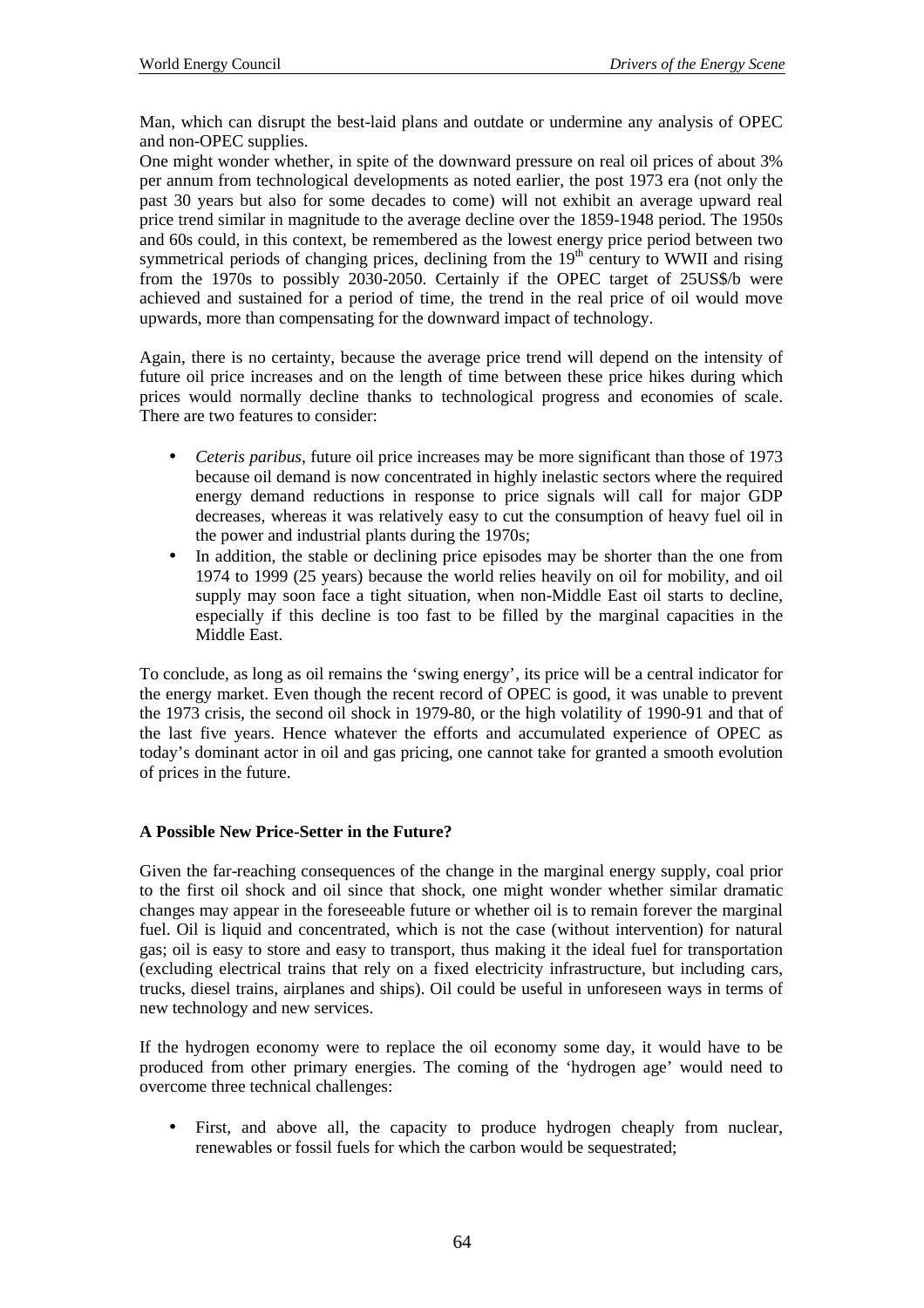- Second, the development of a totally new infrastructure to store, transport and deliver hydrogen, although there is some scope for using natural gas pipelines for transmission; and,
- Third, the availability of fuel cells at a competitive cost compared with the stroke engine.

These might appear to be an unlikely combination, especially if one believes that Mother Nature can still deliver plenty of oil in the future. Another possibility, still close to the 'hydrogen' concept, but with the addition of a small amount of carbon, is to make synthetic liquids from existing solid or gaseous primary energy sources that will add to the pool of existing liquid fuels and rely on the same infrastructures and the same devices as those of today (turbines, heaters, stroke engines). In fact, the trend to more 'synthetic' fuels is already in evidence today. It is possible, for example, that synthetic liquid fuels produced by a Fisher-Tropsch-type process based on coal/gas/biomass would become the new price-setter of liquids.

If the next price-setter were the synthetic liquid fuels made out of coal, natural gas or biomass thanks to the Fisher-Tropsch-like processes, the role of oil as 'king of energy' could change along with the role of OPEC as the dominant actor it is today. This would certainly bring a new stability to the world energy market, which would then enter a long period of primary energy price decline. However, between now and the hypothetical arrival of this 'synthetic liquid fuels age', many bifurcations may appear thanks to breakthrough technologies on both the production and end-use sides which could put the world on quite a different trajectory.

# **C. POSSIBLE FUTURE ENERGY SUPPLY IMBALANCES**

### **The Case of Oil**

Graph III-10 shows that the decline of US oil production was foreseeable. In fact, it was actually foreseen by some geologists (in particular, Hubbert) on the basis of discoveries data. Today, there is no dispute among experts that the evolution of discoveries in well explored areas is a precursor of the shape of the production profile, but there is no agreement to go further, for example, to determine that the production curve should be bell-shaped and symmetrical and used to estimate the ultimate reserves.

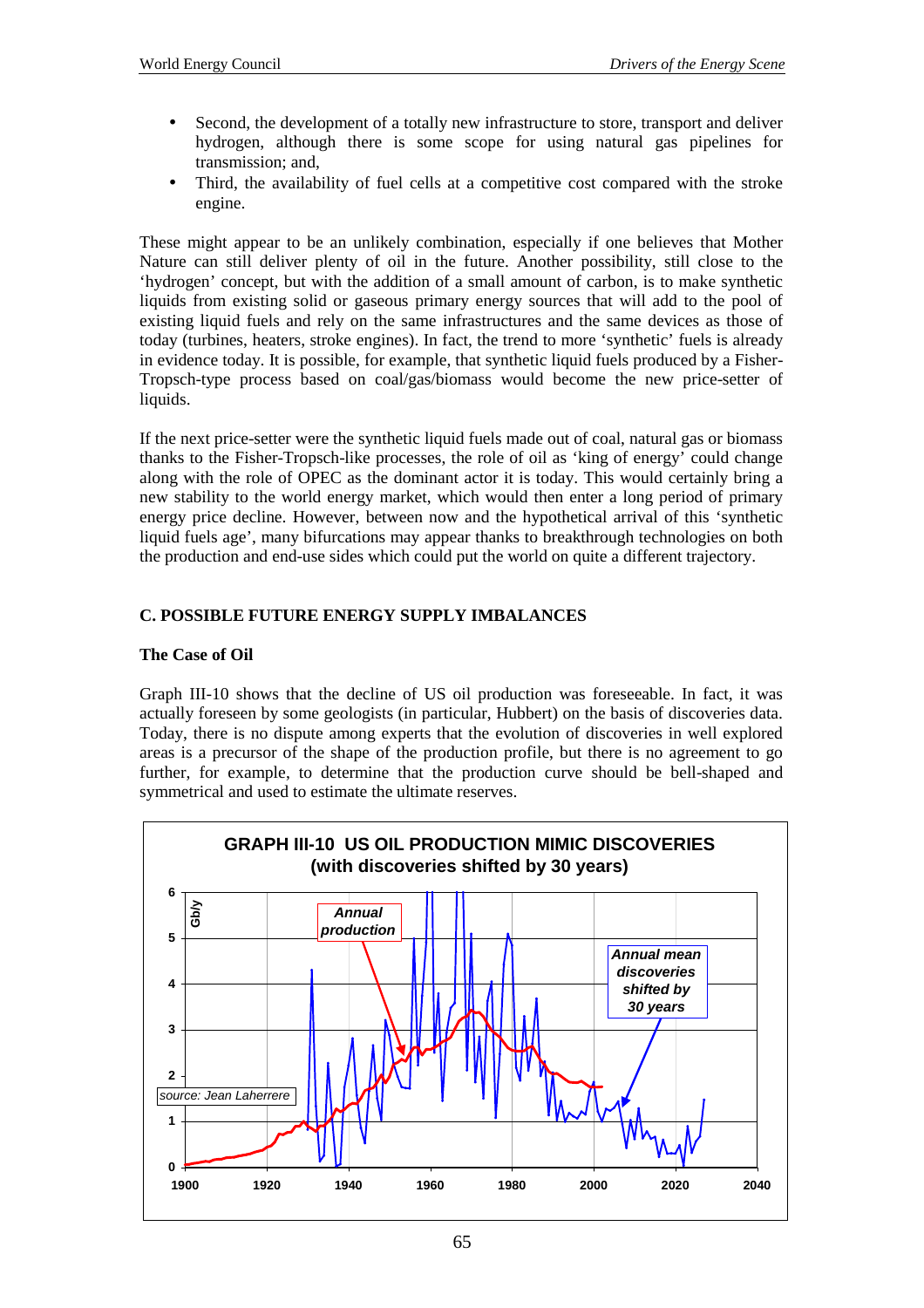# Oil Supply Outside OPEC Middle East

The same kinds of fundamentals are shown in Graph III-11. According to the past discovery profile, oil supply outside OPEC Middle East should more or less plateau between 1985 and 2010. However, past discoveries can only provide a qualitative indication and not a precise prediction. The reality is different, and oil production has suddenly risen since 1995 because of what might be called 'new technological oil', mostly from the FSU and deepwater. It is worth noting here that:

- The introduction of modern technologies in Russia has increased the productivity of existing fields as compared to what their profile would have been in the Soviet era;
- Western technology has also permitted production of the high-sulphur, high-pressure Caspian reserves and discovery additional fields, e.g., Kashagan;
- Deepwater oil production is a new costly frontier. Economics are good if oil is produced very quickly, and some of the discoveries of the late 1980s and 1990s are already producing significant oil.

While there is no doubt that these new contributions will have a growing impact up to at least 2010, one may wonder whether they will be sufficient after that date to prevent the decline that the profile of former discoveries suggests. In fact, two elements suggest that the decline might be rapid:

- New FSU discoveries (mostly in the Caspian region) and deepwater production may only represent 100Gb;
- Technology is a two-edged sword: it first accelerates oil production, then also accelerates the decline.

In *Energy Strategy for Russia until 2020*, published by the government in August, 2003, Russian oil is expected to decline for a variety of reasons, dropping from 75 million tonnes in 2002 to 30-50 million tonnes in 2020.

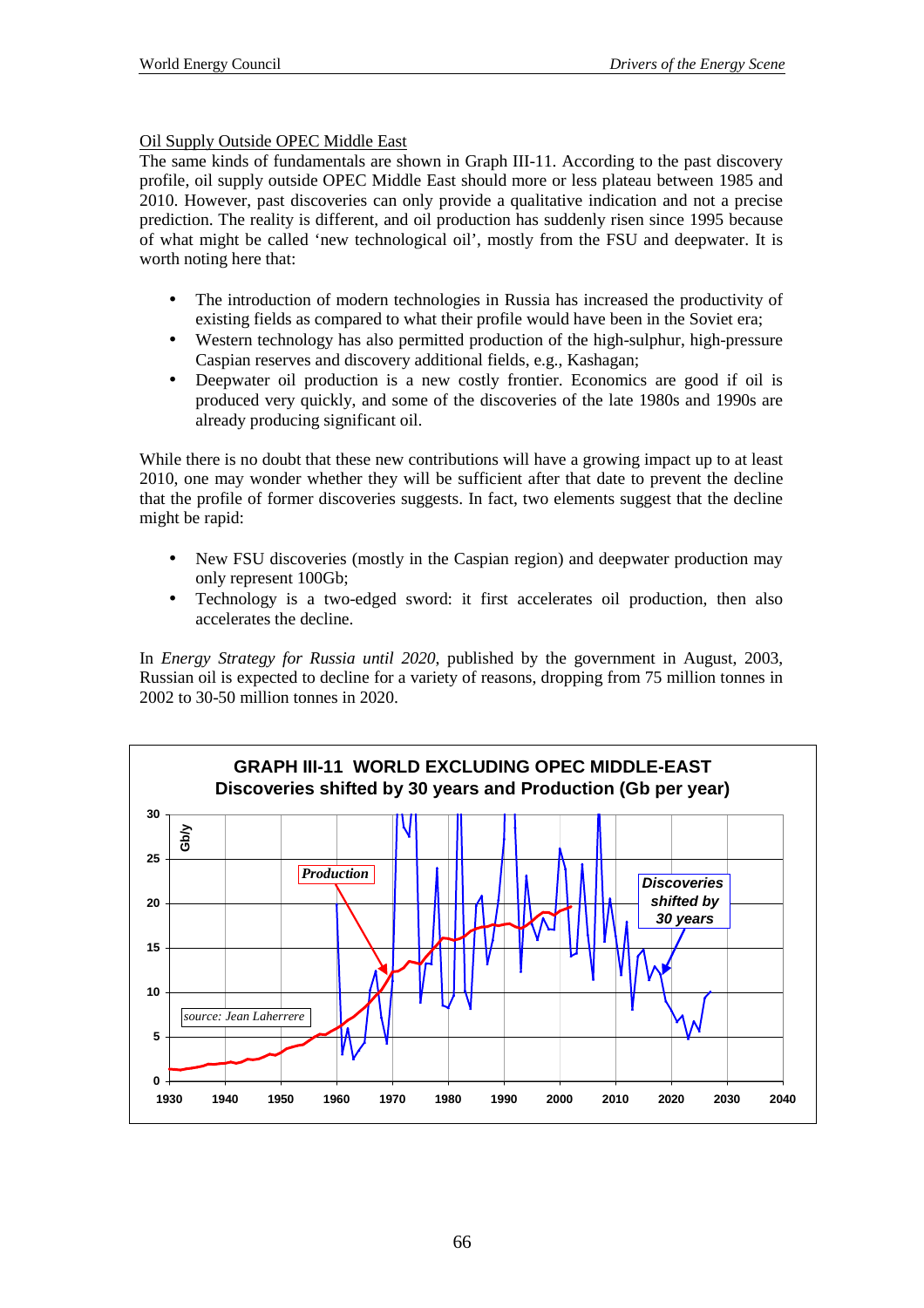Should the decline be as strong as the rate of discoveries suggest, there would then be a need for another oil price increase to generate investment in new primary energy supplies.

#### Unconventional Oil and OPEC Middle East

*Unconventional oil* is unlikely to fill the gap. Although the resource base is large, and technological progress has been able to bring costs down to competitive levels, the dynamics do not suggest a rapid increase in this supply but, rather, a long and slow growth over several decades. Two examples are worth citing:

- In Orinoco, Venezuela, with a favourable geological setting, TOTAL expects an 8% recovery over 30 years in its contract area. Should this value be averaged for less good settings and extrapolated to the whole Orinoco belt, overall reserves today would only be ~60 Gb over 30 years, allowing at best 6 Mb/d of production in 2030 if the entire area were put into production;
- Canada's oil sands are now officially announced as a 170 Gb reserve base, but the development of these reserves has been plagued by difficulties which it will take time to address – cost overrun, water needs, cost of natural gas for process heat. Current estimates put the additional production of Canada as compared to 2000 (2.12 Mb/d) at less than 2 Mb/d in  $2015-2025^{11}$ .

*Oil producing fields in OPEC Middle East* are more than 50 years old (the number of years since production started weighted by the present production). Whatever their ultimate reserves, they will eventually begin to decline one day. When? There is no consensus, and it is a sensitive matter given the importance of oil to both the producing and consuming countries, something which the new International Energy Forum based in Riyadh will surely address. Suffice it to say that even if this region can continue to produce for decades, one cannot take for granted that these old fields will be able to 'surge' their production to the levels required to fill the gap resulting from a possible decline in oil production in the rest of the world.

#### **The Case of North American Natural Gas**

 $\overline{a}$ 

Today, North American gas represents about 7% of the world energy supply. After increasing annually by about 1.3%, production has now started to decline symmetrically as shown in Graph III-12. By comparison, US oil in the early 1970s represented 8% of the world energy supply and was increasing at 4% per annum before declining symmetrically. Hence, the gap to fill was 3-4 times larger than that of North American gas today.

<sup>11</sup> In October, 2002, Credit Suisse First Boston estimated additional production of 1.38 Mb/d by 2010, increasing to 1.71 million b/d by 2015. In February, 2003, the National Energy Board of Canada (NEB) suggested that additional production could rise in the best scenario ('Supply push') to 1.83 Mb/d in 2013 before declining to 1.65 Mb/d in 2025, and that the figures would be 0.4-0.5 Mb/d less in the other ('Techno green') scenario.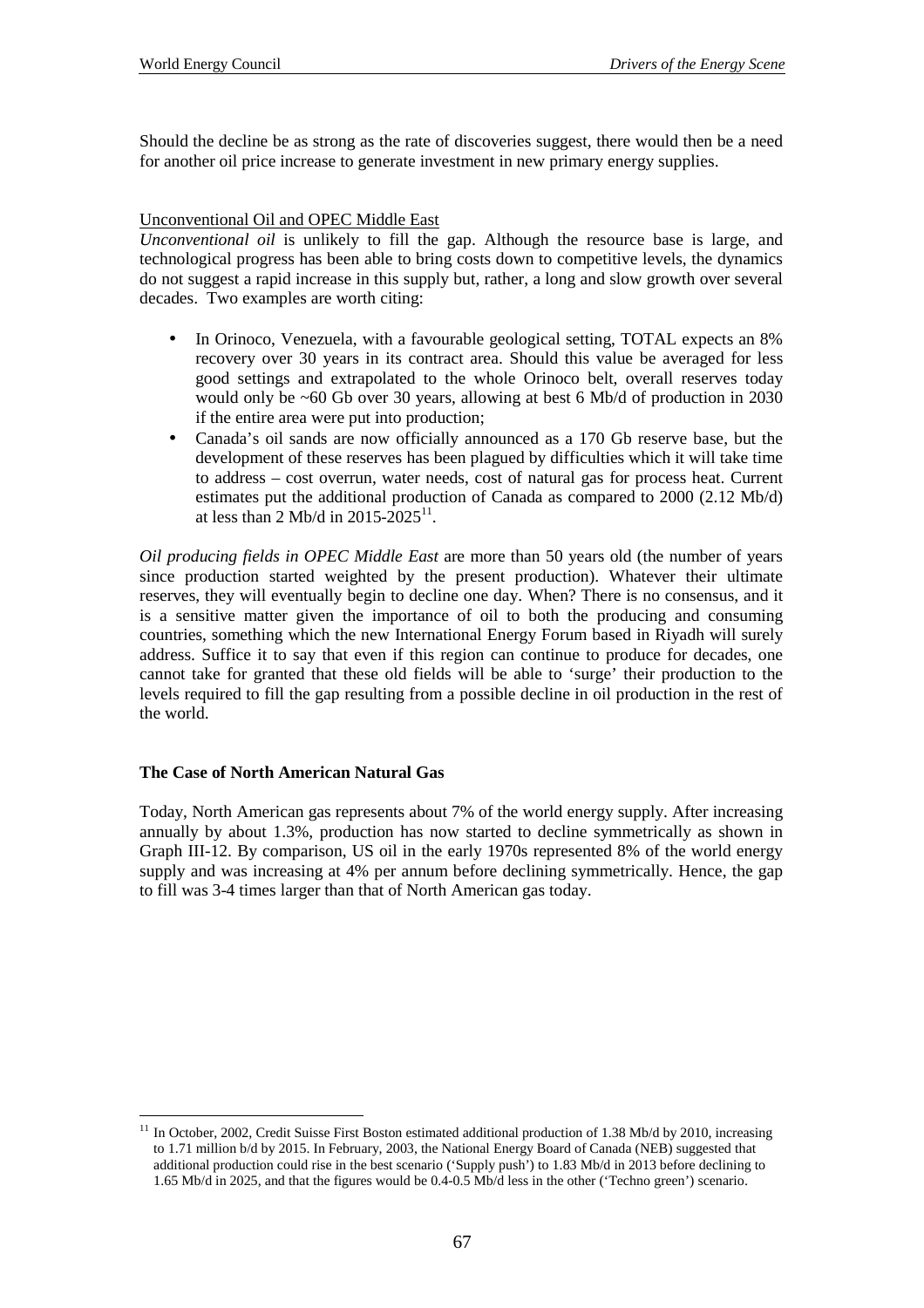

As shown in Graph III-13 if one broadens the above short-term perspective and shows the role of the 'gas fundamentals', this decline was foreseeable because of the relationship between the past discoveries and the production profile. Extrapolating this relationship on the basis of the decline of discoveries 20 years ago suggests a turning point in North American gas supply in 2000, which is what actually happened.



The striking point is that the North American gas production profile broadly reflects the earlier discovery pattern. But the closer the value of discovered reserves to their expected ultimate value, the better the fit. The concept of 'expected ultimate reserve value', or the 'mean reserves', is related to the process of reserve assessment of a discovery.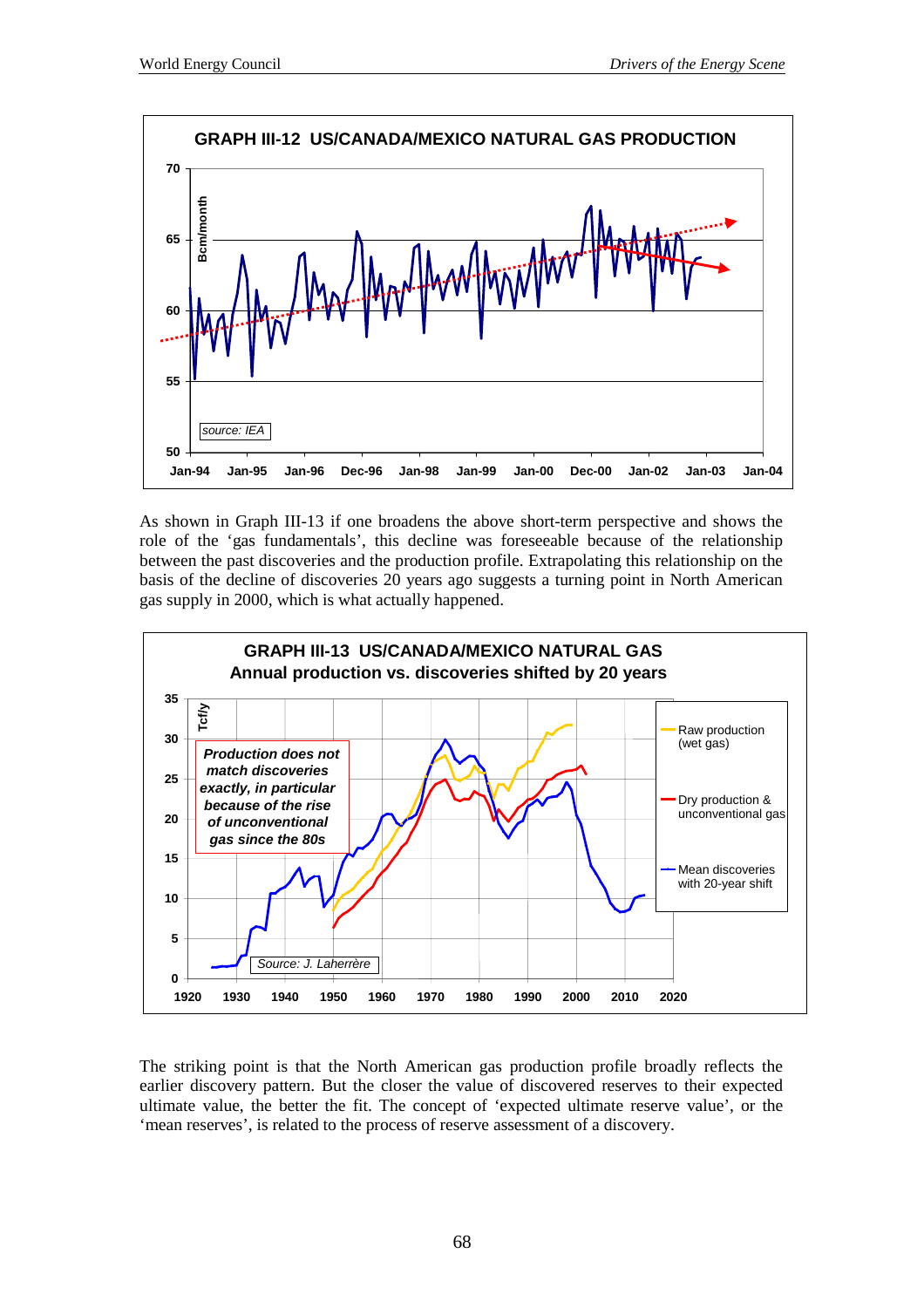$\overline{a}$ 

Reserves are declared on the basis of judgments that depend on the available information and reported according to financial disclosure rules designed to protect shareholders. The result of this process is that declared reserves:

- Are very conservative at the time of discovery (uncertainty is then very large);
- 'Grow' when additional information on the field becomes progressively available; and,
- Are only known for certain at the end of the field life and then equal to cumulative production over time.

If one averages this progressive learning and the corresponding growth of reserves over time for all past known fields, one gets an average growth function that can be applied to newly discovered fields. The result is an estimate of the 'expected' or 'mean' reserve value, i.e., what one expects in terms of cumulative production over the entire field life.

The 20-year shift is supported by the quality of the correlation. Since the same methodology applied separately to the three sub-regions -- US, Canada and Mexico -- reveals the same 20 year lag for each of them, this confirms that the correlation is robust, at least in qualitative terms. Going further and using the extrapolation as a true prediction could be misleading because individual lead times and decline rates have changed over time thanks to improved technology. For instance, unconventional gas today represents five Tcf/year that are not recorded as 'discoveries', and deepwater gas which was discovered since the end of the 1980s is already under production.

The North American problem is the squeeze that develops between a shrinking domestic supply and the emergence of new demand in the power sector. Given the possible cancellations in power plant construction in North America, the final number of new plants may be closer to 200-250 GW than the 300 GW expectation reflected in Graph III-14. Yet as these capacities are mostly gas-fired, the potential gas demand is still very large.

Electricity demand in North America is expected to grow by about 2.5% per annum, thus requiring an additional 100 TWh per year supplied by at most 50 TWh through an improved load factor of coal-fired plants and by roughly 50 TWh in natural gas. For an average efficiency of 50% (i.e., a heat rate of 6,800 Btu per kWh, a high figure for mid/peak load plants, but it is assumed that some old plants will be shut down and replaced by the new, more efficient ones), the 50+TWh from natural gas requires 1 Bcf/d per annum of new natural gas supply.

Such a figure is on the conservative side compared to recent historic figures. Gas demand in the USA for electricity (utility and non-utility<sup>12</sup>, i.e., industrial CHP) was respectively 5.75, 6.33 and 6.67 Bcf/d in 1999, 2000 and 2001, or an increase of about 1.6 Bcf/d the first year and 0.9 Bcf/d per annum thereafter. In addition, what is true for the USA is also true for Mexico and north-eastern Canada which also have a need for summer air conditioning. Thus the actual gas supply to meet the increase in electricity consumption in North America in the near term might need to be increased by 1.5 Bcf/d per annum.

<sup>&</sup>lt;sup>12</sup> US data are slightly confusing because of the existence of two sectors, utilities and non-utilities:

<sup>-</sup> Non-utility plants provide a base load supply because industry's electricity and heat needs are more or less constant throughout the year. This demand trend is slightly up but can vary quickly if some industrial sectors become uncompetitive (e.g., for aluminium smelters);

<sup>-</sup> Utility plants provide a mid/peak load during summer when residential and commercial demands are low. This demand has grown rapidly recently and is expected to continue to grow strongly.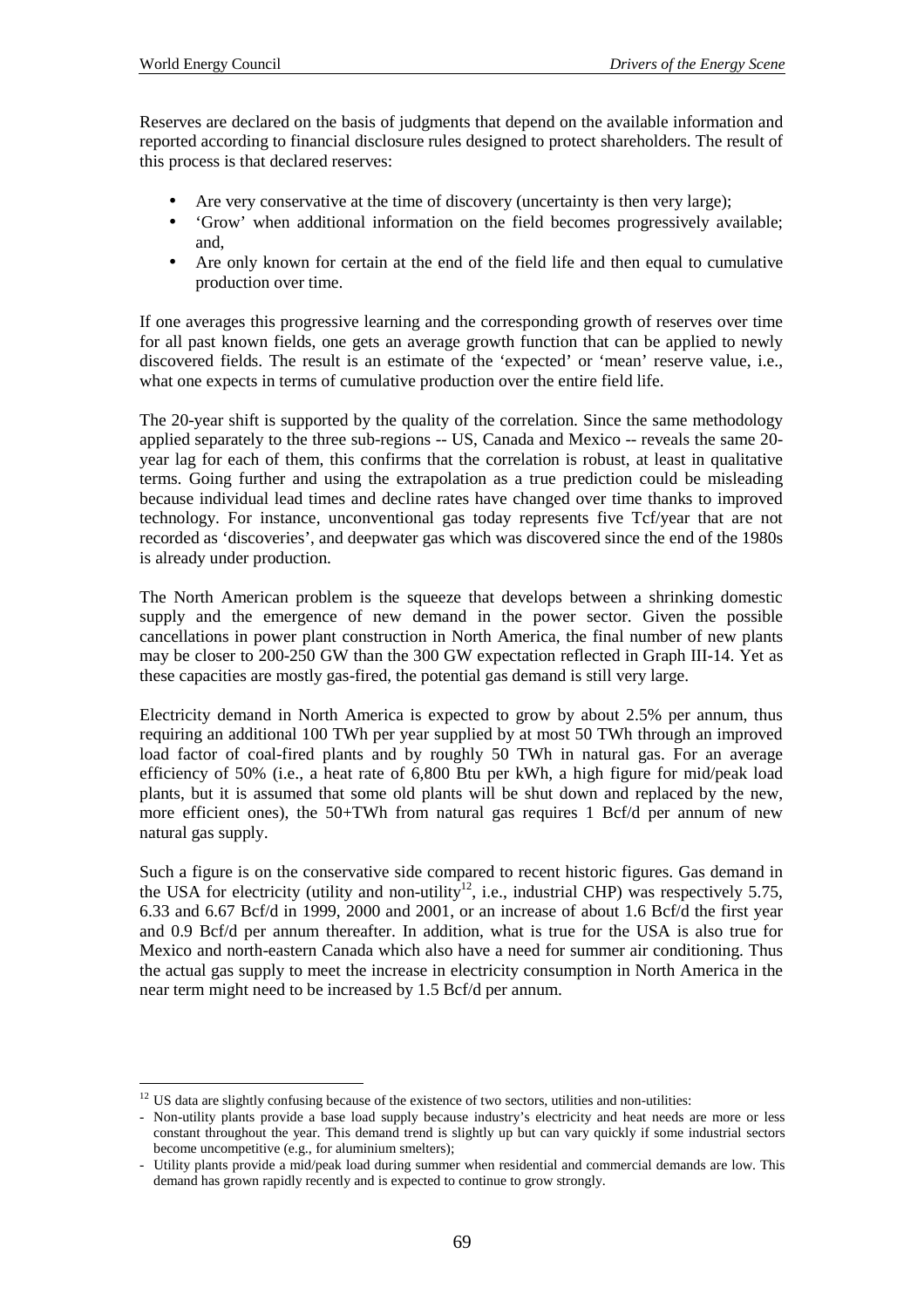

Combining the decline of domestic production of 1 Bcf/d with the 1.5 Bcf/d of additional demand in the power generation sector suggests a 2.5 Bcf/d annual gap in supply. Up to at least 2010, when Arctic gas from Prudhoe Bay and the Mackenzie delta may become available, the only source for this gas is LNG imports, in particular from Africa and the Middle East, although Bolivia and some other countries are also eyeing this market gap. However, as it is unlikely that LNG can grow at such a rate, equivalent to two new LNG terminals per year, a potential deficit will remain and will push prices up in order to limit demand, in particular in the industrial sector.

In turn, the growing importance of LNG in North America on a regular basis triggers a fundamental change in the LNG world:

- Until now, LNG has been dominated by Europe and Asia, vertically integrated and based on long-term contracts with price and flexibility agreed and fixed in advance. Prices in Europe were around 2.5US\$/MBtu (in line with the then 17US\$/b oil price);
- The new LNG world incorporates the huge North American market that is deep, competitive, flexible, spot-based and well endowed with storage capacities. With a new 25US\$/MBtu oil price, floor spot gas prices are high enough to attract large LNG supply. North America is thus poised to become the balancing market for the world LNG market.

Whereas in the former vertically integrated LNG world before 1999-2000, there was no need for spot arbitrages except those resulting from a better than planned output of the LNG chains, the new gas era will be characterised by the vertical disintegration of LNG chains and progressive dominance of short-term arbitrages. This evolution will be accelerated by the European market reforms that open access to the infrastructure and favour gas to gas competition. This is confirmed by the increase of spot and swap LNG transactions from about 2 Mt/y up to 1998 to respectively 4.7, 7.6, and 11.4 Mt in the years 1999 to 2001. This is a dramatic change, comparable to the change from a vertically integrated to a spot-dominated oil market that occurred after 1973.

#### **The Case of OECD Europe Natural Gas**

The North Sea is a mature region, and natural gas production in the main Western European producing countries is poised to decline, rapidly for Germany, slowly now for the UK,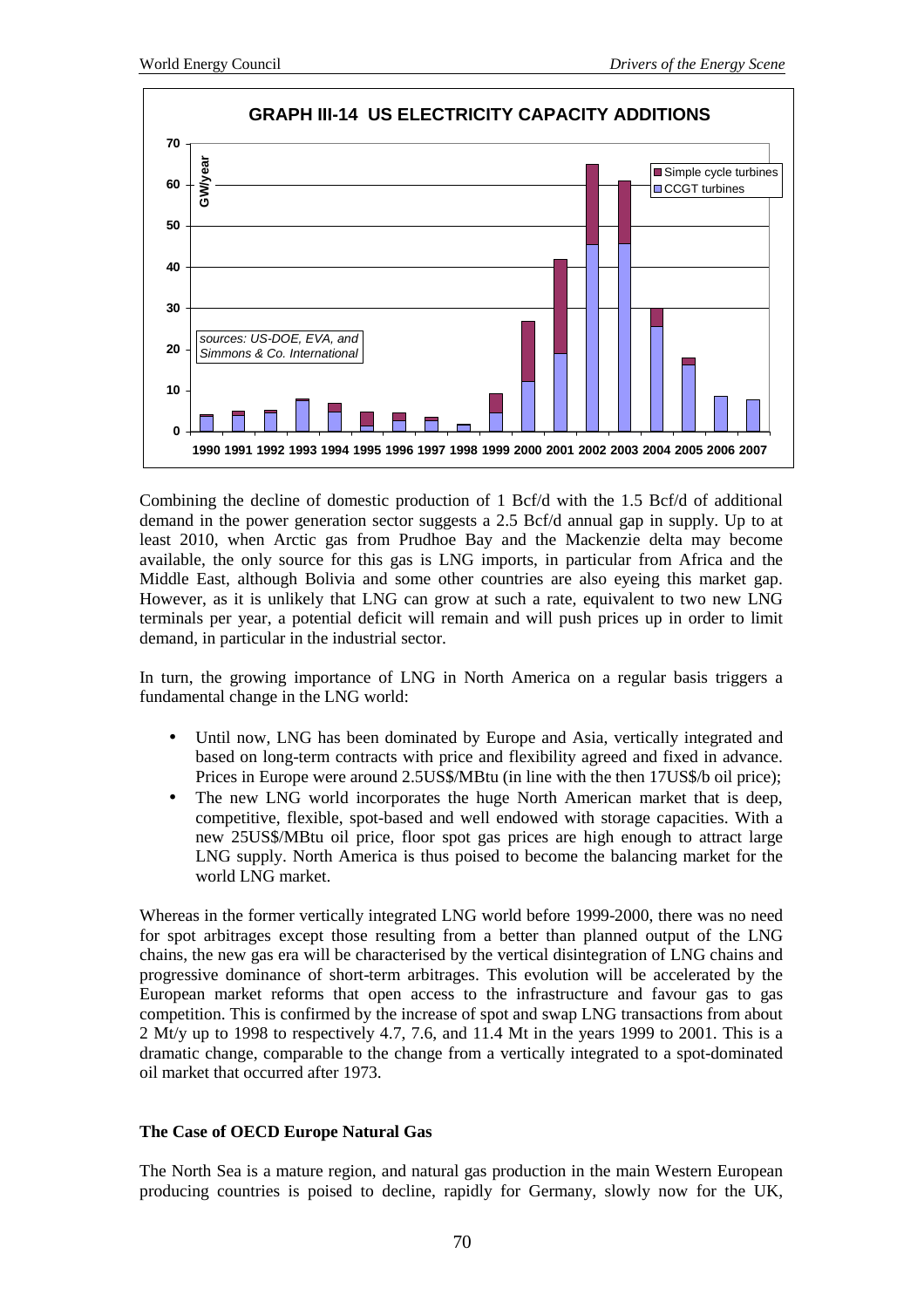beginning soon for the Netherlands and Denmark and likely during the next decade for Norway. Overall, as shown by Graph III-15, winter European domestic production may have peaked in 2001-2002, nearly at the same time as North America (2000). Annual production is still increasing because, paradoxically, the maturity of the fields no longer allows them to swing between winter and summer as much as they did in the 1990s, therefore holding summer production high.



Even though the supply situation is not a cause for alarm in the short run because demand is not growing much either (present overcapacities in the power sector do not call for massive new gas as in North America – the only exception being the Mediterranean countries, in particular Spain), the question of new external supplies is of relevance for the future of European prices. The importance of the exporting countries to Europe, in particular the FSU, was recently stressed in the Green Paper on Energy by the European Commission. Similarly, in its recent White Paper on Energy, the UK government is concerned about its shift to net energy import status around 2006 while at the same time, it has set itself an ambitious target for GHG emission reductions.

New supply for Western Europe will come from Africa (for example, Algeria, Egypt, Libya and Nigeria), but at the margin, the main choice will be between Russia and the Middle East.

### Future Gas Exports from Russia to Europe

Russia has been a major and reliable supplier of natural gas in Europe, but the restructuring of the economy and the collapse of energy consumption, including that of natural gas, have somewhat hidden the supply situation of this region. The huge size of the official natural gas reserves was seen as a guarantee in terms of the abundance of cheap supply, but Russia now faces a number of problems.

First, there is a huge need for new private investment in the Russian natural gas infrastructure. In *Energy Strategy for Russia until 2020*, cited earlier, exports are expected to grow from 185 billion cubic metres per annum in 2002 to 275 billion cubic metres in 2020. To achieve such an increase, an estimated US\$200 billion will have to be invested in infrastrucutre and gas fields in Siberia, the Far East and Yamal.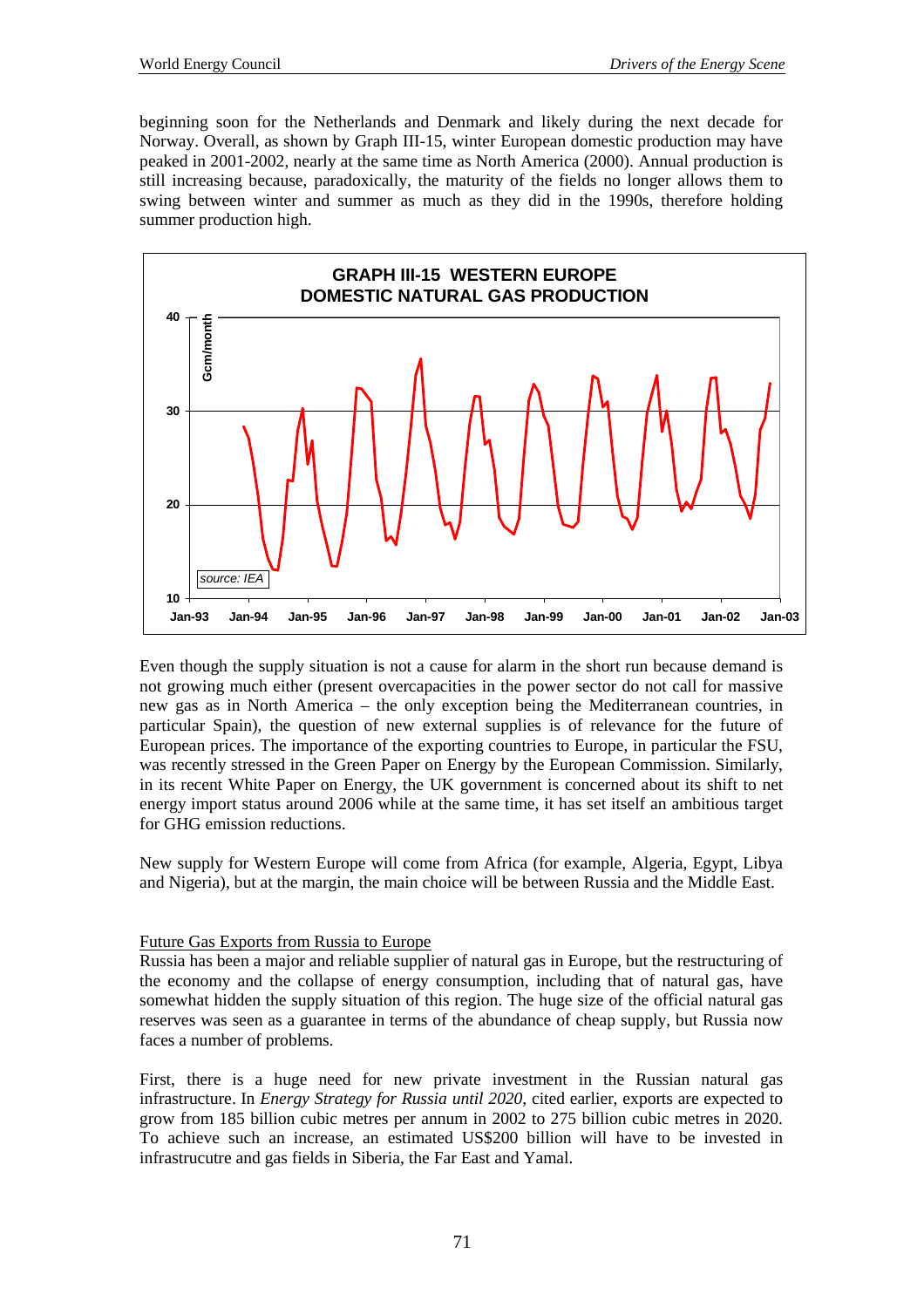Second, domestic consumption is larger in Russia than it ought to be, thus using resources that could be exported, because domestic prices are too low and fail to reflect the cost of supply and the marginal competition that should normally exist between internal use and export. The Russian government is aware of the problem but has chosen to limit the price increases in order to limit the inflationary pressures in the Russian economy.

Today's wholesale gas price<sup>13</sup> in Russia is six times less than in the USA and Europe, and domestic consumption is about 370-380 Bcm/y. Low prices also have an impact on what Russia could draw from the Caspian republics. They call for tariffs in line with export prices, whereas Gazprom can only offer netback prices based on the weighted average between its exports and its domestic market.

Third, there is also concern about the decline of the large fields that fed the growth of the supply during the Soviet era. As reflected in Graph III-16, the major fields of Medvezhye, Urengoy and Yamburg are depleted by 78%, 67% and 46% and now decline at a rate of 30- 40 billion cubic meters per year. Today, 80% of Gazprom investments are to maintain the current level of gas production. Zappolyarnoye in Western Siberia is the latest gas field to come on-stream (2002) and should reach its full capacity of 100 Bcm/y in 2004, thus contributing to offset the declines of the aging Urengoy, Yamburg, Medvezhye and Orenbug fields.



Following the development of Zappolyarnoye and its satellites comes the development of super-giant gas fields of the Yamal Peninsula (Bovanenkovskoye, Novoportovskoye and Kharassavey) and the building of a new pipeline between Yamal and Kassel, Germany, where it will tie into the European gas grid. The project's major pipelines will eventually require

 $\overline{a}$ <sup>13</sup> The 2001 price was only 0.40-0.45 \$/MBtu. The government approved a 15% hike only from July 1, 2002, onward for both industrial and residential tariffs. This is too small an increase to reduce the internal demand for gas and to allow Gazprom to rely on domestic revenues to finance some of its mega- projects. And while consumer debt to gas companies has almost halved in the past two years, Russian users still owe 44.9 billion rubles (1.44 G\$) for past deliveries; moreover, only 29 of the 89 regions in the Russian Federation are up-to-date with their gas bill payments.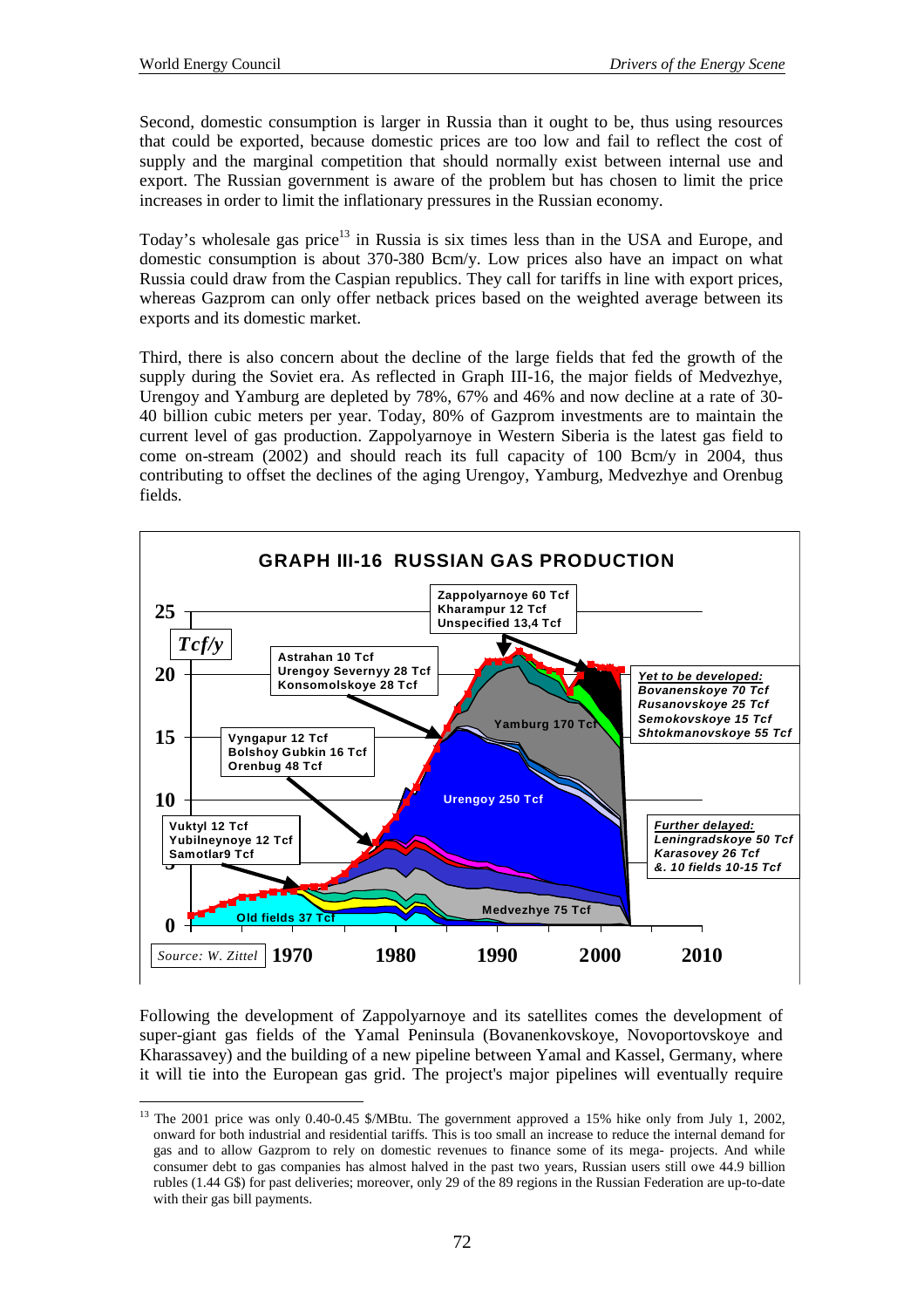around 10,900 km of 56-inch pipe designed to the unprecedented operating pressures of 83 bars. Of the project's five major sections, only the Belarus and Polish legs have been completed so far (and are being used to carry non-Yamal Russian gas westward). While building the German section will not pose a big problem, the main 3000 km Russian route will prove a major challenge, especially its northern portion from Yamal to Ukhta (some 1220 km), much of which overlies permafrost. Total investment cost for the Yamal-Europe project is estimated at US\$45-50 billion for an ultimate network design capacity of 67 Bcm/y. Such cost estimates explain why the most often quoted estimates of natural gas prices delivered to Europe from this project are greater than 4 or 5 US\$/MBtu.

The outlook for the Northern Barents Sea may not be any better. First, Gazprom will have to await adequate production-sharing agreements (PSA) legislation because the current Russian law suffers from 'organic incompatibility' with PSA, and foreign oil and gas companies naturally insist on having a clear-cut deal before getting into a project's execution phase. Secondly, even on paper, the cost of developing the super-giant Shtokmanovskoye is great, pushing the planned delivered price in Europe above 4 \$/MBtu.

To conclude, if and when a supply gap for natural gas develops in Western Europe, Gazprom's stated goal is to keep its production plateau at around 530 Bcm/y for the next 2 decades, a goal that already appears very ambitious. And the new USA/Russia energy partnership as well as Russian interest in natural gas markets in Asia may alter the dynamics of Western Europe-Russian negotiations on future projects.

#### Future Gas Exports from Middle East to Europe

Middle East gas could come to Europe either as LNG, which has already started, or by pipelines. The LNG delivered cost to Europe is 3\$/MBtu or less, which, given current European prices, is competitive but suffers from two limitations: the growth of LNG availability and the need to share it with North America, where prices are already attractive, and receiving capacities could grow quickly.

The building of pipelines along a possible southern route – from the Middle East to Turkey, Bulgaria and then directly, or through Yugoslavia, to Greece and Italy – faces two kinds of constraints: the need to have many trans-boundary agreements (a problem that the Energy Charter treaty should ease) and the Turkish situation, where the economic crisis and slower than anticipated growth of gas demand has led to the decision to interrupt supplies from Iran or from Russia, in particular from the newly built deepwater Blue Stream pipeline. This decision will have an impact on the potential suppliers and will slow down the projects for extending the present pipelines westwards.

The positive stance of Turkey, which looks favourably on this project as a means in the future to avoid the over-supply they are now experiencing and to get cheaper gas (a lower netback price based on the gas delivered to Europe), may not suffice to convince the suppliers that the extension towards Europe makes economic sense.

#### **Other Energy Sources**

The analysis of energy supply has concentrated principally on the oil and natural gas markets and the way in which oil continues to impact most energy policy and business decisions. However, there are other important energy sources, some of which are in plentiful supply and compete in base load power generation. The following analysis is not a systematic review but a brief description of a few supply drivers which might play a role in the future.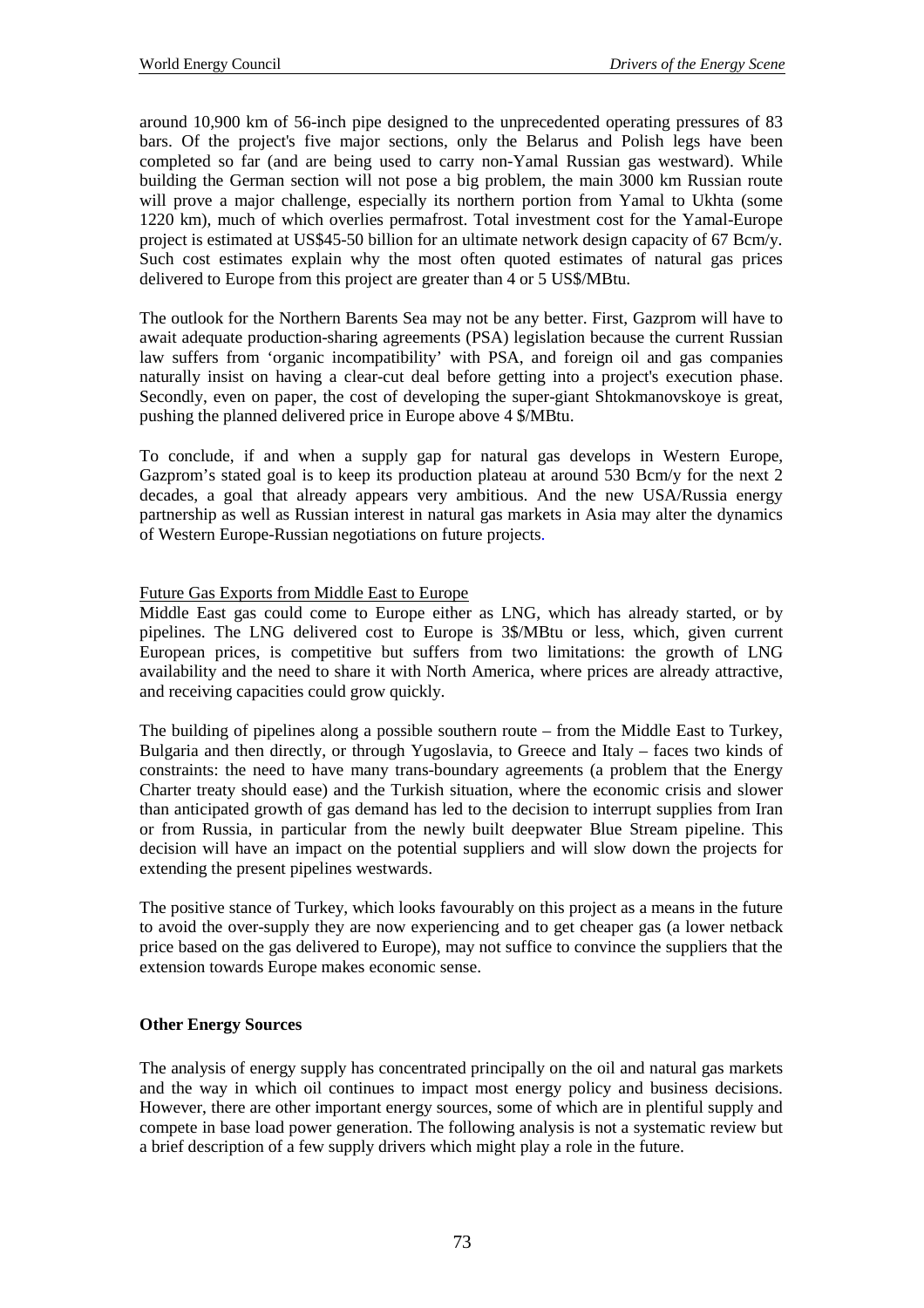## Coal

Coal is so significant in so many markets that WEC has undertaken a special global coal study, which will be released at the Sydney World Energy Congress in September, 2004. Coal use is increasing everywhere except in the FSU and China (where both production and consumption fell after 1996 because of the severe restructuring that took place). Graph III-17 presents data from the *BP Statistical Review of World Energy* (2003).



The messages that emerge about China coal are the following:

- Coal production and consumption were very similar up to 1996, when a significant decline began up to 2000 (with production 30% lower than in 1996);
- From 1996 to 2000, coal production outstripped consumption, resulting in a large build-up of storage (100-200 Mt in 1996);
- Improved logistics of transportation by railways has allowed the shipment of part of these supplies to the export market. China's coal exports increased from 32 Mt in 1998 to more than 90 Mt in 2001. Exports in 2002 were around 84 Mt;
- Production and consumption of coal in China appear to have rebounded vigorously since 2001 and kept in step, but as noted below, it is not entirely clear if this will be sustained.

The Chinese government was concerned by the growth of cheap but unsafe village mines that were 'creaming' the coal deposits, spoiling the economics of the untapped reserves and competing with the official state mines; hence the government introduced tough regulations and closed many village mines (31,000 mines in 1998 and 1999 resulting in 1,044 Mt produced in 1999, i.e., 280 Mt or 24% less than in 1996), with a planned production of 890 Mt in 2000 (Graph III-18).

Data on China coal are not entirely reliable, and interpretations often focus on only a few aspects:

• ABARE (Australian Bureau of Agricultural Resources and Energy), in its report *China's Changing Coal Industry – Implications and Outlook*, concentrates on the potential of China to increase its coal exports at the expense of Australian coal. According to ABARE: "The relatively sudden and large fall in coal consumption in 1996 was the result of several factors. A key driver has been China's economy-wide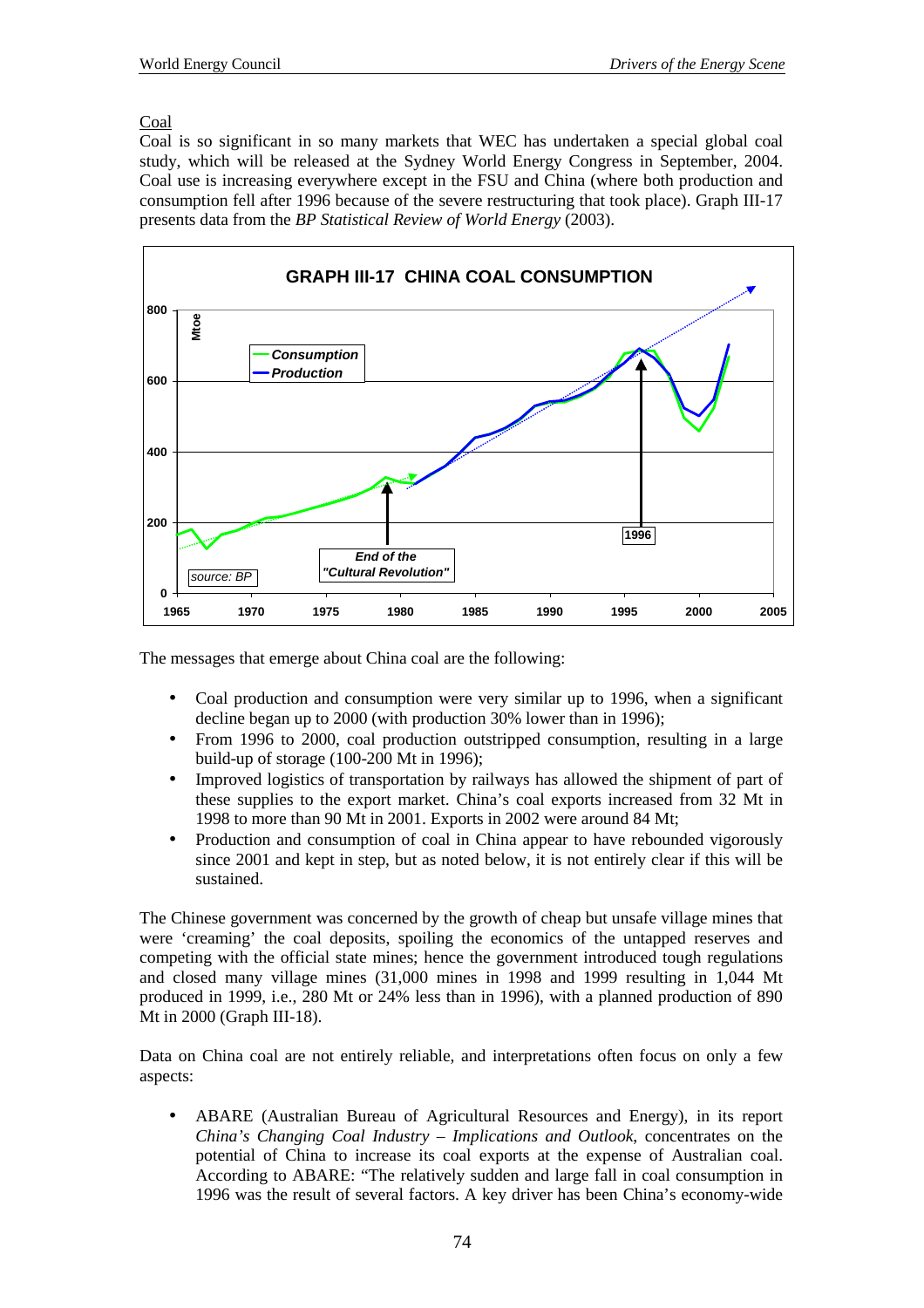economic reforms, including the closure or merger of some large and inefficient state owned enterprises and the closure of small plants in key industry sectors. These reforms have resulted in notable energy efficiency improvements in major coal using industries, including a 16 per cent fall in coal use per tonne of pig iron production between 1996 and 2000";

- JETRO (Japan External Trade Organisation) examined the mining sector in China in detail and confirms the key role played by the closure of many village mines (see Graph III-18). Many of these mines were opened without licenses and had very low levels of safety and reserve management. Their closure (at least officially) is therefore part of the broad reforms engaged in by the Chinese government and coincided with the need to strengthen the economy at the time when the Asia crisis was developing and pushing Chinese exports down;
- Last but not least, different messages emerge from China concerning future coal availability. While the China Academy of Geological Sciences released a report in March, 2003, declaring that there are vast and largely undiscovered coal reserves. some Chinese officials publicly raise doubts about the long-term capacity of Chinese coal to provide the necessary supply. A coal industry report issued at the tenth session of the National People's Congress in November, 2003, declared that, with demand increasing at a rate of about 20 Mt a year, the gap between supply and demand for coal could reach 200 Mt by 2005, when exploitable coal reserves would stand at 25.6 Gt instead of the 55 Gt needed.



Many factors are driving the coal price in China upwards (labour costs, improved safety, washing facilities and other clean technologies, the extension of logistics, the need to seek more difficult deposits), a development that also applies to other large coal consuming markets such as India, Poland and Russia. Government-industry partnerships on clean coal technologies, including carbon capture and sequestration, will hopefully bear fruit in the next few years. The recent creation of the Carbon Sequestration Leadership Forum by a number of developed and developing countries with important coal, oil and natural gas interests is noteworthy in this regard. Increased efficiency in coal production and utilisation with the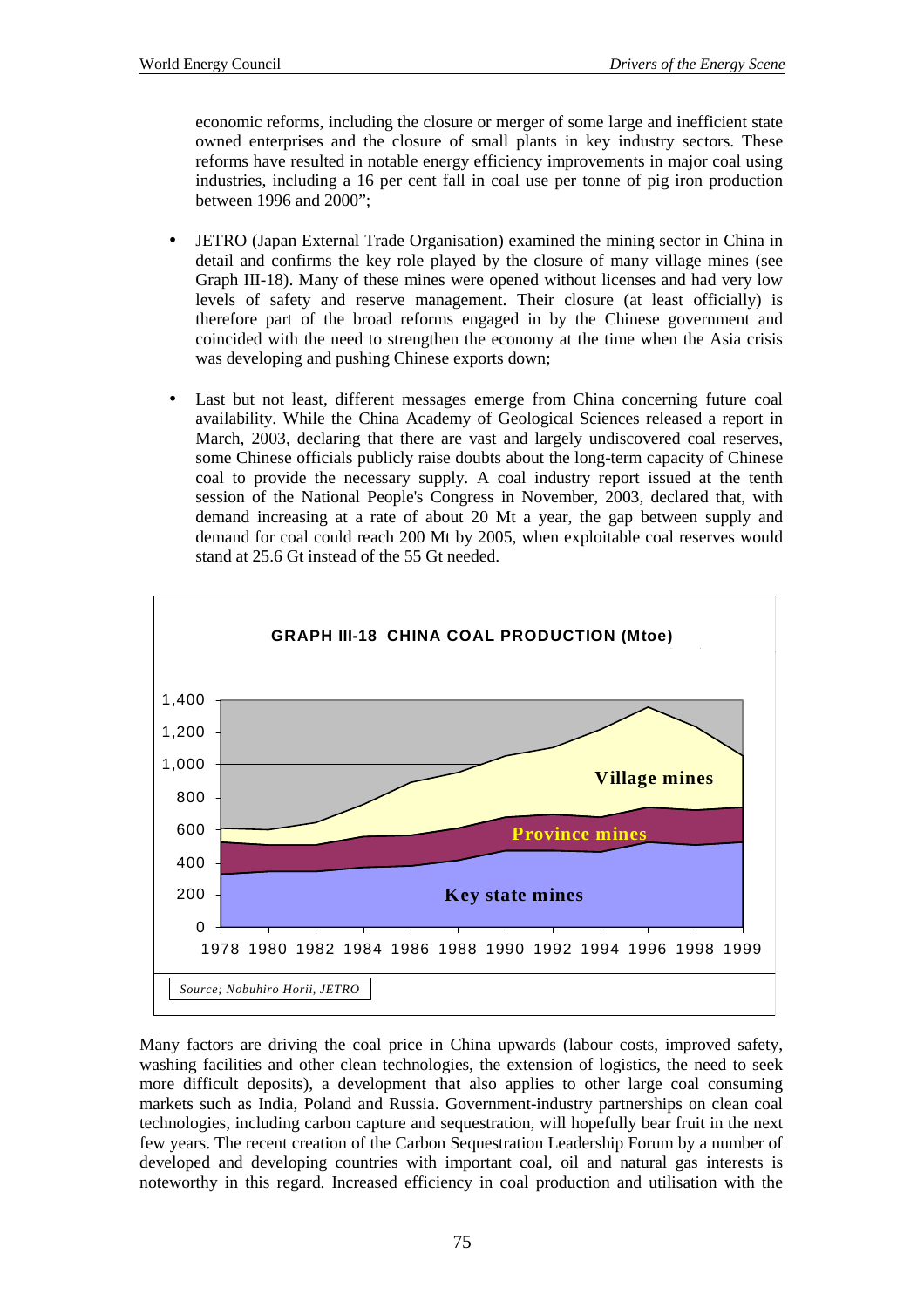extensive use of clean coal technologies could offset some of the concerns about uncertain supplies in places like China. If Annex 1 countries invest in and accelerate the transfer of such technologies to China and other developing countries to earn credits for the reduction of GHG emissions, coal could be a bigger factor as a driver of global energy supply in the future.

#### Nuclear

Graph III-19 shows the rapid growth in worldwide nuclear generating capacity in the 1970s and 1980s, followed by much slower growth since. However, because plant capacity factors have continually risen, total nuclear electricity production continued to grow after 1990.



Deregulation has led to excess capacity, particularly in Europe, which lowers incentives for new power plants of any sort. Nuclear power's 'front-loaded' cost structure, with high capital and low operating costs, is also a particular disadvantage in deregulating markets that value rapid returns. In addition nuclear investments carry an extra financial risk due to political opposition of varying intensity in different countries, notably in Western Europe.

Nuclear power emits virtually no GHGs, and should GHG constraints be broadly implemented – whether through the Kyoto Protocol and successor agreements, broad carbon taxes, mandatory limits backed by fines, regional cap-and-trade systems or some combination of these – nuclear power's attractiveness will increase relative to higher-carbon alternatives. In a future carbon-constrained world, the most likely long-term competitors for the electricity (and possibly hydrogen) market will be nuclear power, other low-emission options such as wind and solar power and coal-fired plants with carbon capture and storage. In the even longer-term future, nuclear fusion and other less foreseeable options may also become serious alternatives.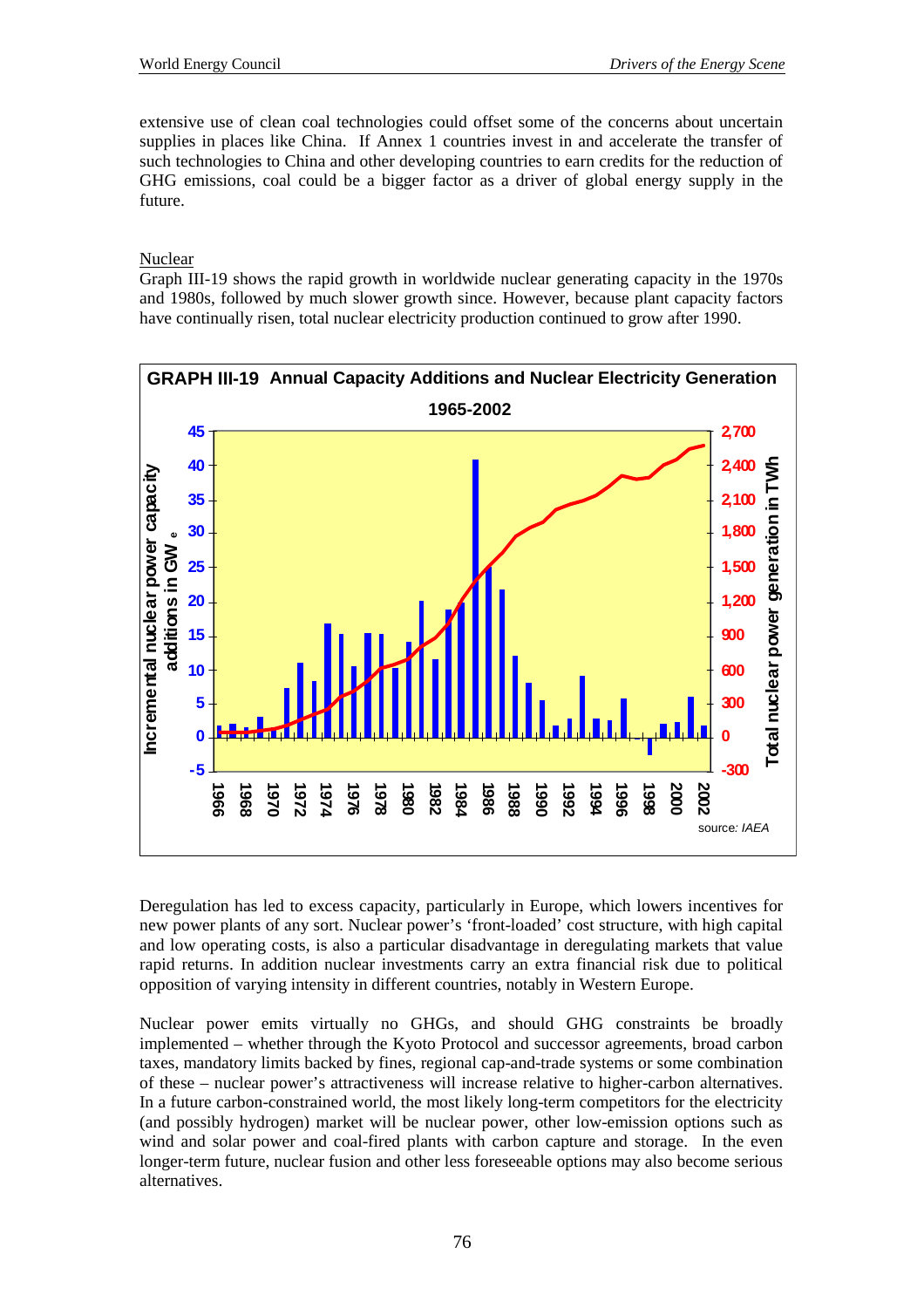Graph III-20 is a cost comparison of electricity generation for Finland. Together with the security of supply benefit and the consensus within the country for a final repository of longterm nuclear wastes, it highlights why the option of building a new nuclear plant has been accepted by the public and ratified by the Parliament in Finland. Of course, nuclear power costs are country dependent and vary widely. The Finnish approach might be duplicated in other industrialised or developing countries, although it is noted that some key countries, such as Germany, have specific phase-out plans, while strong views against building new plants prevail in the USA, the largest nuclear power market in the world.

Nuclear power is an important source of electricity in some important markets around the world. However, unless the perception of consumers about its acceptability improves, it is unlikely to play a larger role as an energy supply driver than it does today.



### Modern Renewables<sup>14</sup>

 $\overline{a}$ 

Thanks to economies of scale and technological progress, modern renewables exhibit spectacular cost declines as shown in Graph III-21. Yet, in the view of Chauncey Starr, the founder of EPRI and its first chairman, all renewables unfortunately face practical barriers. Hydro is obviously limited to geographical settings, many of them in developing countries, and has manageable ecological constraints.

Biomass involves energy costs of transportation that generally limit its value to a collection radius of 25 miles around the power plant; UN and other studies on the health impact of different forms of biomass on a life cycle basis are also important. The intermittency of solar and wind (diurnal availability about 15-30% in the temperate zone) limits their contribution

<sup>&</sup>lt;sup>14</sup> Readers should consult the WEC Statement 2003 at www.worldenergy.org about renewables and the risks of imposing quotas at the global level. This statement complements the short analysis developed in this section.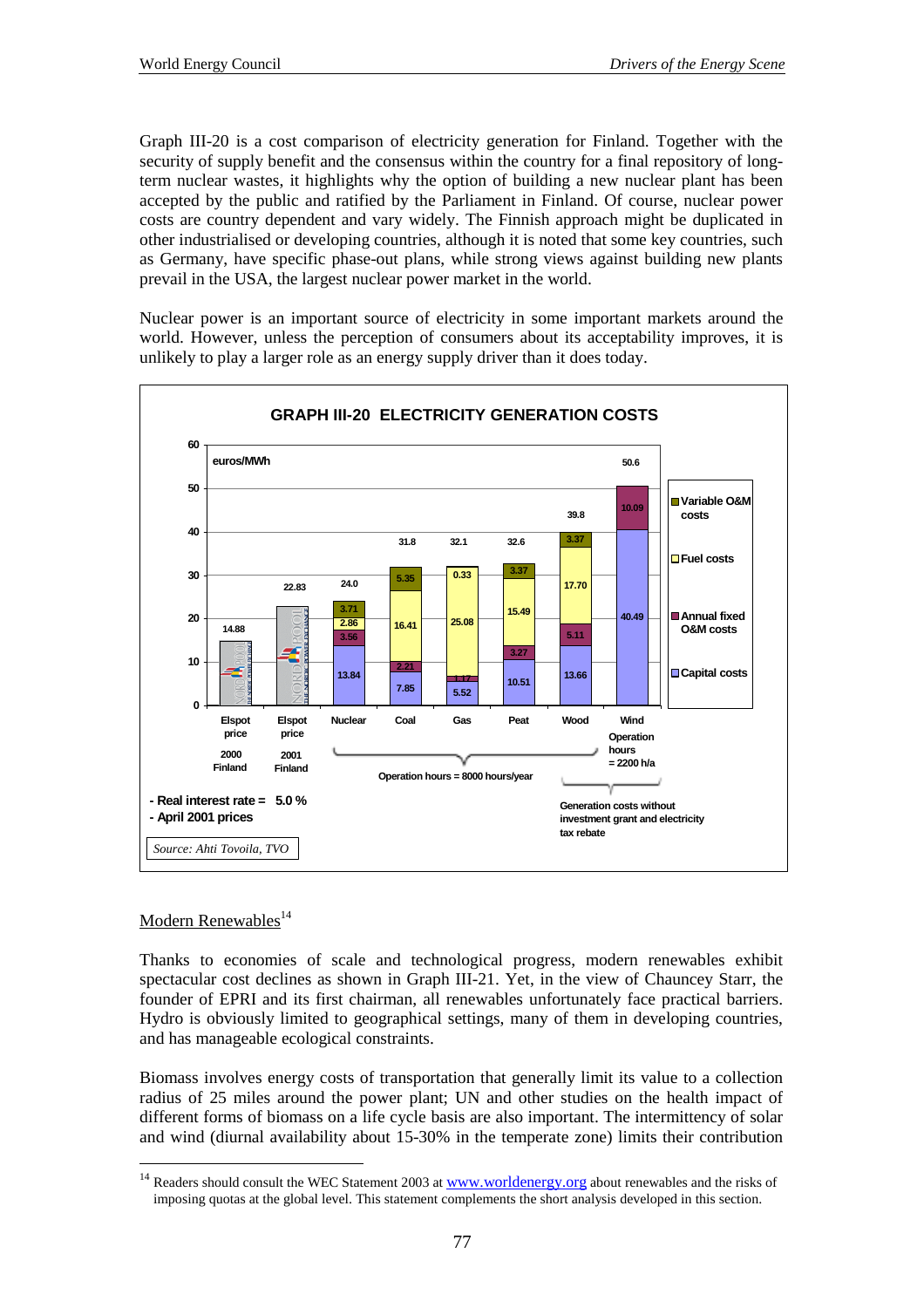to supplement base load electricity. Adding storage for a continuous base load supply multiplies their capital investment by a rough factor of ten or more, making them impractical for such use.

Modern renewables are used for power generation, but except for very small niche needs, they are linked in a hybrid format with fossil fuel base load generation. In competitive niches (e.g., favourable geothermal sites in Iceland, Italy and the Pacific rim or areas with regular winds, such as offshore North Sea or some parts of California), they are economic, but in most markets they need to rely on public subsidies, ranging from a minimum of, say, 3 US cents per kWh up to 10 cents and more.



As an order of magnitude, a 5% share in 2020 would represent 700 GW at the world level and about 200 GW for the USA. The corresponding subsidies would be in the order of magnitude of 100 G\$ for the USA only. According to USDOE, up to now, USA subsidies for nuclear and renewables have amounted to:

- 50 G\$ (current dollars) for hydro over the last century (share of the power output:  $\sim10\%$ );
- 25 to 50 G\$ for civil nuclear over 50 years (share of the power output:  $\sim$ 20 %);
- 13 G\$ for modern renewables over the last 15 years (share of the power output: ~0.5 %).

The fastest growing modern renewable is wind, followed by solar. Because they are intermittent (annual use of say 4000 hours at full capacity for offshore wind farms and half that for onshore windmills, even less for solar), they bear a rapidly rising cost for backup supply when their share in the electricity supply increases beyond say  $5\%$ <sup>15</sup>. So even with the three-cent subsidy, one cannot expect that their share will exceed this 5% limit of the world power supply (i.e., about 15 % in terms of capacity).

 $15$ 15 According to the West Denmark regulator, for technical reasons of security and stability of the power delivery, the maximum possible contribution of intermittent renewables in an island system like that of West Denmark, when bottlenecks prevent trading with the Nordic system, is less than 10%.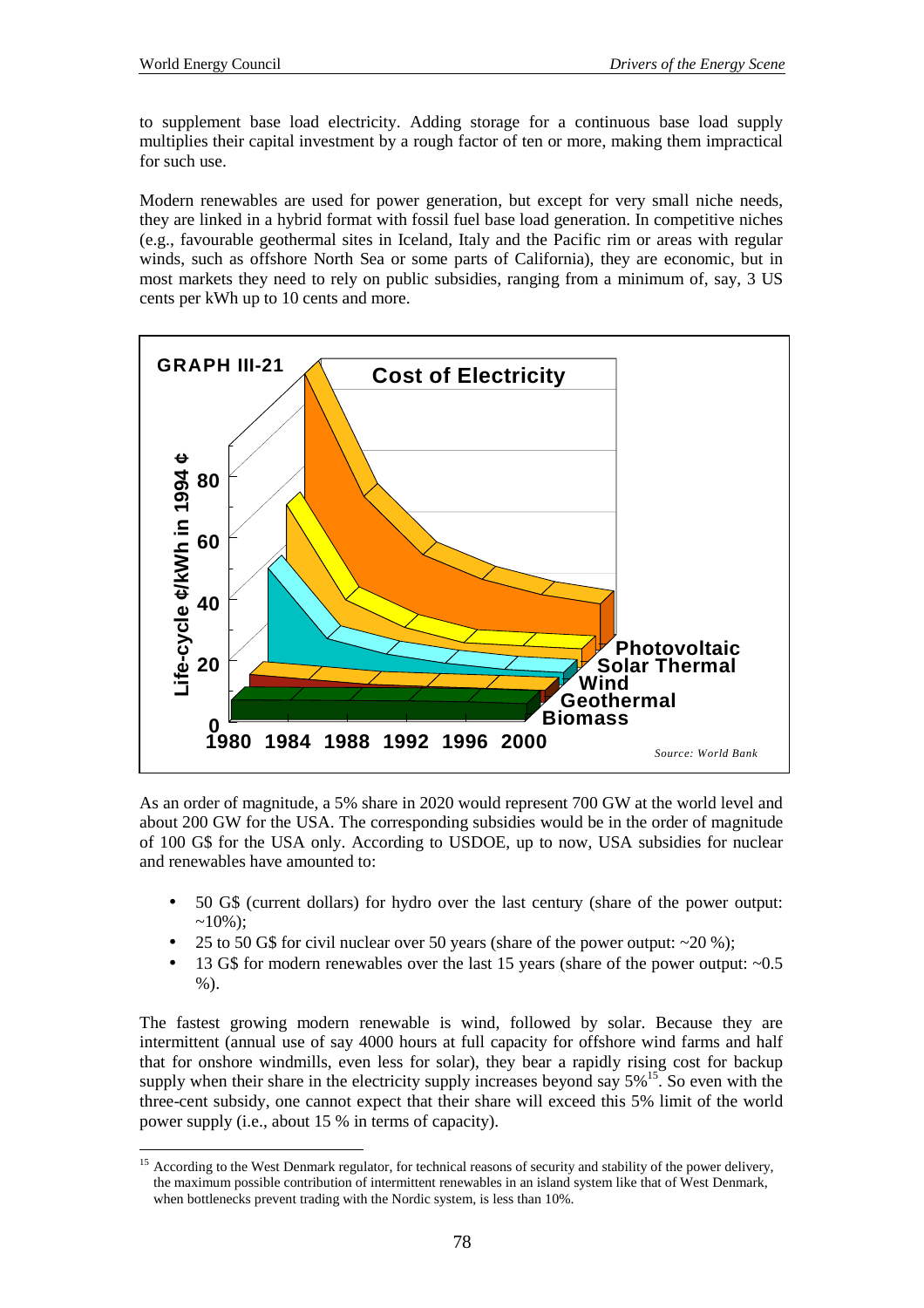The obvious conclusion is that, despite the optimistic views of some published scenarios, modern renewables other than hydropower may continue to grow, with double-digit growth rates from a very low base provided that subsidies are maintained, but they are unlikely to achieve a significant market share. The development of renewables could provide an appropriate solution for rural communities far from the main network, but as a group (apart from large hydro) they are unlikely to become a significant energy supply driver.

## **D. CONCLUSIONS ON THE 'ENERGY SUPPLY DRIVER'**

Energy supply constraints may play an important role as a negative driver of the energy scene in the coming years in spite of the best efforts of governments and companies. They may originate from a temporary lack of production capacities (as for oil in the USA in 1973, coal in China after 1996, natural gas in North America or Western Europe today, possibly natural gas in the FSU in the years to come) or from a more fundamental shift away from one major energy source because of changes in relative costs or prices, external factors (e.g., wars or revolutions), public opinion (e.g., "a nuclear accident somewhere is an accident everywhere", or stringent environmental policies (e.g., the threat of climate change).

In contrast, as discussed in Part I, increasing energy supply to provide  $access<sup>16</sup>$  to those who have little or no access today to modern energy could be a positive driver of the energy scene. While even a minimal extra call on production capacities may raise policy and business concerns, such broadened access will enhance the global economic system and its flexibility to overcome changes and challenges, including possible future economic crises. There could be more peace and security in the world and therefore more reliability of energy supply.

No mention has been made of what the resource base might be for the three fossil fuels, nuclear or even renewables. This was a much discussed issue at the beginning of this study, but it disappeared progressively as a primary concern. As we have seen, the growth and decline of primary energies over time never leads to a complete exhaustion of reserves, because, with the right price signals and international collaboration, new, more competitive sources of energy emerge to take their place.

The uncertainties in energy markets, particularly with respect to moving plentiful supplies to where they are needed, coupled with the long lead times for new investments in exploration and production to meet new demand, reinforce the view that market forces alone are not enough to guarantee a sustainable balance among producer and consumer interests.

 $\overline{a}$  $16$  See results of  $18<sup>th</sup>$  World Energy Congress and WEC Statement 2002.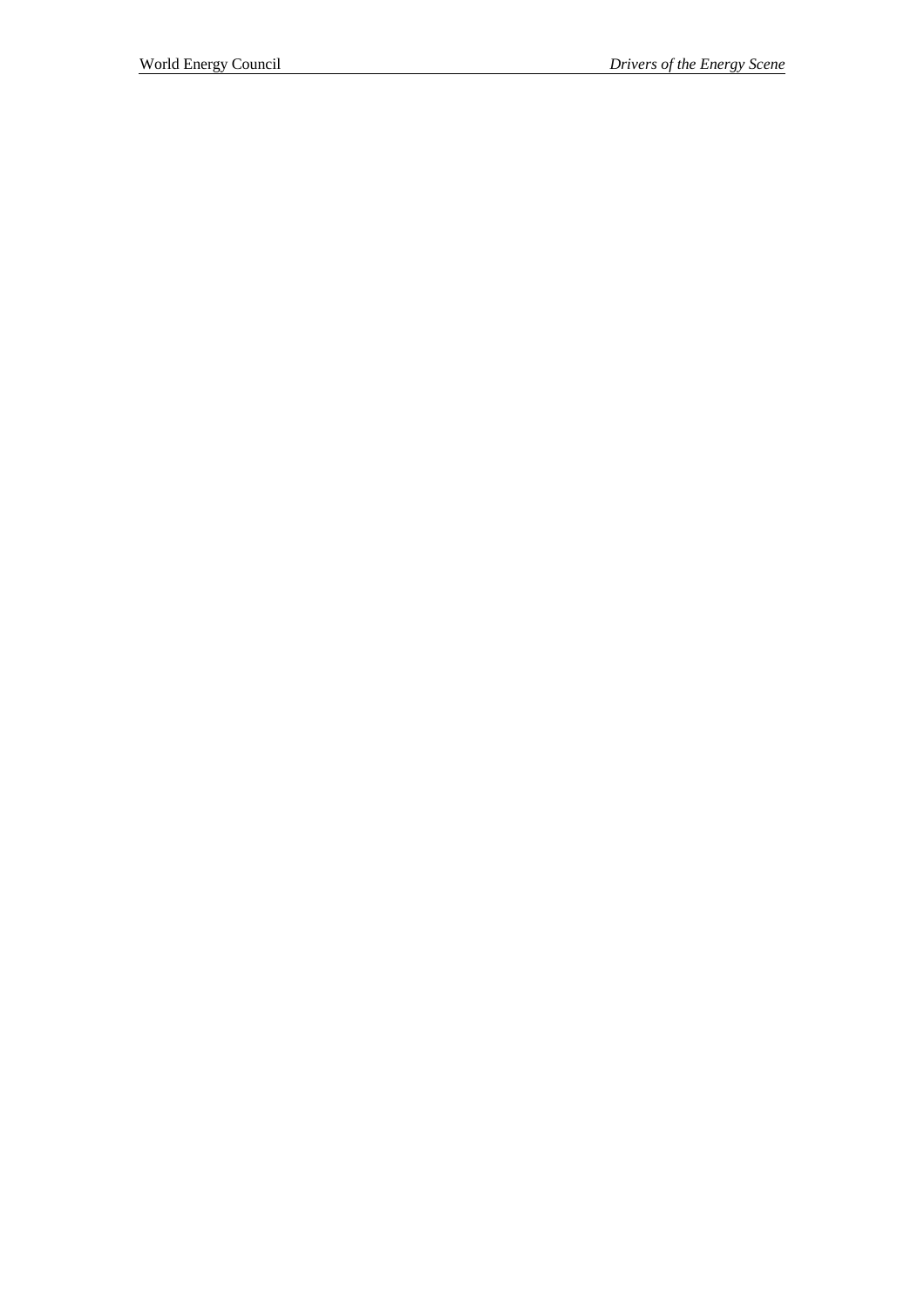# **ANNEX A: STUDY GROUP MEMBERS AND INVITED EXPERTS**

| Dr Majid A Al-Moneef   | <b>Study Chairman</b>                                      |
|------------------------|------------------------------------------------------------|
|                        | Ministry of Petroleum & Mineral Resources, Saudi Arabia    |
| Jean-Marie Bourdaire   | Director of Studies, World Energy Council                  |
| Dr Nourah Al-Yousef    | King Saud University, Saudi Arabia                         |
| Jacobo Balbas          | <b>UNION FENOSA</b> , Spain                                |
| Dr Mariano Bauer       | Instituto Mexicano del Petroleo and UNAM, Mexico           |
| Pablo Blanc            | <b>UNION FENOSA</b> , Spain                                |
| Nabil Bouraoui         | Observatoire National de l'Energie, Tunisia                |
| José Malhães da Silva  | Brazilian Member Committee, Brazil                         |
| <b>Gerald Doucet</b>   | Secretary General, World Energy Council                    |
| Dr Alioune Fall        | Power Sector Regulatory Commission, Senegal                |
| Masaharu Fujitomi      | Asia Pacific Energy Research Centre, Japan                 |
| Dr Hans-Holger Rogner  | International Atomic Energy Agency (IAEA), Austria         |
| C P Jain               | National Thermal Power Corporation Ltd, India              |
| Tatsuyoshi Kato        | Chubu Electric Power Co, Japan                             |
| Malcolm Keay           | World Coal Institute, United Kingdom                       |
| Dr Davood Manzoor      | Bureau of Energy Planning, Iran                            |
| Richard McKean         | Montreux Energy, Switzerland                               |
| Dr François Moisan     | Agency for Environment & Energy Management (ADEME), France |
| Jean-Eudes Moncomble   | French Member Committee, France                            |
| Dr Gerhard Ott         | German Member Committee, Germany                           |
| Carlos Miranda Pacheco | Bolivian Member Committee, Bolivia                         |
| Francisco Saraiva      | REN SA, Portugal                                           |
| S Vijayaraghavan       | Ministry of Petroleum & Natural Gas, India                 |
| Dr Rob Whitney         | CRL Energy Ltd, New Zealand                                |

# **Study Group Members**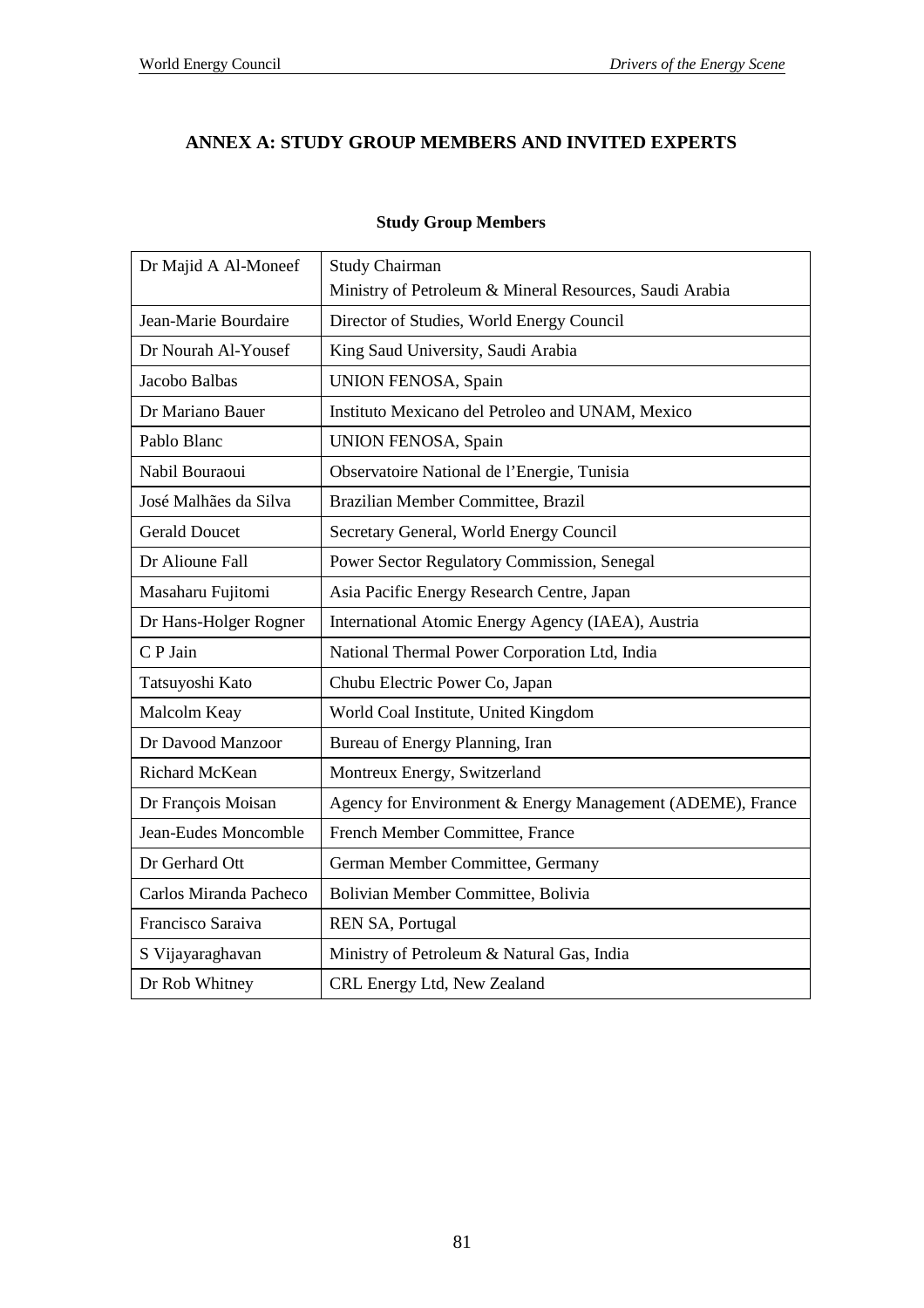# Thomas Ahlbrandt | United States Geological Survey, United States Francisco Barnés | Under-Secretary of Energy, Mexico Dr Gustavo Best UN Food and Agricultural Organisation IUNFAO), Italy Dr Fatih Birol International Energy Agency, France Guy F. Caruso US Department of Energy, United States François Cattier | International Energy Agency (IEA), France Bertrand Chateau European Commission, France Eric Chaney Morgan, Stanley & Co International, United Kingdom Chris Cragg EP Global Energy, United Kingdom Prof Adilson de Oliveira Federal University of Rio de Janeiro, Brazil Dr Brigitte Granville Royal Institute of International Affairs, United Kingdom Pietro Erber | Eletrobrás, Brazil Nobuhiro Horii IDE-JETRO, Japan Jean Laherrere Formerly Total Exploration, France Tatsuo Masuda Japan National Oil Corporation, Japan Brent Moulton Bureau of Economic Analysis, United States Dr Nebojsa Nakicenovic | International Institute for Applied Systems Analysis (IIASA), Austria Laurence Nayman Centre d'Etudes Prospectives et d'Informations Internationales (CEPII), France Johan Prinsloo ESKOM, South Africa Dr Sethuramiah Rao Consultant, United States Tahar Hadj-Sadok UN Framework Convention on Climate Change (UNFCCC), Germany Dr Adnan Shihab-Eldin | Organisation of Petroleum Exporting Countries (OPEC), Austria Olga Côrtes Simbalista Eletronuclear, Brazil Scott Sitzer Energy Information Administration, US Department of Energy, United States Dr Jamil Tahir | Organisation of Arab Petroleum Exporting Countries (OAPEC), Kuwait Richard Taylor International Hydropower Association, United Kingdom Paul Tempest United Kingdom Ahti Toivola Teollisuuden Voima Oy, Finland

## **Invited Experts\***

\* The Invited Experts made useful contributions but did not participate in the study.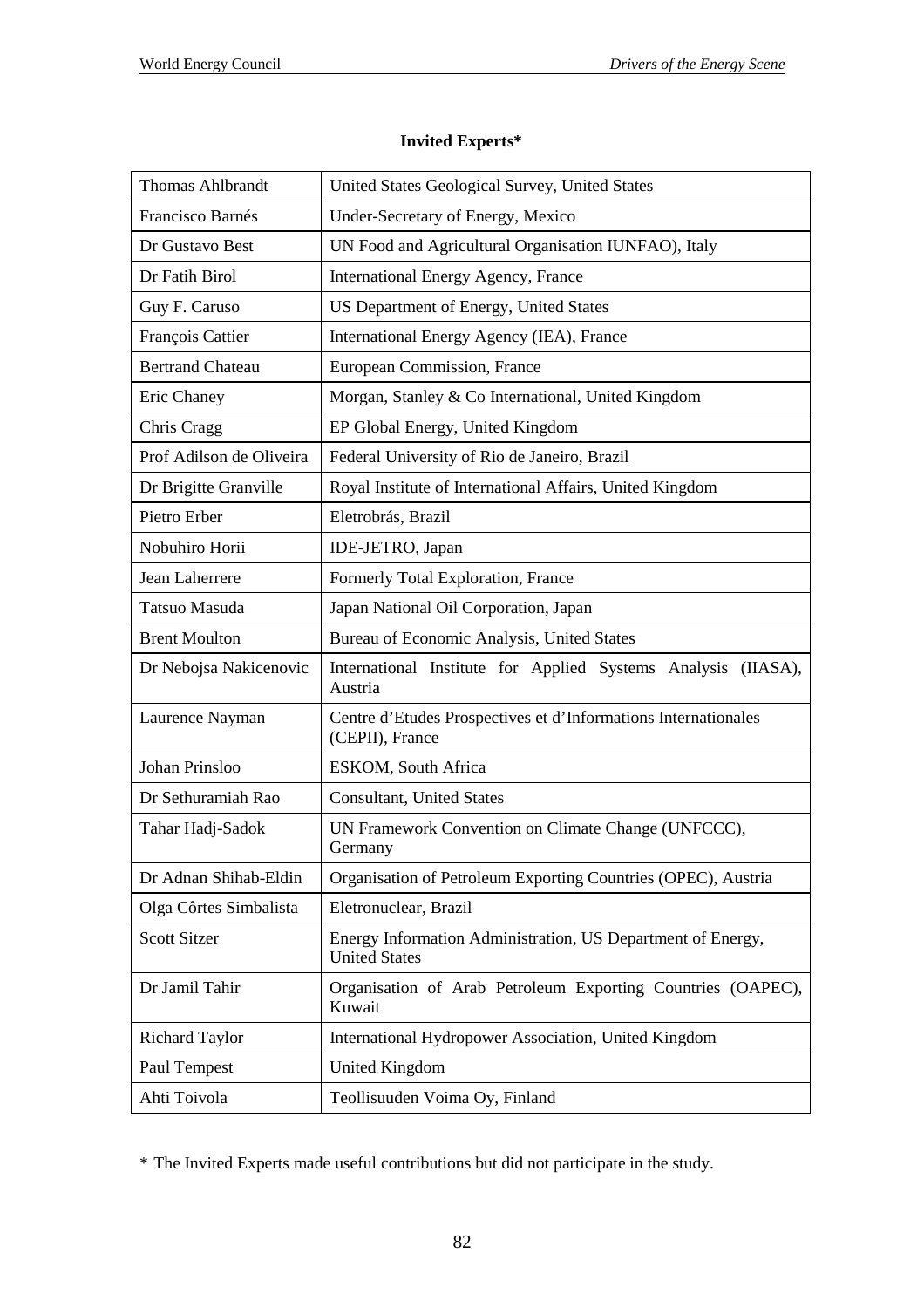# **ANNEX B: LIST OF ABBREVIATIONS, GLOSSARY AND METHODOLOGY**

| 3D-senarios     | Three Dimensional Scenarios                                                                                                   |
|-----------------|-------------------------------------------------------------------------------------------------------------------------------|
| <b>AFTP</b>     | Association Française des Techniciens du Pétrole                                                                              |
| b               | barrel                                                                                                                        |
| b/d             | barrels per day                                                                                                               |
| <b>BP</b>       | <b>British Petroleum</b>                                                                                                      |
| $\overline{C}$  | carbon                                                                                                                        |
| <b>CEE</b>      | Central and Eastern Europe                                                                                                    |
| <b>CEPII</b>    | Centre d'Etudes Prospectives et d'Informations Internationales                                                                |
| <b>CHP</b>      | combined heat and power                                                                                                       |
| CO <sub>2</sub> | carbon dioxide                                                                                                                |
| DC              | developing countries                                                                                                          |
| <b>EIA</b>      | Energy Information Agency; a semi-independent body within the US-DOE                                                          |
| <b>EPRI</b>     | <b>Electric Power Research Institute</b>                                                                                      |
| <b>ETW</b>      | Energy for Tomorrow's World (1993 WEC publication)                                                                            |
| <b>ETWAN</b>    | Energy for Tomorrow's World - Acting Now! (WEC's Millennium Statement - 2000)                                                 |
| <b>EVA</b>      | <b>Energy Ventures Analysis</b>                                                                                               |
| G               | giga, i.e. billion $(10^9)$                                                                                                   |
| <b>GHG</b>      | greenhouse gases (mostly $CO2$ but also methane and nitrogen oxides)                                                          |
| <b>GW</b>       | gigawatt                                                                                                                      |
| <b>IEA/OECD</b> | International Energy Agency; a semi-autonomous body within the OECD<br>(Organization of Economic Development and Cooperation) |
| IFP             | Institut Français du Petrole                                                                                                  |
| <b>IIASA</b>    | International Institute for Applied Systems Analysis                                                                          |
| IT              | information technology                                                                                                        |
| K               | kilo, i.e. thousand $(10^3)$                                                                                                  |
| kWh             | kilowatt hours                                                                                                                |
| <b>LNG</b>      | liquid natural gas                                                                                                            |
| <b>LPG</b>      | liquid propane gas                                                                                                            |
| M               | mega, i.e. million $(10^6)$                                                                                                   |
| ME              | Middle East                                                                                                                   |
| <b>NRNW</b>     | new renewables                                                                                                                |
| <b>OECD</b>     | Organisation for Economic Co-operation and Development                                                                        |
| <b>OPEC</b>     | Organisation of Petroleum Exporting Countries                                                                                 |
| PC              | Personal Computer                                                                                                             |
| <b>PPM</b>      | parts per million                                                                                                             |
| <b>PPP</b>      | purchasing power parity                                                                                                       |
| <b>SUV</b>      | sport utility vehicle                                                                                                         |
| t               | tonne                                                                                                                         |

# **LIST OF ABBREVIATIONS**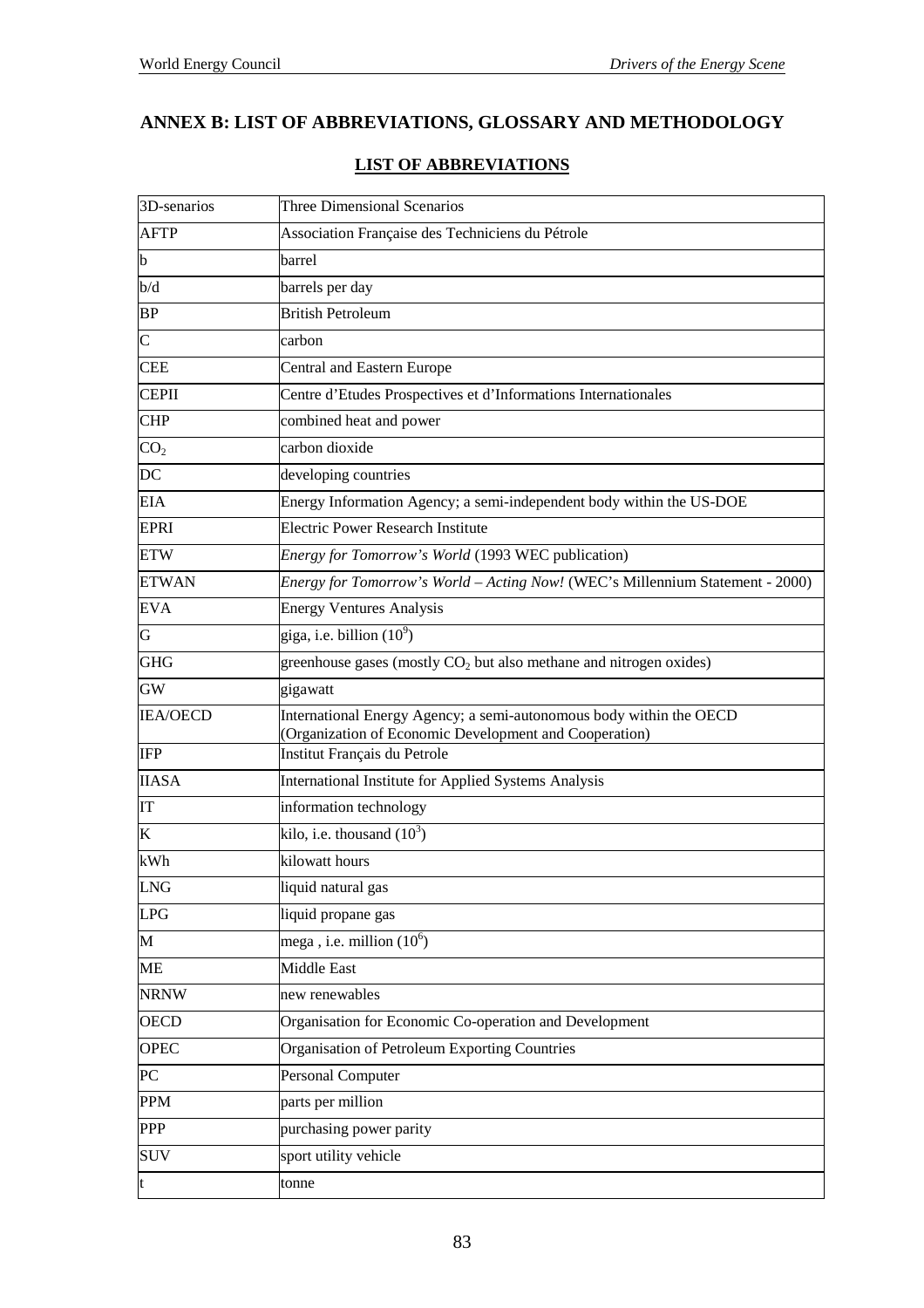| T                | tera, i.e. million of millions $(10^{12})$                                |
|------------------|---------------------------------------------------------------------------|
| <b>TPER</b>      | total primary energy requirement                                          |
| tWh              | tera watt hours                                                           |
| tc               | tonne of carbon                                                           |
| tCO <sub>2</sub> | Tonne of carbon dioxide $(3.67 \text{ tCO}_2 \text{ make } 1 \text{ tc})$ |
| toe              | Tonne oil equivalent (about 41.5 MJ)                                      |
| <b>UN</b>        | <b>United Nations</b>                                                     |
| <b>US-DOE</b>    | Department of Energy of the United States                                 |
| Y2K              | Year 2000                                                                 |

# **GLOSSARY AND METHODOLOGY**

#### **GDP (Gross Domestic Product)**

GDP data are the same as those used by the IEA. They are established by the CEPII (Centre d'Etudes Prospectives et d'Informations Internationales) which provides three sets:

- Current money GDP
- Constant money GDP
- Constant money PPP GDP (i.e., purchase power parity).

The set of data used in the report is the latest PPP (2003) version in 1995 \$ value.

They are converted in 2000 \$ value by multiplying the 1995 figures by 1.074. Without a PPP methodology, the relative weight of the developing countries would be underestimated, because, in most cases, their domestic currencies are undervalued (as a general rule, one may consider that the lower the GDP per capita, the more undervalued the local currency). The report takes a PPP approach systematically.

The only region for which PPP is uncertain is China, because given the apparently too high estimates of annual growth, one may wonder whether PPP should be based on the 1978 situation (starting point of the annual discrepancies) or on the most recent situation in 2002. The choice made in this report is the former, i.e., to assume that the 1978 GDP PPP for China is correct, then to estimate the actual growth since then and find a 2002 GDP PPP value.

### **ENERGY**

Final energy is seen as the combination of three energy–related services: generated electricity (meaning that transmission losses are considered as part of overall demand), liquid fuels (mostly oil products) used for transportation (electric trains rely on a fixed infrastructure and are therefore not included in this item, but their electricity consumption is counted as an electricity service) and stationary fossil fuel end-uses (this last service includes both the heating provided by fossil fuels in buildings or industrial processes and the non-energy uses of fossil fuels, e.g., as feed stocks). Secondary heat is not taken into account because it corresponds to a better efficiency of the transformation of energy reflected by a lower demand for fossil fuels.

Primary Energy is called TPER (Total Primary Energy Requirements) and includes four categories:

• Commercial fossil fuels rated according to their standard thermal power (BP and IEA convention)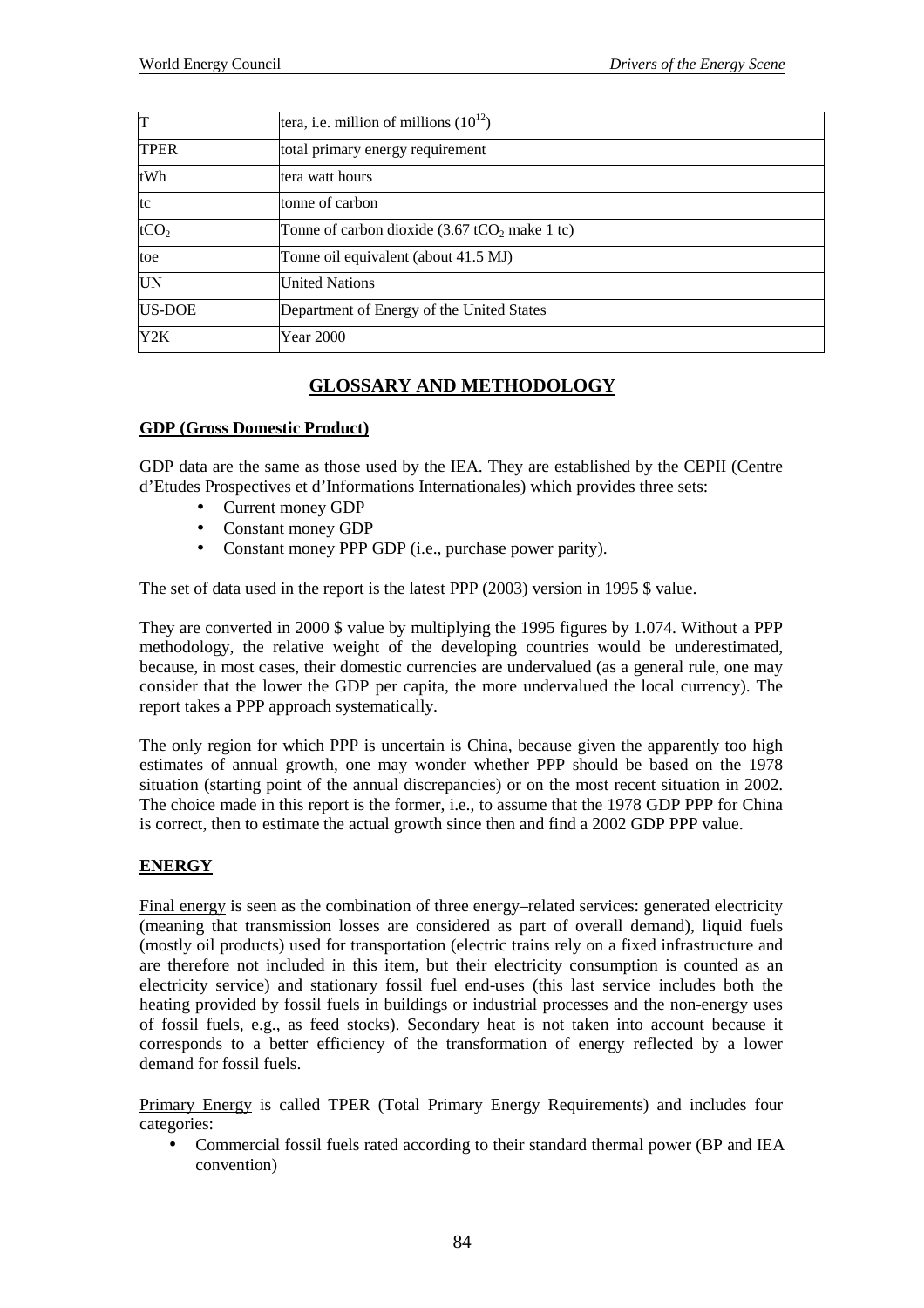- Hydro and nuclear rated according to a theoretical efficiency of 38% when generating electricity (like BP but unlike the IEA, which takes a 100% theoretical efficiency for hydro power. and by doing so, lowers the hydro contribution by a factor of three)
- New renewables other than hydro (e.g., wind, solar, geothermal, tide) with a theoretical efficiency of 38%, as for hydro, when generating electricity (unlike BP, which ignores them, and unlike IEA, which takes a theoretical 100% efficiency for wind and solar but 10% for geothermal)
- 'Traditional' non-commercial fuels (mostly biomass, called CRW by the IEA, or combustible renewables and wastes). The values are those of the IEA, with the same conventions.

Based on this approach, TPER is equal to BP primary energy plus new renewables and biomass. It is slightly more than TPES (Total Primary Energy Supply) of the IEA because hydro and new renewables are assessed at nearly three times the IEA values (with the exception of geothermal, which has a lower weight, about 0.4 times that of the IEA). TPER was also used in the WEC 2000 publication, *Energy for Tomorrow's World: Acting Now!*.

### **REGIONS**

Countries are aggregated into the following regions:

Three 'rich' developed regions with market economies

- North America with the USA and Canada (Mexico is not included because its energy profile is more like those of other Latin American countries than those of the USA and Canada)
- Western Europe, excluding Central/Eastern European countries (which are included with the FSU below because of the similarity of their energy profiles to that of the FSU) and Turkey (which is included in the Middle East region)
- Asia Pacific with Japan, Australia and New Zealand (South Korea is not included because of its fast-developing profile, similar to that of 'developing Asia')

Three 'poor' developing regions with market economies

- Latin America (including Mexico)
- Africa and the Middle East (including Turkey)
- Developing Asia (including South Korea)

Two regions 'in transition' towards market economies

- The FSU (former Soviet Union) and Central/Eastern Europe
- China and Hong Kong

#### **ENERGY vs. GDP PROFILES OF THE REGIONS**

When one compares the evolution of TPER or that of the energy-related services on a GDP PPP scale, one finds consistent paths across the different regions with three exceptions: the USA, China and Middle East:

- USA energy trends are consistent up to 1996 and change direction from 1996 onwards. As nothing particular in terms of energy availability and price can explain this divergence, the report proposes another explanation based on an over-evaluation of USA GDP growth since 1996;
- China energy trends are consistent up to the 1978-80 period, when the Cultural Revolution ended. After this period, the GDP-related energy intensity is much lower than that of the developing countries in general. The report suggests that the official GDP measurements may have been distorted by methodologies based on the 'net material product', i.e., that take into account the volumes produced rather than the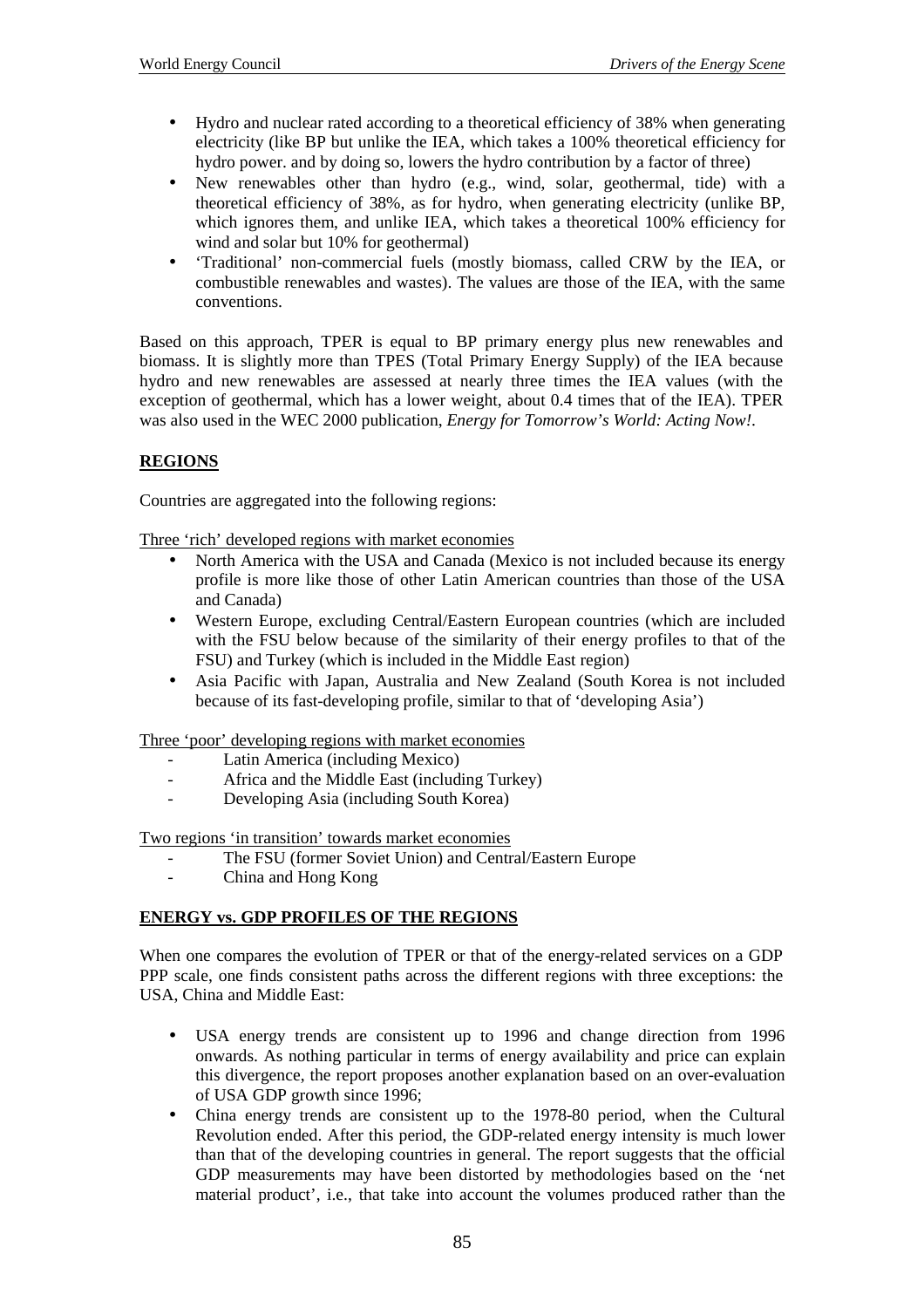added value created. When volumes grow very fast, as has been the case in China for the last 20-25 years, economies of scale and productivity gains lower costs, prices and added values, leading to GDP growth lower than the growth of produced goods. The report's estimates based on energy trends are consistent with the revised estimates provided by Angus Maddison (OECD, Development Centre);

• Middle East energy trends are heavily distorted by the impact of oil revenues on GDP. Whereas the individual wealth of citizens has evolved slowly and has led to regular energy trends, GDP has increased at the time of oil shocks and decreased with the fall of production and prices, up to the 1985-1986 counter oil shock. However, even though the variations in GDP are large in national terms, they are small in comparison with other regions and the global trends.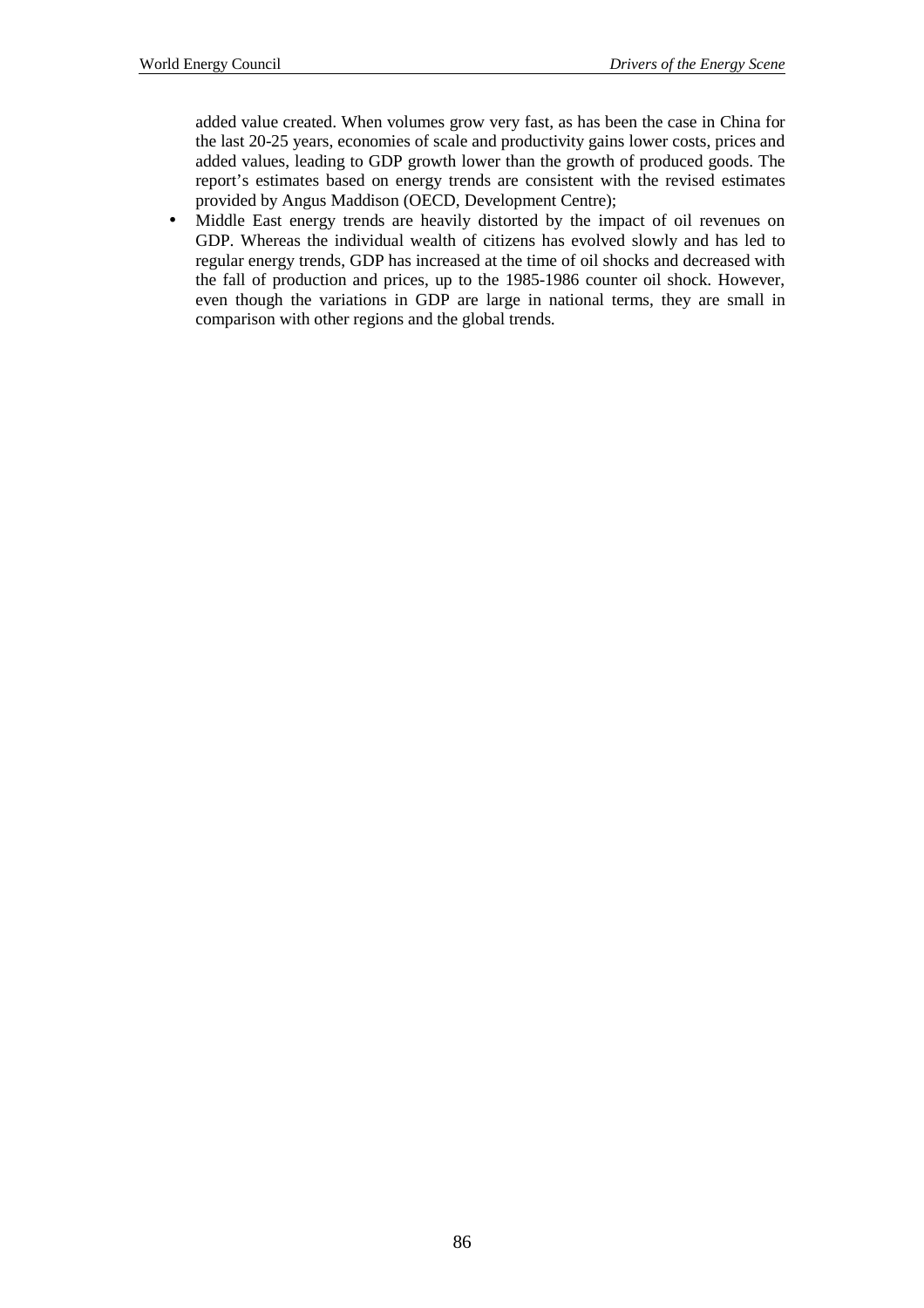# **ANNEX C: LIST OF GRAPHS AND TABLES**

# **LIST OF GRAPHS**

| Graph No.    | <b>Title</b>                                                             | Page |
|--------------|--------------------------------------------------------------------------|------|
| Graph I-1    | World TPER Versus GDP PPP 1850-2002                                      | 13   |
| Graph I-2    | World TPER Versus GDP PPP 1965-2002                                      | 14   |
| Graph I-3    | World GDP 1850-2002                                                      | 14   |
| Graph I-4    | US + Canada TPER Versus GDP PPP 1970-2002                                | 17   |
| Graph I-5    | China TPER 1965-2001                                                     | 18   |
| Graph I-6    | <b>Annual China GDP Growth Rates</b>                                     | 18   |
| Graph I-7    | FSU & CEE TPER 1965-2001                                                 | 19   |
| Graph I-8    | GDP PPP In G\$ 2000 From 1960 To 2002                                    | 21   |
| Graph I-9    | <b>Fertility Rates</b>                                                   | 23   |
| Graph I-10   | <b>World Population Growth</b>                                           | 23   |
| Graph I-11   | World Population - Scenarios                                             | 24   |
| Graph I-12   | <b>World Official Growth Rates</b>                                       | 28   |
| Graph I-13   | World Official Growth Rates                                              | 28   |
| Graph I-14   | Market Shares Of Primary Energies                                        | 29   |
| Graph I-15   | What Possible Future Energy Path?                                        | 32   |
| Graph $II-1$ | Primary Energies Market Shares World 1850 - 2002                         | 33   |
| Graph II-2   | World Energy Services 1971-2000                                          | 35   |
| Graph II-3   | World Energy Data (2000)                                                 | 37   |
| Graph II-4   | Developed Countries Energy Services 1971-2000                            | 39   |
| Graph II-5   | Developing Market Economies - Energy Related Services 1971-2000          | 40   |
| Graph II-6   | Economies In Transition – Energy Services 1971 – 2000                    | 41   |
| Graph II-7   | Vehicle Registrations Per Capita                                         | 43   |
| Graph II-8   | Latin America Including Mexico Energy-Related Services 1971-2000         | 43   |
| Graph II-9   | <b>USA Vehicle Registration</b>                                          | 44   |
| Graph II-10  | Regional Mobility Trends 1971-2000                                       | 45   |
| Graph II-11  | Electricity Trends in the US & Canada                                    | 46   |
| Graph II-12  | Electricity Intensity Of The GDP Versus Prices in the Residential Sector | 47   |
| Graph II-13  | Regional Electricity Trends 1971-2002                                    | 48   |
| Graph III-1  | World TPER (Mtoe) 1850-2000                                              | 54   |
| Graph III-2  | Carbon Content 1850-2002                                                 | 55   |
| Graph III-3  | World Primary Energy Market Shares From 1850 To WWII                     | 55   |